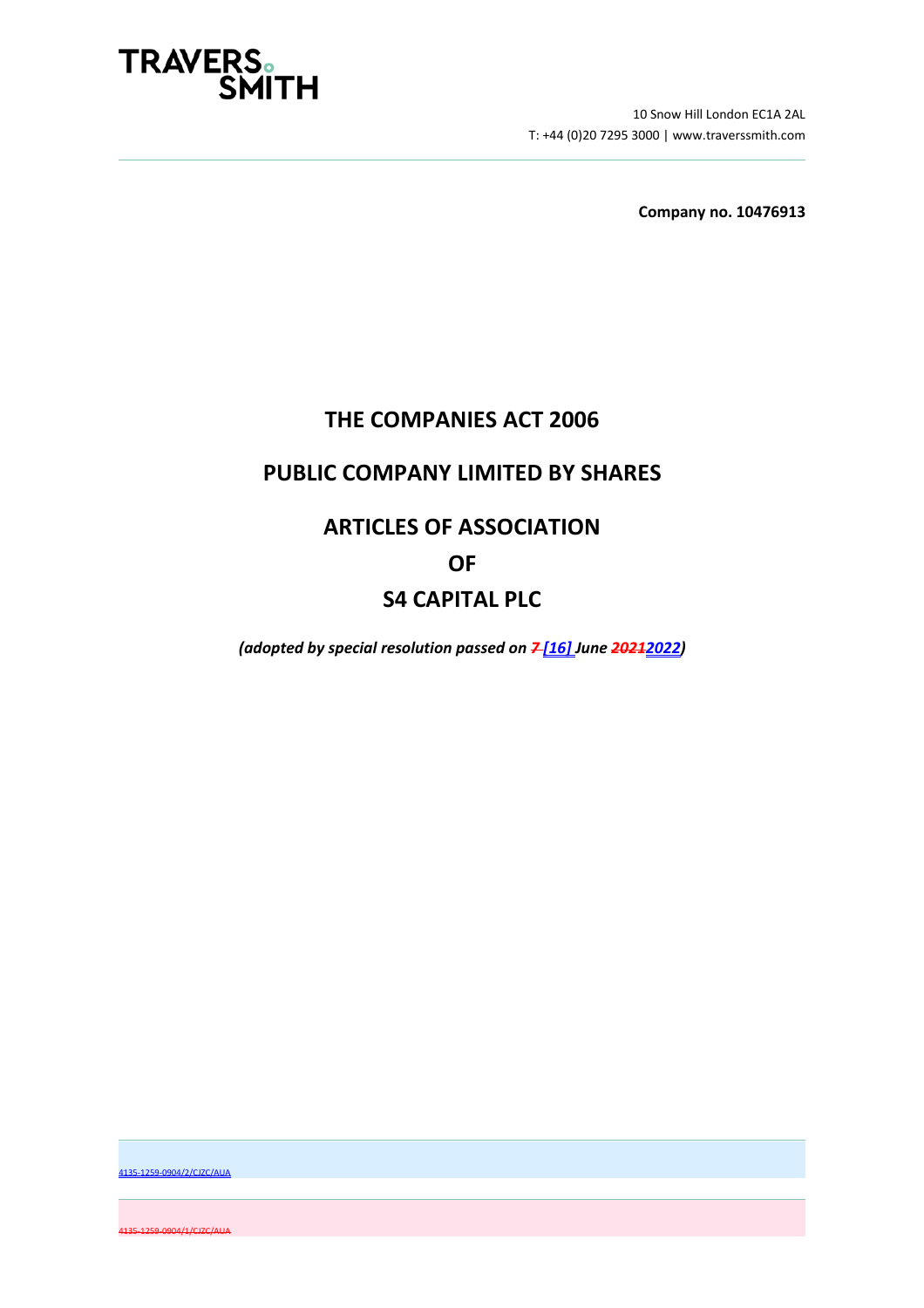## **CONTENTS**

| <b>Article</b> | Page |  |
|----------------|------|--|
|                |      |  |
| $\mathbf{1}$ . |      |  |
| 2.             |      |  |
|                |      |  |
| 3.             |      |  |
|                |      |  |
| $\mathbf{4}$ . |      |  |
| 5.             |      |  |
| 6.             |      |  |
|                |      |  |
| 7.             |      |  |
| 8.             |      |  |
| 9.             |      |  |
| 10.            |      |  |
| 11.            |      |  |
| 12.            |      |  |
| 13.            |      |  |
| 14.            |      |  |
| 15.            |      |  |
| 16.            |      |  |
| 17.            |      |  |
| 18.            |      |  |
| 19.            |      |  |
|                |      |  |
| 20.            |      |  |
| 21.            |      |  |
| 22.            |      |  |
| 23.            |      |  |
| 24.            |      |  |
| 25.            |      |  |
| 26.            |      |  |
|                |      |  |
| 27.            |      |  |
| 28.            |      |  |

4135-1259-0904/2/CJZC/AUA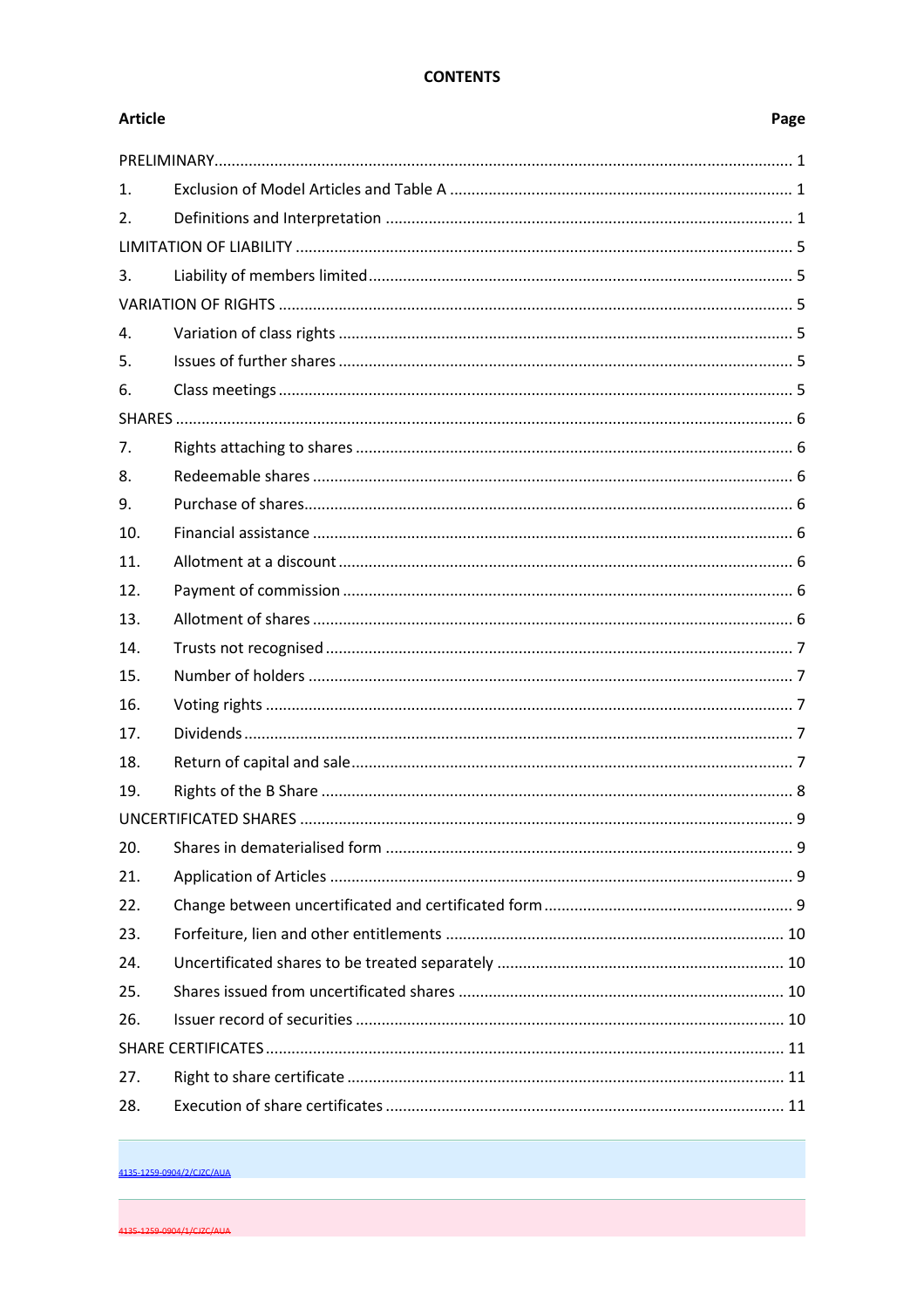| 29. |  |  |  |
|-----|--|--|--|
| 30. |  |  |  |
|     |  |  |  |
| 31. |  |  |  |
| 32. |  |  |  |
| 33. |  |  |  |
| 34. |  |  |  |
|     |  |  |  |
| 35. |  |  |  |
| 36. |  |  |  |
| 37. |  |  |  |
| 38. |  |  |  |
| 39. |  |  |  |
| 40. |  |  |  |
| 41. |  |  |  |
|     |  |  |  |
| 42. |  |  |  |
| 43. |  |  |  |
| 44. |  |  |  |
| 45. |  |  |  |
| 46. |  |  |  |
|     |  |  |  |
| 47. |  |  |  |
| 48. |  |  |  |
| 49. |  |  |  |
| 50. |  |  |  |
| 51. |  |  |  |
| 52. |  |  |  |
| 53. |  |  |  |
| 54. |  |  |  |
|     |  |  |  |
| 55. |  |  |  |
| 56. |  |  |  |
| 57. |  |  |  |
|     |  |  |  |
| 58. |  |  |  |
| 59. |  |  |  |
|     |  |  |  |
| 60. |  |  |  |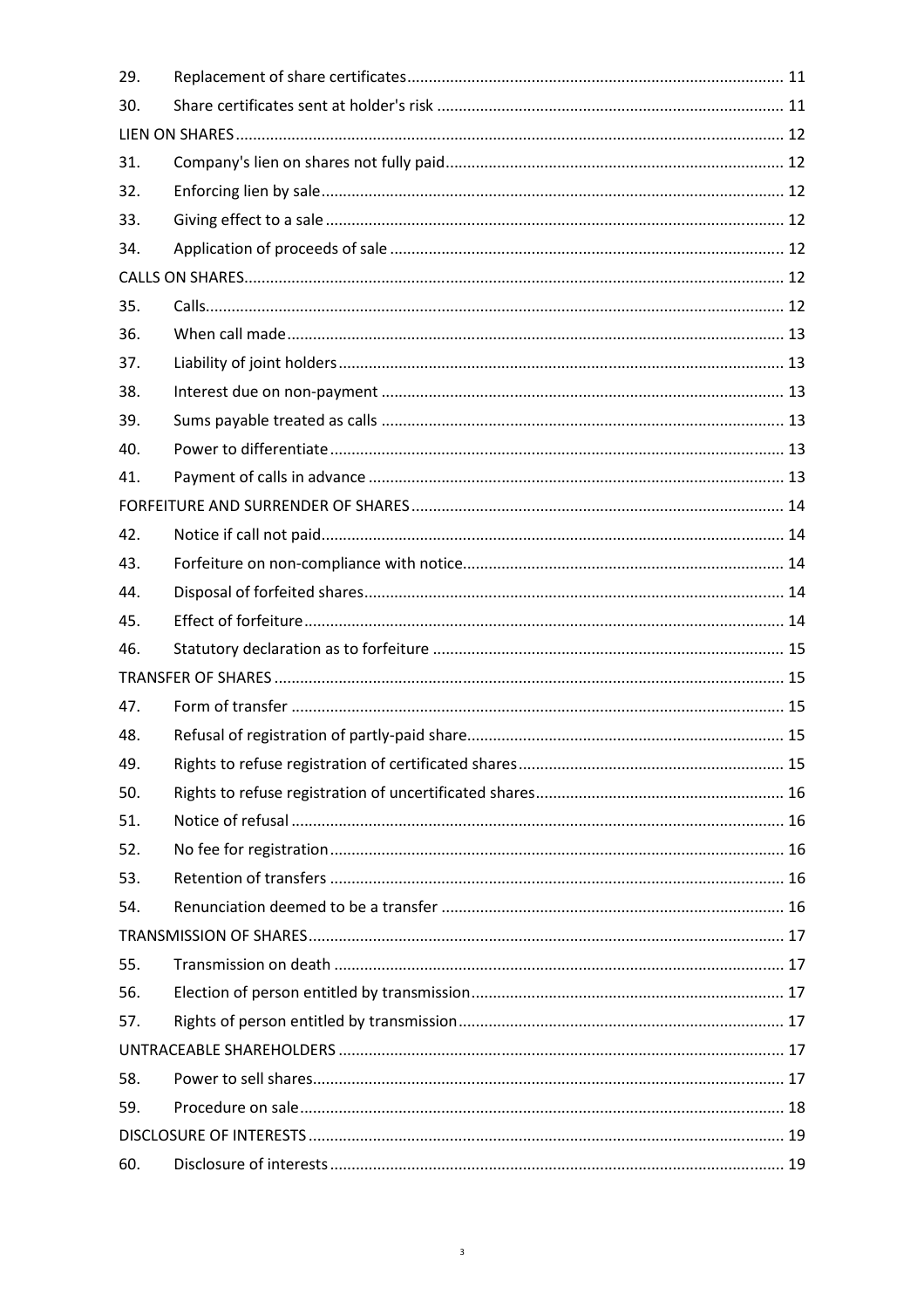| 61. |                                                                                     |  |  |
|-----|-------------------------------------------------------------------------------------|--|--|
| 62. |                                                                                     |  |  |
| 63. |                                                                                     |  |  |
|     |                                                                                     |  |  |
| 64. |                                                                                     |  |  |
| 65. |                                                                                     |  |  |
| 66. |                                                                                     |  |  |
|     |                                                                                     |  |  |
| 67. |                                                                                     |  |  |
|     |                                                                                     |  |  |
| 68. |                                                                                     |  |  |
| 69. |                                                                                     |  |  |
| 70. |                                                                                     |  |  |
| 71. |                                                                                     |  |  |
|     |                                                                                     |  |  |
| 72. |                                                                                     |  |  |
| 73. |                                                                                     |  |  |
| 74. |                                                                                     |  |  |
| 75. |                                                                                     |  |  |
| 76. |                                                                                     |  |  |
| 77. |                                                                                     |  |  |
| 78. |                                                                                     |  |  |
| 79. |                                                                                     |  |  |
| 80. |                                                                                     |  |  |
| 81. |                                                                                     |  |  |
| 82. |                                                                                     |  |  |
| 83. |                                                                                     |  |  |
| 84. |                                                                                     |  |  |
|     |                                                                                     |  |  |
| 85. |                                                                                     |  |  |
| 86. |                                                                                     |  |  |
| 87. |                                                                                     |  |  |
| 88. |                                                                                     |  |  |
| 89. |                                                                                     |  |  |
| 90. |                                                                                     |  |  |
| 91. | No obligation to verify proxy or corporate representative voting in accordance with |  |  |
|     |                                                                                     |  |  |
|     |                                                                                     |  |  |
| 92. |                                                                                     |  |  |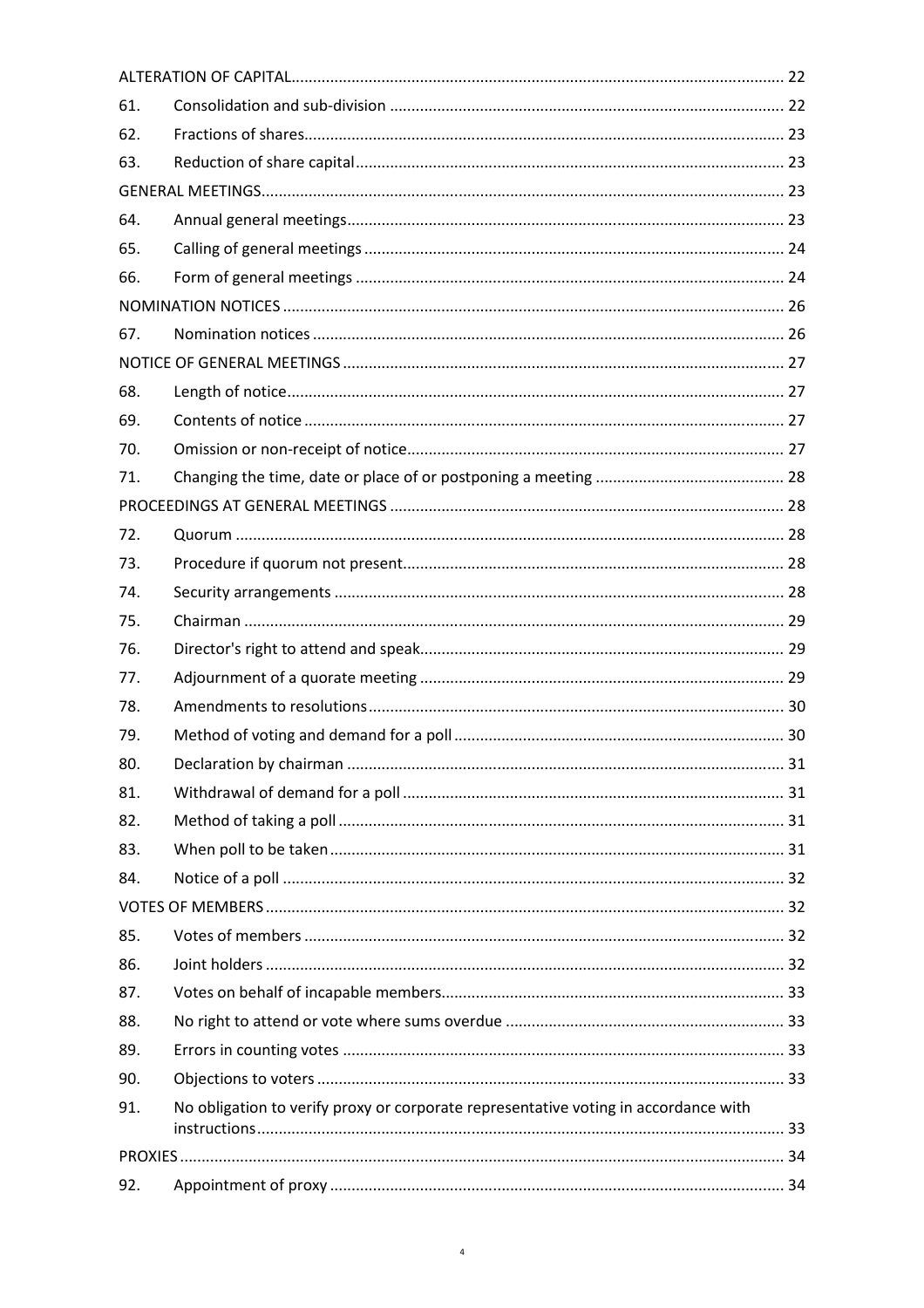| 93.  |                                                                                           |  |
|------|-------------------------------------------------------------------------------------------|--|
| 94.  |                                                                                           |  |
| 95.  |                                                                                           |  |
| 96.  |                                                                                           |  |
|      |                                                                                           |  |
| 97.  |                                                                                           |  |
|      |                                                                                           |  |
| 98.  |                                                                                           |  |
|      |                                                                                           |  |
| 99.  | Appointment, maintenance in office and removal of a director by the holder of the B Share |  |
|      |                                                                                           |  |
|      |                                                                                           |  |
| 100. |                                                                                           |  |
| 101. |                                                                                           |  |
| 102. |                                                                                           |  |
| 103. |                                                                                           |  |
| 104. |                                                                                           |  |
| 105. |                                                                                           |  |
|      |                                                                                           |  |
| 106. |                                                                                           |  |
| 107. |                                                                                           |  |
| 108. |                                                                                           |  |
|      |                                                                                           |  |
| 109. |                                                                                           |  |
| 110. |                                                                                           |  |
| 111. |                                                                                           |  |
| 112. |                                                                                           |  |
| 113. |                                                                                           |  |
| 114. |                                                                                           |  |
| 115. |                                                                                           |  |
|      |                                                                                           |  |
| 116. |                                                                                           |  |
| 117. |                                                                                           |  |
| 118. |                                                                                           |  |
|      |                                                                                           |  |
| 119. |                                                                                           |  |
|      |                                                                                           |  |
| 120. |                                                                                           |  |
|      |                                                                                           |  |
| 121. |                                                                                           |  |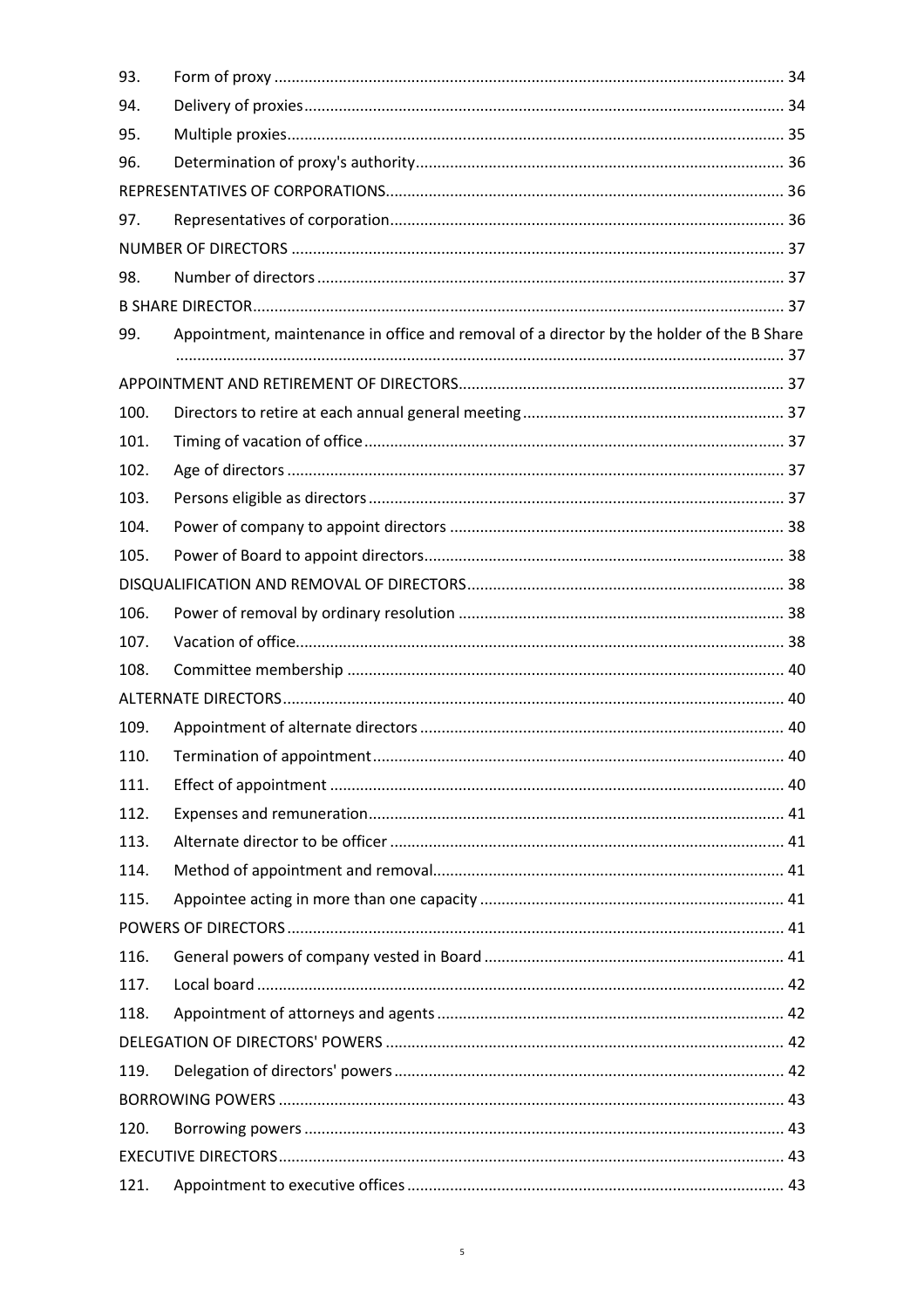| 122. |  |
|------|--|
| 123. |  |
| 124. |  |
| 125. |  |
|      |  |
| 126. |  |
| 127. |  |
|      |  |
| 128. |  |
|      |  |
| 129. |  |
|      |  |
| 130. |  |
| 131. |  |
| 132. |  |
| 133. |  |
| 134. |  |
| 135. |  |
| 136. |  |
|      |  |
| 137. |  |
| 138. |  |
| 139. |  |
| 140. |  |
| 141. |  |
| 142. |  |
| 143. |  |
| 144. |  |
|      |  |
| 145. |  |
| 146. |  |
| 147. |  |
|      |  |
| 148. |  |
| 149. |  |
| 150. |  |
| 151. |  |
| 152. |  |
| 153. |  |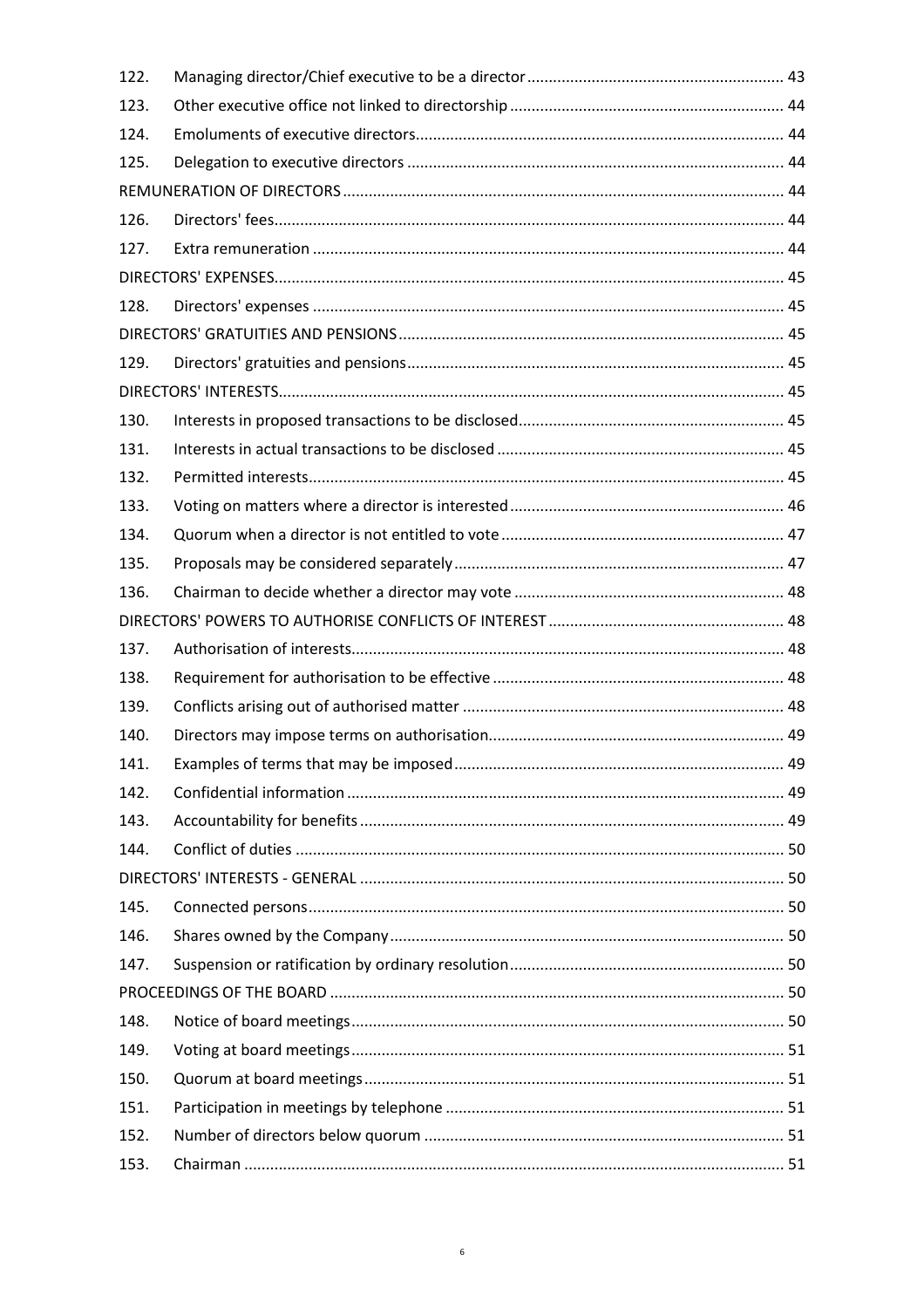| 154.     |  |  |
|----------|--|--|
| 155.     |  |  |
| 156.     |  |  |
|          |  |  |
| 157.     |  |  |
|          |  |  |
| 158.     |  |  |
|          |  |  |
| 159.     |  |  |
| 160.     |  |  |
| 161.     |  |  |
| 162.     |  |  |
|          |  |  |
| 163.     |  |  |
|          |  |  |
| 164.     |  |  |
| 165.     |  |  |
| 166.     |  |  |
| 167.     |  |  |
| 168.     |  |  |
| 169.     |  |  |
| 170.     |  |  |
| 171.     |  |  |
| 172.     |  |  |
| 173.     |  |  |
| 174.     |  |  |
| 175.     |  |  |
| 176.     |  |  |
| 177.     |  |  |
| 178.     |  |  |
|          |  |  |
| 179.     |  |  |
| 180.     |  |  |
|          |  |  |
| 181.     |  |  |
| 182.     |  |  |
| AUDIT 62 |  |  |
| 183.     |  |  |
|          |  |  |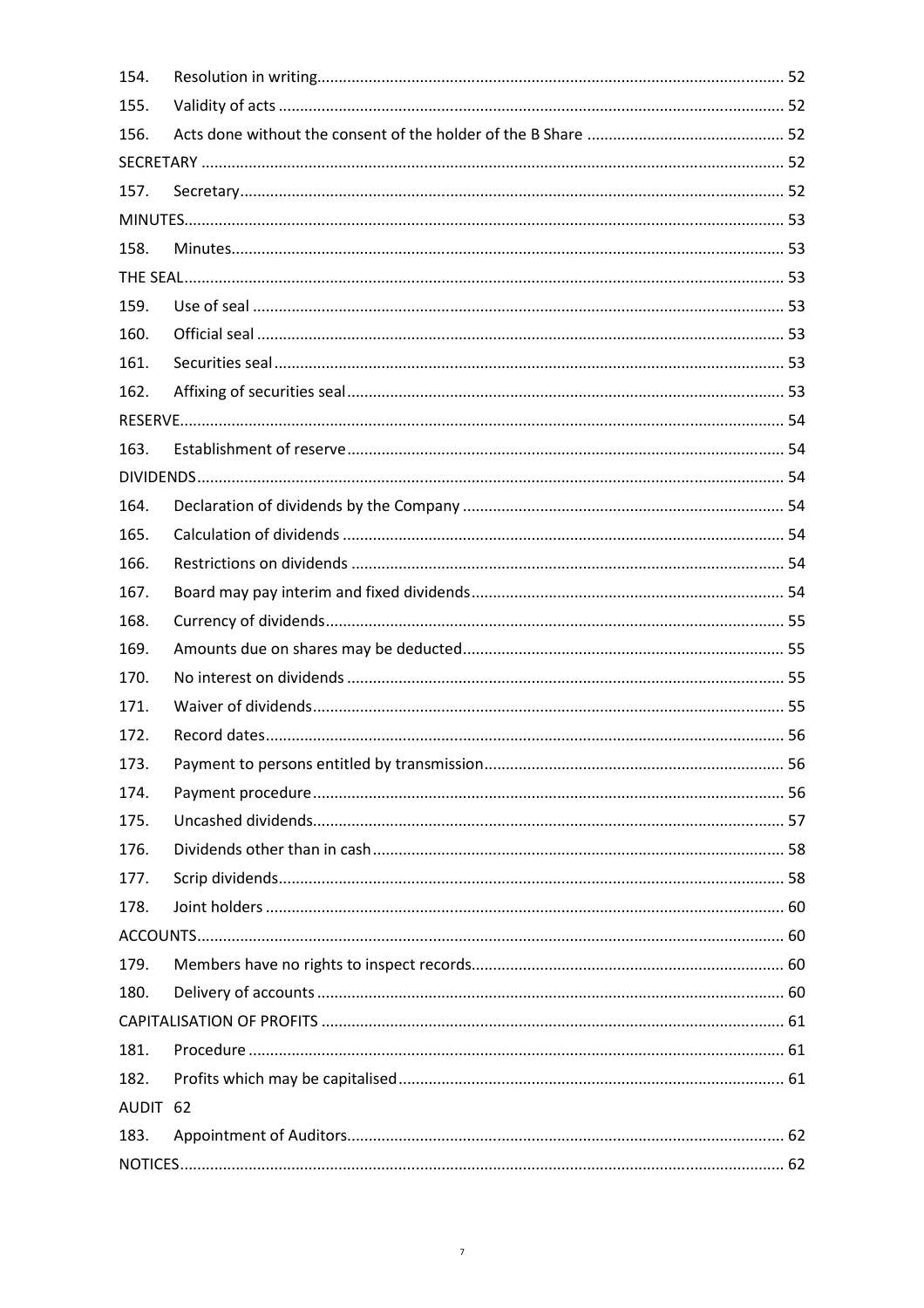| 184. |  |  |
|------|--|--|
| 185. |  |  |
| 186. |  |  |
| 187. |  |  |
| 188. |  |  |
| 189. |  |  |
| 190. |  |  |
| 191. |  |  |
| 192. |  |  |
| 193. |  |  |
|      |  |  |
| 194. |  |  |
|      |  |  |
| 195. |  |  |
|      |  |  |
| 196. |  |  |
|      |  |  |
| 197. |  |  |
|      |  |  |
| 198. |  |  |
| 199. |  |  |
|      |  |  |
| 200. |  |  |
|      |  |  |
| 201. |  |  |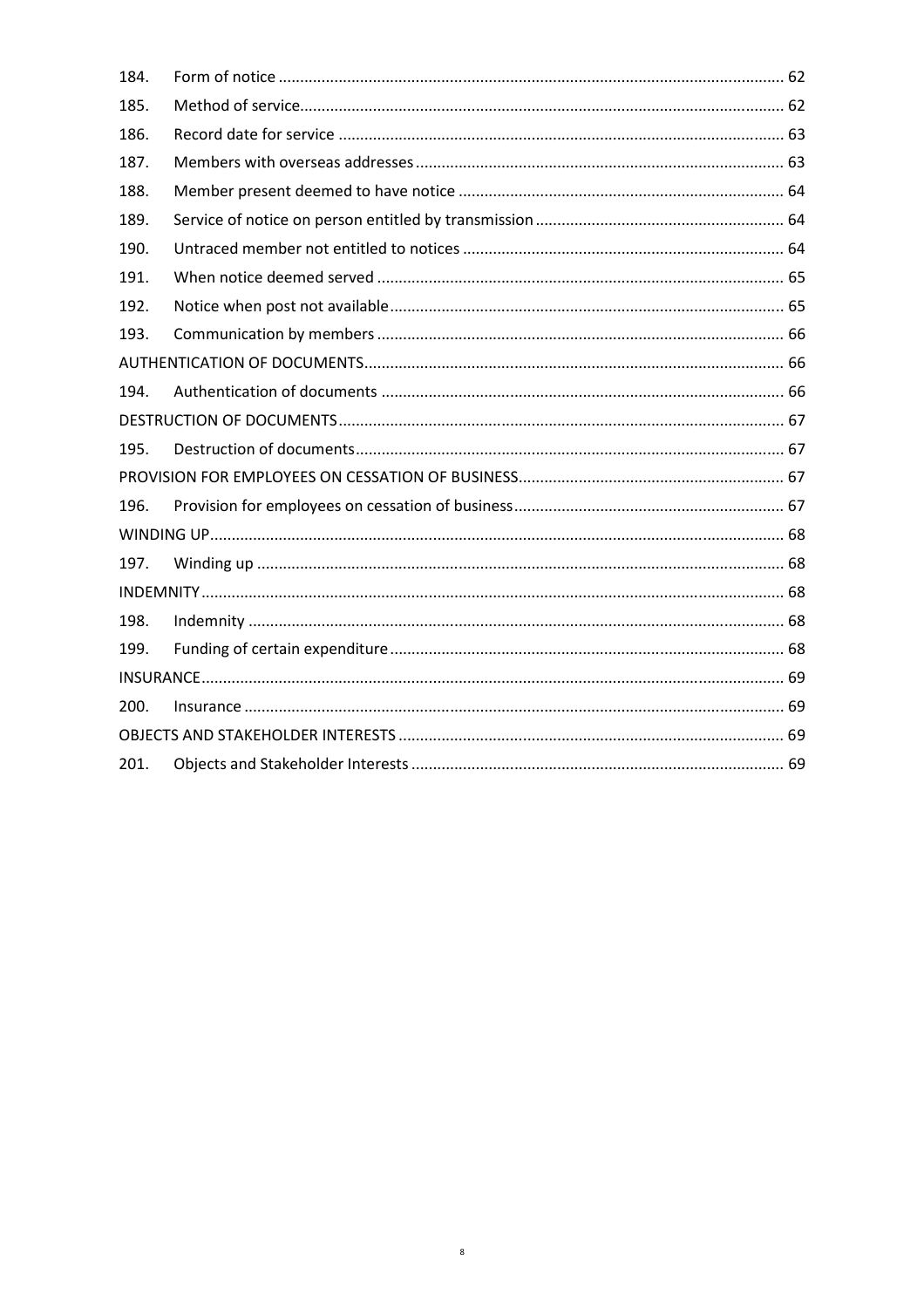#### **THE COMPANIES ACT 2006**

#### **PUBLIC COMPANY LIMITED BY SHARES**

**ARTICLES OF ASSOCIATION OF S4 CAPITAL PLC** 

**(the "Company")** 

### *(adopted by special resolution passed on 7 [16] June 20212022)*

#### **PRELIMINARY**

#### **1. EXCLUSION OF MODEL ARTICLES AND TABLE A**

The regulations contained in The Companies (Model Articles) Regulations 2008 (*SI 2008/3229*) applicable to the Company under or pursuant to the Act, or in Table A in the schedule to The Companies (Tables A to F) Regulations 1985 (as amended) and in any Table A applicable to the Company under any former enactment relating to companies shall not apply to the Company except insofar as they are repeated or contained in these Articles.

### **2. DEFINITIONS AND INTERPRETATION**

**2.1** In these Articles, if not inconsistent with the subject or context:

**Act** means the Companies Act 2006.

**Acts** means the Companies Acts (as defined in section 2 of the Act) insofar as they apply to the Company.

**address** includes a number or address (including, in the case of any Uncertificated Proxy Instruction permitted in accordance with these Articles, an identification number of a participant in the relevant system concerned) used for the purposes of sending or receiving notices, documents or information by electronic means.

**Alternate Director** means an alternate director appointed in accordance with Article 109.

**these Articles** means these articles of association as from time to time amended.

**Auditors** means the auditors for the time being of the Company.

**B Share** means the "B" ordinary share of £1.00 in the capital of the Company.

**B Share Reserved Matters** means those matters set out in the Schedule to these Articles.

**Bank of England base rate** means the base lending rate most recently set by the Monetary Policy Committee of the Bank of England from time to time.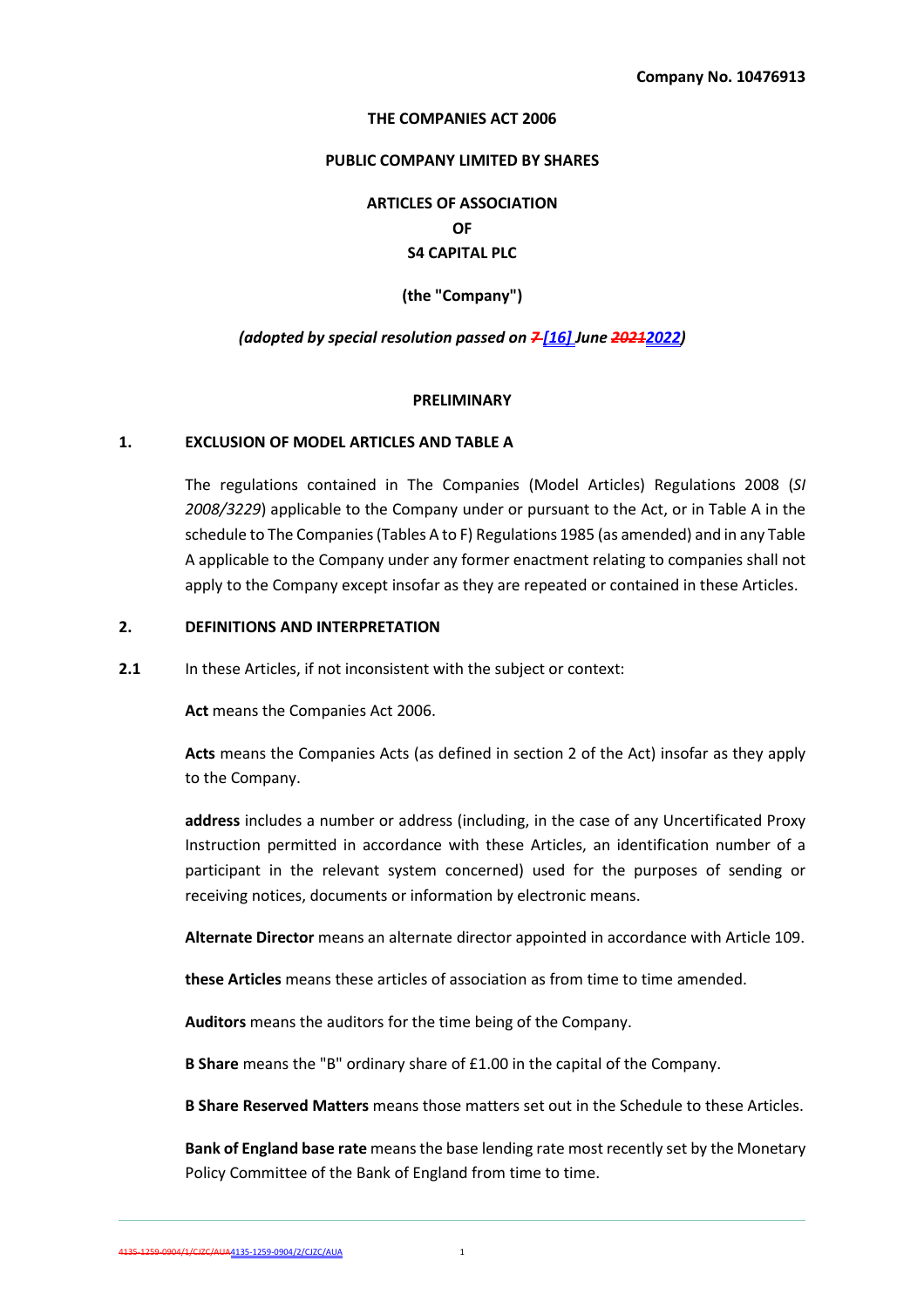**Board** means the Directors or any of them acting as the board of directors of the Company.

**Business Day** means a day (not being a Saturday or Sunday) on which clearing banks are open for business in London.

**certificated share** means a share which is not uncertificated and references to a share being held in 'certificated form' shall be construed accordingly.

**clear days** means in relation to the period of a notice that period excluding the day when the notice is given or deemed to be given and the day for which it is given or on which it is to take effect.

**Company's website** means the website operated and controlled by the Company, which contains information about the Company in accordance with the law.

**connected with** in relation to a Director has the meaning given by sections 252 to 255 of the Act.

**Directors** means the directors for the time being of the Company.

**dividend** means dividend or bonus.

**electronic communication** has the meaning given in section 15 of the Electronic Communications Act 2000 (as amended from time to time).

**electronic form** has the meaning given to it in section 1168 of the Act.

**electronic means** has the meaning given to it in section 1168 of the Act.

**Executive Director** means a Director holding any office or employment or providing any services as referred to in Article 121.

**Executive** means any employee or officer of a member of the Group, or particular role or class of roles within the Group, which the holder of the B Share determines in his absolute discretion from time to time to be carrying out an executive function for the purposes of the B Share Reserved Matters as notified by the holder of the B Share in writing to the head of the Group's human resources function.

**Group** means the Company and all Subsidiary Undertakings for the time being.

**hard copy** and **hard copy form** has the meaning given to it in section 1168 of the Act.

**holder** means in relation to any share the member whose name is entered in the Register as the holder of that share.

**Information Rights** has the meaning given to such expression in section 146(3) of the Act.

**law** means the Acts, the Listing Rules made by the Financial Conduct Authority, the Disclosure Guidance and Transparency Rules, the Market Abuse Regulations (pursuant to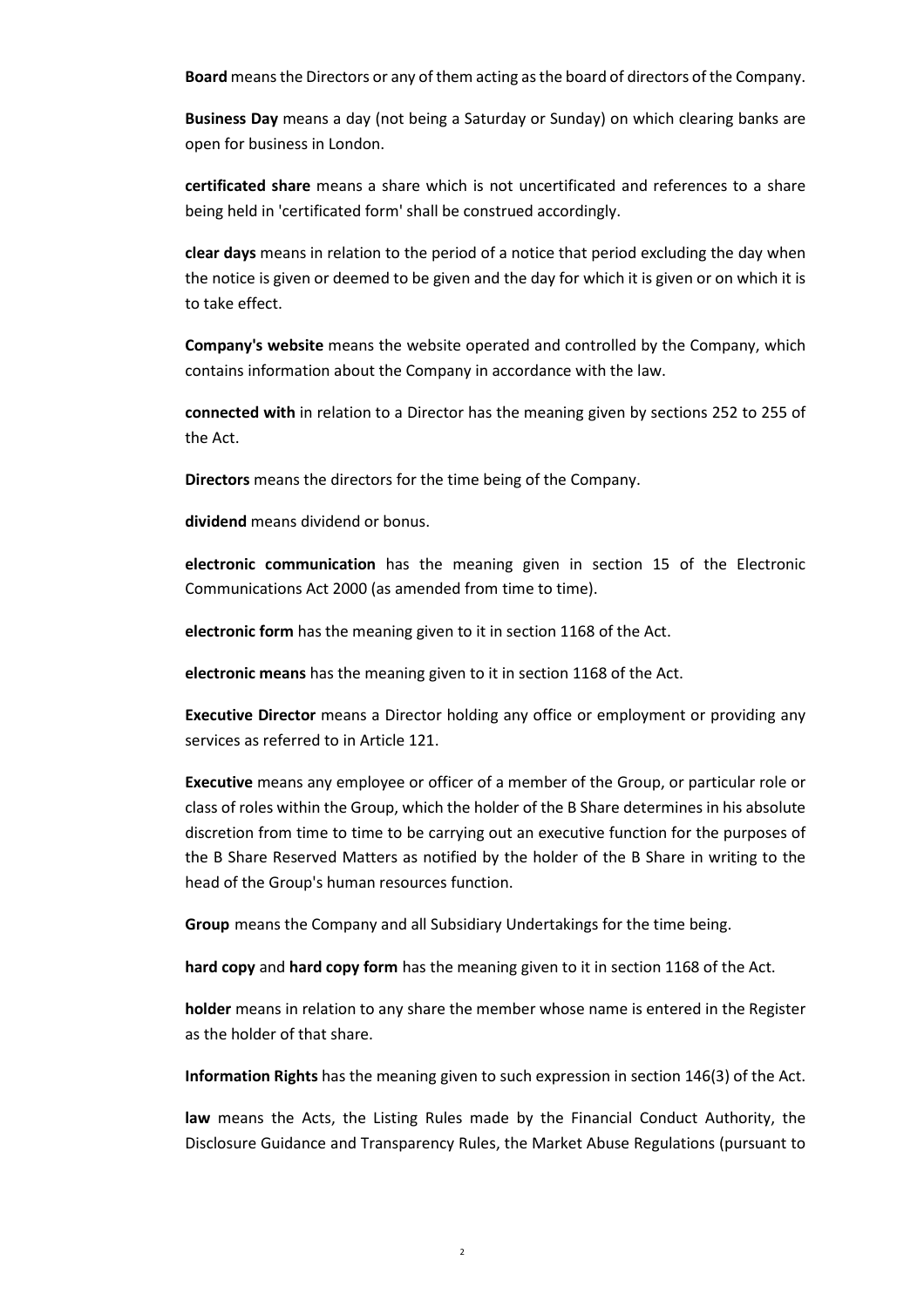EC Regulation 394/2014) and their successors, common law or any other regulations or statutes that apply to the Company.

**member** means a member of the Company.

**Office** means the registered office for the time being of the Company.

**Operator** means a person approved by the Treasury under the Regulations as Operator of the relevant system.

**Ordinary Shares** means the ordinary shares of £0.25 each in the capital of the Company, subject to such consolidations and/or subdivisions as may be approved by the shareholders of the Company from time to time.

**paid** means paid or credited as paid.

**participating security** means a participating security for the purposes of the Regulations.

**Register** means the register of members of the Company and shall, so long as the Regulations so permit or require, include a related Operator register of members.

**Regulations** means the Uncertificated Securities Regulations 2001 (SI 2001 No 3755) as amended.

**relevant system** has the meaning set out in the Regulations.

**S4 Capital Limited** means S4 Capital 2 Limited, a private company limited by shares registered in Jersey with registered number 126474 and, at the date of these Articles, having its office at 3rd Floor, 44 Esplanade, St Helier, Jersey JE4 9WG.

**Seal** means the common seal of the Company.

**Secretary** means the secretary of the Company or any other person appointed by the Board to perform the duties of the secretary of the Company including a joint, assistant or deputy secretary.

**Shareholder Information** means notices, documents or information which the Company wishes or is required to communicate to holders including, without limitation, annual reports and accounts, interim financial statements, summary financial statements, notices of meetings and proxy forms.

**Subsidiary Undertaking** means a subsidiary undertaking of the Company.

**Uncertificated Proxy Instruction** means a properly authenticated dematerialised instruction, and/or other instruction or notification, which is sent by means of the relevant system concerned and received by such participant in that system acting on behalf of the Company as the Board may prescribe, in such form and subject to such terms and conditions as may from time to time be prescribed by the Board (subject always to the facilities and requirements of the relevant system concerned).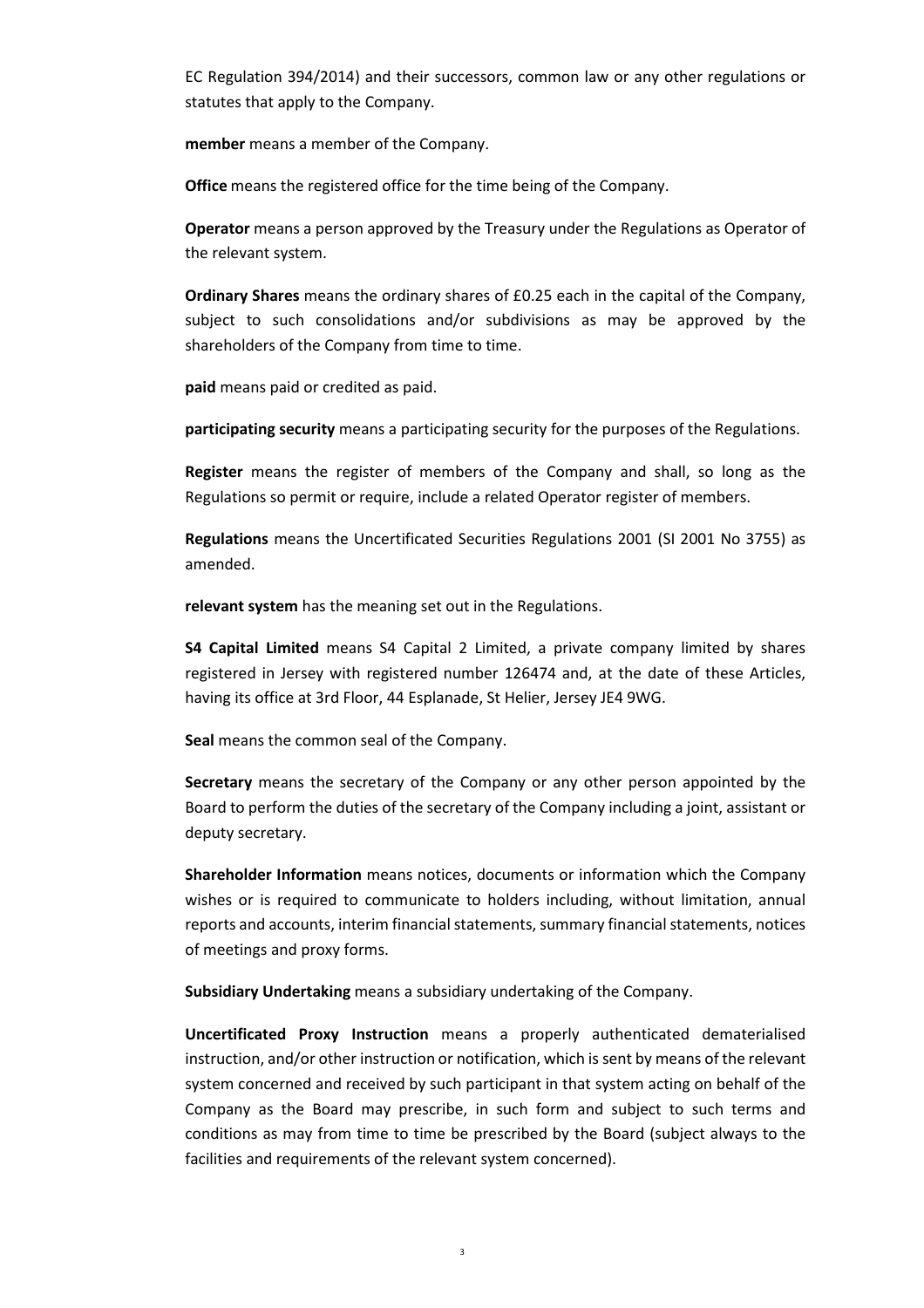**United Kingdom** means Great Britain and Northern Ireland.

**website communication** means the publication of a notice or other Shareholder Information on the Company's website in accordance with Part 4 of Schedule 5 to the Act.

**in writing** means the representation or reproduction of words, symbols or other information in a visible and non-transitory form by any method or combination of methods, whether comprised in electronic form or otherwise, and "written" shall be construed accordingly.

**year** means any period of 12 consecutive months.

- **2.2** Words denoting the one gender shall include any other gender, words denoting the singular number shall include the plural number and vice versa, words denoting persons shall include corporations and unincorporated associations.
- **2.3** Save as expressly provided in these Articles, any words or expressions defined in the Act or the Regulations (as in force at the time of adoption of these Articles) shall, if not inconsistent with the subject or context, bear the same meaning save that the word "company" shall include any body corporate.
- **2.4** All references to the Act, to any section or provision of the Act or to any other statute or statutory provision or subordinate legislation (if consistent with the subject or context) shall be deemed to include a reference to any statutory or regulatory re-enactment, consolidation or modification thereof for the time being in force (whether coming into force before or after the adoption of these Articles).
- **2.5** References to a share (or a holding of a share) being in uncertificated form or in certificated form are references, respectively, to that share being an uncertificated unit of a security or a certificated unit of a security.
- **2.6** Any reference to a meeting shall not be taken as requiring more than one person to be present in person if any quorum requirement can be satisfied by one person.
- **2.7** Any reference to a signature or to something being signed includes in the case of a communication in electronic form, to its being authenticated as specified in the Act.
- **2.8** Any reference to an "instrument" means, unless the contrary is stated, a written document having tangible form and not comprised in an electronic form.
- **2.9** Any reference to a "person" shall include reference to a body corporate and to an incorporated body of persons.
- **2.10** Any reference to a "cash memorandum account" is to an account so designated by the Operator of the relevant system concerned.
- **2.11** Subject to the law, a special resolution shall be effective for any purpose for which an ordinary resolution is expressed to be required, and headings to these Articles are inserted for convenience only and shall not affect construction.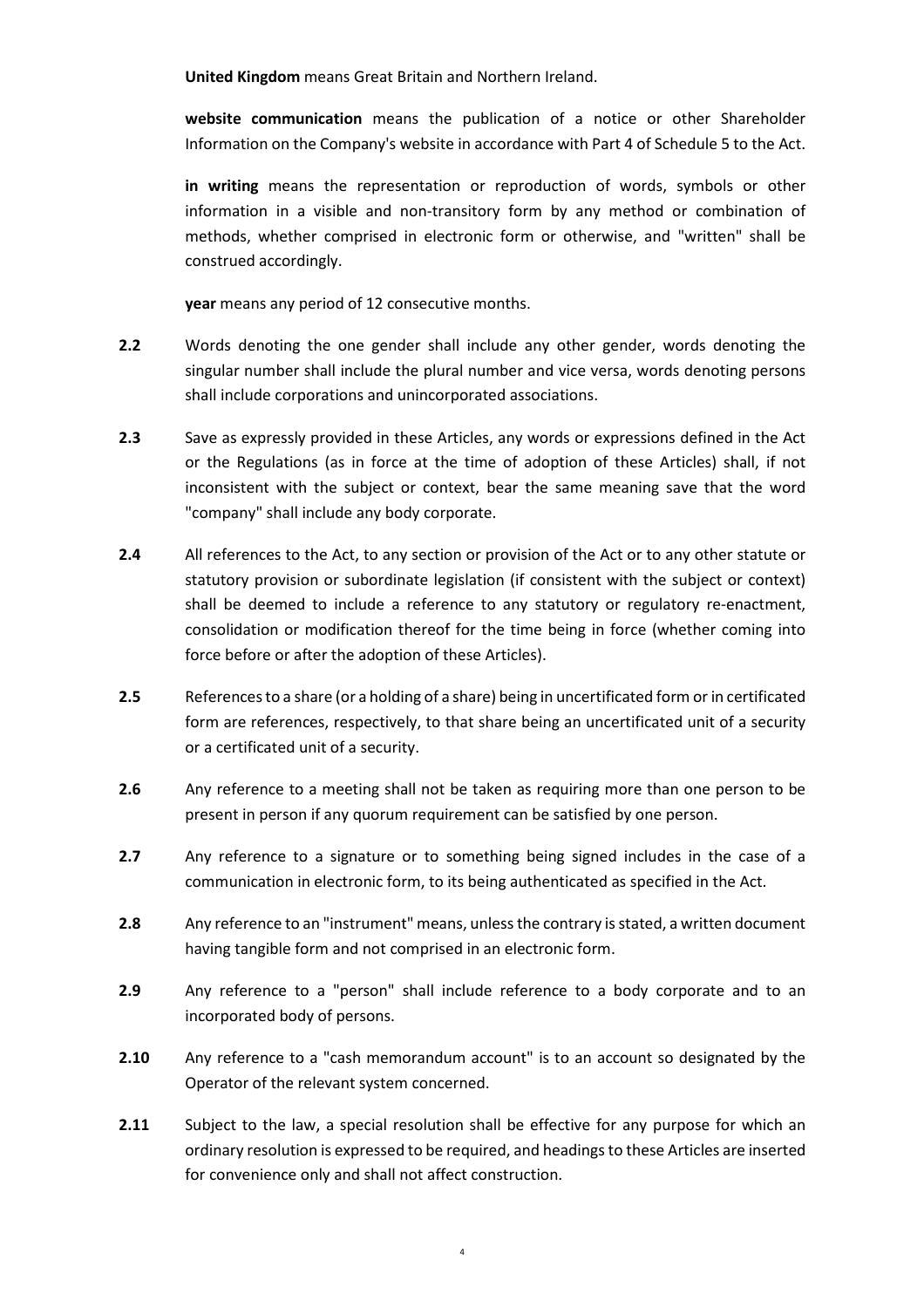## **3. LIABILITY OF MEMBERS LIMITED**

The liability of the members of the Company is limited to the amount, if any, unpaid on the shares held by them.

## **VARIATION OF RIGHTS**

## **4. VARIATION OF CLASS RIGHTS**

Subject to the Acts and these Articles, whenever the capital of the Company is divided into different classes of shares, the rights attached to any class of shares in issue may (unless otherwise provided by the terms of issue of the shares of that class) from time to time be varied or abrogated, whether or not the Company is being wound up, either with the consent in writing of the holders of three-fourths in nominal value of the issued shares of the class (excluding any shares of that class held as treasury shares) or with the sanction of a special resolution passed at a separate meeting of such holders (but not otherwise).

# **5. ISSUES OF FURTHER SHARES**

The special rights conferred upon the holders of any shares or class of shares shall, unless otherwise provided by these Articles or the terms of issue of the shares concerned, be deemed not to be varied by the creation or issue of further shares ranking pari passu with them in all respects (save as to the date from which such new shares shall rank for dividend) or subsequent to them or by any purchase by the Company of its own shares. The provisions of this Article shall apply to the variation or abrogation of the special rights attached to some only of the shares of any class as if such group of shares of the class differently treated formed a separate class.

## **6. CLASS MEETINGS**

All the provisions of these Articles relating to general meetings shall, with any necessary modification, apply to every such separate general meeting, except that:

- **6.1** the necessary quorum at any such meeting other than an adjourned meeting shall be two persons holding or representing by proxy at least one-third in nominal amount of the issued shares of the class in question (excluding treasury shares) and at an adjourned meeting, or where there is only one holder of shares, one person holding shares of the class in question or his proxy;
- **6.2** any holder of shares of the class in question present in person or by proxy may demand a poll; and
- **6.3** a holder of shares of the class in question shall, on a poll, have one vote in respect of every share of such class held by him.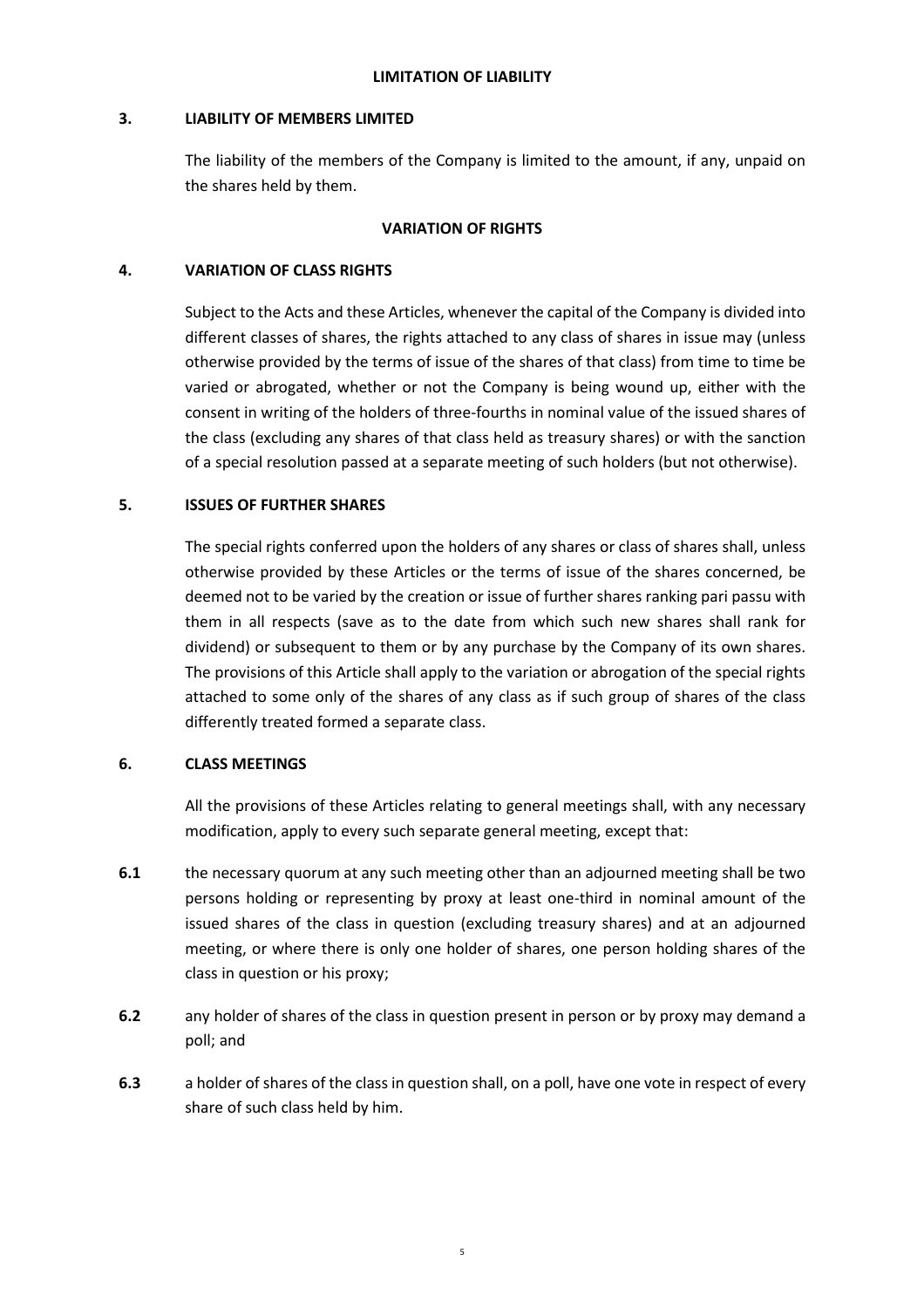#### **SHARES**

#### **7. RIGHTS ATTACHING TO SHARES**

Subject to the provisions of the Acts and the express provision of these Articles and without prejudice to any rights attached to any existing shares, any share may be issued with such rights or restrictions as the Company may by ordinary resolution determine, or in the absence of such determination, or so far as any such resolution does not make specific provision, as the Board may determine. Such rights and restrictions shall apply to the relevant shares as if the same were set out in these Articles.

#### **8. REDEEMABLE SHARES**

Subject to the provisions of the Acts and these Articles and without prejudice to any rights conferred on the holders of any other shares from time to time, shares may be issued which are to be redeemed or are liable to be redeemed at the option of the Company or the holder on such terms and in such manner as the Board may determine. Such terms and conditions shall apply to the relevant shares as if the same were set out in these Articles.

## **9. PURCHASE OF SHARES**

Subject to the provisions of the Acts and these Articles, the Company may purchase any of its own shares (including any redeemable shares).

## **10. FINANCIAL ASSISTANCE**

The Company shall not give any financial assistance for the acquisition of shares in the Company except and in so far as permitted by the Acts and these Articles.

### **11. ALLOTMENT AT A DISCOUNT**

The shares of the Company shall not be allotted at a discount to their nominal value and save as permitted by the Acts and these Articles shall not be allotted except as paid up at least as to one-quarter of their nominal value and the whole of any premium thereon.

#### **12. PAYMENT OF COMMISSION**

In addition to all other powers of paying commissions and brokerage fees, the Company may exercise the powers of paying commissions and brokerage fees conferred by the Acts. Subject to the provisions of the Acts and these Articles, any such commission or brokerage fee may be satisfied by the payment of cash or by the allotment of fully or partly paid shares or partly in one way and partly in the other.

#### **13. ALLOTMENT OF SHARES**

Save as otherwise provided in the Acts or in these Articles and without prejudice to any rights conferred on the holders of any other shares from time to time, the Directors may allot (with or without conferring a right of renunciation), issue, grant options over,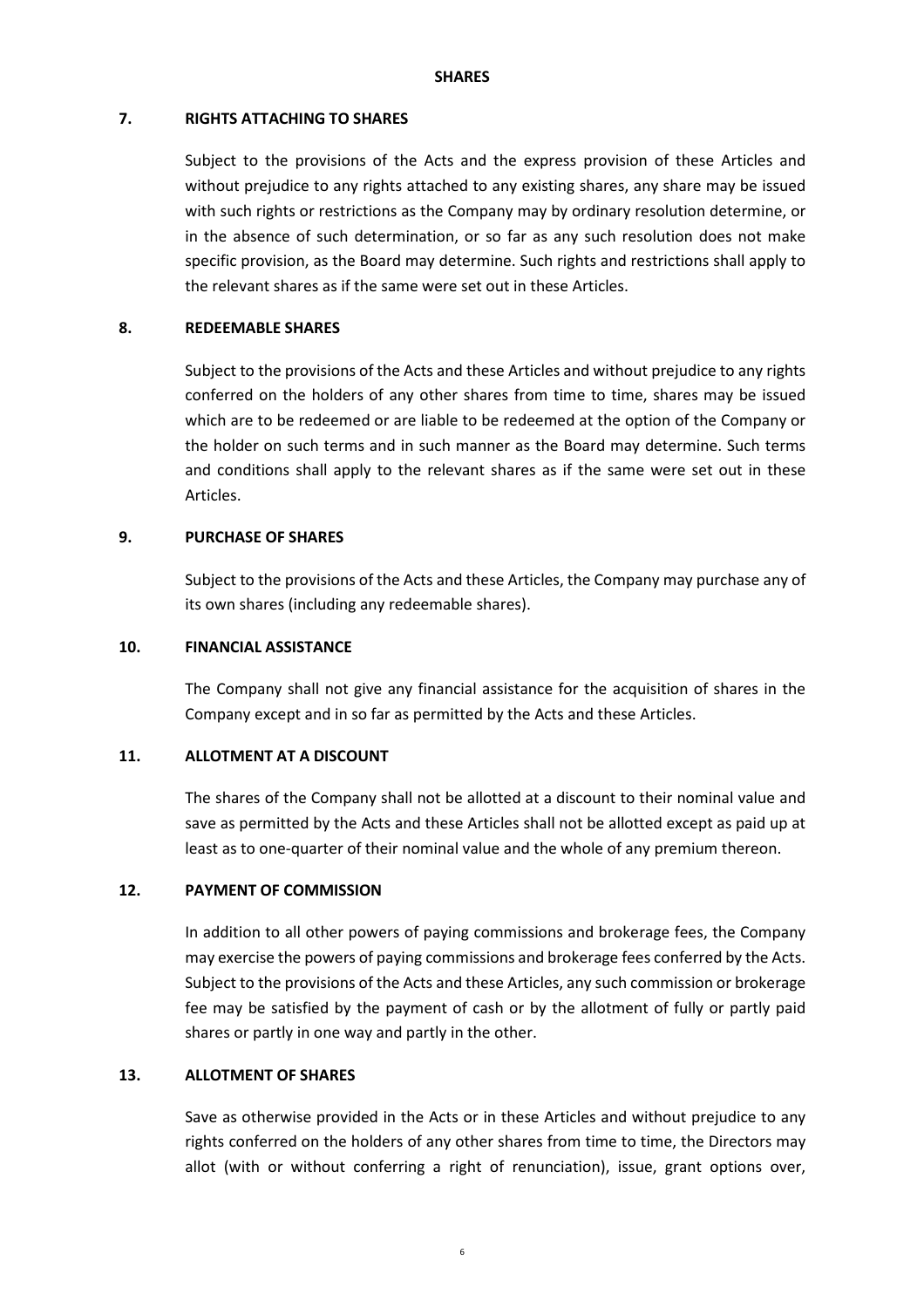reclassify, offer or otherwise deal with or dispose of shares in the Company to such persons at such times and generally on such terms and conditions as they may determine. The Directors may at any time after the allotment of any share, but before any person has been entered in the Register as the holder, recognise a renunciation thereof by the allottee in favour of some other person and may accord to any allottee of a share a right to effect such renunciation upon and subject to such terms and conditions as the Directors may think fit to impose.

## **14. TRUSTS NOT RECOGNISED**

Except as required by law, no person shall be recognised by the Company as holding any share upon any trust and (except as otherwise provided by these Articles or by law) the Company shall not be bound to recognise any interest in any share except an absolute right to the entirety of the share in the holder.

### **15. NUMBER OF HOLDERS**

Shares may not be registered in the names of more than four persons jointly.

## **16. VOTING RIGHTS**

Each holder of Ordinary Shares and the B Share shall be entitled to receive notice of, and to attend and vote at, general meetings of the Company. On a show of hands, every holder of Ordinary Shares who is present (being an individual) in person or (being a corporation) by a duly authorised representative or by proxy shall have one vote and on a poll every holder of Ordinary Shares shall have one vote for each Ordinary Share held by him, and the holder of the B Share, whether on a show of hands or a poll shall, if he wishes to vote in favour of a resolution, have one vote, and if he wishes to vote against a resolution, have such number of votes as is required to defeat the relevant resolution.

## **17. DIVIDENDS**

The Ordinary Shares shall carry the right to participate in dividends and other distributions *pari passu* among themselves. The B Share shall not carry any right to receive dividends or other distributions.

#### **18. RETURN OF CAPITAL AND SALE**

On a return of capital on liquidation or otherwise, the assets of the Company available for distribution between the shareholders shall be applied in the following order of priority:

- **18.1** first, in respect of each Ordinary Share, a sum equal to the amount paid up or credited as paid up on such Ordinary Share;
- **18.2** second, in respect of the B Share, a sum equal to the nominal amount on such B Share; and
- **18.3** third, to each Ordinary Shareholder pro rata to the nominal amount of its Ordinary Shares.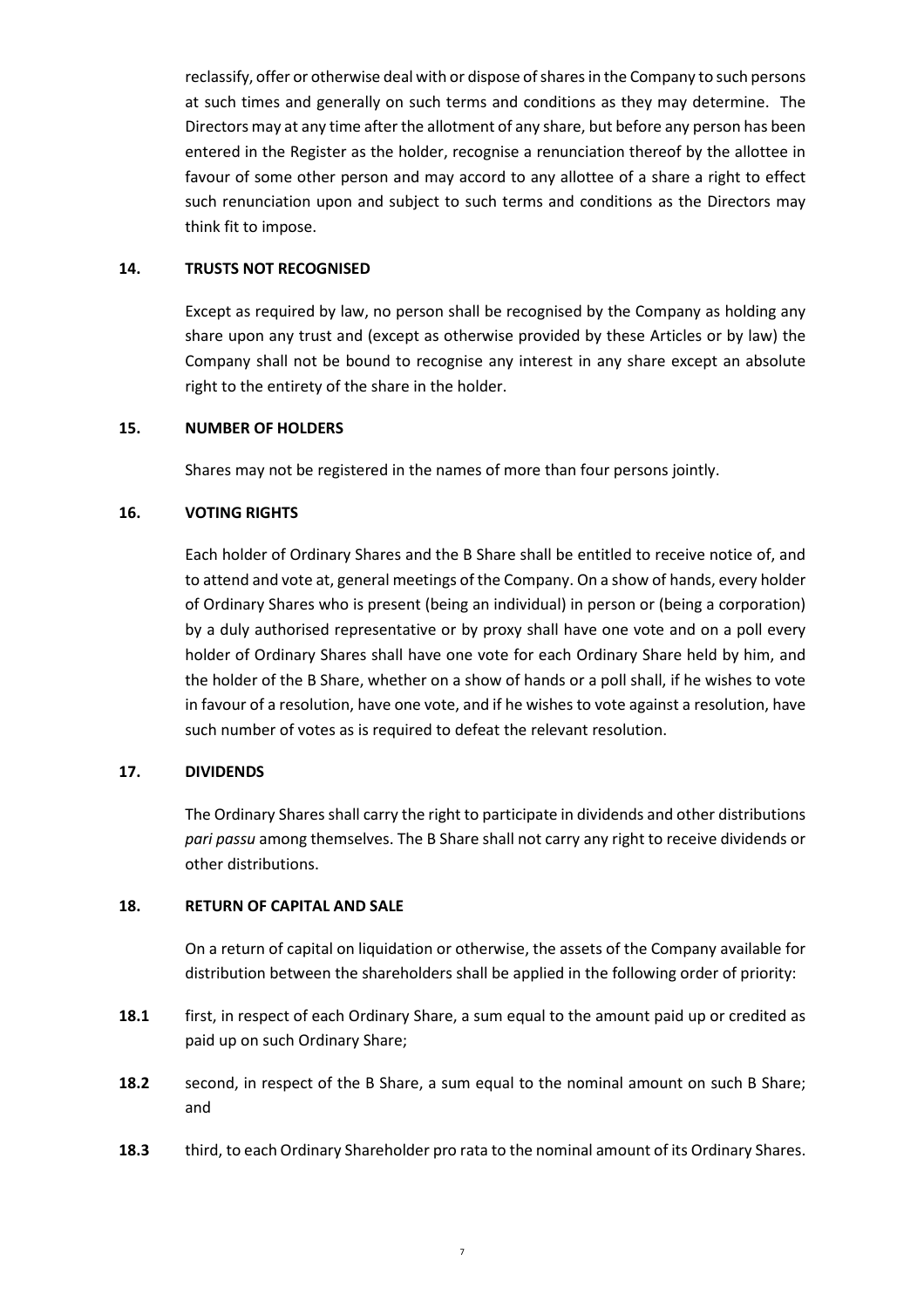For the avoidance of doubt the B Share shall not have any entitlement to participate in any surplus of the Company on a liquidation and in the event of a takeover offer (as defined in sections 974 to 976 and 991 of the Act) or any other merger or scheme of arrangement involving the acquisition of the Ordinary Shares of the Company the maximum offer price of the B Share shall not in any event exceed the offer price for an Ordinary Share.

# **19. RIGHTS OF THE B SHARE**

The B Share shall carry the rights set out in this Article 19 and Articles 69, 70, 77, 78, 80, 100, 103, 105, 106, 107, 110, 116, 119, 121, 125, 155, 156, 164, 181, 183 and 197 as inherent rights:

- **19.1.1** notwithstanding anything else in these Articles the Company shall not do or agree to do anything which is a B Share Reserved Matter without the consent in writing of the holder of the B Share, provided that the holder of the B Share shall be required to confirm in writing to the Company within seven (7) Business Days of the date of the Company's notice in writing to the holder of the B Share whether or not he is willing to provide his consent, failing which the Company shall be deemed to have received the consent of the holder of the B Share;
- **19.1.2** the right to appoint, remove and replace one Director pursuant to and in accordance with Article 99 (but for the avoidance of doubt no such right to appoint a Director shall apply in the event that the holder of the B Share is a Director),

provided that the B Share shall cease to carry such rights on the earliest of:

- **19.1.3** the date which falls 14 years after the date of issue of the B Share;
- **19.1.4** the transmission or transfer (in whatever manner and including for the avoidance of doubt, by operation of law) by B Share by the initial holder of the B Share to any other person;
- **19.1.5** the retirement or resignation of the holder of the B Share from all offices and employment with every member of the Group;
- **19.1.6** the death of the holder of the B Share;
- **19.1.7** the sale (other than a compulsory sale pursuant to Chapter 3 of Part 28 of the Act) by the holder of the B Share of any of the Ordinary Shares issued to him as consideration for the acquisition of S4 Capital Limited by the Company,

following which the Company may purchase or cancel the B Share or otherwise deal with the B Share as permitted by the Act.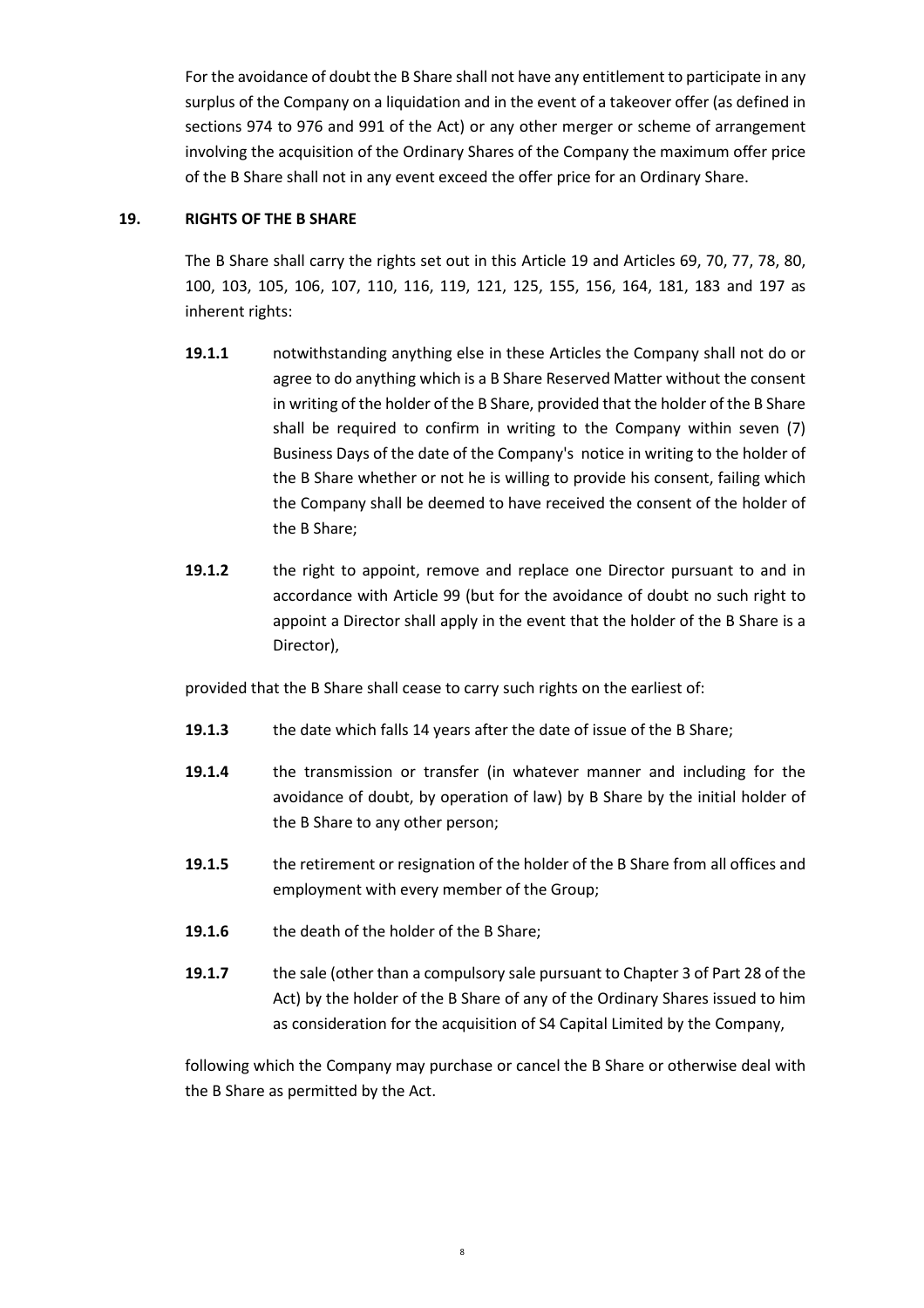### **UNCERTIFICATED SHARES**

#### **20. SHARES IN DEMATERIALISED FORM**

The Board may:

- **20.1** permit title to shares of any class to be evidenced otherwise than by certificate and title to shares of such a class to be transferred by means of a relevant system; and
- **20.2** may make arrangements for a class of shares (if all of that class are in all respect identical) to become a participating class,

in each case in dematerialised form pursuant, and subject, to the Regulations. Title to shares of a particular class may only be evidenced otherwise than by a certificate where that class of shares is at the relevant time a class of participating securities. The Board may also, subject to compliance with the Regulations, determine at any time that title to any class of shares may from a date specified by the Board no longer be evidenced otherwise than by a certificate or that title to such a class shall cease to be transferred by means of any particular relevant system.

### 21. **APPLICATION OF ARTICLES**

If the Company has any shares in issue which are participating securities, and for so long as such shares remain as participating securities, these Articles will continue to apply to such shares, but only insofar as they are consistent with:

- **21.1** holding those shares in uncertificated form;
- **21.2** transferring ownership of those shares by using a relevant system;
- **21.3** any of the provisions of the Regulations; and
- **21.4** the exercise of any powers or functions by the Company or the effecting by the Company of any actions by means of a relevant system,

and, without prejudice to the generality of this Article, no provision of these Articles shall apply or have effect to the extent that it is in any respect inconsistent with the maintenance, keeping or entering up by the Operator, so long as that is permitted or required by the Regulations, of an Operator register of securities in respect of that class of shares in uncertificated form.

## **22. CHANGE BETWEEN UNCERTIFICATED AND CERTIFICATED FORM**

Shares of a class which is at the relevant time a class of participating securities may be changed from uncertificated to certificated form, and from certificated to uncertificated form, in accordance with and subject as provided in the Regulations.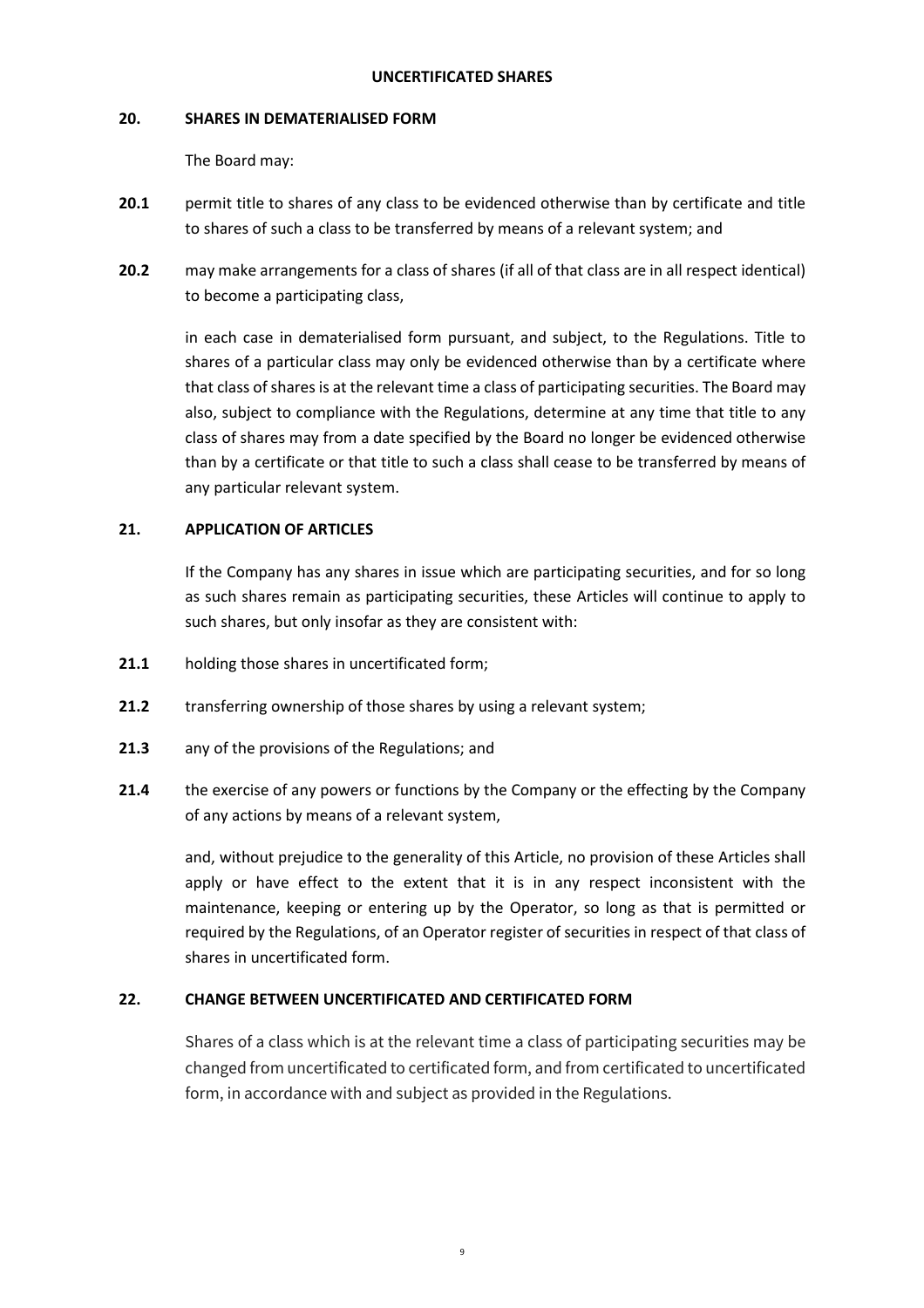# **23. FORFEITURE, LIEN AND OTHER ENTITLEMENTS**

Where any class of shares in the capital of the Company is a class of participating securities and the Company is entitled under any provisions of the Acts or the rules made and practices instituted by the Operator or under these Articles to sell, transfer or otherwise dispose of, forfeit, re-allot, accept the surrender of or otherwise enforce a lien over any shares which are held in uncertificated form, such entitlement (to the extent permitted by these Articles, the Acts, the Regulations and the rules made and practices instituted by the Operator) shall include the right of the Board to:

- **23.1** require the holder of the uncertificated shares by notice in writing to convert those shares from uncertificated to certificated form within such period as may be specified in the notice and keep them as certificated shares for as long as the Board requires;
- **23.2** appoint any person to take such other steps, by instruction given by means of a relevant system or otherwise, in the name of the holder of such shares as may be required to effect the transfer of such shares and such steps shall be as effective as if they had been taken by the registered holder of the shares concerned; and
- **23.3** take such other action that the Board considers appropriate to achieve the sale, transfer, disposal, forfeiture, re-allotment or surrender of those shares or otherwise to enforce a lien in respect of those shares.

## **24. UNCERTIFICATED SHARES TO BE TREATED SEPARATELY**

Unless the Board determines otherwise, shares which a member holds in uncertificated form shall be treated as separate holdings from any shares which that member holds in certificated form but a class of shares shall not be treated as two classes simply because some shares of that class are held in certificated form and others in uncertificated form.

#### **25. SHARES ISSUED FROM UNCERTIFICATED SHARES**

Unless the Board determines otherwise or the Regulations require otherwise, any shares issued or created out of or in respect of any uncertificated shares shall be uncertificated shares and any shares issued or created out of or in respect of any certificated shares shall be certificated shares.

#### **26. ISSUER RECORD OF SECURITIES**

The Company shall be entitled to assume that the entries on any record of securities maintained by it in accordance with the Regulations and regularly reconciled with the relevant Operator register of securities are a complete and accurate reproduction of the particulars entered in the Operator register of securities and shall accordingly not be liable in respect of any act or thing done or omitted to be done by or on behalf of the Company in reliance upon such assumption. In particular, any provision of these Articles which requires or envisages that action will be taken in reliance on information contained in the Register shall be construed to permit that action to be taken in reliance on information contained in any relevant record of securities (as so maintained and reconciled).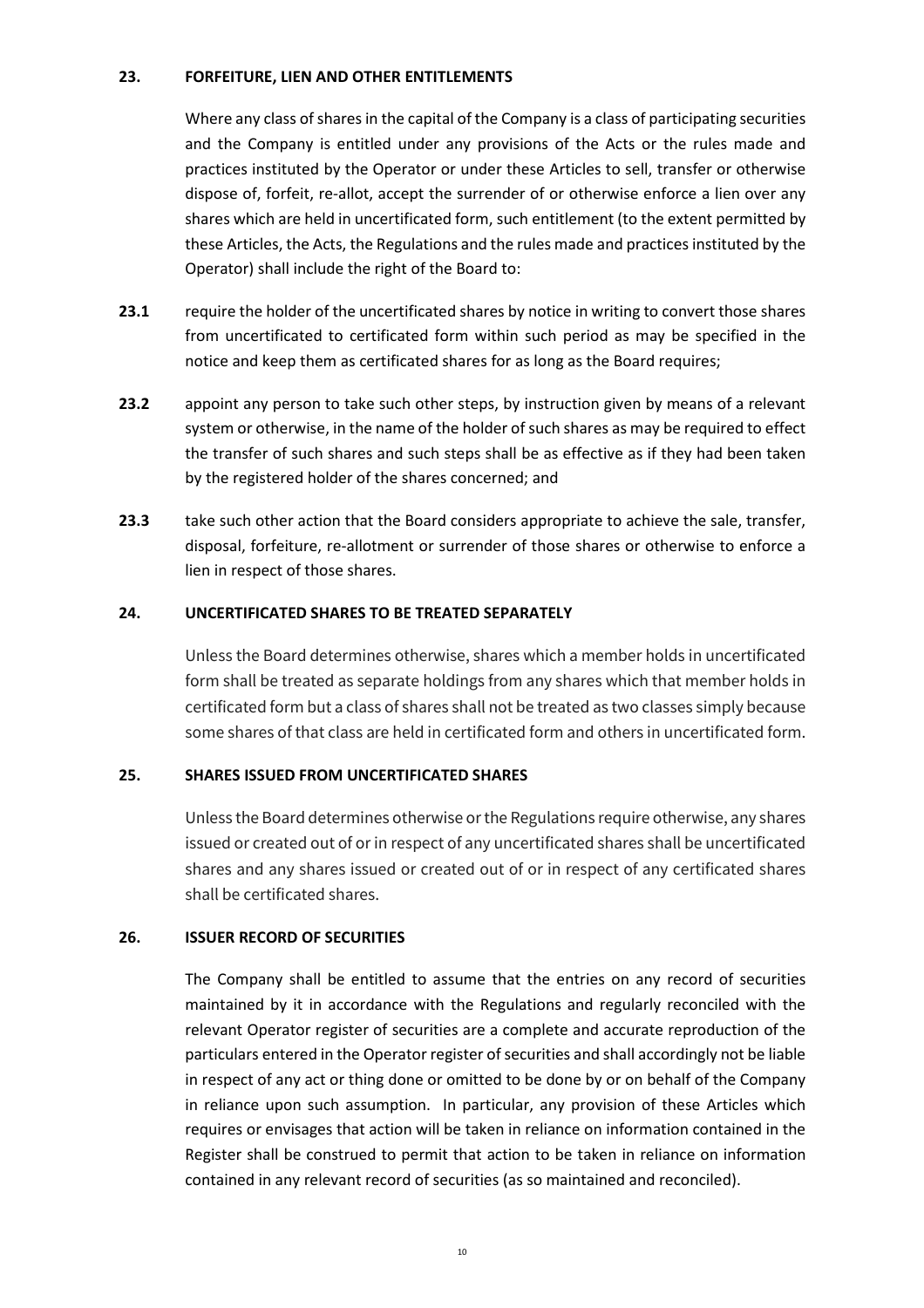## **27. RIGHT TO SHARE CERTIFICATE**

Every member (other than a person who is not entitled to a certificate under the law) upon becoming the holder of any shares in certificated form shall be entitled without payment to one certificate for all the shares of each class held by him in certificated form and, upon transferring a part of the shares comprised in a certificate, to a certificate for the balance of such shares held in certificated form. Shares of different classes may not be included in the same certificate. The Company shall not be bound to issue more than one certificate for shares held jointly by several persons and delivery of a certificate to one joint holder shall be a sufficient delivery to all of them.

# **28. EXECUTION OF SHARE CERTIFICATES**

Share certificates of the Company (other than letters of allotment, scrip certificates and other like documents) shall, unless the Board by resolution otherwise determines, either generally or in any particular case or cases, be issued under the Seal or under any official seal kept by the Company by virtue of section 50 of the Act. Whether or not share certificates are issued under a seal, the Board may by resolution determine, either generally or in any particular case or cases, that any signatures on any certificates for shares, stock or debenture or loan stock (except where the trust deed constituting any stock or debenture or loan stock provides to the contrary) or representing any other form of security of the Company need not be autographic but may be applied to the certificates by some mechanical means or may be printed thereon or that such certificates need not be signed by any person. Every share certificate shall specify the number and class of the shares to which it relates and the nominal value of and the amount paid up on such shares.

## **29. REPLACEMENT OF SHARE CERTIFICATES**

If a share certificate is worn out, defaced, lost, stolen or destroyed, it may be renewed without payment of any fee (other than exceptional out-of-pocket expenses) but on such terms (if any) as to evidence and indemnity, with or without security and otherwise as the Board requires and, in the case of a worn out or defaced certificate, on delivery up of that certificate. In the case of loss, theft or destruction, the person to whom the new certificate is issued may be required to pay to the Company any exceptional out of pocket expenses incidental to the investigation of evidence of loss, theft or destruction and the preparation of the requisite form of indemnity.

# **30. SHARE CERTIFICATES SENT AT HOLDER'S RISK**

Every share certificate sent in accordance with these Articles will be sent out at the risk of the member or other person entitled to the certificate. The Company will not be responsible for any share certificate lost or delayed in the course of delivery.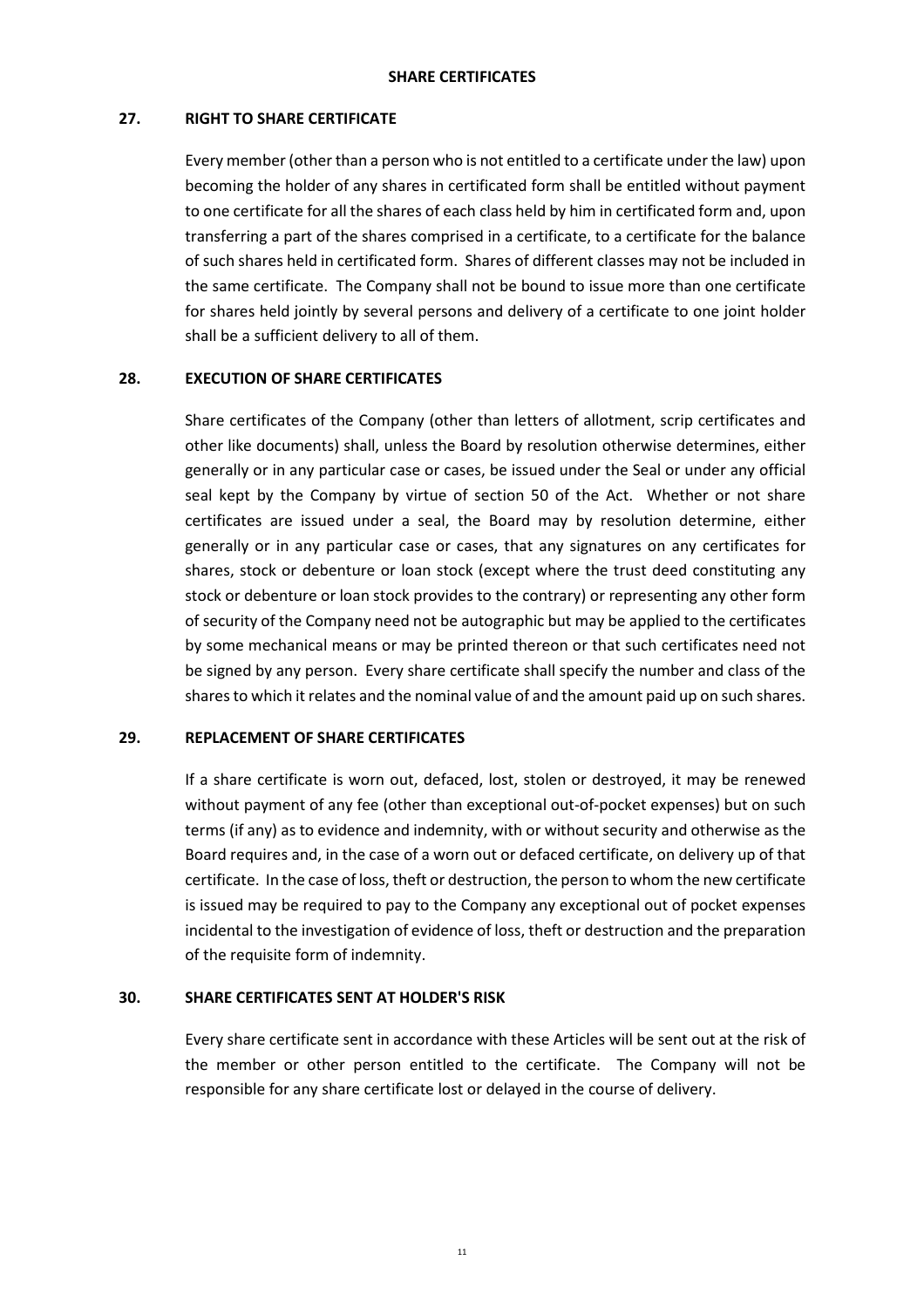#### **LIEN ON SHARES**

## **31. COMPANY'S LIEN ON SHARES NOT FULLY PAID**

The Company shall have a first and paramount lien on every share (not being a fully paid share) for all moneys (whether in respect of the nominal value of the shares or by way of premium, and whether presently payable or not) payable at a fixed time or called in respect of that share. The Board may at any time declare any share to be wholly or in part exempt from the provisions of this Article. The Company's lien on a share shall extend to any dividend or other amount payable in respect of it, to any share or security issued in right of it and (if the lien is enforced and the share is sold by the Company) the proceeds of the sale of that share.

#### **32. ENFORCING LIEN BY SALE**

The Company may sell in such manner as the Board determines any share on which the Company has a lien if the sum in respect of which the lien exists is presently payable and is not paid within 14 clear days after notice has been given to the holder of the share, or to the person entitled to it in consequence of the death or bankruptcy of the holder or otherwise by operation of law, demanding payment and stating that if the notice is not complied with the shares may be sold.

### **33. GIVING EFFECT TO A SALE**

To give effect to a sale the Board may authorise some person to execute an instrument of transfer or otherwise effect the transfer of the shares sold to, or in accordance with the directions of, the purchaser. The purchaser shall not be bound to see to the application of the purchase moneys, and the title of the transferee to the shares shall not be affected by any irregularity in or invalidity of the proceedings relating to the sale.

## **34. APPLICATION OF PROCEEDS OF SALE**

The net proceeds of the sale, after payment of the costs of sale, shall be applied in or towards payment of so much of the sum for which the lien exists as is presently payable, and any residue shall (upon surrender to the Company for cancellation of the certificate, if any, for the shares sold and subject to a like lien for any moneys not presently payable or any liability or engagement not likely to be presently fulfilled or discharged as existed upon the shares before the sale) be paid to the person entitled to the shares at the date of the sale.

#### **CALLS ON SHARES**

## **35. CALLS**

Subject to the terms of allotment, the Board may make calls upon the members in respect of any moneys unpaid on their shares (whether in respect of nominal value or premium) and each member shall (subject to at least 14 clear days' notice having been given specifying when and where payment is to be made) pay to the Company as required by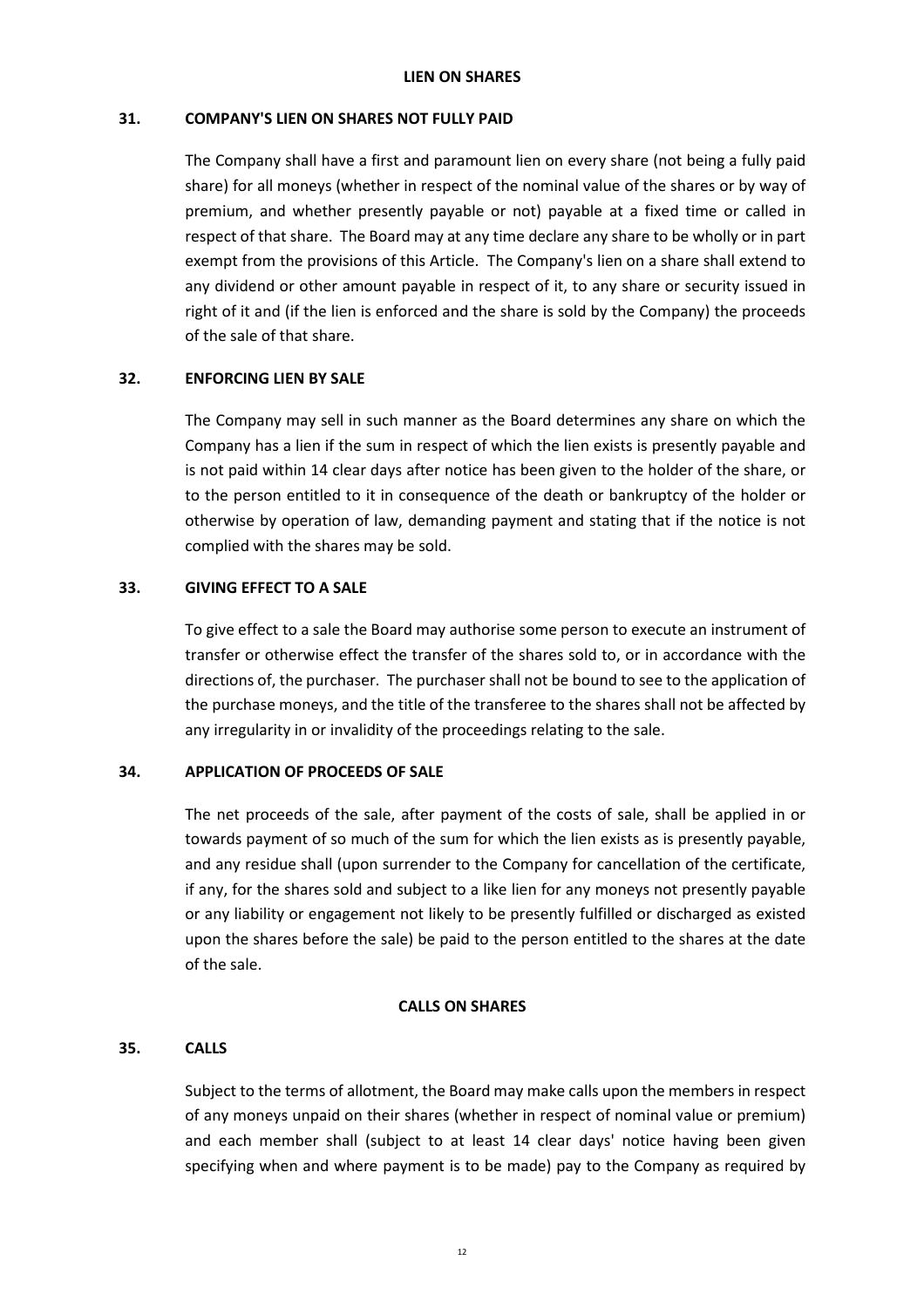the notice the amount called on his shares. A call may be required to be paid by instalments. A call may, before receipt by the Company of any sum due thereunder, be revoked in whole or part and payment of a call may be postponed in whole or part. A person upon whom a call is made shall remain liable jointly and severally with the successors in title to his shares for calls made upon him notwithstanding the subsequent transfer of the shares in respect of which the call was made.

#### **36. WHEN CALL MADE**

A call shall be deemed to have been made at the time when the resolution of the Board authorising the call was passed.

# **37. LIABILITY OF JOINT HOLDERS**

The joint holders of a share shall be jointly and severally liable to pay all calls in respect of that share.

## **38. INTEREST DUE ON NON-PAYMENT**

If a call remains unpaid after it has become due and payable the person from whom the sum is due and payable shall pay interest on the amount unpaid from the day it became due and payable until it is paid at the rate fixed by the terms of allotment of the share or in the notice of the call or, if no rate is fixed, at the appropriate rate (not exceeding five per cent. above the Bank of England base rate), but the Board may waive payment of the interest wholly or in part.

## **39. SUMS PAYABLE TREATED AS CALLS**

An amount payable in respect of a share on allotment or at any fixed date, whether in respect of nominal value or premium or as an instalment of a call, shall be deemed to be a call duly made, notified and payable on a date on which, by the terms of allotment or in the notice of the call, it becomes payable and if it is not paid the provisions of these Articles shall apply as if that amount had become due and payable by virtue of a call.

## **40. POWER TO DIFFERENTIATE**

Subject to the terms of allotment, the Board may make arrangements on the issue of shares for a difference between the holders in the amounts and times of payment of calls on their shares.

## **41. PAYMENT OF CALLS IN ADVANCE**

The Board may, if it thinks fit, receive from any member willing to advance it all or any part of the moneys uncalled and unpaid upon any shares held by him, and may pay upon all or any of the moneys so advanced (until the same would but for such advance become presently payable) interest at the appropriate rate or at such other rate as may be agreed between the Board and such member (in each case not exceeding five per cent. above the Bank of England base rate), subject to any directions of the Company in general meeting. No sum paid in advance of calls shall entitle the holder of a share to any portion of a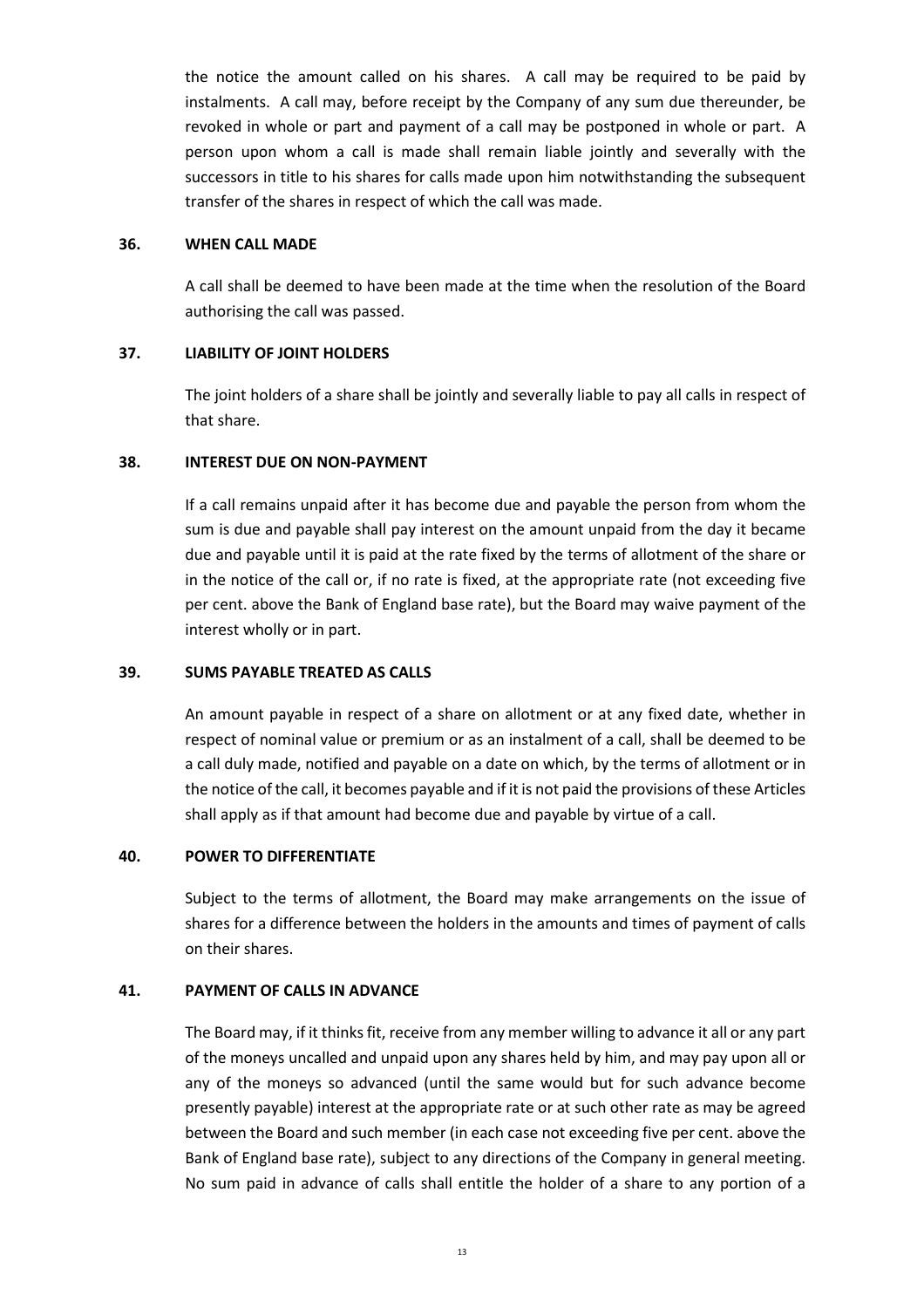dividend or other payment or distribution subsequently declared in respect of any period prior to the date upon which such sum would, but for such payment, become presently payable.

### **FORFEITURE AND SURRENDER OF SHARES**

## **42. NOTICE IF CALL NOT PAID**

If a call remains unpaid after it has become due and payable the Board may give to the person from whom it is due not less than 14 clear days' notice requiring payment of the amount unpaid together with any interest which may have accrued and any costs, charges and expenses incurred by the Company by reason of such non-payment. The notice shall name the place where payment is to be made and shall state that if the notice is not complied with the shares in respect of which the call was made will be liable to be forfeited.

### **43. FORFEITURE ON NON-COMPLIANCE WITH NOTICE**

If the notice is not complied with any share in respect of which it was given may, before the payment required by the notice has been made, be forfeited by a resolution of the Board and the forfeiture shall include all dividends or other moneys payable in respect of the forfeited share and not paid before the forfeiture. Forfeiture shall be deemed to occur at the time of the passing of the said resolution of the Board. The Board may accept upon such terms and conditions as may be agreed a surrender of any share liable to be forfeited and, subject to such terms and conditions, a surrendered share shall be treated as if it had been forfeited.

#### **44. DISPOSAL OF FORFEITED SHARES**

Subject to the provisions of the Acts and these Articles, a forfeited share shall be deemed to be the property of the Company and may be sold, re-allotted or otherwise disposed of on such terms and in such manner as the Board determines either to the person who was before the forfeiture the holder or to any other person and at any time before sale, reallotment or other disposition the forfeiture may be cancelled on such terms as the Board thinks fit provided that the Company shall not exercise any voting rights in respect of such share and any such share not disposed of in accordance with the foregoing within a period of three years from the date of its forfeiture or surrender shall thereupon be cancelled in accordance with the provisions of the Acts. Where for the purposes of its disposal a forfeited share is to be transferred to any person the Board may authorise some person to execute an instrument of transfer or otherwise effect the transfer of the share to that person.

## **45. EFFECT OF FORFEITURE**

A person any of whose shares have been forfeited shall cease to be a member in respect of them and shall surrender to the Company for cancellation the certificate, if any, for the shares forfeited but shall remain liable to the Company for all moneys which at the date of forfeiture were presently payable by him to the Company in respect of those shares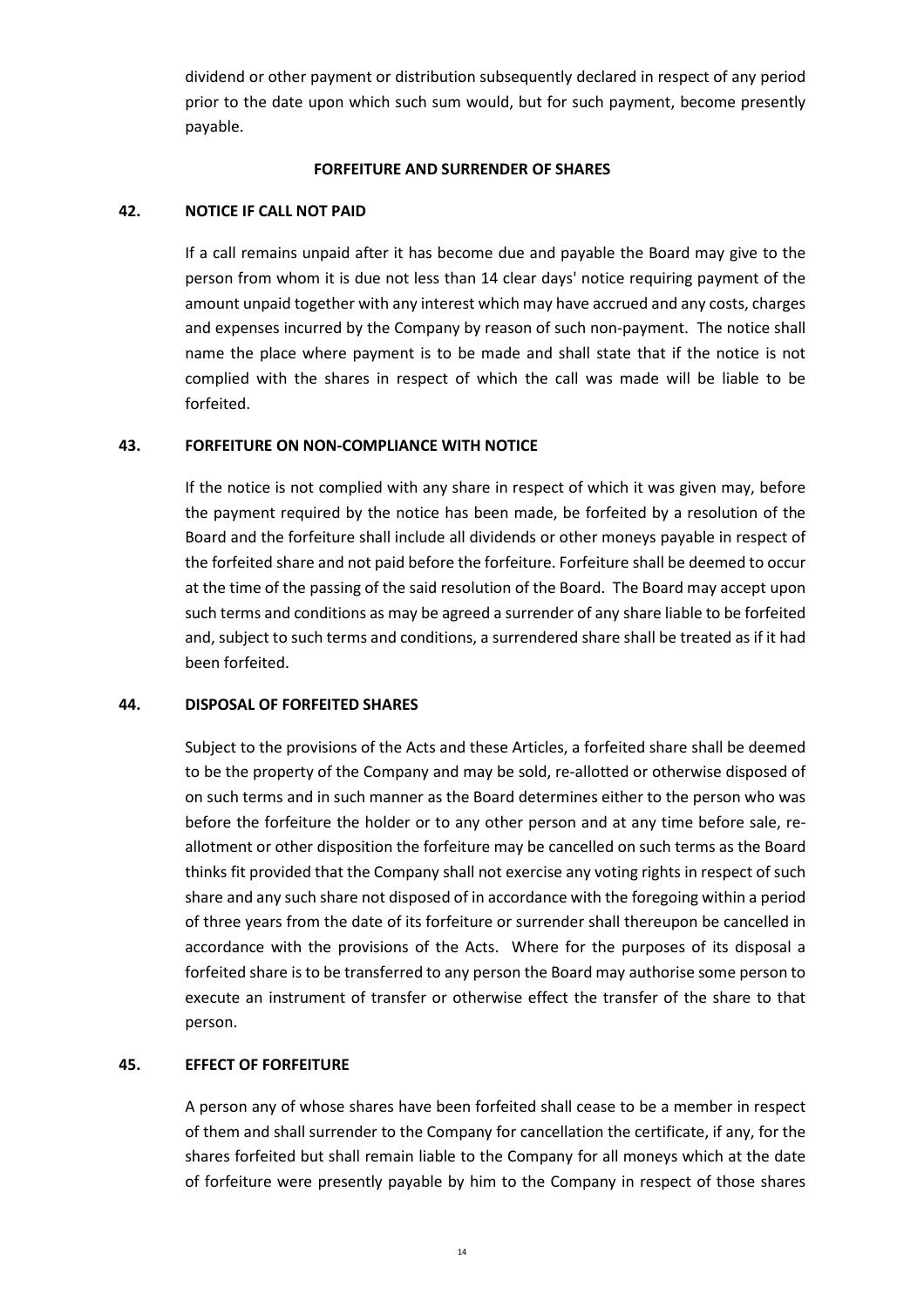with interest at the rate at which interest was payable on those moneys before the forfeiture or, if no interest was so payable, at the appropriate rate (not exceeding five per cent. above the Bank of England base rate) from the date of the forfeiture until payment but the Board may waive payment wholly or in part or enforce payment without any allowance for the value of the shares at the time of forfeiture or for any consideration received on their disposal.

### **46. STATUTORY DECLARATION AS TO FORFEITURE**

A statutory declaration by a Director or the Secretary that a share has been forfeited or sold to satisfy a lien of the Company on a specified date shall be conclusive evidence of the facts stated in it as against all persons claiming to be entitled to the share and the declaration shall (subject to the execution of an instrument of transfer if necessary) constitute a good title to the share and the person to whom the share is disposed of shall not be bound to see to the application of the consideration, if any, nor shall his title to the share be affected by any irregularity in or invalidity of the proceedings relating to the forfeiture, sale or disposal of the share.

### **TRANSFER OF SHARES**

## **47. FORM OF TRANSFER**

A share held in certificated form may be transferred by an instrument of transfer in any usual form or in any other form which the Board may approve, which shall be executed by or on behalf of the transferor and, unless the share is fully paid, by or on behalf of the transferee. A share held in uncertificated form may be transferred by means of a relevant system and, accordingly, no provision of these Articles shall apply in respect of an uncertificated share to the extent that it requires or contemplates the effecting of a transfer by an instrument in writing or the production of a share certificate for such share. The transferor shall be deemed to remain the holder of the share until the transferee is entered on the Register as its holder.

## **48. REFUSAL OF REGISTRATION OF PARTLY-PAID SHARE**

The Board may, in the case of shares held in both certificated and uncertificated form, in its absolute discretion refuse to register the transfer of a share which is not fully paid provided that, where any such shares are admitted to the Official List of the Financial Conduct Authority, such discretion may not be exercised in such a way as to prevent dealings in the shares of that class from taking place on an open and proper basis.

## **49. RIGHTS TO REFUSE REGISTRATION OF CERTIFICATED SHARES**

- **49.1** The Board may also refuse to register a transfer of shares held in certificated form unless the instrument of transfer is:-
	- **49.1.1** duly stamped or duly certified or otherwise shown to the satisfaction of the Board to be exempt from stamp duty, lodged at the Office or at such other place as the Board may appoint and (save in the case of a transfer by a person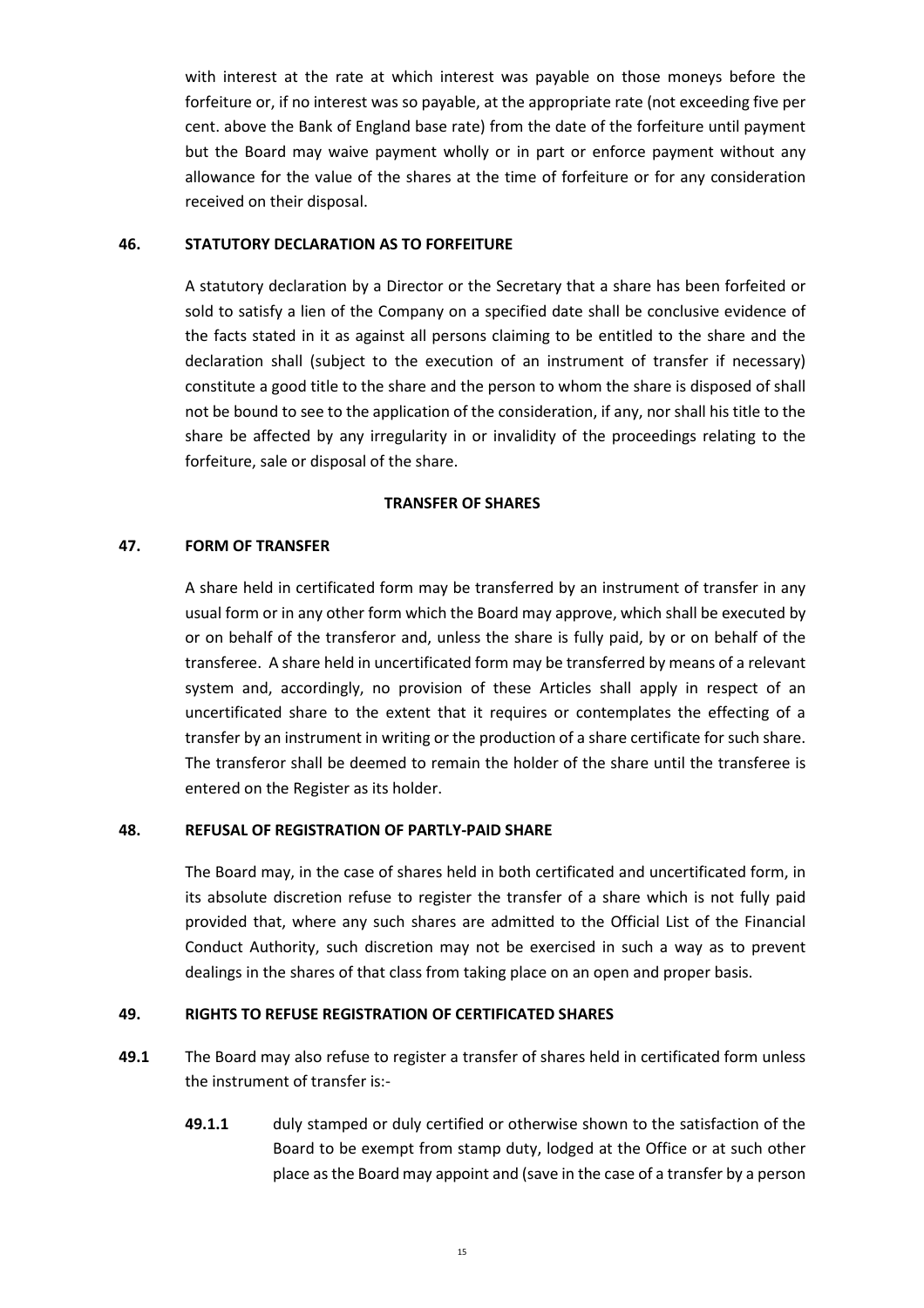to whom no certificate was issued in respect of the shares in question) accompanied by the certificate for the shares to which it relates, and such other evidence as the Board may reasonably require to show the right of the transferor to make the transfer and, if the instrument of transfer is executed by some other person on his behalf, the authority of that person so to do;

- **49.1.2** in respect of only one class of shares; and
- **49.1.3** in favour of not more than four transferees.

#### **50. RIGHTS TO REFUSE REGISTRATION OF UNCERTIFICATED SHARES**

Registration of transfers of uncertificated shares may be refused in the circumstances set out in the Regulations, including where the number of joint holders to whom the share is to be transferred exceeds four.

## **51. NOTICE OF REFUSAL**

If the Board refuses to register a transfer of shares, it shall as soon as practicable and in any event within two months after the date on which the transfer was lodged with the Company (or in the case of uncertificated shares the date on which the Operatorinstruction was received) send to the transferee notice of the refusal together with its reasons for the refusal.

## **52. NO FEE FOR REGISTRATION**

No fee shall be charged for the registration of any instrument of transfer or other document relating to or affecting the title to any share or for making any entry in the Register affecting the title to any share.

### **53. RETENTION OF TRANSFERS**

The Company shall be entitled to retain any instrument of transfer which is registered, but any instrument of transfer which the Board refuses to register (except in the case of fraud) shall be returned to the person lodging it when notice of the refusal is given.

#### **54. RENUNCIATION DEEMED TO BE A TRANSFER**

Nothing in these Articles shall preclude the Board from recognising a renunciation of the allotment of any share by the allottee in favour of some other person. For all purposes of these Articles relating to the registration of transfers of shares (but, for the avoidance of doubt, not for the purposes of Article 19.1.4), the renunciation of the allotment of any shares by the allottee in favour of some other person shall be deemed to be a transfer and the Board shall have the same powers of refusing to give effect to such a renunciation as if it were a transfer.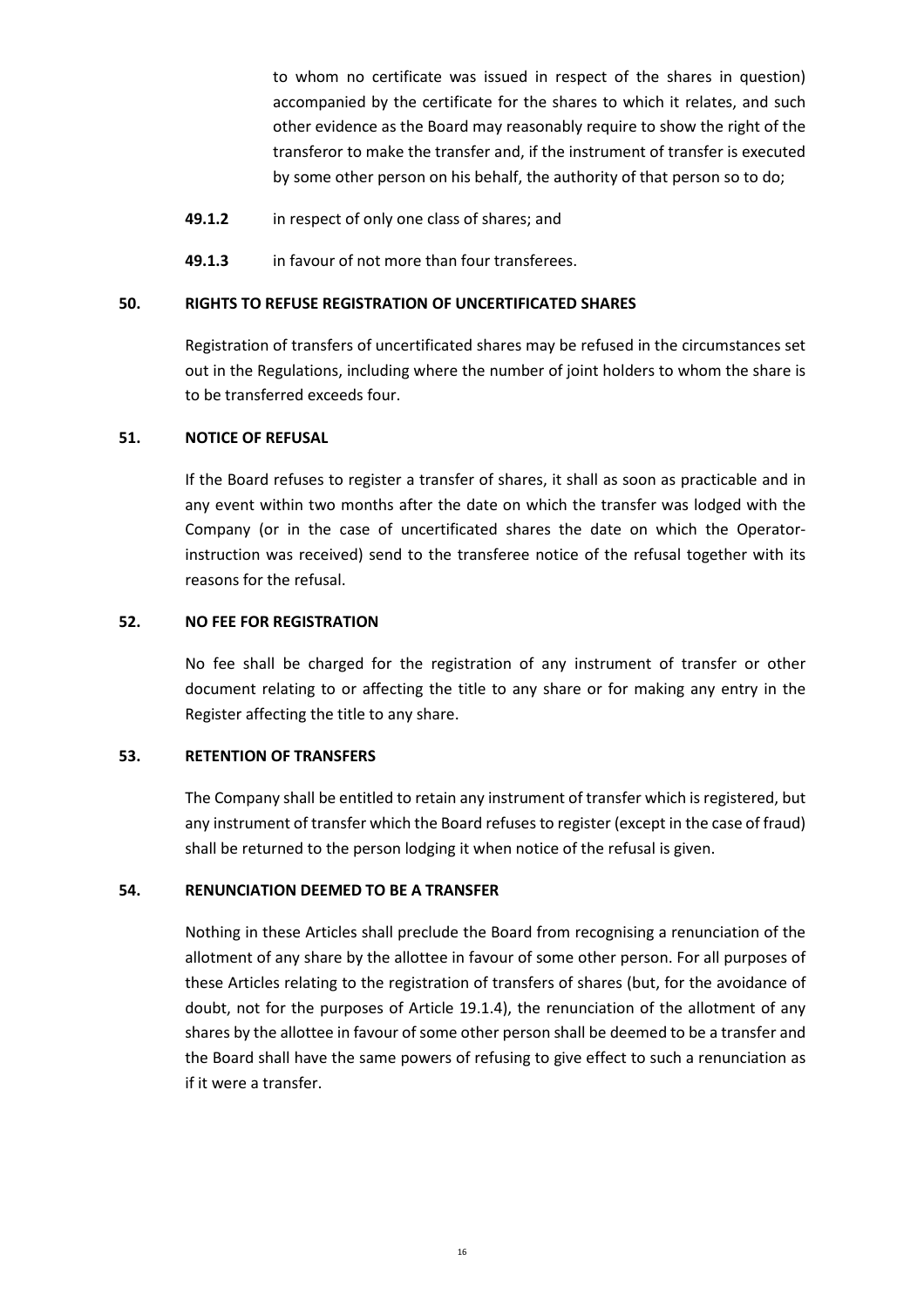## **TRANSMISSION OF SHARES**

### **55. TRANSMISSION ON DEATH**

If a member dies the survivor or survivors where he was a joint holder, and his personal representatives where he was a sole holder or the only survivor of joint holders, shall be the only persons recognised by the Company as having any title to his interest, but nothing contained in these Articles shall release the estate of a deceased member from any liability in respect of any share which had been held (whether solely or jointly) by him.

## **56. ELECTION OF PERSON ENTITLED BY TRANSMISSION**

A person becoming entitled to a share in consequence of the death or bankruptcy of a member or otherwise by operation of law may, upon such evidence being produced as the Board may properly require and subject as subsequently provided in these Articles, elect either to become the holder of the share or to have some person nominated by him registered as the transferee. If he elects to become the holder he shall give notice to the Company to that effect. If he elects to have another person registered he shall, if the share is held in certificated form, execute an instrument of transfer of the share to that person or, if the share is held in uncertificated form, transfer the share to that person by way of a relevant system. All the provisions of these Articles relating to the transfer and the registration of transfers of shares (including any right to refuse to register any transfer) shall apply to the notice or transfer as if it were a transfer by the member and the death or bankruptcy of the member or other event giving rise to the entitlement had not occurred.

## **57. RIGHTS OF PERSON ENTITLED BY TRANSMISSION**

Subject to any other provisions of these Articles, a person becoming entitled to a share in consequence of the death or bankruptcy of a member or otherwise by operation of law shall have the rights to which he would be entitled if he were the holder of the share, except that he shall not, before being registered as the holder of the share, be entitled in respect of it to receive notice of or to attend or vote at any meeting of the Company or at any separate meeting of the holders of any class of shares in the Company. The Board may at any time give notice requiring any such person to elect either to be registered himself or to transfer the share and if the notice is not complied with within 60 days the Board may thereafter withhold payment of all dividends or other moneys payable in respect of the share until the requirements of the notice have been complied with.

## **UNTRACEABLE SHAREHOLDERS**

## **58. POWER TO SELL SHARES**

**58.1** The Company shall be entitled to sell at the best price reasonably obtainable any shares of a member or the shares to which a person is entitled by virtue of transmission on death or bankruptcy or otherwise by operation of law if and provided that: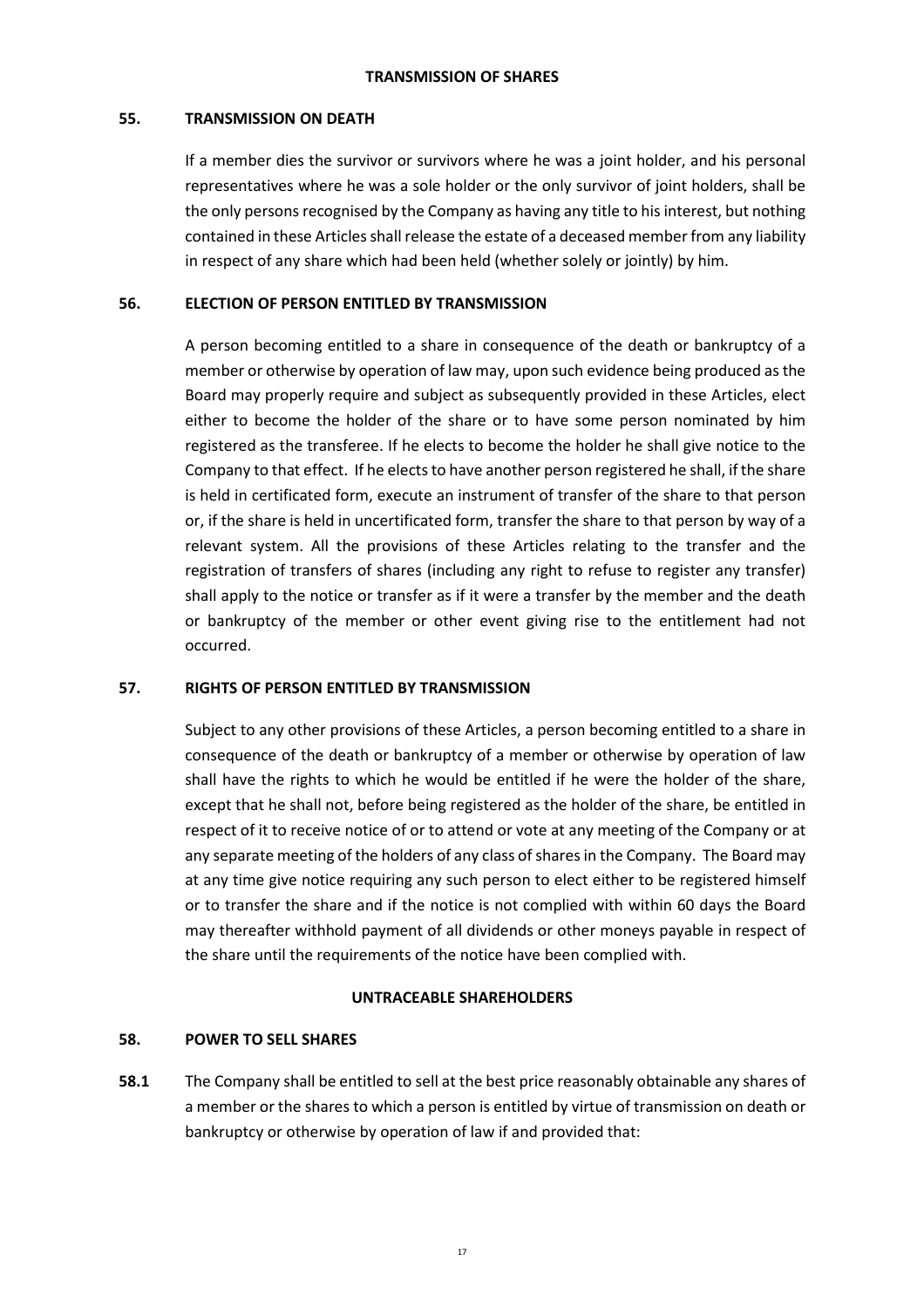- **58.1.1** for a period of twelve years, no cash dividend payable in respect of the shares has been claimed, no cheque or warrant sent by the Company through the post in a pre-paid envelope addressed to the member or to the person entitled to the shares at his address on the Register or (if different) the last known address given by the member or the person so entitled to which cheques and warrants are to be sent has been cashed and no communication has been received by the Company from the member or the person so entitled (in his capacity as member or person entitled);
- **58.1.2** in such period of twelve years at least three dividends (whether interim or final) have become payable on the shares;
- **58.1.3** the Company has, at the expiration of the said period of twelve years, sent a notice to the address referred to in Article 58.1.1 of its intention to sell such shares and, before sending such notice, the Company is satisfied that it has taken such steps as it considers reasonable in the circumstances to trace the member or other person entitled, including engaging, if considered appropriate in relation to such share and at the cost of such shareholder (deducted from the dividends payable), a professional asset reunification company or other tracing agent;
- **58.1.4** during the period of three months following the date of such notice and prior to the exercise of the power of sale, the Company has received no communication in respect of such share from such member or person entitled; and
- **58.1.5** if the shares are admitted to the Official List or dealt in on the London Stock Exchange, the Company has given notice to the Financial Conduct Authority of its intention to sell such shares.
- **58.2** If at any time during the said period of twelve years further shares have been issued in right of those held at the commencement of that period or of any issued in right during that period and, since the date of issue, the requirements of Articles 58.1.1 to Article 58.1.5 have been satisfied in respect of such further shares, the Company may also sell the further shares.

# **59. PROCEDURE ON SALE**

To give effect to a sale pursuant to the preceding Article the Board may authorise some person to execute an instrument of transfer or otherwise effect the transfer of the shares to be sold. If the shares concerned are in uncertificated form, in accordance with the Regulations, the Company may issue a written notification to the Operator requiring conversion of the shares into certificated form. The purchaser shall not be bound to see to the application of the purchase moneys and the title of the transferee to the shares shall not be affected by any irregularity in or invalidity of the proceedings relating to the sale. The net proceeds of sale shall belong to the Company which shall be obliged to account to the former member or other person previously entitled to the shares for an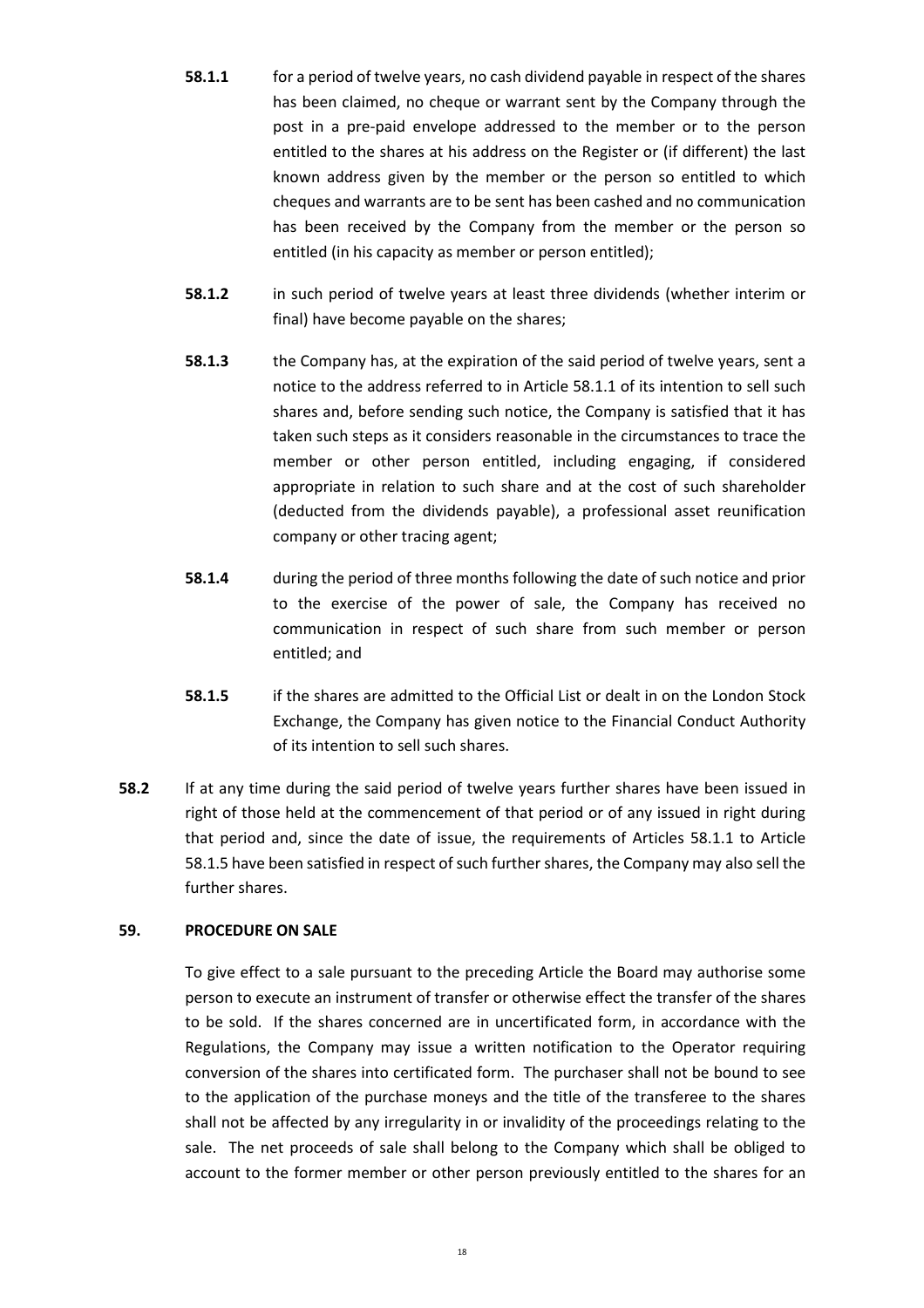amount equal to the net proceeds, which shall be a debt of the Company, and (until the Company has so accounted) shall enter the name of such former member or other person in the books of the Company as a creditor for such amount. No trust shall be created and no interest shall be payable in respect of the debt, and the Company shall not be required to account for any money earned on the net proceeds, which may be employed in the business of the Company or invested in such investments for the benefit of the Company (other than shares of the Company or its holding company (if any)) as the Board may from time to time determine. If no valid claim for the net proceeds has been received by the Company during a period of six years from the date upon which the relevant shares were sold by the Company in accordance with these Articles, the net proceeds will be forfeited and will belong to the Company.

#### **DISCLOSURE OF INTERESTS**

### **60. DISCLOSURE OF INTERESTS**

- **60.1** For the purposes of this Article, unless the context otherwise requires:
	- **60.1.1** "**disclosure notice**" means a notice issued by or on behalf of the Company requiring disclosure of interests in shares pursuant to section 793 and sections 821 to 825 of the Act;
	- **60.1.2** "**specified shares**" means all or, as the case may be, some of the shares specified in a disclosure notice;
	- **60.1.3** "**restrictions**" means one or more, as the case may be, of the restrictions referred to in Article 60.3;
	- **60.1.4** "**restriction notice**" means a notice issued by or on behalf of the Company stating, or substantially to the effect, that (until such time as the Board determines otherwise pursuant to Article 60.4) the specified shares referred to therein shall be subject to one or more of the restrictions stated therein;
	- **60.1.5** "**restricted shares**" means all or, as the case may be, some of the specified shares referred to in a restriction notice;
	- **60.1.6** a person other than the member holding a share shall be treated as appearing to be interested in that share if:
		- (a) the member has informed the Company, whether under any statutory provision relating to disclosure of interests or otherwise, that the person is, or may be, or has been at any time during the three years immediately preceding the date upon which the disclosure notice is issued, so interested; or
		- (b) the Board (after taking account of any information obtained from the member or, pursuant to a disclosure notice, from any other person) knows or has reasonable cause to believe that the person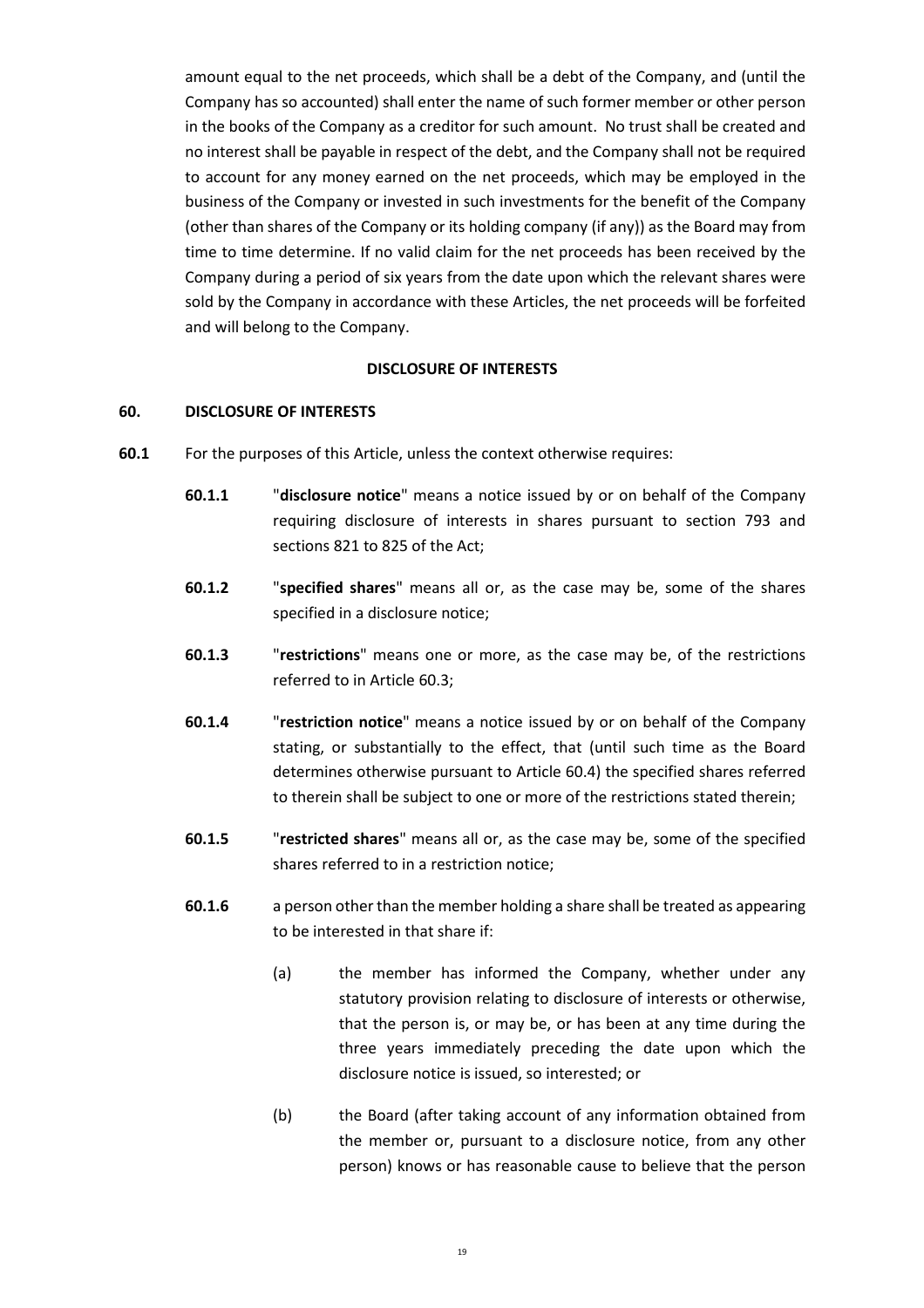is, or may be, or has been at any time during the three years immediately preceding the date upon which the disclosure notice is issued, so interested; or

- (c) in response to a disclosure notice, the member or any other person appearing to be so interested has failed to establish the identities of all those who are so interested and (after taking into account the response and any other relevant information) the Board has reasonable cause to believe that such person is or may be so interested;
- **60.1.7** "**connected**" shall have the meaning given to it in sections 1122 and 1123 of the Corporation Tax Act 2010;
- **60.1.8** "**interested**" shall be construed as it is for the purpose of section 793 and sections 821 to 825 of the Act;
- **60.1.9** "**recognised investment exchange**" shall have the same meaning as in the Financial Services and Markets Act 2000 (as amended); and
- **60.1.10** for the purposes of Articles 60.2.2 and 60.4 the Company shall not be treated as having received the information required by the disclosure notice in accordance with the terms of such disclosure notice in circumstances where the Board knows or has reasonable cause to believe that the information provided is false or materially incorrect.
- **60.2** Notwithstanding anything in these Articles to the contrary, if:
	- **60.2.1** a disclosure notice has been served on a member or any other person appearing to be interested in the specified shares; and
	- **60.2.2** the Company has not received (in accordance with the terms of such disclosure notice) the information required therein in respect of any of the specified shares within 14 days after the service of such disclosure notices;

then the Board may (subject to Article 60.7) determine that the member holding the specified shares shall, upon the issue of a restriction notice referring to those specified shares in respect of which information has not been received, be subject to the restrictions referred to in such restriction notice, and upon the issue of such restriction notice such member shall be so subject. As soon as practicable after the issue of a restriction notice the Company shall serve a copy of the notice on the member holding the specified shares.

- **60.3** The restrictions which the Board may determine shall apply to restricted shares pursuant to this Article shall be one or more, as determined by the Board, of the following:
	- **60.3.1** that the member holding the restricted shares shall not be entitled, in respect of the restricted shares, to attend or be counted in the quorum or vote either personally or by proxy or by representative at any general meeting or at any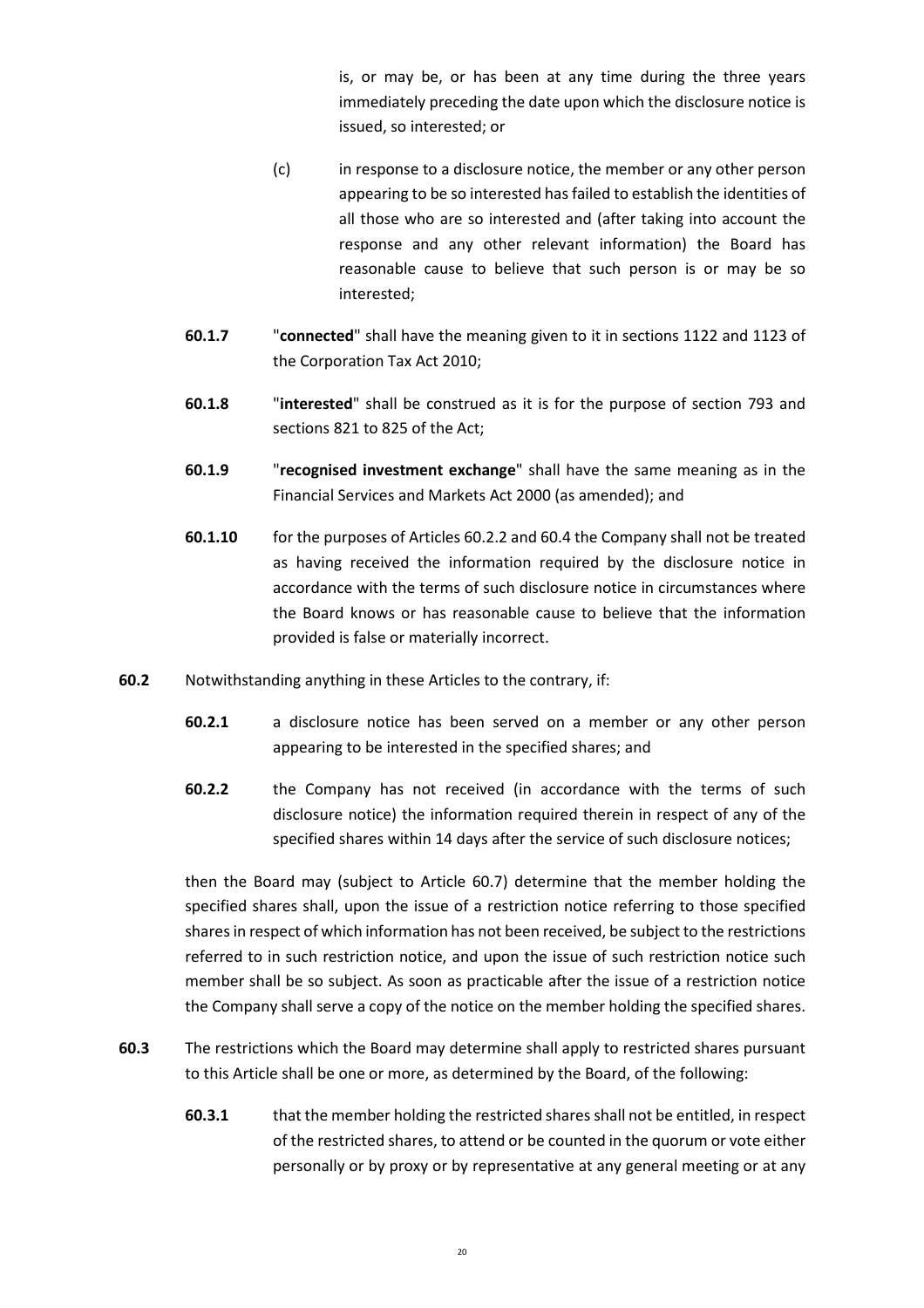separate meeting of the holders of any class of shares or upon any poll or to exercise any other right or privilege in relation to any general meeting or any meeting of the holders of any class of shares;

- **60.3.2** that no transfer (other than a transfer described in Article 60.4 below) of the restricted shares shall be effective or shall be registered by the Company, unless (a) the holder is not himself in default as regards supplying the information required and (b) the holder proves to the satisfaction of the Board that no person in default as regards supplying such information is interested in any of the shares the subject of the transfer (and, for the purpose of ensuring this Article can apply to all shares held by the holder, the Company may, in accordance with the Regulations, issue a written notification to the Operator requiring the conversion into certificated form of any shares held by the holder in uncertificated form);
- **60.3.3** that no dividend (or other moneys payable) shall be paid in respect of the restricted shares and that, in circumstances where an offer of the right to elect to receive shares instead of cash in respect of any dividend is or has been made, any election made thereunder in respect of such specified shares shall not be effective.
- **60.4** The Board may determine that one or more of the restrictions imposed on restricted shares shall cease to apply at any time. If the Company receives in accordance with the terms of the relevant disclosure notice the information required therein in respect of the restricted shares, all restrictions imposed on the restricted shares shall cease to apply seven days after receipt of the information. In addition, in the event that the Company receives notice of a transfer in respect of all or any restricted shares, which would otherwise be given effect to, pursuant to a sale:
	- **60.4.1** on a recognised investment exchange; or
	- **60.4.2** on any stock exchange outside the United Kingdom on which the Company's shares are normally dealt; or
	- **60.4.3** on the acceptance of a takeover offer (as defined in sections 974 to 976 and 991 of the Act) for the shares of the class of which such restricted shares form part,

to a party not connected with the member holding such restricted shares or with any other person appearing to be interested in such restricted shares, then all the restrictions imposed on such restricted shares shall cease to apply with effect from the date on which any such notice as aforesaid is received by the Company, provided always that if, within ten days after such receipt, the Board decides that it has reasonable cause to believe that the change in the registered holder of such restricted shares would not be as a result of an arm's length sale resulting in a material change in the beneficial interests in such restricted shares, the restrictions imposed on the restricted shares shall continue to apply.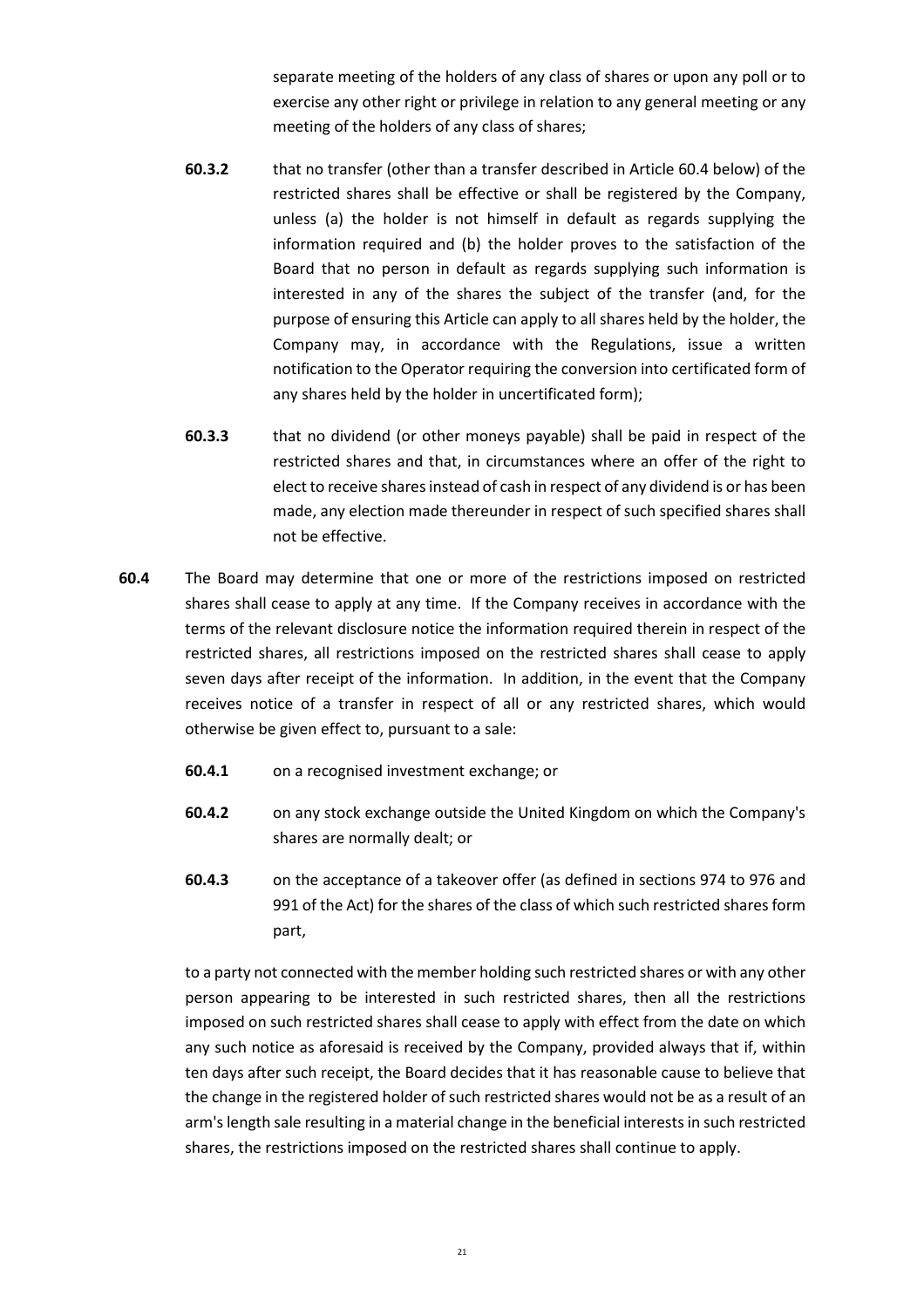- **60.5** Where the Board makes a decision pursuant to the proviso to Article 60.4, the Company shall notify the purported transferee of such decision as soon as practicable and any person may make representations in writing to the Board concerning any such decision. The Company shall not be liable to any person as a result of having imposed restrictions or deciding that such restrictions shall continue to apply if the Board acted in good faith.
- **60.6** Where dividends or other moneys are not paid as a result of restrictions having been imposed on restricted shares, such dividends or other moneys shall accrue and, upon the relevant restriction ceasing to apply, shall be payable (without interest) to the person who would have been entitled had the restriction not been imposed.
- **60.7** Where the aggregate number of shares of the same class as the specified shares in which any person appearing to be interested in the restricted shares (together with persons connected with him appears to be interested) represents less than 0.25 per cent (in nominal value) of the shares of that class in issue (excluding any shares of that class held as treasury shares) at the time of service of the disclosure notice in respect of such specified shares only the restriction referred to in Article 60.3.1 may be determined by the Board to apply.
- **60.8** Shares issued in right of restricted shares shall on issue become subject to the same restrictions whilst held by that member as the restricted shares in right of which they are issued. For this purpose, shares which are allotted or offered or for which applications are invited (whether by the Company or otherwise) pro rata (or pro rata ignoring fractional entitlements and shares not allocated to certain members by reason of legal or practical problems associated with offering shares outside the United Kingdom) shall be treated as shares issued in right of restricted shares.
- **60.9** The Board shall at all times have the right, at its discretion, to suspend, in whole or in part, any restriction notice given pursuant to this Article either permanently or for any given period and to pay to a trustee any dividend payable in respect of any restricted shares or in respect of any shares issued in right of restricted shares. Notice of any suspension, specifying the sanctions suspended and the period of suspension, shall be given to the relevant holder in writing within seven days after any decision to implement such a suspension.
- **60.10** The limitations on the powers of the Board to impose and retain restrictions under this Article are without prejudice to the Company's power to apply to the court pursuant to the Acts to apply these or any other restrictions on any conditions.

## **ALTERATION OF CAPITAL**

## **61. CONSOLIDATION AND SUB-DIVISION**

- **61.1** The Company may subject to the passing of a resolution authorising it to do so in accordance with the Act and these Articles:
	- **61.1.1** consolidate and divide all or any of its share capital into shares of a larger nominal amount than its existing shares;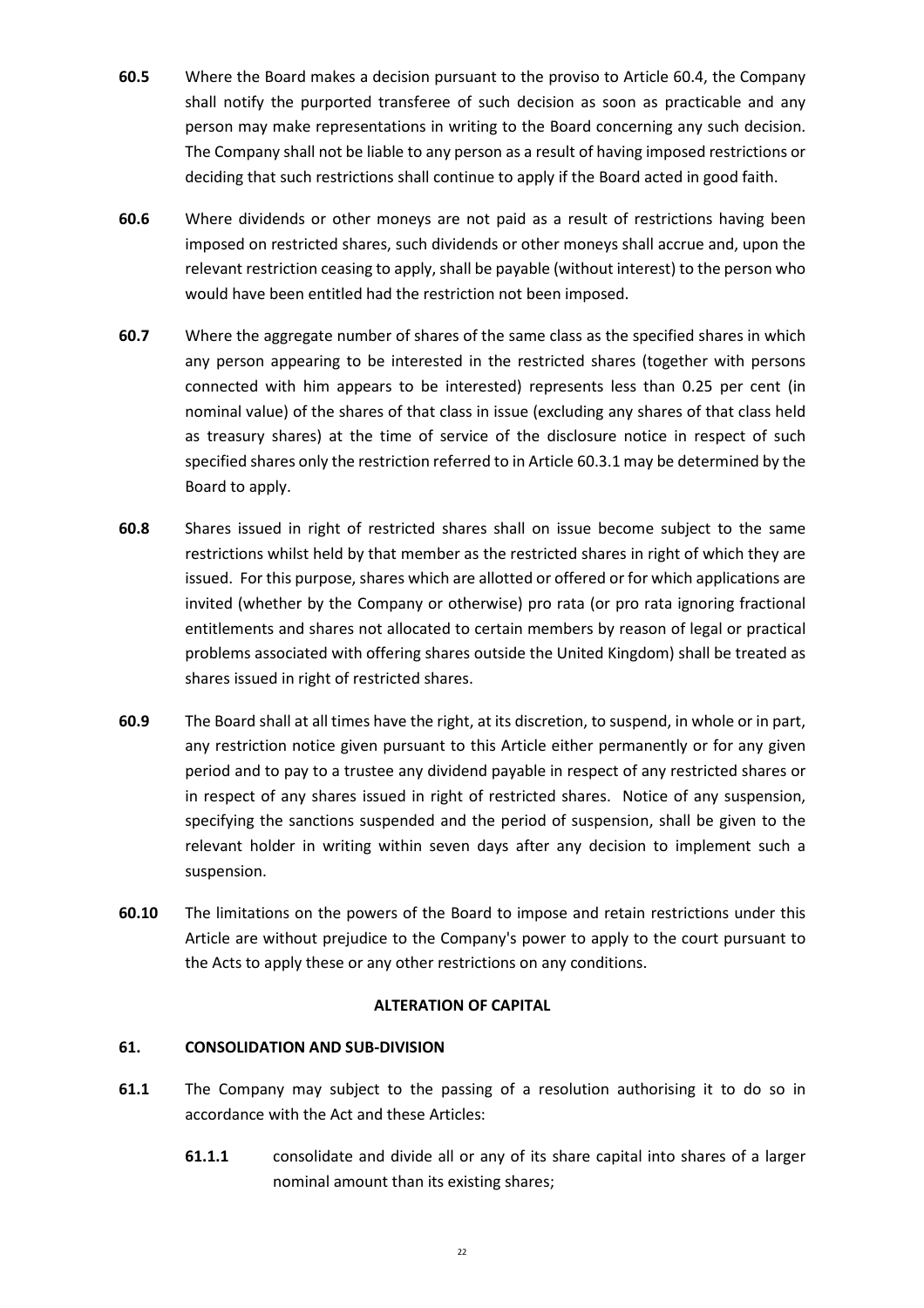- **61.1.2** sub-divide its shares or any of them into shares of smaller nominal amount, provided that in the sub-division, consolidation or division, the proportion between the amount paid and the amount, if any, unpaid on each resulting share shall be the same as it was in the case of the share from which that share is derived; and
- **61.1.3** the resolution pursuant to which any share is sub-divided may determine that as between the resulting shares one or more of such shares may be given any preference or advantage or be subject to any restriction as regards dividend, capital, voting or otherwise over the others or any other of such shares.

# **62. FRACTIONS OF SHARES**

Upon any consolidation of shares into shares of larger amount the Board may settle any difficulty which may arise with regard to such consolidation and in particular may, as between the holders of shares so consolidated, determine which shares are consolidated into each consolidated share and, in the case of any shares registered in the name of one member being consolidated with shares registered in the name of another member, the Board may make such arrangements for the allotment, acceptance and/or sale of shares representing fractional entitlements to the consolidated share or for the sale of the consolidated share and may sell the fractions or the consolidated share either upon the market or otherwise to such person at such time and at such price as it may think fit. For the purposes of giving effect to any such sale the Board may authorise some person to execute an instrument of transfer of the shares or fractions sold to, or in accordance with the directions of, the purchaser. The purchaser shall not be bound to see to the application of the purchase moneys nor shall his title to such shares be affected by any irregularity in or invalidity of the proceedings relating to the sale. The Board shall distribute the net proceeds of sale among such members rateably in accordance with their rights and interests in the consolidated share or the fractions provided that the Board shall have power when making such arrangements to determine that no member shall be entitled to receive such net proceeds of sale unless his entitlement exceeds such amount as the Board shall determine (not exceeding £5 per holding) and if the Board exercises such power the net proceeds of sale not distributed to members as a result shall belong absolutely to the Company.

## **63. REDUCTION OF SHARE CAPITAL**

Subject to the provisions of the Acts and these Articles, the Company may by special resolution reduce its share capital, any capital redemption reserve, any share premium account and any redenomination reserve in any way.

## **GENERAL MEETINGS**

## **64. ANNUAL GENERAL MEETINGS**

All meetings other than annual general meetings shall be called general meetings.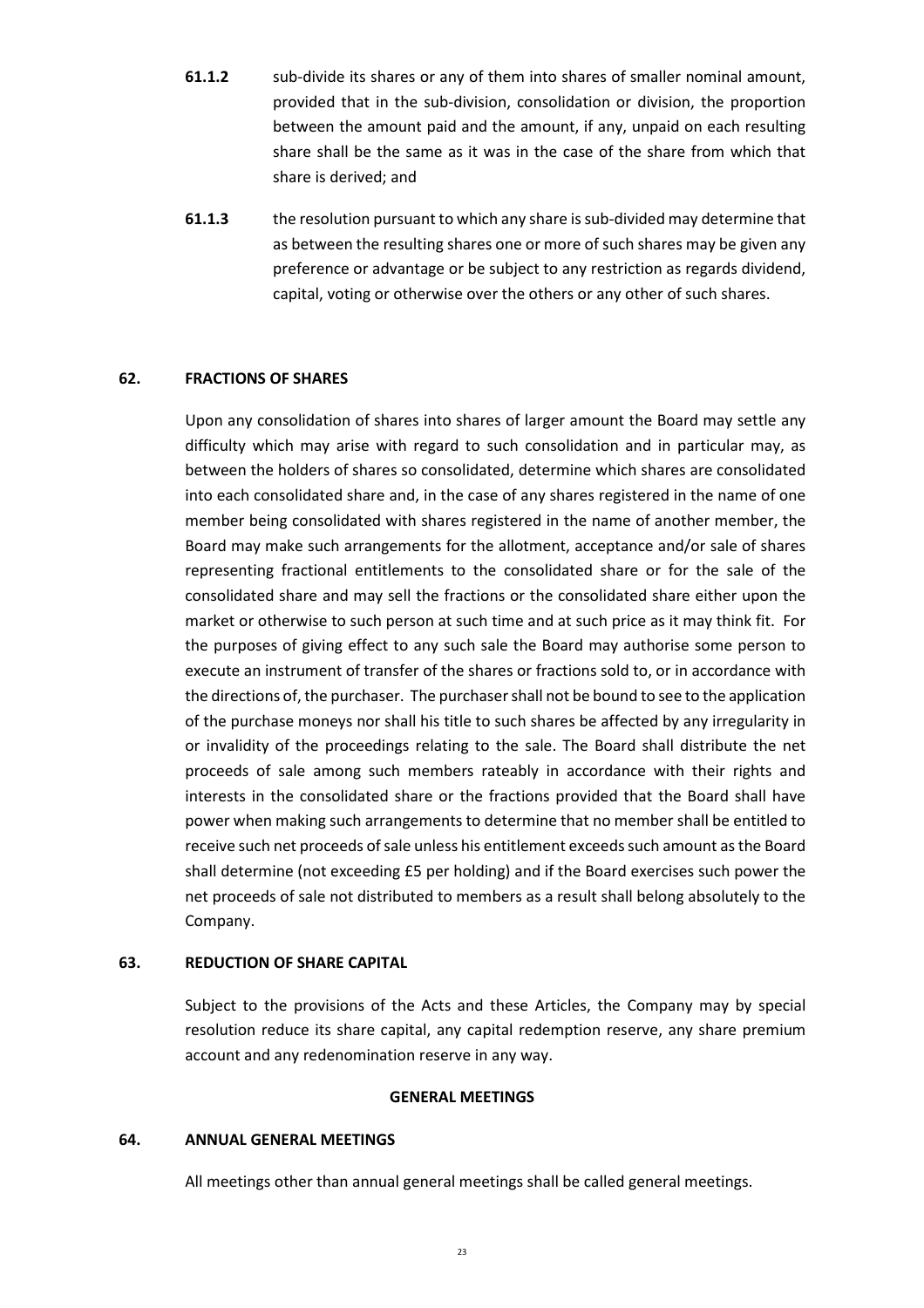## **65. CALLING OF GENERAL MEETINGS**

The Board may call general meetings and, on the requisition of members pursuant to the provisions of the Acts and these Articles, shall forthwith convene a general meeting. If there are not sufficient Directors capable of acting to call a general meeting, any Director may call a general meeting. If there is no Director able to act, any two members may call a general meeting for the purpose of appointing Directors.

# **66. FORM OF GENERAL MEETINGS**

- **66.1** In these Articles:
	- **66.1.1** a "physical meeting" means a general meeting held and conducted by physical attendance by members and/or proxies at a particular place; and
	- **66.1.2** a "hybrid meeting" means a general meeting held and conducted by both physical attendance by members and/or proxies at a particular place and by members and/or proxies also being able to attend and participate by electronic means without needing to be in physical attendance at that place.
- **66.2** The Board may decide in relation to any general meeting (including a postponed or adjourned meeting) whether the general meeting is to be held as a physical meeting or as a hybrid meeting and shall, for the avoidance of doubt, be under no obligation to convene a meeting as a hybrid meeting whatever the circumstances.
- **66.3** Subject to the requirements of the Act, the Board may make such arrangements as they may decide in connection with the facilities for participation by electronic means in a hybrid meeting. In the case of a hybrid meeting, the provisions of these Articles shall be treated as modified to permit any such arrangements and, in particular:
	- **66.3.1** references in these Articles to attending and being present at the meeting, including in relation to the quorum for the meeting and the right to vote at the meeting, shall be treated as including participating in the meeting by electronic means;
	- **66.3.2** the meeting shall be duly constituted and its proceedings valid if the chairman of the meeting is satisfied that adequate facilities have been made available so that all persons (being entitled to do so) attending the hybrid meeting by electronic means, may:
		- (a) participate in the business for which the meeting has been convened;
		- (b) hear all persons who speak at the meeting whether by the use of microphones, loudspeakers, audio-visual communications equipment or otherwise; and
		- (c) be heard by all other persons present at the meeting,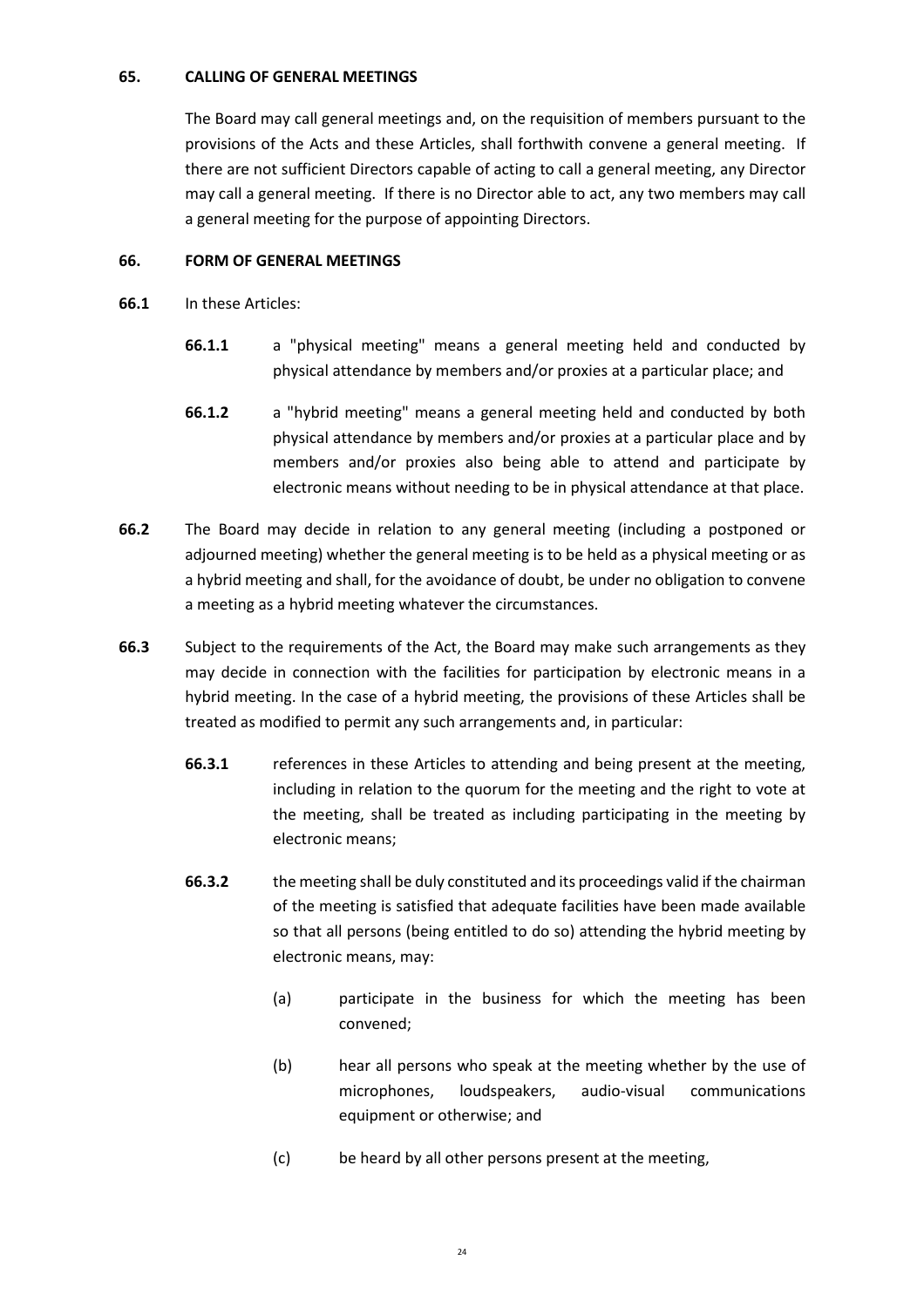but under no circumstances shall the inability of one or more members or proxies to access, or continue to access, the facilities for participation in the meeting despite adequate facilities being made available by the Company, affect the validity of the meeting or any business conducted at the meeting, provided that the meeting is quorate;

- **66.3.3** all resolutions put to members at a hybrid meeting, including in relation to procedural matters, shall be decided on a poll;
- **66.3.4** the Board may authorise any voting application, system or facility in respect of the electronic platform for the hybrid general meetings as it may see fit; and
- **66.3.5** if it appears to the chairman of the meeting that the electronic facilities for a hybrid meeting have become inadequate for the purpose of holding the meeting then the chairman of the meeting may, with or without the consent of the meeting, interrupt or adjourn the meeting (before or after it has started) and the provisions in Article 77 shall apply to any such adjournment. All business conducted at the hybrid meeting up to the point of the adjournment shall be valid.
- **66.4** In relation to electronic participation at a general meeting, the right of a member to participate electronically shall include without limitation the right to speak, vote on a poll, be represented by a proxy and have access (including electronic access) to all documents which are required by law or these Articles to be made available at the meeting.
- **66.5** If, after the sending of notice of a hybrid meeting but before the meeting is held (or after the adjournment of a hybrid meeting but before the adjourned meeting is held), the Board considers that it is impracticable or unreasonable to hold the meeting at the time specified in the notice of meeting using the electronic facilities stated in the notice of meeting or made available prior to the meeting, it may change the meeting to a physical meeting, change the electronic facilities (and make details of the new facilities available in the manner stated in the notice of meeting), and/or postpone the time at which the meeting is to be held.
- **66.6** An adjourned general meeting or postponed general meeting may be held as a physical meeting or a hybrid meeting irrespective of the form of the general meeting which was adjourned or postponed.
- **66.7** The Board or the chairman of the meeting may make any arrangement and impose any requirement or restriction it or he considers appropriate to ensure the security of a hybrid meeting including, without limitation, requirements for evidence of identity that is:
	- **66.7.1** necessary to ensure the identification of those taking part and the security of the electronic communication, and
	- **66.7.2** proportionate to those objectives.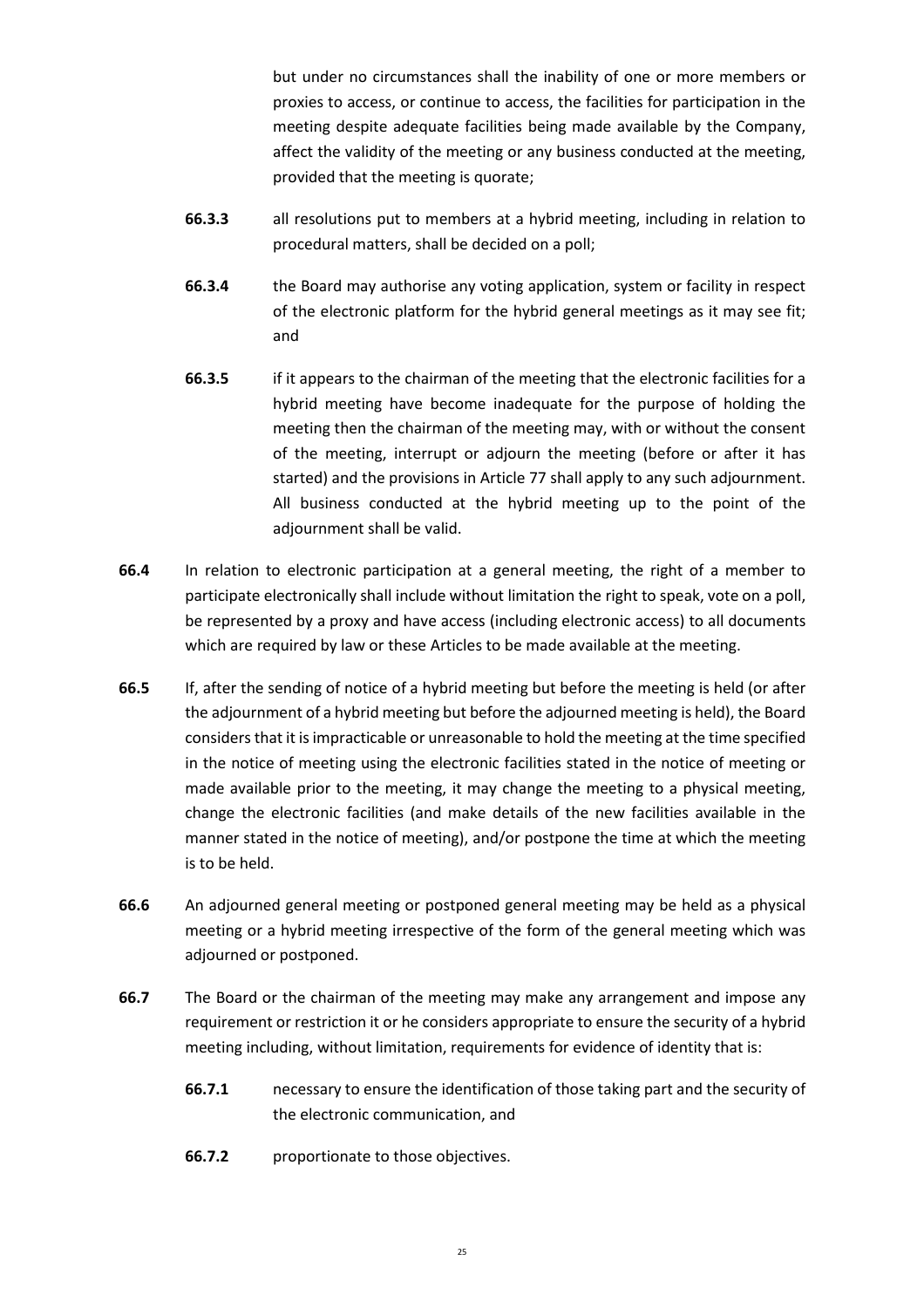## **67. NOMINATION NOTICES**

- **67.1** This Article 67 applies where a member nominates another person to enjoy Information Rights pursuant section 146 of the Act.
- **67.2** The Company may prescribe the form and content of Nomination Notices. Unless the Company prescribes otherwise, a Nomination Notice shall:
	- **67.2.1** state the name and address of the person nominated;
	- **67.2.2** confirm that the member holds shares in the Company on behalf of the person nominated pursuant to the Nomination Notice;
	- **67.2.3** specify whether the person nominated wishes to receive Shareholder Information in hard copy form, in electronic form or by website communication and include any further information which the Company will need in order to use the means of communication specified;
	- **67.2.4** indicate whether the Information Rights are to be enjoyed only by the person nominated, or whether the member giving the notice may also continue to enjoy them;
	- **67.2.5** specify the date from which it is to take effect;
	- **67.2.6** specify the date on which it is to cease to have effect, or that it is to have effect until further notice or until the member concerned transfers or ceases to hold any shares in the Company; and
	- **67.2.7** be executed by or on behalf of the member and the person nominated.
- **67.3** Subject to these Articles, the Company shall give effect to any Nomination Notice received by it in accordance with these Articles but in accordance with section 146(5) of the Act shall not be obliged to act on a nomination purporting to relate to certain Information Rights only.
- **67.4** A nomination made by Nomination Notice shall cease to have effect:
	- **67.4.1** in accordance with its terms; or
	- **67.4.2** in accordance with sections 148(3), 148(5) or 148(7) of the Act.
- **67.5** If the Company receives a document which purports to be a Nomination Notice but which does not contain the required information or which is not given in the form prescribed by the Company, the Company shall give effect to it in accordance with section 147(5) of the Act to the extent that it is able to do so and shall notify the member that it is incomplete (and in what respect it is incomplete) and that the Company cannot give full effect to it in its present form.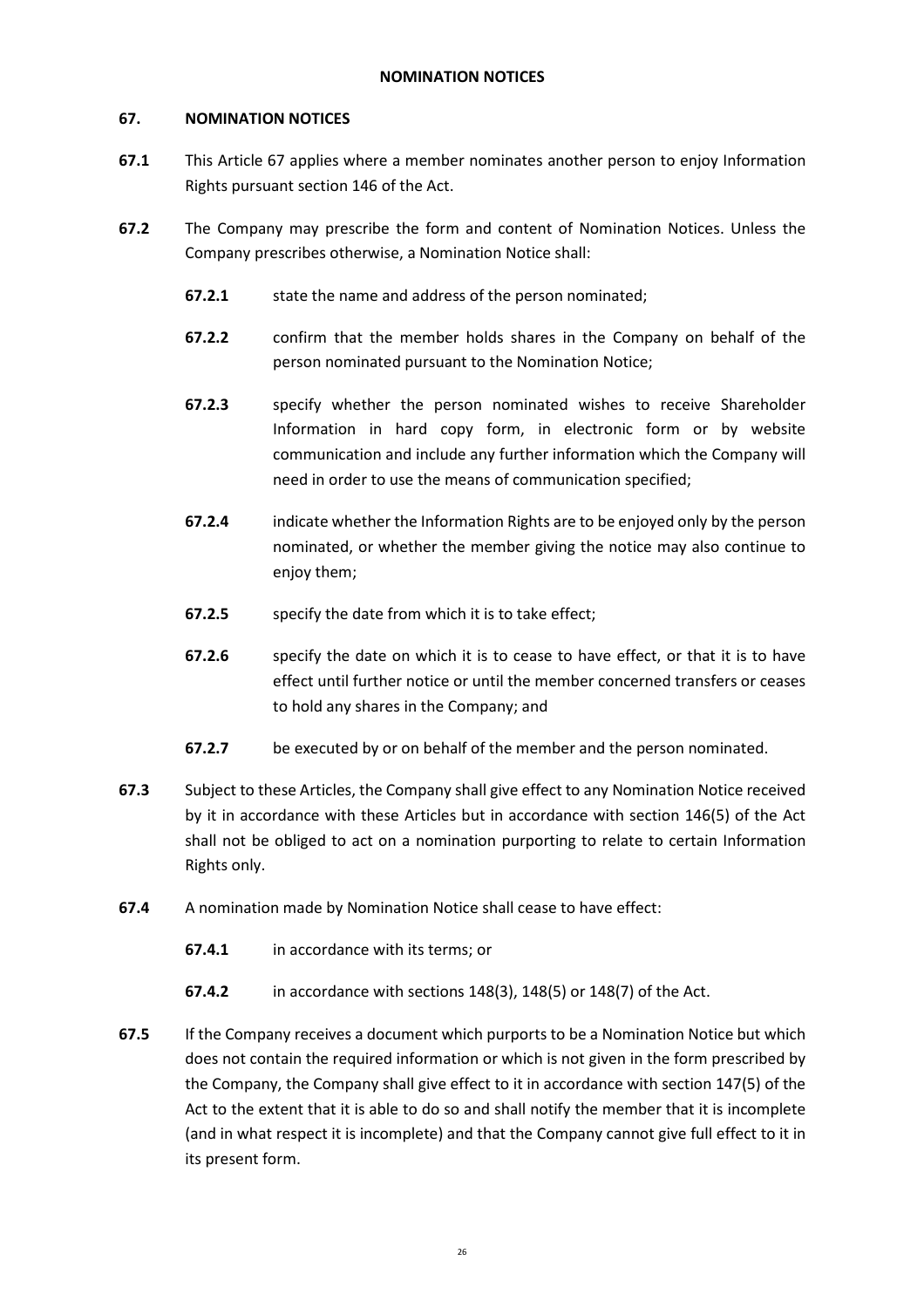- **67.6** The Company shall be entitled to treat a Nomination Notice as surviving a subdivision, consolidation or reclassification of the Company's share capital.
- **67.7** The Company shall keep a record of all Nomination Notices which are in force.
- **67.8** The Company shall provide any member, on request and without charge, with a copy of the records of Nomination Notices given by that member in so far as it is able to do so.
- **67.9** The Company may fix a record date for the enjoyment of Information Rights or for the circulation of Shareholder Information to persons nominated by Nomination Notices.

### **NOTICE OF GENERAL MEETINGS**

### **68. LENGTH OF NOTICE**

An annual general meeting shall be called by at least 21 clear days' notice. Every other general meeting shall, subject to the provisions of the Act, be called by at least 14 clear days' notice. Subject to the provisions of these Articles and to any restrictions imposed on any shares, every notice of meeting shall be given to all the members, all other persons who are at the date of the notice entitled to receive notices from the Company and to the Directors and Auditors.

## **69. CONTENTS OF NOTICE**

Every notice of meeting shall specify the place, the day and the time of the meeting and the general nature of the business to be transacted and, in the case of an annual general meeting, shall specify the meeting as such. Subject to Article 19, neither the Board, nor any Director shall propose any resolution, save as required by law, without the consent in writing of the holder of the B Share. Every notice calling a meeting for the passing of a special resolution shall specify the intention to propose the resolution as a special resolution and the terms of the resolution. Every notice of meeting shall state with reasonable prominence that a member entitled to attend and vote is entitled to appoint one or more proxies to attend and vote instead of him and that a proxy need not be a member.

#### **70. OMISSION OR NON-RECEIPT OF NOTICE**

The accidental failure to give notice of a meeting, or a resolution intended to be moved at a general meeting or to send an instrument of proxy or invitation to appoint a proxy as provided by these Articles, to any one or more persons entitled to receive the same other than the holder of the B Share, or the non-receipt of a notice of meeting or resolution or instrument of proxy or invitation to appoint a proxy by such persons other than the holder of the B Share (whether or not the Company is aware of such omission or non-receipt), shall be disregarded for the purpose of determining whether notice of the meeting or of any resolution to be moved at the general meeting is duly given.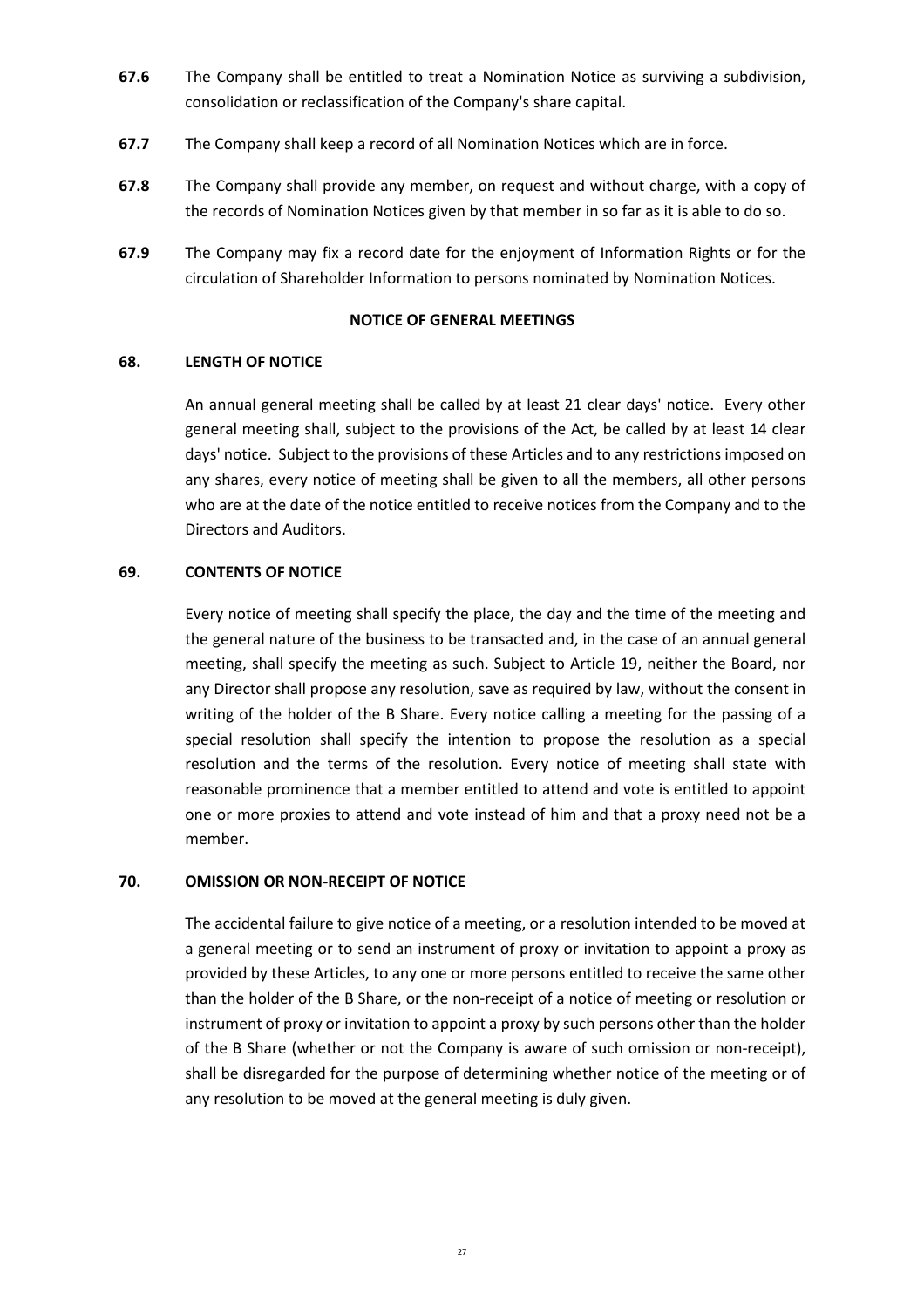## **71. CHANGING THE TIME, DATE OR PLACE OF OR POSTPONING A MEETING**

If the Board decides that it is impractical or unreasonable for any reason to hold a general meeting at the time, date or place and, if applicable, the electronic platform(s) set out in the notice of the meeting, it can change the time, date or place and, if applicable, electronic platform(s) or postpone the meeting (or both). Subject to the Act, if the Board does this, an announcement of the time, date or place and, if applicable, electronic platform(s) of the re-arranged meeting will, if practical, be advertised in such manner as the Board, in its absolute discretion, may determine. Notice of the business of the meeting does not need to be given again. The Board must take reasonable steps to ensure that any member trying to attend the meeting at the original time, date, place and, if applicable, electronic platform is informed of the new arrangements. If a meeting is re-arranged in this way, proxy forms can be delivered as specified in Article 94. The Board can also change the place and, if applicable, electronic platform(s) of the re-arranged meeting or postpone the re-arranged meeting (or both) under this Article.

#### **PROCEEDINGS AT GENERAL MEETINGS**

## **72. QUORUM**

No business shall be transacted at any general meeting unless a quorum is present when the meeting proceeds to business. The absence of a quorum shall not preclude the appointment of a chairman in accordance with the provisions of these Articles, which shall not be treated as part of the business of the meeting. Two persons present in person being either members or representatives (in the case of corporate members) or proxies appointed by members in relation to the meeting and entitled to vote upon the business to be transacted at the meeting shall be a quorum.

#### **73. PROCEDURE IF QUORUM NOT PRESENT**

If a quorum is not present within 30 minutes (or such longer time not exceeding one hour as the Chairman may decide to wait) from the time appointed for the meeting, the meeting, if convened on the requisition of or by the members, shall be dissolved. In any other case, the meeting shall stand adjourned to such time, date (being not less that 10 clear days after the meeting) and place as the directors may, subject to the provisions of the Acts, determine. At such adjourned meeting a quorum shall be two persons present in person being either members or representatives (in the case of corporate members) or proxies appointed by members in relation to the meeting and entitled to vote. If at the adjourned meeting a quorum is not present within 30 minutes after the time appointed for the holding of the meeting, the meeting shall be dissolved.

## **74. SECURITY ARRANGEMENTS**

**74.1** The Board may make any security arrangements which it considers appropriate relating to the holding of a general meeting of the Company including, without limitation, requirements for evidence of identity to be produced by those attending the meeting, arranging for any person attending a meeting to be searched and for items of personal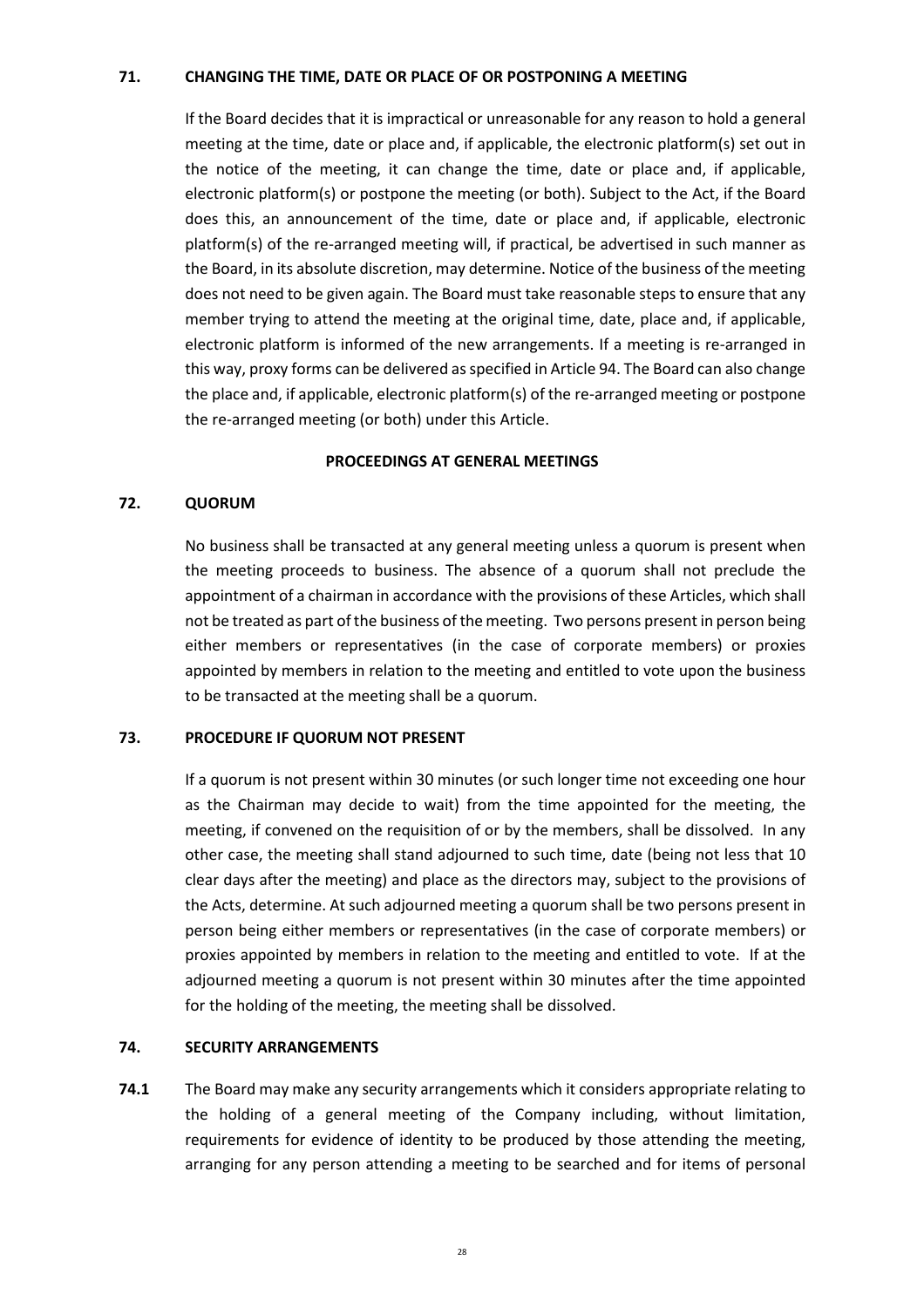property which may be taken into a meeting to be restricted. A Director or the Secretary may:

- **74.1.1** refuse entry to a meeting to any person who refuses to comply with any such arrangements; and
- **74.1.2** eject from a meeting any person who causes the proceedings to become disorderly.

### **75. CHAIRMAN**

The chairman (if any) of the Board or in his absence the deputy chairman (if any) shall preside as chairman at every general meeting of the Company. If there is no such chairman or deputy chairman present and willing to act as chairman at any meeting within five minutes after the time appointed for holding the meeting the Directors present shall choose one of their number to be chairman and, if there is only one Director present and willing to act, he shall be chairman. If no Director is willing to act as chairman, or if no Director is present within five minutes after the time appointed for holding the meeting, the members present in person or by proxy or by corporate representative and entitled to vote shall choose one of their number to be chairman of the meeting. In the case of an equality of votes, whether on a show of hands or a poll, without prejudice to the rights of the holder of the B Share, the chairman of a meeting shall not be entitled to a second or casting vote.

### **76. DIRECTOR'S RIGHT TO ATTEND AND SPEAK**

A Director shall be entitled to attend and speak at any general meeting and at any separate meeting of the holders of any class of shares in the Company, notwithstanding that he is not a member, or not a holder of the class of shares in question.

### **77. ADJOURNMENT OF A QUORATE MEETING**

**77.1** The chairman of a meeting at which a quorum is present may, with the consent of the meeting and, if present, the holder of the B Share (and shall if so directed by the meeting), adjourn the meeting from time to time (or indefinitely) and from place to place and, if it appears to the chairman that it is likely to be impracticable to hold or continue the meeting, because of the number of persons wishing to attend who are not present, or the unruly conduct of persons attending the meeting prevents or is likely to prevent the continuation of the business of the meeting, or an adjournment is otherwise necessary so that the business of the meeting may be properly conducted, he may adjourn the meeting to another time and place without the consent of the meeting. No business shall be transacted at any adjourned meeting other than business which might properly have been transacted at the meeting had the adjournment not taken place. When a meeting is adjourned for 30 days or more (otherwise than due to the absence of a quorum) or without a time and place for the adjourned meeting being fixed, at least seven clear days' notice, specifying the place, the day and the time of the adjourned meeting and the general nature of the business to be transacted, shall be given in any manner in which notice of a meeting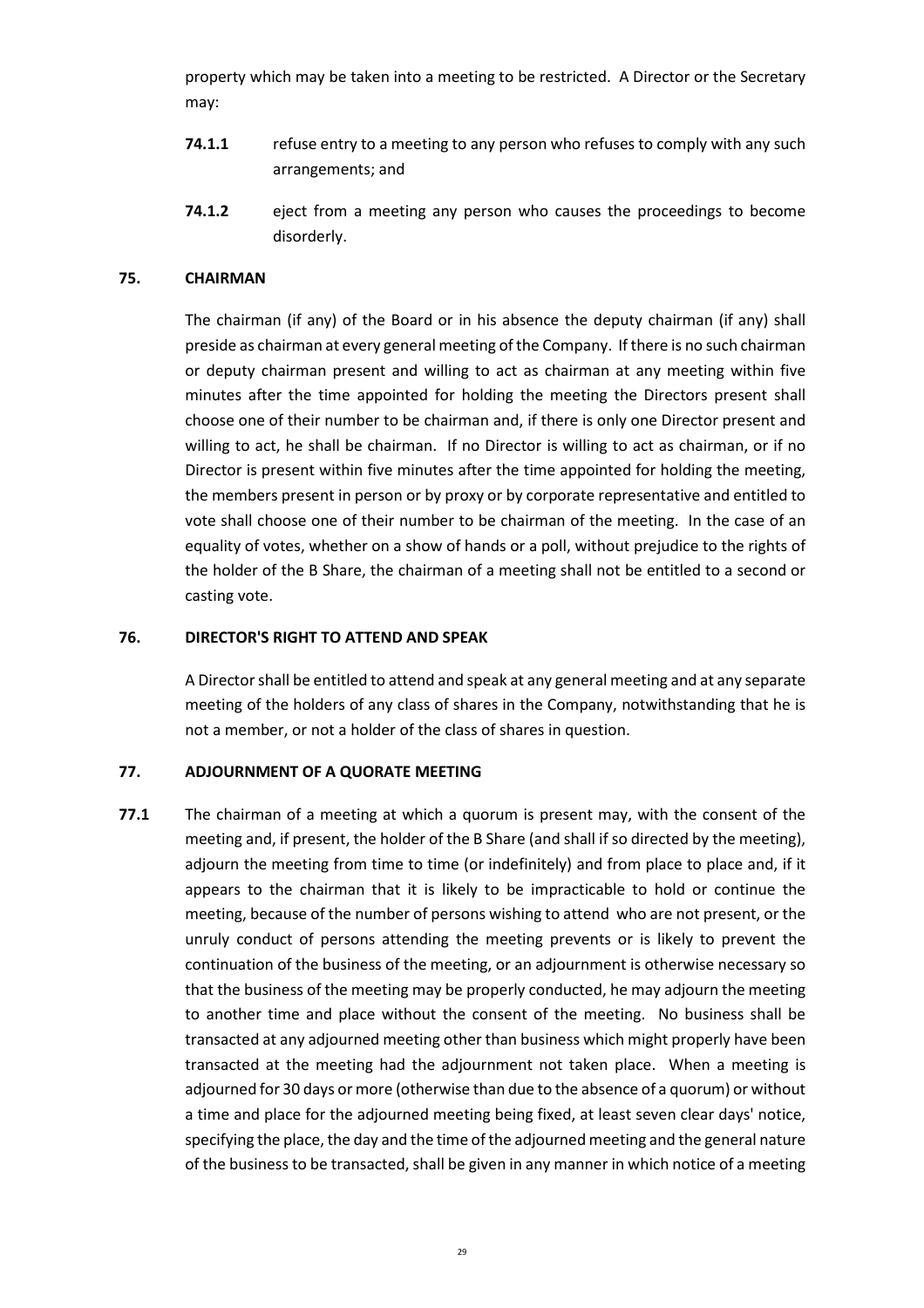may lawfully be given from time to time. Otherwise it shall not be necessary to give any such notice, save as provided in these Articles.

**77.2** If it appears to the chairman of the meeting that the place of the meeting specified in the notice convening the meeting is inadequate to accommodate all persons entitled and wishing to attend, the meeting shall nevertheless be duly constituted and its proceedings are valid if (in addition to the other provisions of these Articles relating to general meetings) the chairman of the meeting is satisfied that there are adequate facilities to enable each person who is unable to be accommodated to participate in the business for which the meeting has been convened, hear all persons present who speak, whether by the use of microphones, loudspeakers, audio-visual communications equipment or otherwise (whether in use when these Articles are adopted or developed subsequently) and have access (whether physically or in electronic form) to all documents which are required by the Acts and these Articles to be made available at the meeting. Each person present at each place in person or by proxy and entitled to vote shall be counted in the quorum for, and shall be entitled to vote at, the meeting. The meeting is deemed to take place at the place at which the chairman of the meeting is present.

# **78. AMENDMENTS TO RESOLUTIONS**

No amendment or proposed amendment to a resolution shall be considered or voted upon by the members at any general meeting or adjourned general meeting unless:

- **78.1.1** in the case of a resolution duly proposed as a special resolution it is a mere clerical amendment to correct a patent error; or
- **78.1.2** in the case of a resolution duly proposed as an ordinary resolution either the Company shall have received written notice of the amendment or proposed amendment and of the intention of the proposer to attend and propose it at least 48 hours before the time fixed for the general meeting or the chairman of the meeting in his absolute discretion shall decide that the amendment or amended resolution should be considered and put to the vote.

With the consent of the chairman, any resolution and any amendment to a resolution may be withdrawn by its proposer (or the Board in the case of a resolution proposed by the Board) before it is put to the vote. If the chairman of the meeting in good faith rules an amendment to a resolution out of order, the proceedings on the substantive resolution shall not be invalidated by any error in such ruling. The Company shall promptly deliver a copy of any amendment or proposed amendment to the holder of the B Share.

### **79. METHOD OF VOTING AND DEMAND FOR A POLL**

Subject to Article 66.3.3, at any general meeting a resolution put to the vote of the meeting shall be decided on a show of hands unless before, or on the declaration of the result of, the show of hands, or on the withdrawal of any other demand for a poll, a poll is demanded by:

**79.1** the chairman of the meeting; or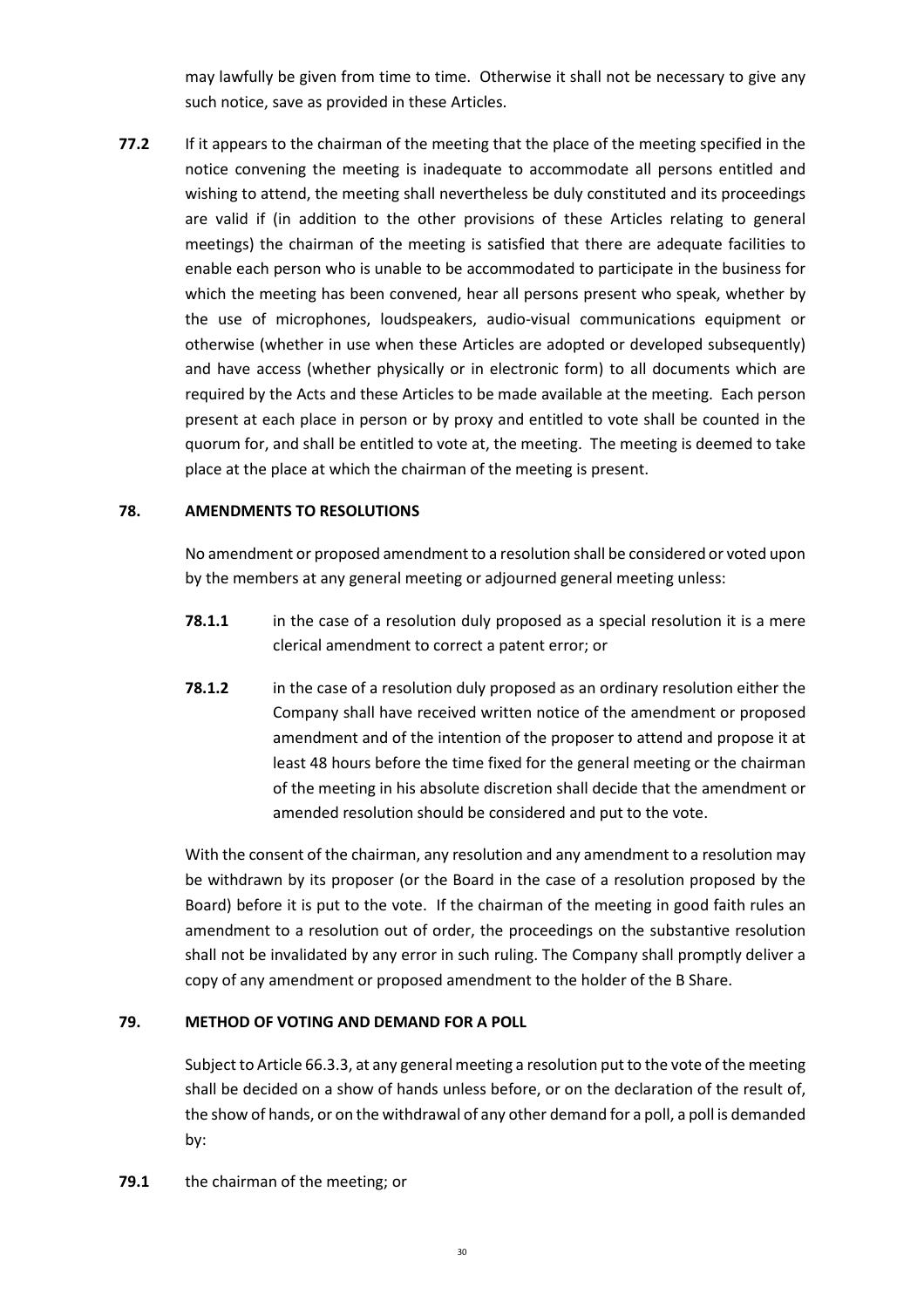- **79.2** at least five members present in person or by proxy or by representative (in the case of a corporate member) having the right to vote on the resolution; or
- **79.3** a member or members present in person or by proxy or by representative (in the case of a corporate member) and representing not less than one-tenth of the total voting rights of all the members having the right to vote at the meeting (excluding any voting rights attached to any shares held as treasury shares); or
- **79.4** a member or members present in person or by proxy or by representative (in the case of a corporate member) holding shares in the Company conferring a right to vote on the resolution, being shares on which an aggregate sum has been paid up equal to not less than one-tenth of the total sum paid up on all the shares conferring that right (excluding any shares conferring a right to vote on the resolution which are held as treasury shares),

and a demand by a person as proxy for or representative of a member shall be the same as a demand by the member.

### **80. DECLARATION BY CHAIRMAN**

Unless a poll is duly demanded and the demand is not withdrawn or the holder of the B Share has voted against the resolution, a declaration by the chairman of the meeting that a resolution has been passed or passed unanimously, or by a particular majority, or lost, or not passed by a particular majority or an entry to that effect in the minutes of the meeting shall be conclusive evidence of the fact without proof of the number or proportion of the votes recorded in favour of or against the resolution.

### **81. WITHDRAWAL OF DEMAND FOR A POLL**

The demand for a poll may, before the poll is taken, be withdrawn but only with the consent of the chairman of the meeting and a demand so withdrawn shall not be taken to have invalidated the result of a show of hands declared before the demand was made.

# **82. METHOD OF TAKING A POLL**

A poll shall be taken as the chairman of the meeting directs and he may appoint scrutineers (who need not be members) and fix a time and place for declaring the result of the poll. The result of the poll shall be deemed to be the resolution of the meeting at which the poll was demanded.

# **83. WHEN POLL TO BE TAKEN**

A poll demanded on the election of a chairman of the meeting or on a question of adjournment shall be taken forthwith. A poll demanded on any other question shall be taken either forthwith or at such time and place as the chairman directs not being more than 30 days after the poll is demanded. The demand for a poll (other than on the election of a chairman of the meeting or on a question of adjournment) shall not prevent the continuance of a meeting for the transaction of any business other than the question on which the poll has been demanded. If a poll is demanded before the declaration of the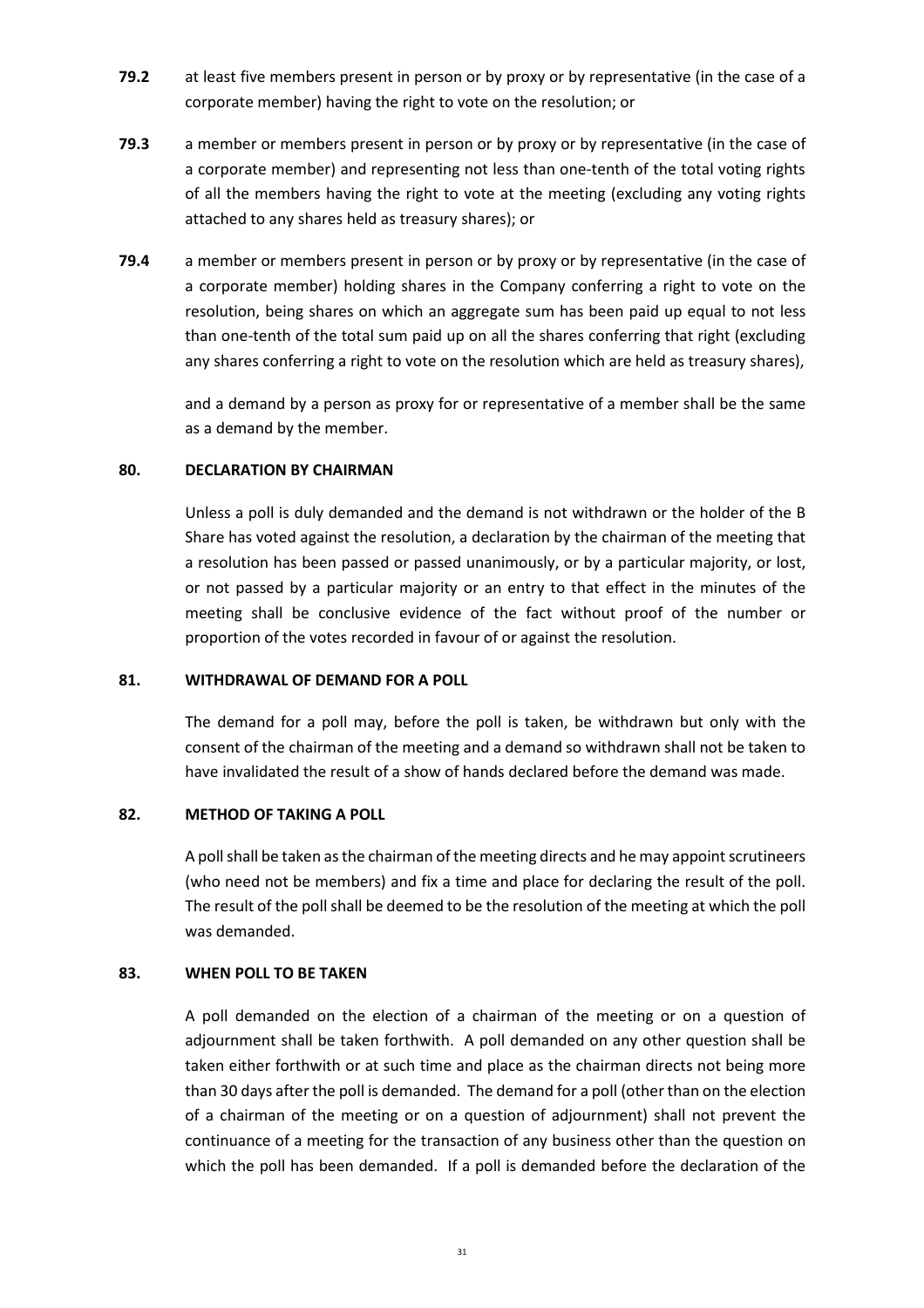result of a show of hands and the demand is duly withdrawn, the meeting shall continue as if the demand had not been made.

# **84. NOTICE OF A POLL**

No notice need be given of a poll not taken forthwith if the time and place at which it is to be taken are announced at the meeting at which it is demanded. In any other case at least seven clear days' notice shall be given specifying the time and place at which the poll is to be taken.

# **VOTES OF MEMBERS**

# **85. VOTES OF MEMBERS**

- **85.1** Subject to any rights or restrictions attached to shares (including, for the avoidance of doubt, Article 16) and to Article 85.2, on a vote on a resolution on a show of hands at a meeting, every member who (being an individual) is present in person shall have one vote, and on a poll every member shall have one vote for every share of which he is the holder.
- **85.2** Subject to any rights or restrictions attached to shares (including, for the avoidance of doubt, Article 16), on a vote on a resolution on a show of hands at a meeting, every proxy present who has been duly appointed by one or more members entitled to vote on the resolution has one vote save that a proxy has one vote for and one vote against the resolution if:-
	- **85.2.1** the proxy has been duly appointed by more than one member entitled to vote on the resolution; and
	- **85.2.2** the proxy has been instructed by one or more of those members to vote for the resolution and by one or more other of those members to vote against it.

Subject to any terms as to voting upon which any shares may be issued or may for the time being be held (including, for the avoidance of doubt, Article 16) the total number of votes a member present in person or (being a corporation) who is present by a duly authorised representative or a proxy for a member has on a show of hands shall be determined in accordance with the Act. On a poll every member present in person or by proxy or by representative (in the case of a corporate member) shall have one vote for each share of which he is the holder, proxy or representative except for the holder of the B Share who shall, if he wishes to vote in favour of a resolution, have one vote and if he wishes to vote against a resolution, have such number of votes as is required to defeat the relevant resolution. If a member or his duly appointed representative or proxy present at a general meeting votes on a poll, he does not need to use all his votes or cast all the votes in the same way.

### **86. JOINT HOLDERS**

In the case of joint holders the vote of the senior who tenders a vote, whether in person or by proxy, shall be accepted to the exclusion of the votes of the other joint holders, and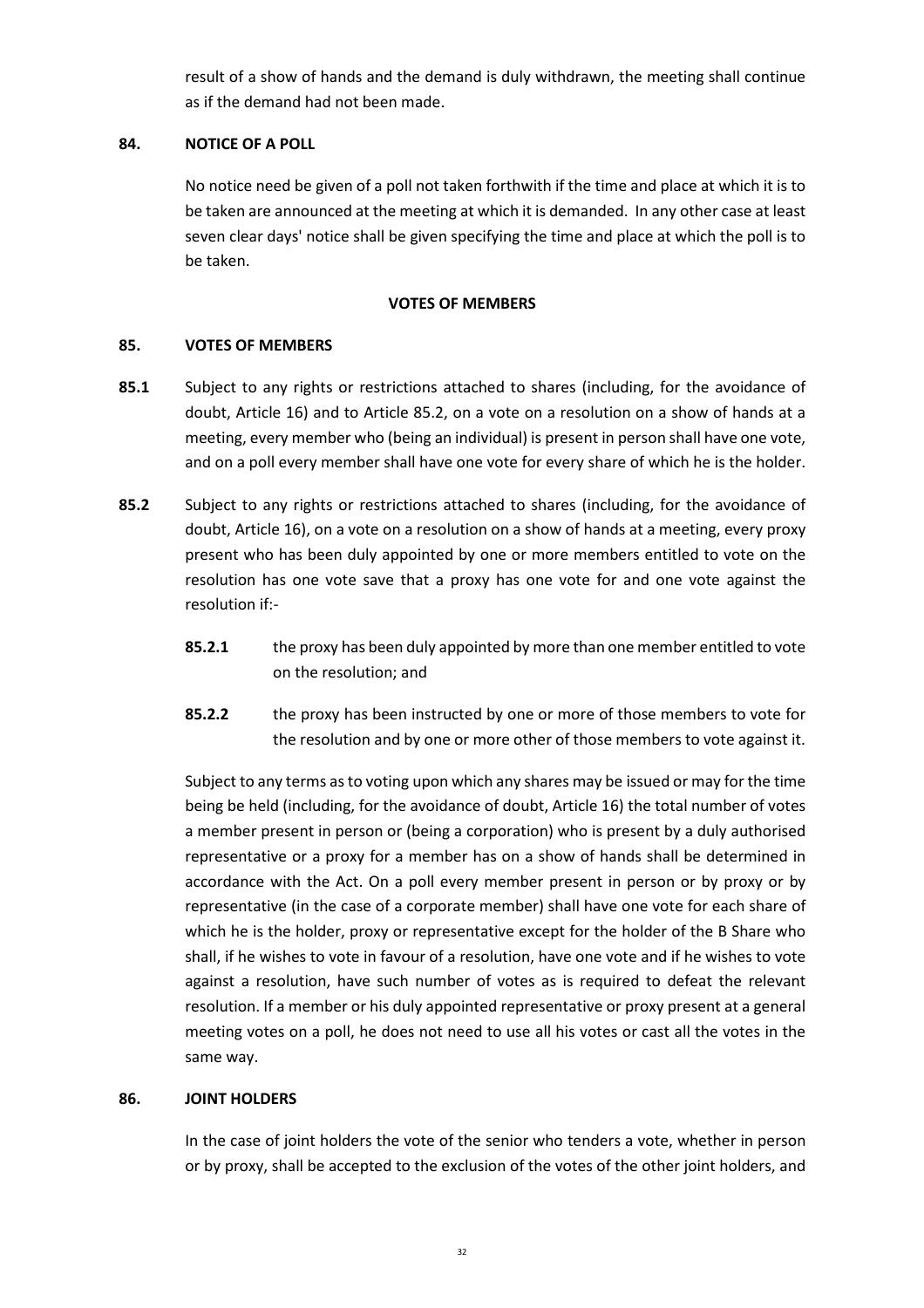for this purpose seniority shall be determined by the order in which the names of the holders stand in the Register in respect of the joint holding.

### **87. VOTES ON BEHALF OF INCAPABLE MEMBERS**

A member in respect of whom an order has been made by any court having jurisdiction (whether in the United Kingdom or elsewhere) in matters concerning mental disorder (as defined in section 1 of the Mental Health Act 1983 or the Mental Health (Scotland) Act 1984 (as the case may be)) may vote, whether on a show of hands or on a poll, and otherwise exercise all his rights as a member by his receiver or other person authorised in that behalf appointed by that court, and any such receiver or other person may, on a poll, vote by proxy. Evidence to the satisfaction of the Board of the authority of the person claiming to exercise the right to vote or act shall be deposited at the Office, or at such other place as is specified in accordance with these Articles for the deposit of instruments of proxy, not less than 48 hours before the time appointed for holding the meeting or adjourned meeting at which the right to vote is to be exercised, or, in the case of a poll, at least 48 hours before the time appointed for the taking of the poll and in default the right to vote shall not be exercisable.

### **88. NO RIGHT TO ATTEND OR VOTE WHERE SUMS OVERDUE**

Unless the Board otherwise determines, no member shall attend or vote at any general meeting or at any separate meeting of the holders of any class of shares in the Company or upon a poll, either in person or by proxy, in respect of any share held by him or exercise any other right or privilege conferred by membership in relation to any such meeting or poll unless all moneys presently payable by him in respect of that share have been paid.

### **89. ERRORS IN COUNTING VOTES**

If any votes are counted which ought not to have been counted, or might have been rejected, the error shall not vitiate the result of the voting unless it is pointed out at the same meeting, or at any adjournment of the meeting, and, in the opinion of the chairman, it is of sufficient magnitude to vitiate the result of the meeting.

#### **90. OBJECTIONS TO VOTERS**

No objection shall be raised to the qualification of any voter except at the meeting or adjourned meeting or poll at which the vote objected to is tendered, and every vote not disallowed at the meeting or poll shall be valid. Any objection made in due time shall be referred to the chairman of the meeting whose decision shall be final and conclusive.

# **91. NO OBLIGATION TO VERIFY PROXY OR CORPORATE REPRESENTATIVE VOTING IN ACCORDANCE WITH INSTRUCTIONS**

The Company is not obliged to verify whether a proxy or corporate representative has voted in accordance with the instructions given by the member by whom the proxy or corporate representative is instructed. Any vote (whether given on a show of hands or on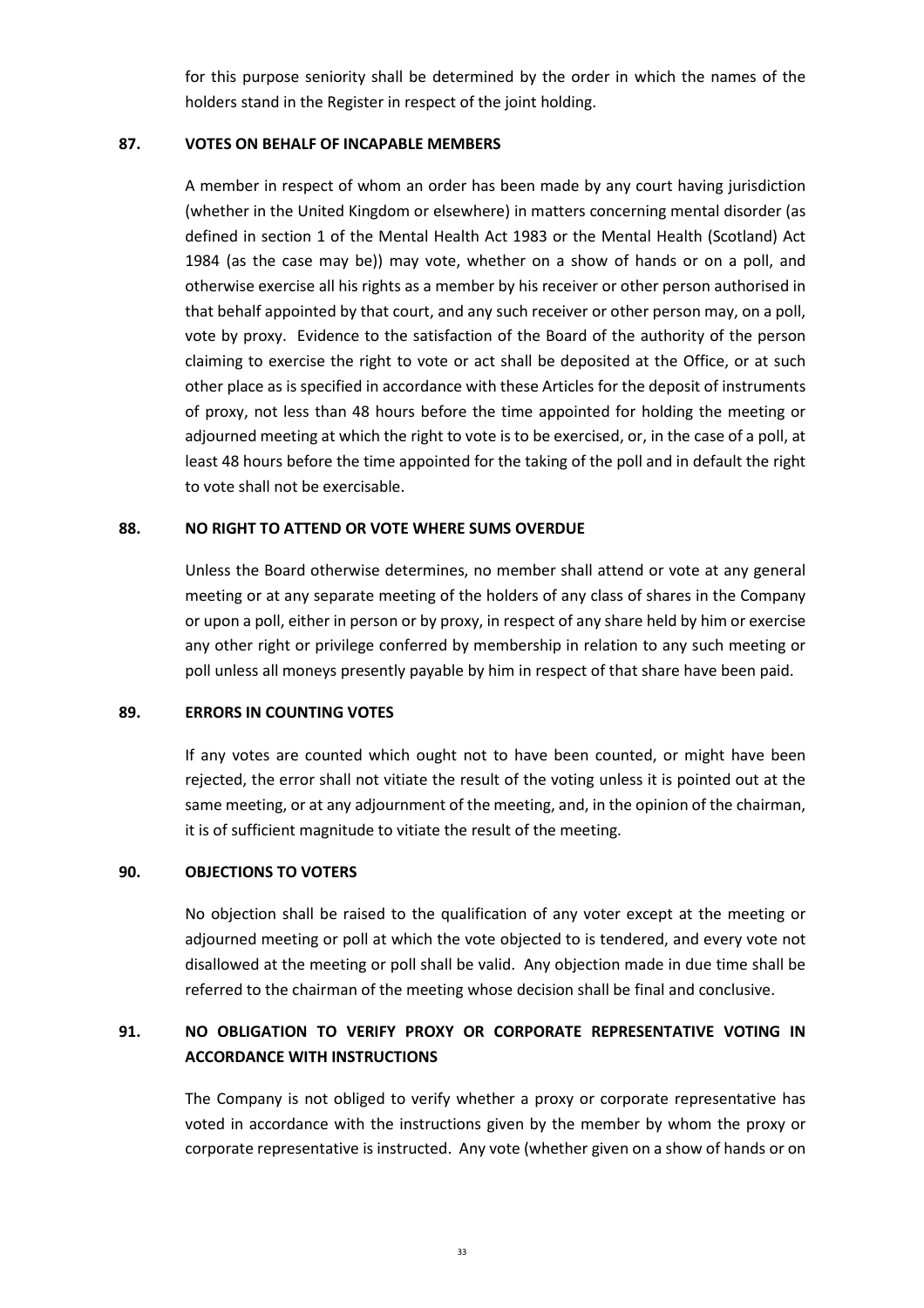a poll) is not invalidated if a proxy or corporate representative does not vote in accordance with their instructions.

### **PROXIES**

# **92. APPOINTMENT OF PROXY**

All votes may be taken either personally or by proxy. A member may appoint more than one proxy to attend on the same occasion provided that each proxy is appointed to exercise the rights attached to a different share or shares held by that member and a person entitled to more than one vote need not use all his votes or cast all the votes he uses in the same way. A person appointed to act as a proxy need not be a member of the Company.

# **93. FORM OF PROXY**

- **93.1** The appointment of a proxy shall be in any common form or in any other form which the Board shall approve and may:
	- **93.1.1** be in hard copy form executed by or on behalf of the appointor or, if the appointor is a corporation, under the hand of a duly authorised officer or attorney or under seal; or
	- **93.1.2** be in electronic form (including, without limitation, by means of a website or Uncertificated Proxy Instruction), subject to such terms and conditions, including as to execution, as the Board may from time to time prescribe.
- **93.2** The appointment of a proxy shall be deemed (subject to any contrary intention contained in the appointment) to confer authority to demand or join in demanding a poll and to vote on any resolution or amendment of a resolution put to, or any other business which may properly come before, the meeting for which it is given as the proxy thinks fit. The appointment of a proxy shall, unless the contrary is stated therein, be valid as well for an adjournment of the meeting as for the meeting to which it relates.
- **93.3** If a member appoints more than one person to act as his proxy the appointment of each such proxy shall specify the shares held by the member in respect of which each such proxy is authorised to vote and no member may appoint more than one proxy (save in the alternative) to vote in respect of any one share held by that member.

# **94. DELIVERY OF PROXIES**

The appointment of a proxy and (unless the Board otherwise decides) any authority under which it is executed or a copy of such authority certified notarially or in accordance with the Powers of Attorney Act 1971 or in some other way approved by the Board shall:

**94.1** in the case of an instrument in hard copy form and any authority or copy thereof be deposited at the Office or at such other place in the United Kingdom as may be specified in or by way of note to the notice of meeting or any form of proxy or other document accompanying the same not less than 48 hours before the time appointed for holding the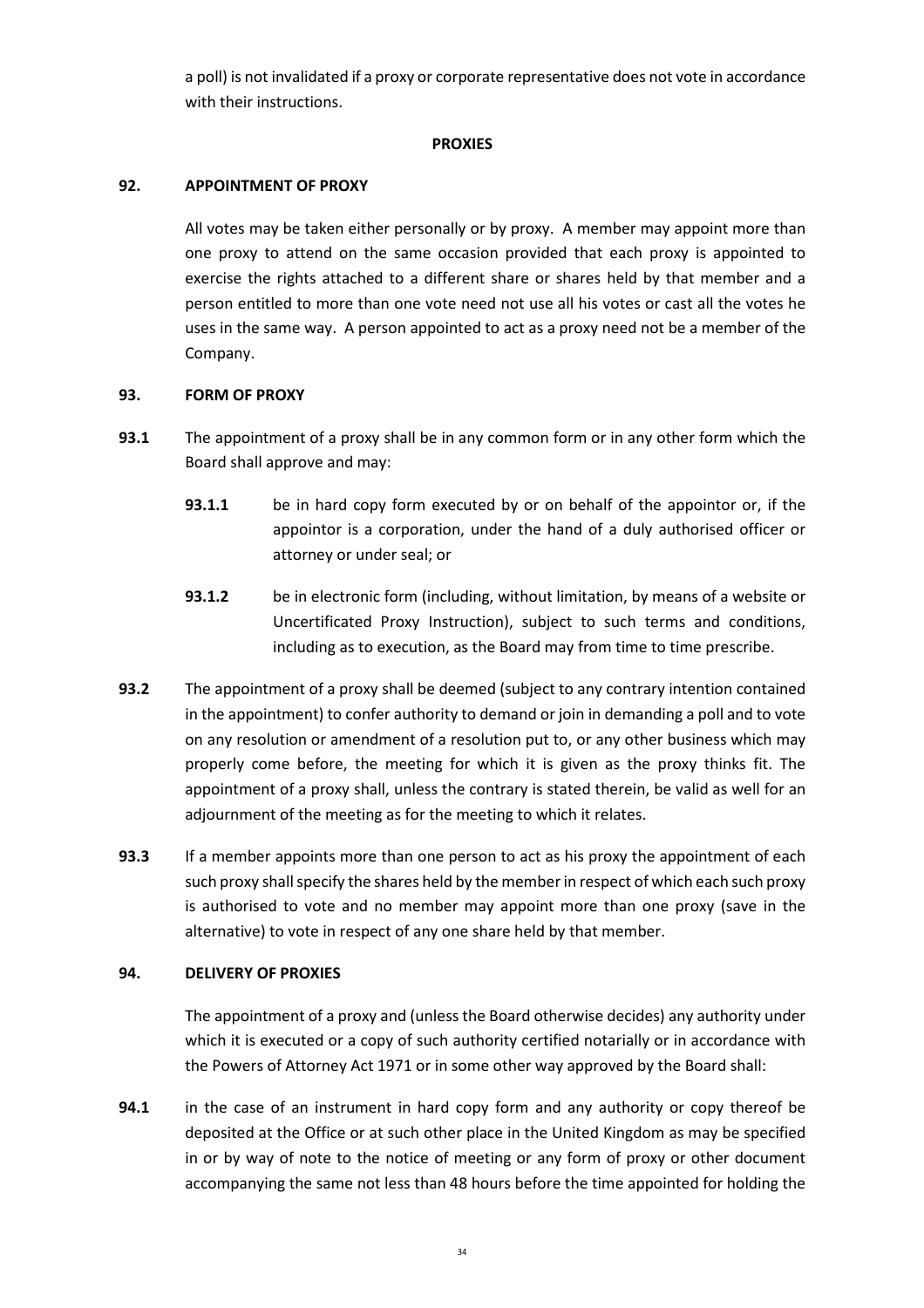meeting or adjourned meeting or the taking of the poll at which the person named in the appointment proposes to vote;

- **94.2** in the case of an appointment contained in electronic form be received at the address (if any) specified for the purpose of receiving such appointments in electronic form:
	- **94.2.1** in or by way of note to the notice of meeting;
	- **94.2.2** in any form of proxy sent by or on behalf of the Company in relation to the meeting;
	- **94.2.3** in any invitation contained in electronic form to appoint a proxy issued by or on behalf of the Company in relation to the meeting; or
	- **94.2.4** by means of a relevant system,

not less than 48 hours before the time appointed for holding the meeting or adjourned meeting or the taking of the poll at which the person named in the appointment proposes to vote;

- **94.3** in either case, where a poll is taken more than 48 hours after it is demanded, be deposited or received as aforesaid not less than 24 hours before the time appointed for the taking of the poll; or
- **94.4** in the case only of an instrument in hard copy form or any authority or copy thereof, where the poll is not taken forthwith but is taken not more than 48 hours after it was demanded, be delivered at the meeting at which the poll was demanded to the chairman of the meeting or to the Secretary or any Director,

and an appointment which is not, or in respect of which the authority or copy thereof is not, deposited, received or delivered in a manner so permitted shall be invalid. In calculating the periods referred to in this Article no account shall be taken of any part of a day that is not a Business Day.

# **95. MULTIPLE PROXIES**

The deposit, delivery or receipt of an appointment of a proxy shall not preclude a member from attending and voting at the meeting or at any adjourned meeting. Where two or more valid but differing appointments of proxies are deposited or received in respect of the same share for use at the same meeting or poll, the one which is last deposited or received (regardless of its date or the date of its execution) shall be treated as replacing and revoking the other as regards that share. If the Company is unable to determine which was last deposited or received, none of them shall be treated as valid in respect of that share. No appointment of a proxy shall be valid after the expiration of twelve months from the date stated in it as the date of its execution.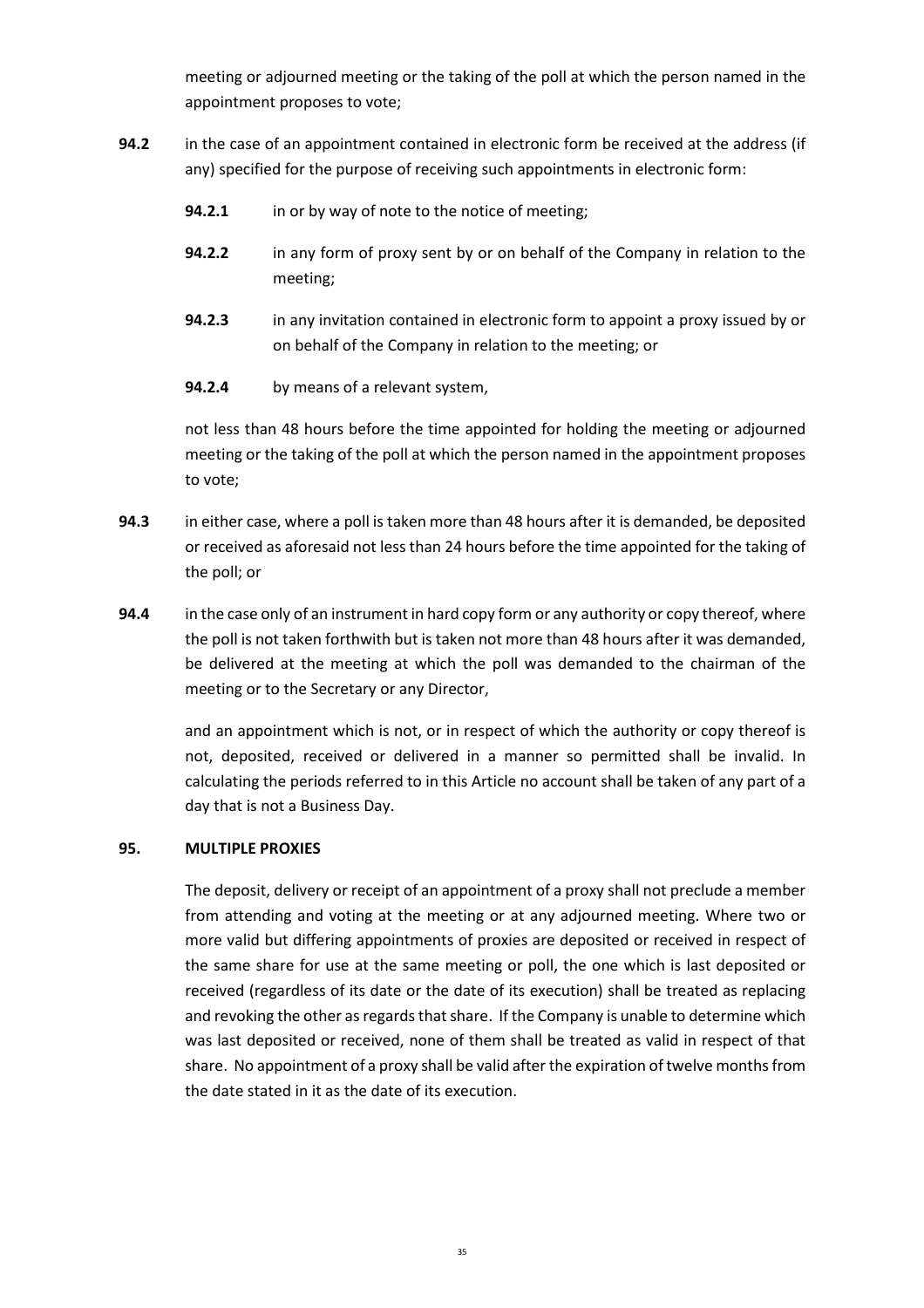### **96. DETERMINATION OF PROXY'S AUTHORITY**

A vote given or poll demanded by a proxy or by the duly authorised representative of a corporation shall be valid notwithstanding the previous determination of the authority of the person voting or demanding a poll unless notice of the determination was deposited or received not less than two hours before the time for holding the meeting or adjourned meeting at which the vote is given or the poll demanded or (in the case of a poll taken otherwise than at or on the same day as the meeting or adjourned meeting) the time appointed for taking the poll. Such notice of determination shall be by means of instrument deposited at the place, or contained in electronic form received at the address (if any), specified in accordance with these Articles for the deposit or receipt of appointments of a proxy at the meeting in question.

#### **REPRESENTATIVES OF CORPORATIONS**

### **97. REPRESENTATIVES OF CORPORATION**

- **97.1** Subject to the provisions of the Act, any corporation (other than the Company itself) which is a member of the Company may, by resolution of its directors or other governing body, authorise any person or persons it thinks fit to act as its representative or representatives at any meeting of the Company or at any separate meeting of the holders of any class of shares. The person or persons so authorised shall be entitled to exercise the same powers on behalf of the corporation which he or they represent as that corporation could exercise if it were an individual member of the Company present in person and shall for the purposes of these Articles be regarded as a member present in person save that if the resolution specifies that the appointment applies in relation to some only and not all of the shares held by such corporation, on a poll such person shall only be entitled to vote such number of shares as is so specified. Such representative or representatives may be required to produce a copy of such resolution certified by a proper officer of such corporation, or other evidence of appointment, before being permitted to exercise his or their power.
- **97.2** Where copies of two or more valid but differing resolutions authorising any person or persons to act as the representative of any corporation are produced, the resolution, a copy of which is delivered to the Company last in time (regardless of the date upon which the resolution was passed), shall be treated as revoking and replacing all other such authorities as regards that share, but if the Company is unable to determine which of any such two or more valid but differing resolutions was so deposited last in time, none of them shall be treated as valid in respect of that share. The authority granted by any such resolution shall, unless the contrary is stated in the copy thereof delivered to the Company, be treated as valid for any adjournment of any meeting at which such authority may be used as well as at such meeting.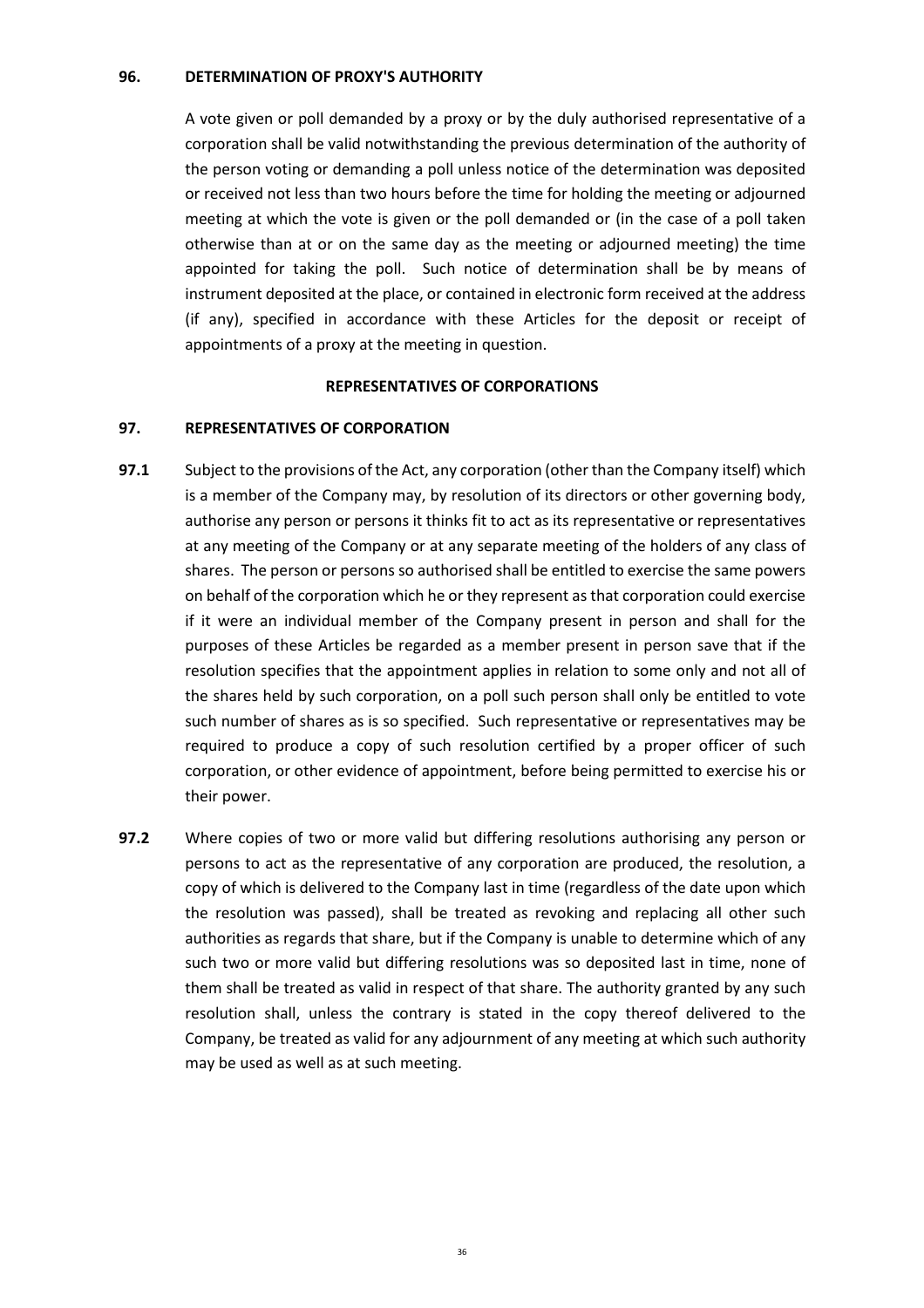### **98. NUMBER OF DIRECTORS**

Unless otherwise determined by ordinary resolution of the Company, the number of Directors shall not be less than two.

# **B SHARE DIRECTOR**

# **99. APPOINTMENT, MAINTENANCE IN OFFICE AND REMOVAL OF A DIRECTOR BY THE HOLDER OF THE B SHARE**

Notwithstanding anything else in these Articles, for so long as the B Share carries the rights set out in Article 19, the holder of the B Share shall be entitled to appoint one person (other than one disqualified or ineligible by law to act as a director of a company) to be a Director and to remove and replace such person from time to time but for the avoidance of doubt no such right to appoint a Director shall apply in the event that the holder of the B Share is a Director.

# **APPOINTMENT AND RETIREMENT OF DIRECTORS**

### **100. DIRECTORS TO RETIRE AT EACH ANNUAL GENERAL MEETING**

Each Director, other than a Director appointed pursuant to Article 99, shall retire from office and shall be eligible for reappointment at each annual general meeting. If the Company does not fill the vacancy the retiring Director shall, if willing to act, be deemed to have been reappointed unless at the meeting it is resolved not to fill the vacancy or unless a resolution for the reappointment of the Director is put to the meeting and lost.

### **101. TIMING OF VACATION OF OFFICE**

A Director retiring at a meeting who is not reappointed shall retain office until the meeting appoints someone in his place or, if it does not do so, until the end of the meeting or of any adjournment thereof.

# **102. AGE OF DIRECTORS**

No Director shall vacate or be required to vacate his office as a Director on or by reason of his attaining or having attained the age of 70 or any other age, and any Director retiring or liable to retire under the provisions of these Articles and any person proposed to be appointed a Director shall be capable of being appointed or reappointed notwithstanding that he has attained the age of 70 or any other age and no special notice need be given of any resolution for the appointment or reappointment as a Director of a person who shall have attained the age of 70 or any other age.

### **103. PERSONS ELIGIBLE AS DIRECTORS**

No person other than a Director retiring (or, if appointed by the Board, vacating office) at the meeting shall be appointed or reappointed a Director at any general meeting unless: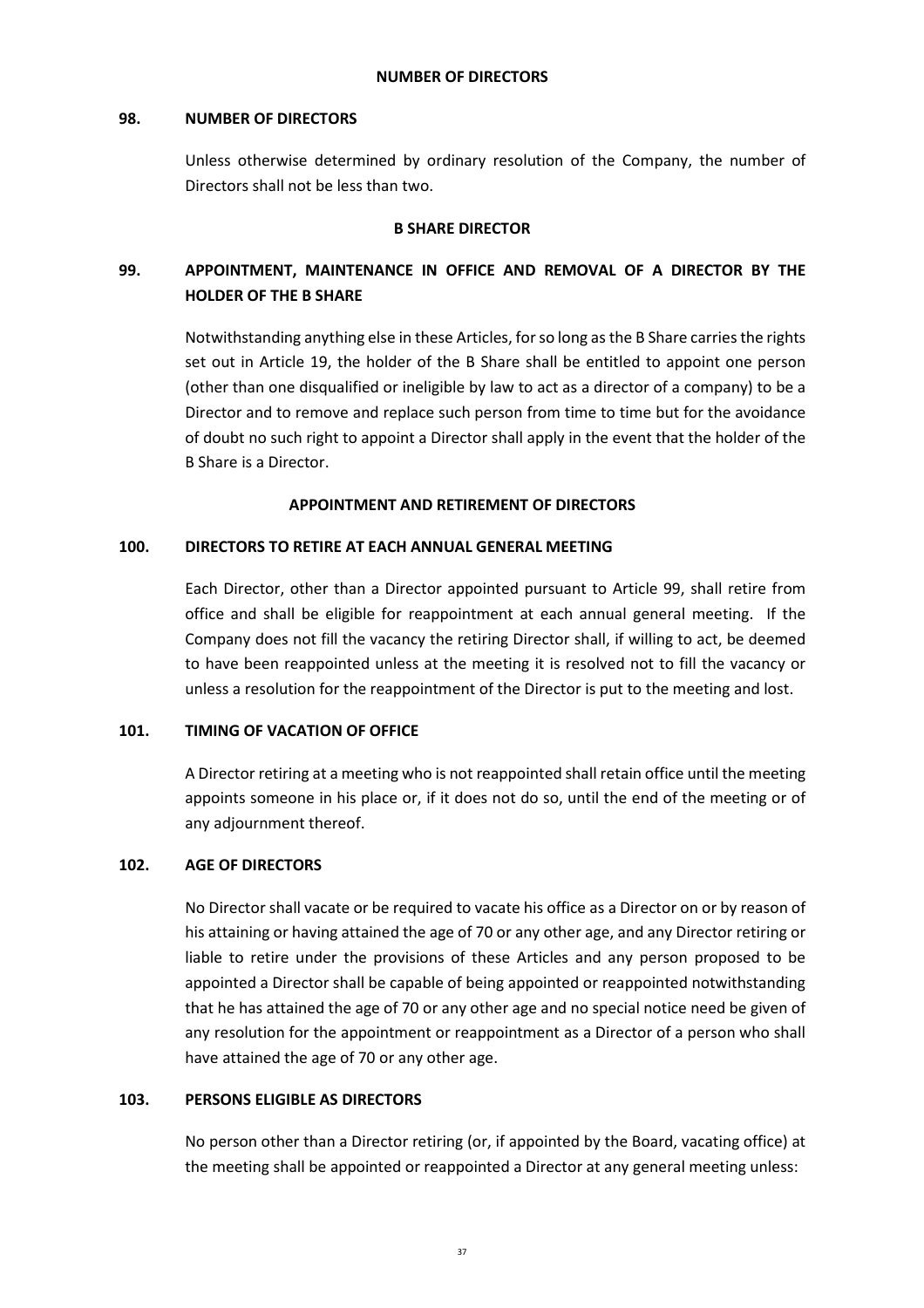- **103.1** he is recommended by the Board and the holder of the B Share has given his consent in writing; or
- **103.2** not less than seven nor more than 42 days before the date appointed for the meeting, notice executed by a member entitled to vote at the meeting has been given to the Company of his intention to propose that person for appointment or reappointment stating the particulars which would, if he were so appointed or reappointed, be required to be included in the Company's register of directors together with notice executed by that person confirming his willingness to be appointed or reappointed.

### **104. POWER OF COMPANY TO APPOINT DIRECTORS**

- **104.1** Subject to the provisions of these Articles, the Company may by ordinary resolution appoint a person who is willing to act to be a Director either to fill a vacancy or as an additional Director.
- **104.2** A resolution for the election of two or more persons as Directors by a single resolution shall not be moved at any general meeting unless a resolution that it shall be so moved has first been agreed to by the meeting without any vote being given against it; and any resolution moved in contravention of this provision shall be void. For the purposes of this Article, a motion for approving a person's appointment or for nominating him for appointment shall be treated as a motion for his appointment.

### **105. POWER OF BOARD TO APPOINT DIRECTORS**

Subject to receiving the consent in writing of the holder of the B Share, in the case of any executive Director, the Board may appoint a person who is willing to act to be a Director, either to fill a vacancy or as an additional Director. A Director so appointed shall hold office only until the next following annual general meeting when he shall retire from office and be eligible for reappointment. If not reappointed at such annual general meeting, he shall vacate office at its conclusion.

#### **DISQUALIFICATION AND REMOVAL OF DIRECTORS**

#### **106. POWER OF REMOVAL BY ORDINARY RESOLUTION**

In addition to any power of removal conferred by the law, the Company may by ordinary resolution at a meeting of which special notice has been given in accordance with section 312 of the Act, remove any Director other than the Director appointed pursuant to Article 99 before the expiration of his period of office notwithstanding anything in these Articles or in any agreement between the Company and such Director. Such removal shall be without prejudice to any claim such Director may have for damages for breach of any contract of service between him and the Company. No Director proposed to be removed in accordance with this Article has any special right to protect against his removal.

#### **107. VACATION OF OFFICE**

The office of a Director shall be vacated if: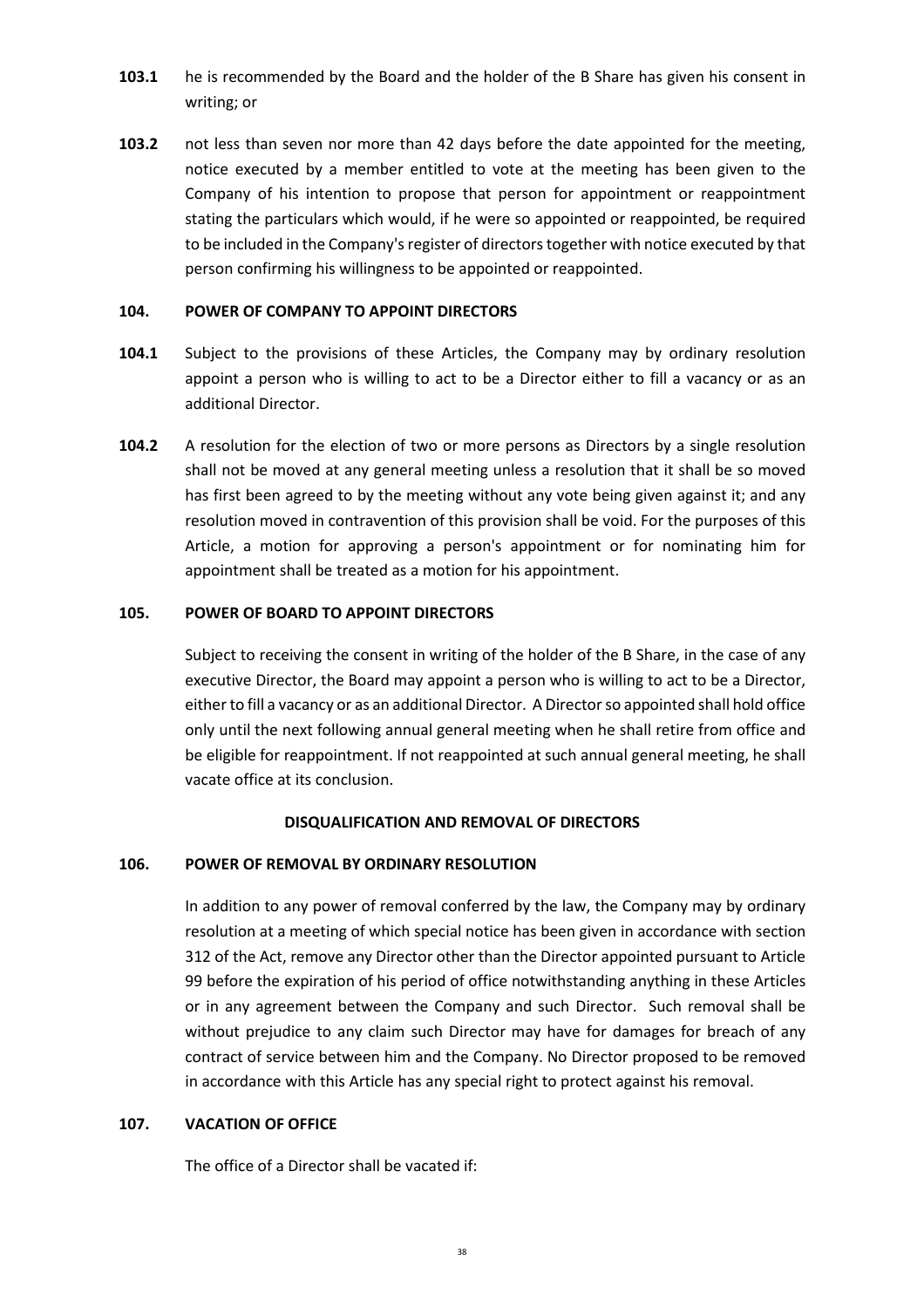- **107.1** that person ceases to be a director by virtue of any provision of the Act or these Articles or is prohibited from being a director by law;
- **107.2** a bankruptcy order is made against that person or that person is the subject of an interim receiving order or an arrangement or composition is made with that person's creditors generally in satisfaction of that person's debts or that person applies to the court for an interim order under section 253 of the Insolvency Act 1986 (as amended) in connection with a voluntary arrangement under that Act or any analogous event occurs in relation to him in another jurisdiction;
- **107.3** a registered medical practitioner who is treating that person gives a written opinion to the Company stating that that person has become physically or mentally incapable of acting as a director and may remain so for more than three months;
- **107.4** notification is received by the Company from the Director that the Director is resigning from office, and such resignation has taken effect in accordance with its terms;
- **107.5** that person is convicted of a criminal offence (other than a motoring offence or series of offences not resulting in disqualification) and the Directors and the holder of the B Share resolve that his office be vacated but without prejudice to Article 107.1;
- **107.6** in the case of a person who is also an employee of the Company other than the Director appointed pursuant to Article 99 he ceases to be such an employee (whether because his appointment is terminated or expires) and the majority of other Directors resolve that his office shall be vacated;
- **107.7** that person shall for more than six consecutive months have been absent without permission of the Directors from meetings of Directors held during that period and the Directors resolve that his office be vacated; or
- **107.8** other than the Director appointed pursuant to Article 99, all the other Directors unanimously resolve that his office be vacated and that person receives written notice signed by or on behalf of all the other Directors removing him from office without prejudice to any claim which such Director may have for damages for breach of any contract of service or letter of appointment between him and the Company.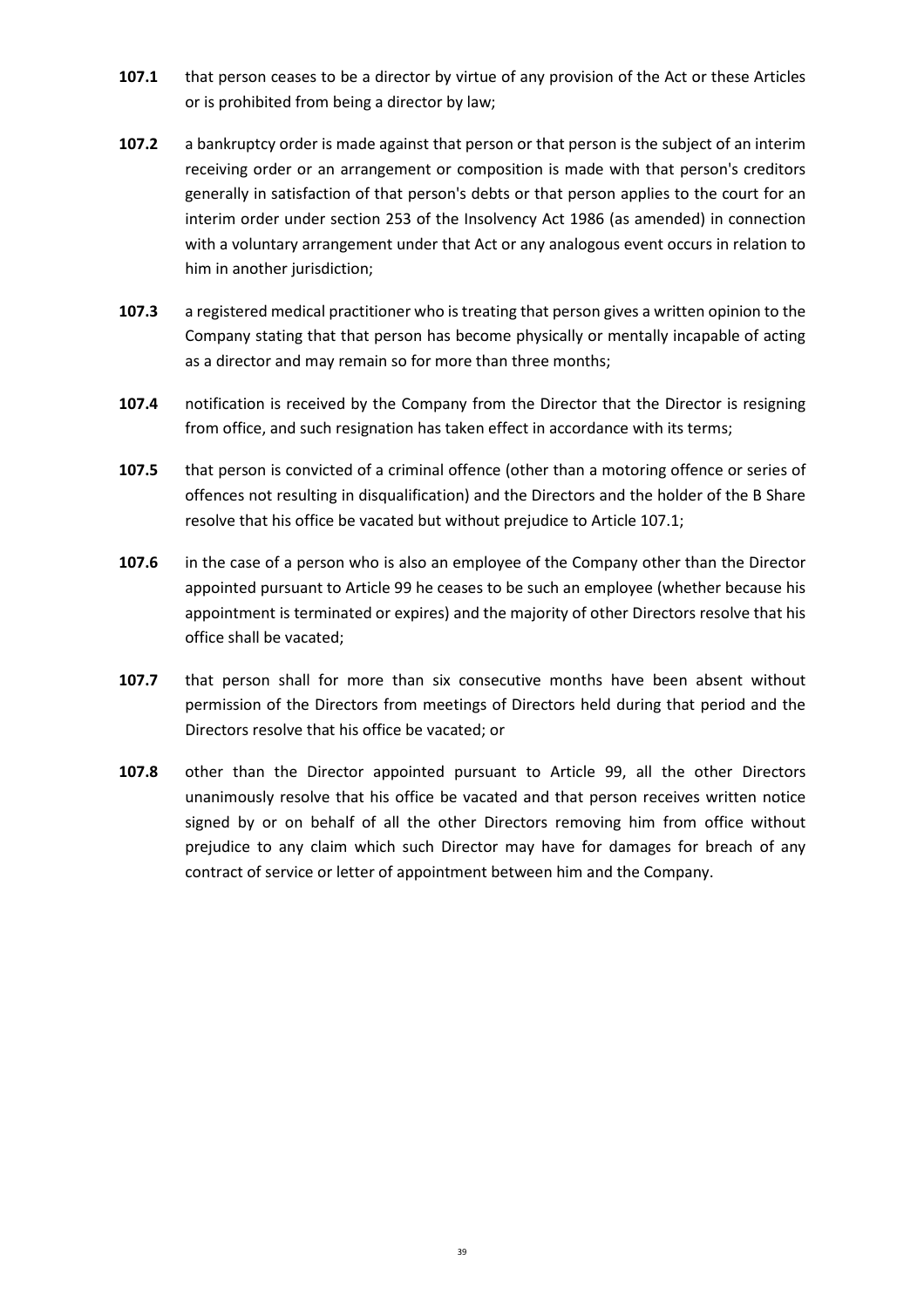A resolution of the Board declaring a Director to have vacated or have been removed from office under the terms of this Article shall be conclusive as to the fact and grounds of vacation or removal stated in the resolution.

### **108. COMMITTEE MEMBERSHIP**

Upon termination of a Director's appointment for any reason, he shall cease to be a member of any committee.

# **ALTERNATE DIRECTORS**

# **109. APPOINTMENT OF ALTERNATE DIRECTORS**

Any Director (other than an Alternate Director) may appoint any other Director, or any other person approved by resolution of the Board and the holder of the B Share who is willing to act, to be an Alternate Director and may remove from office an Alternate Director so appointed by him.

# **110. TERMINATION OF APPOINTMENT**

The appointment of an Alternate Director shall automatically determine in any of the following events:

- **110.1** if his appointor terminates the appointment;
- **110.2** on the happening of any event which, if he were a Director, would cause him to vacate the office of Director;
- **110.3** if he resigns his appointment by notice to the Company;
- **110.4** if his appointor ceases for any reason to be a Director otherwise than by retiring and being reappointed or deemed to be reappointed at the meeting at which he retires; or
- **110.5** if he is not a Director and the Board or the holder of the B Share revokes its approval of him by resolution.

### **111. EFFECT OF APPOINTMENT**

An Alternate Director shall (subject to his giving to the Company an address within the United Kingdom at which notices may be served upon him and , if applicable an address in relation to which electronic communications may be received by him) be entitled at his appointer's request to receive notice of all meetings of the Board and of all meetings of committees of the Board of which his appointor is a member, to attend and vote and (save as provided in these Articles) be counted in the quorum at any such meeting at which the Director appointing him is not personally present, and generally to perform all the functions of his appointor as a Director in his absence.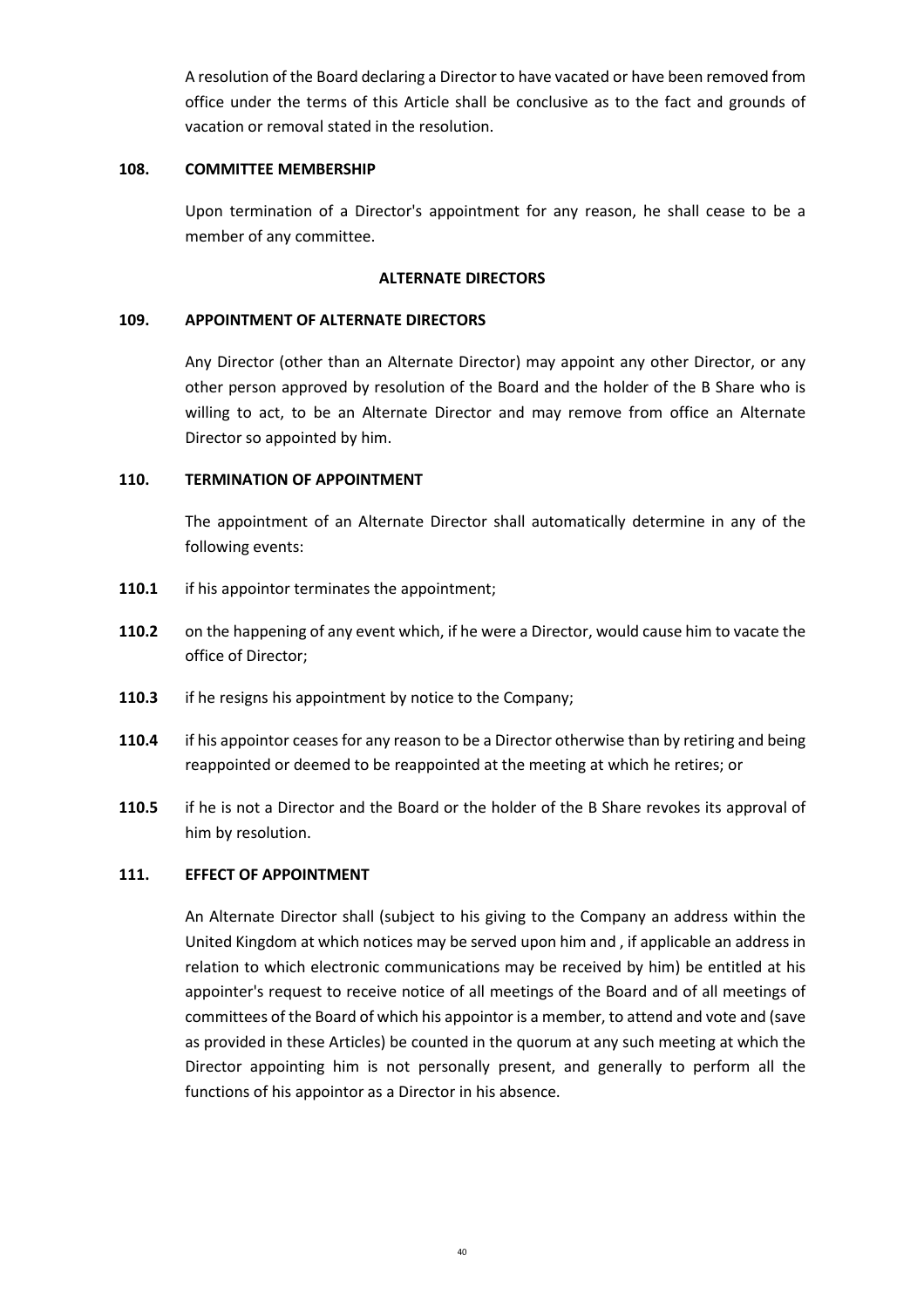### **112. EXPENSES AND REMUNERATION**

An Alternate Director may be repaid by the Company such expenses as might properly have been repaid to him if he had been a Director and in respect of his office of Alternate Director may receive such remuneration from the Company as the Board may determine. An Alternate Director shall be entitled to be indemnified by the Company to the same extent as if he were a Director.

### **113. ALTERNATE DIRECTOR TO BE OFFICER**

An Alternate Director shall, during his appointment, be deemed to be an officer of the Company and shall alone be responsible for his own acts and defaults and he shall not be deemed to be the agent of the Director appointing him.

### **114. METHOD OF APPOINTMENT AND REMOVAL**

Any appointment or removal of an Alternate Director shall be in writing signed by the Director making or revoking the appointment or in any other manner approved by the Board and shall take effect (subject to any approval required by these Articles) upon receipt of such written appointment or removal at the Office or by the Secretary or at an address specified by the Company for the purpose of communication by electronic means. A notice of appointment must contain a statement signed by the proposed Alternate Director that he is willing to act as the alternate of the Director giving the notice.

### **115. APPOINTEE ACTING IN MORE THAN ONE CAPACITY**

A Director or any other person may act as Alternate Director to represent more than one Director and an Alternate Director shall be entitled at meetings of the Board or any committee of the Board to one vote for every Director whom he represents and who is not present, in addition to his own vote (if any) as a Director.

### **POWERS OF DIRECTORS**

### **116. GENERAL POWERS OF COMPANY VESTED IN BOARD**

Subject to the provisions of the Acts and these Articles and to any directions given by special resolution, the business of the Company shall be managed by the Board which may exercise all the powers of the Company save for those matters which are a B Share Reserved Matter, which no Director nor the Board shall have any power to do without the prior written consent of the holder of the B Share. No alteration of these Articles and no such direction shall invalidate any prior act of the Board which would have been valid if that alteration had not been made or that direction had not been given. The powers given by this Article shall not be limited by any special power given to the Board by these Articles and a duly convened meeting of the Board at which a quorum is present may exercise all powers exercisable by the Board.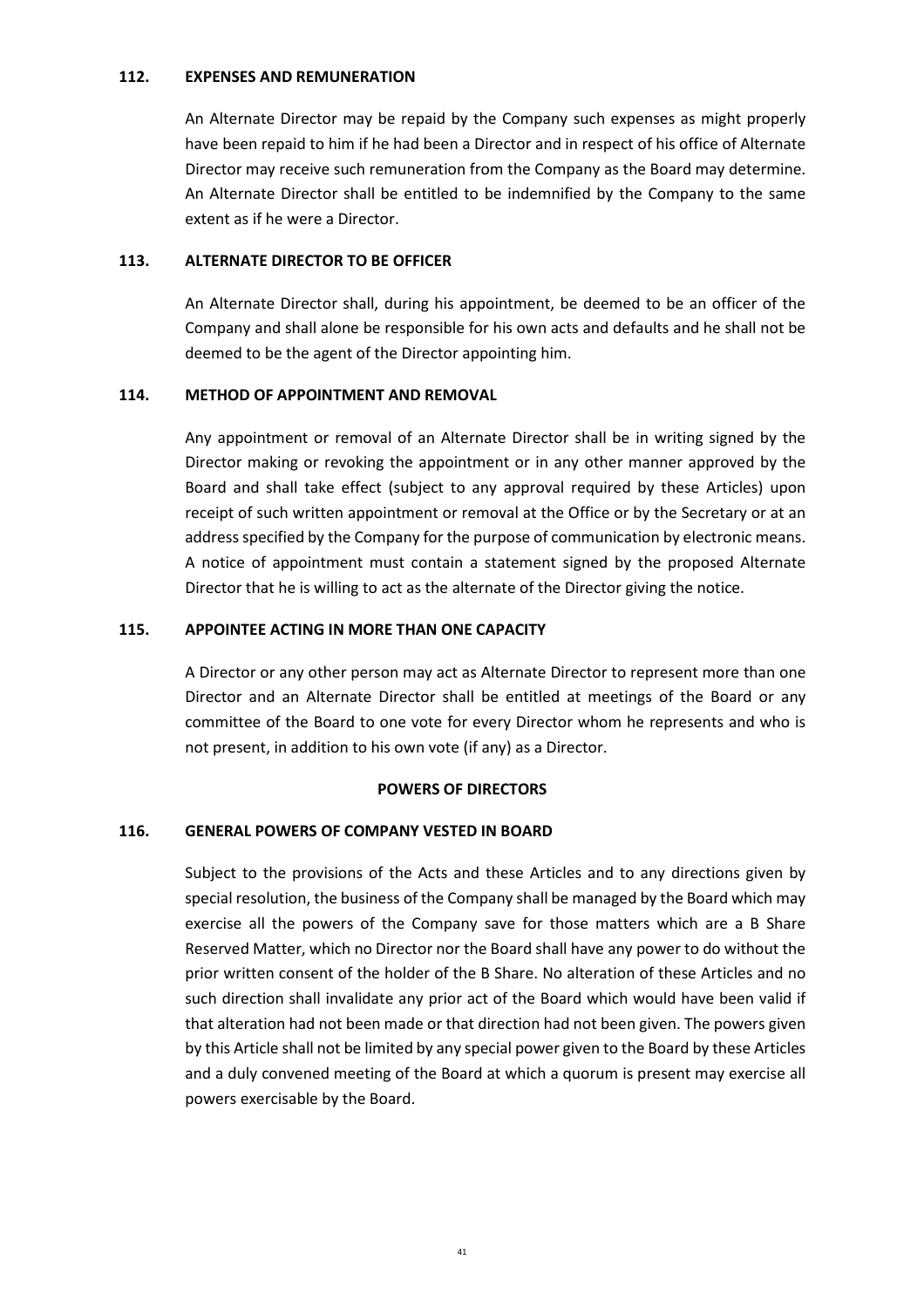### **117. LOCAL BOARD**

The Board may make such arrangements as the Board thinks fit for the management and transaction of the Company's affairs and may for that purpose appoint local boards, managers and agents and delegate to them any of the powers of the Board with power to sub-delegate and may authorise the members of any local board or any of them to fill any vacancies therein and to act notwithstanding such vacancies. Any such appointment or delegation may be made upon such terms and subject to such conditions as the Board thinks fit. The Board may at any time remove any person so appointed and may vary or annul such delegation, but no person dealing in good faith and without notice of such removal, variation or annulment shall be affected by it.

#### **118. APPOINTMENT OF ATTORNEYS AND AGENTS**

The Board may from time to time, by power of attorney executed by the Company or otherwise, appoint any company, firm or person, or any fluctuating body of persons, whether nominated directly or indirectly by the Board, to be the attorney or agent of the Company for such purposes and with such powers, authorities and discretions (not exceeding those vested in or exercisable by the Board under these Articles) and for such period and subject to such conditions as it may think fit. Any such power of attorney or other authority may contain such provisions for the protection and convenience of persons dealing with any such attorney or agent as the Board may think fit and may also authorise any such attorney or agent to sub-delegate all or any of the powers, authorities and discretions vested in him. The Board may revoke or vary any such appointment, but no person dealing in good faith and without notice of such revocation or variation shall be affected by it.

### **DELEGATION OF DIRECTORS' POWERS**

#### **119. DELEGATION OF DIRECTORS' POWERS**

The Board may delegate any of its powers, authorities and discretions (including, without prejudice to the generality of the foregoing, all powers, authorities and discretions whose exercise involves or may involve agreement of the terms of service or termination of employment or appointment of or the payment of remuneration to or the conferring of any other benefit on all or any of the Directors) save for those matters which are a B Share Reserved Matter, which no Director nor the Board shall have any power to do without the prior written consent of the holder of the B Share, to any committee consisting of one or more Directors together with any other person or persons approved by the Board, with power (save for those matters which are a B Share Reserved Matter, which no Director nor the Board shall have any power to do without the prior written consent of the holder of the B Share) to sub-delegate. Any such delegation may be made subject to any conditions the Board may impose, and either collaterally with or to the exclusion of its own powers and may be revoked or altered, but no person dealing in good faith and without notice of such revocation or variation shall be affected by it. Subject to any such conditions, the proceedings of a committee with two or more members shall be governed by the provisions of these Articles regulating the proceedings of the Board so far as they are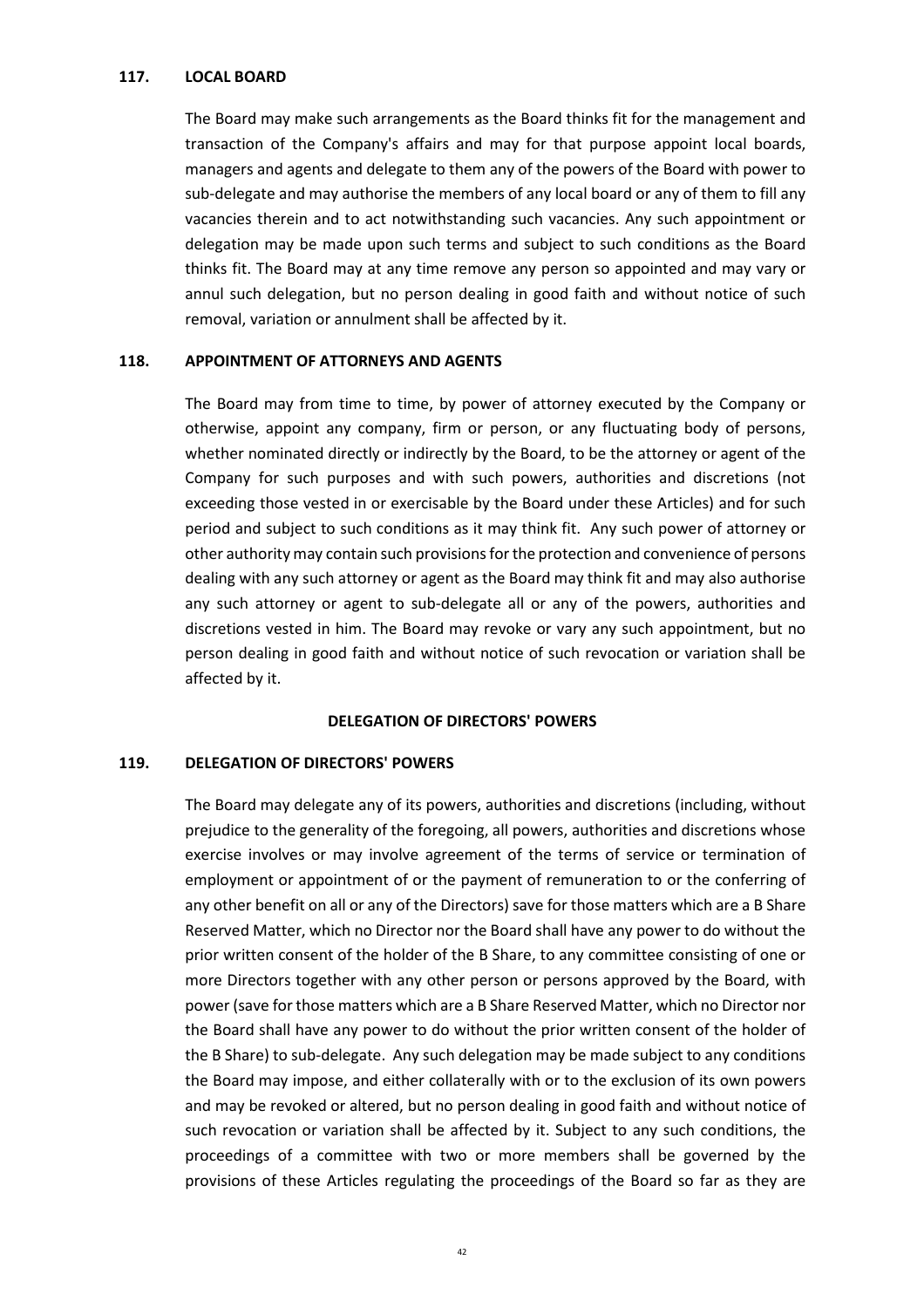capable of applying. Insofar as any power, authority or discretion is delegated to a committee, any reference in these Articles to the exercise by the Board of such power, authority or discretion shall be read and construed as if it were a reference to the exercise of such power, authority or discretion by such committee. Every such committee shall have as a majority of its membership persons who are Directors and no resolution of any such committee shall be effective unless the majority of the persons present (in person or by their Alternate Directors) at the meeting at which it is passed are Directors.

### **BORROWING POWERS**

### **120. BORROWING POWERS**

The Board may exercise all the powers of the Company to borrow money, to guarantee, to indemnify, to mortgage or charge all or any part of the undertaking, property and assets (present and future) and uncalled capital of the Company, to issue debentures and other securities and to give security, whether outright or as collateral security, for any debt, liability or obligation of the Company or of any third party.

#### **EXECUTIVE DIRECTORS**

### **121. APPOINTMENT TO EXECUTIVE OFFICES**

Subject to the provisions of the Acts and Article 19, the Board may:

- **121.1** appoint one or more of its body to the office of managing director or chief executive or to any other executive office (except that of auditor) of the Company and may enter into an agreement or arrangement with any Director for his employment by the Company or any Subsidiary Undertaking or for the provision by him of any services outside the scope of the ordinary duties of a Director. Subject to the Acts and these Articles, any such appointment, agreement or arrangement may be made upon such terms as the Board determines and it may remunerate any such Director for his services as it thinks fit;
- **121.2** may revoke such appointment, but so that such revocation shall be without prejudice to any rights or claims which the person whose appointment is revoked may have against the Company by reason of such revocation; and
- **121.3** permit any person appointed to be a Director to continue in any other office or employment held by him with the Company or any Subsidiary Undertaking before he was so appointed.

#### **122. MANAGING DIRECTOR/CHIEF EXECUTIVE TO BE A DIRECTOR**

Any appointment of a Director to the office of managing director or chief executive shall terminate if he ceases to be a Director but without prejudice to any claim for damages for breach of contract of service between the Director and the Company and he shall not (unless any agreement between him and the Company shall otherwise provide and subject to the provisions of Article 107.6) cease to hold his office as Director by reason only of his ceasing to be managing director or chief executive.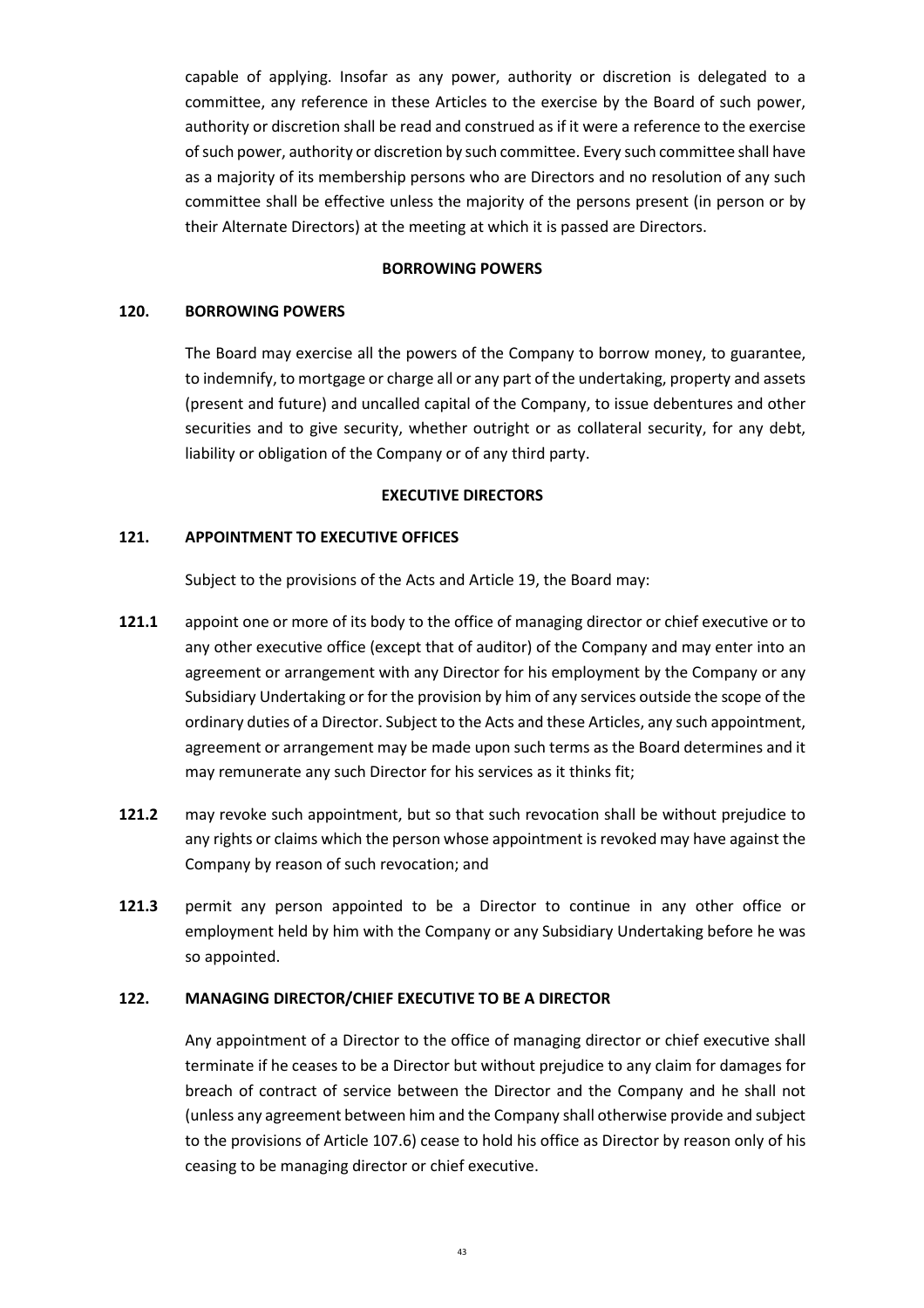### **123. OTHER EXECUTIVE OFFICE NOT LINKED TO DIRECTORSHIP**

Save as provided in the foregoing Article, an Executive Director shall not (unless any agreement between him and the Company shall otherwise provide and subject to the provisions of Article 107.6) cease to hold his office or employment with the Company by reason only of his ceasing to be a Director nor cease to be a Director if he ceases from any cause to hold the office or employment by virtue of which he is termed an Executive Director.

### **124. EMOLUMENTS OF EXECUTIVE DIRECTORS**

The emoluments and benefits of any Executive Director for his services as such shall be determined by the Board and may be of any description, and (without limiting the generality of the foregoing) may include membership of any scheme or fund instituted or established or financed or contributed to by the Company for the provision of pensions, life assurance or other benefits for employees or their dependants or, apart from membership of any such scheme or fund, the payment of a pension or other benefits to him or his dependants on or after retirement or death. Such emoluments and benefits may be either in addition to or in lieu of any remuneration as a Director.

### **125. DELEGATION TO EXECUTIVE DIRECTORS**

Subject to Article 19, the Board may delegate or entrust to and confer upon any Executive Director any of the powers, authorities and discretions exercisable by it (with power to sub-delegate) upon such terms and conditions and with such restrictions as it thinks fit and either collaterally with or to the exclusion of its own powers and may from time to time revoke, withdraw or vary all or any part of such powers, but no person dealing in good faith and without notice of the revocation or variation shall be affected by it.

### **REMUNERATION OF DIRECTORS**

### **126. DIRECTORS' FEES**

The ordinary remuneration of the Directors (other than any Executive Directors appointed under these Articles) shall be such amount as the Directors shall from time to time determine provided that, unless otherwise approved by the Company in general meeting, the aggregate of the ordinary remuneration of such Directors shall not exceed  $£350,000$ 500,000 per year. The ordinary remuneration shall be divided among such Directors in such manner as the Directors may determine. A Director holding office for part only of a year shall be entitled to a proportionate part of a full year's remuneration.

# **127. EXTRA REMUNERATION**

Any Director who serves on any committee of the Board or, by request of the Board, performs special services or goes or resides abroad for any purposes of the Company may be paid such extra remuneration by way of salary, percentage of profits or otherwise as the Board may determine.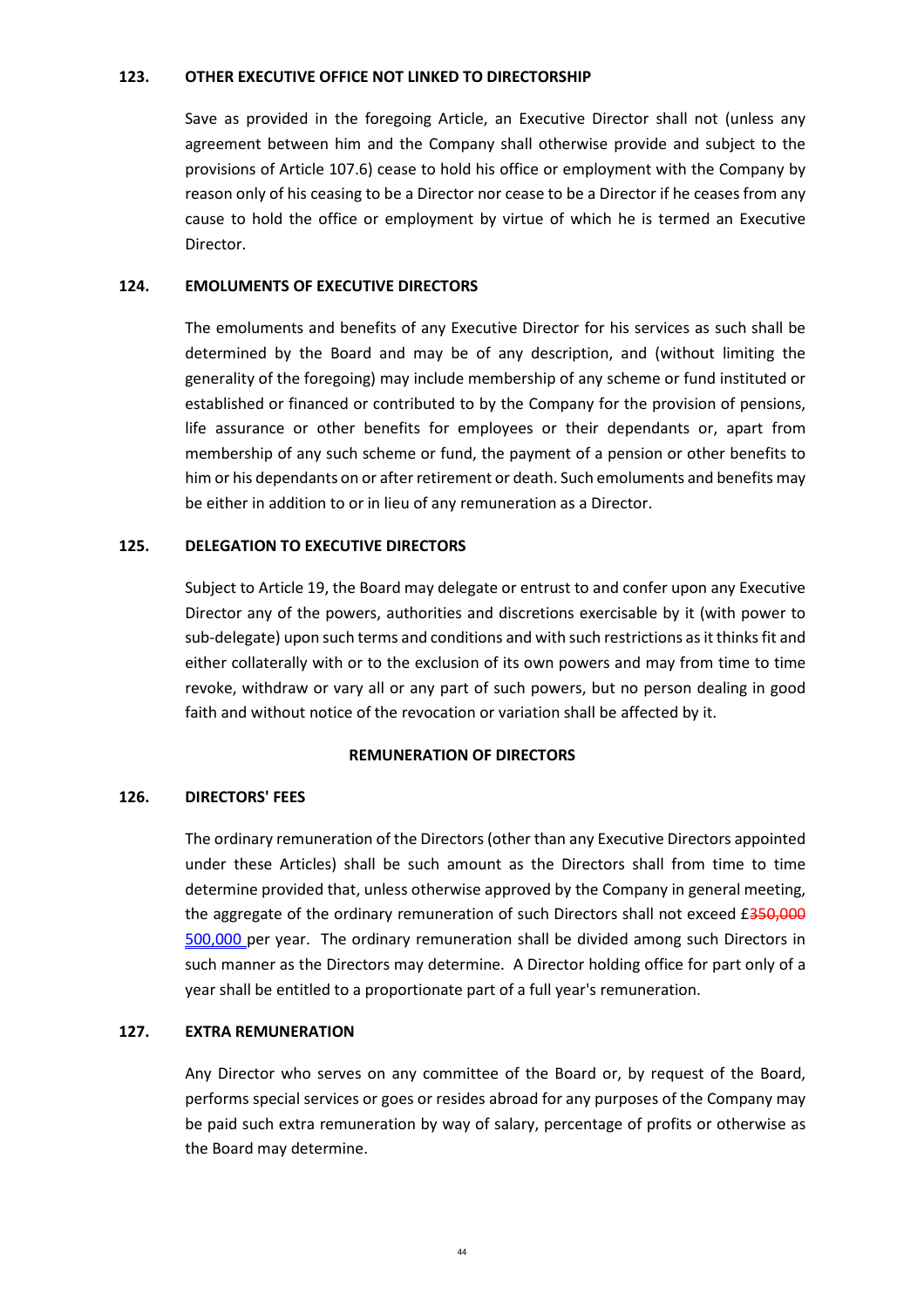### **128. DIRECTORS' EXPENSES**

The Directors may be paid all travelling, hotel and other expenses as they may incur in connection with their attendance at meetings of the Board or of committees of the Board or general meetings or separate meetings of the holders of any class of shares or debentures of the Company or otherwise in connection with the discharge of their duties.

### **DIRECTORS' GRATUITIES AND PENSIONS**

### **129. DIRECTORS' GRATUITIES AND PENSIONS**

The Board may provide benefits, whether by the payment of gratuities or pensions or by insurance or otherwise, for any Director who has held but no longer holds any executive office or employment with the Company or with any body corporate which is or has been a Subsidiary Undertaking or a predecessor in business of the Company or of any Subsidiary Undertaking, and for any member of his family (including a spouse and a former spouse) or any person who is or was dependent on him and may (as well before as after he ceases to hold such office or employment) contribute to any fund and pay premiums for the purchase or provision of any such benefit.

### **DIRECTORS' INTERESTS**

### **130. INTERESTS IN PROPOSED TRANSACTIONS TO BE DISCLOSED**

A Director who is in any way, directly or indirectly, interested in a proposed transaction or arrangement with the Company must declare, in accordance with the Act, the nature and extent of his interest to the other Directors.

### **131. INTERESTS IN ACTUAL TRANSACTIONS TO BE DISCLOSED**

A Director who is in any way, directly or indirectly, interested in a transaction or arrangement that has been entered into by the Company must declare, in accordance with the Act, the nature and extent of his interest to the other Directors unless the interest has been declared under Article 129 above.

#### **132. PERMITTED INTERESTS**

Subject to the provisions of the Act, and provided that he has disclosed to the Board the nature and extent of any interest of his in accordance with Articles 130 and 131, a Director notwithstanding his office may:

**132.1** be a party to, or otherwise interested in, any transaction or arrangement with the Company or in which the Company is otherwise interested or a proposed transaction or arrangement with the Company;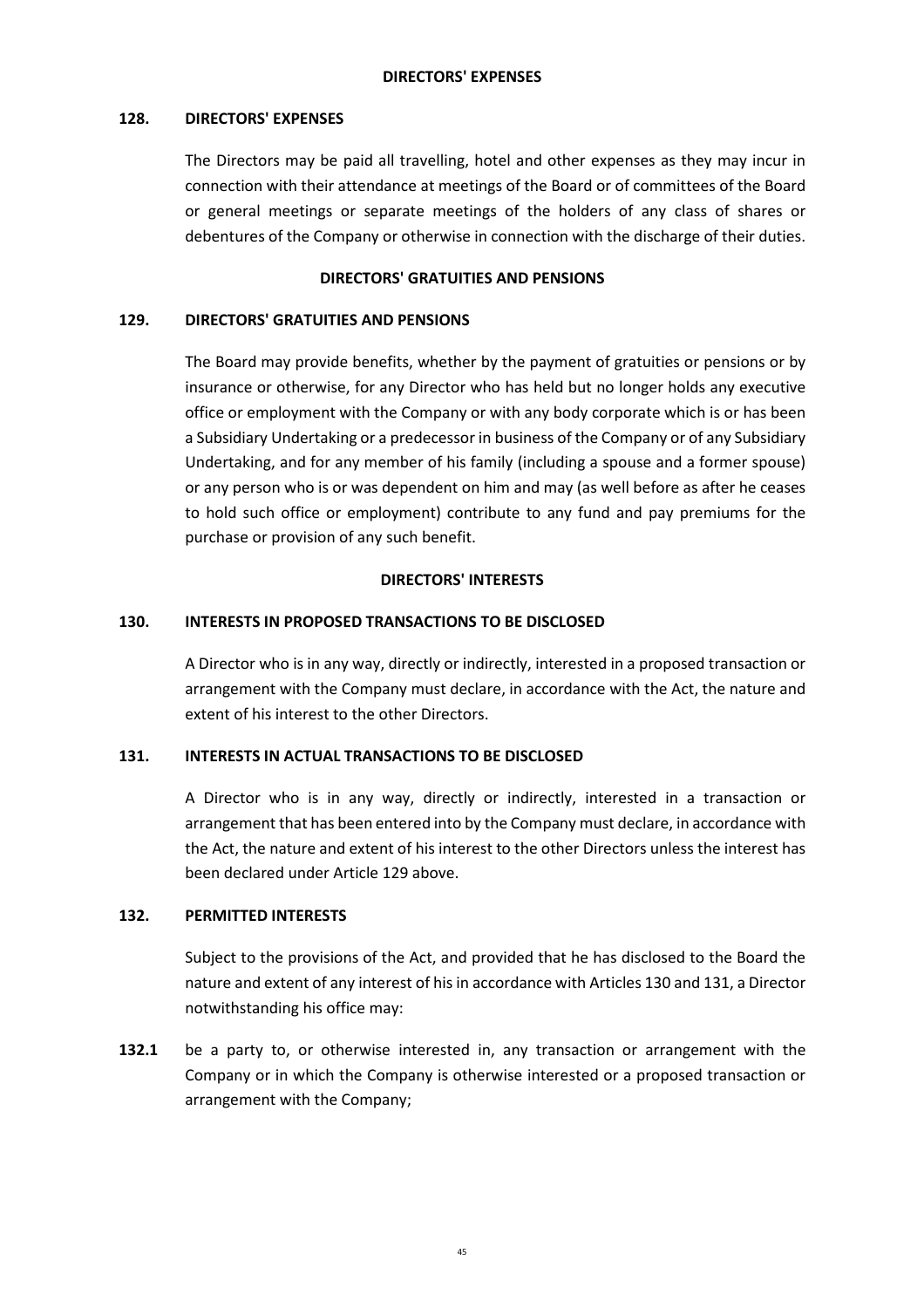- **132.2** hold any office with the Company (except as auditor) in conjunction with his office of Director for such period and upon such terms, including as to remuneration, as the Board may decide;
- **132.3** act by himself or his firm in a professional capacity for the Company (otherwise than as auditor) and he or his firm shall be entitled to remuneration for professional services as if he were not a Director;
- **132.4** be or become a director or other officer of, or employed by, or a party to any transaction or arrangement with, or otherwise interested in, any body corporate promoted by the Company or in which the Company is otherwise (directly or indirectly) interested; and
- **132.5** be or become a director of any other company in which the Company does not have an interest if that cannot be reasonably regarded as likely to give rise to a conflict of interests.

The Board may resolve that any situation referred to in this Article and disclosed to them thereunder shall also be subject to such terms as they may determine including, without limitation, the terms referred to in Articles 141.1 to 141.5.

# **133. VOTING ON MATTERS WHERE A DIRECTOR IS INTERESTED**

Save as otherwise provided in these Articles and regardless of whether the interest is one permitted under Article 129 or 130 or permitted under Article 137, a Director shall not vote at a meeting of the Board or of a committee of the Board on any resolution concerning a matter in which he has, directly or indirectly, an interest which is material (otherwise than by virtue of his interest in shares, debentures or other securities of, or otherwise in or through, the Company), or a duty which conflicts or may conflict with the interests of the Company, unless his interest or duty arises only because the case falls within one or more of the following paragraphs (in which case he may vote and be counted in the quorum):

- **133.1** the resolution relates to the giving to him or a person connected with him of a guarantee, security or indemnity in respect of money lent to, or an obligation incurred by him or such a person at the request of or for the benefit of, the Company or any Subsidiary Undertaking;
- **133.2** the resolution relates to the giving to a third party of a guarantee, security or indemnity in respect of a debt or obligation of the Company or any Subsidiary Undertaking for which the Director or a person connected with him has assumed responsibility in whole or part and whether alone or jointly with others under a guarantee or indemnity or by the giving of security;
- **133.3** his interest arises by virtue of him or a person connected with him subscribing or agreeing to subscribe for any shares, debentures or other securities of the Company or any Subsidiary Undertaking or by virtue of him or a person connected with him being, or intending to become, a participant in the underwriting or sub-underwriting of an offer of any such shares, debentures, or other securities by the Company or any Subsidiary Undertaking for subscription, purchase or exchange;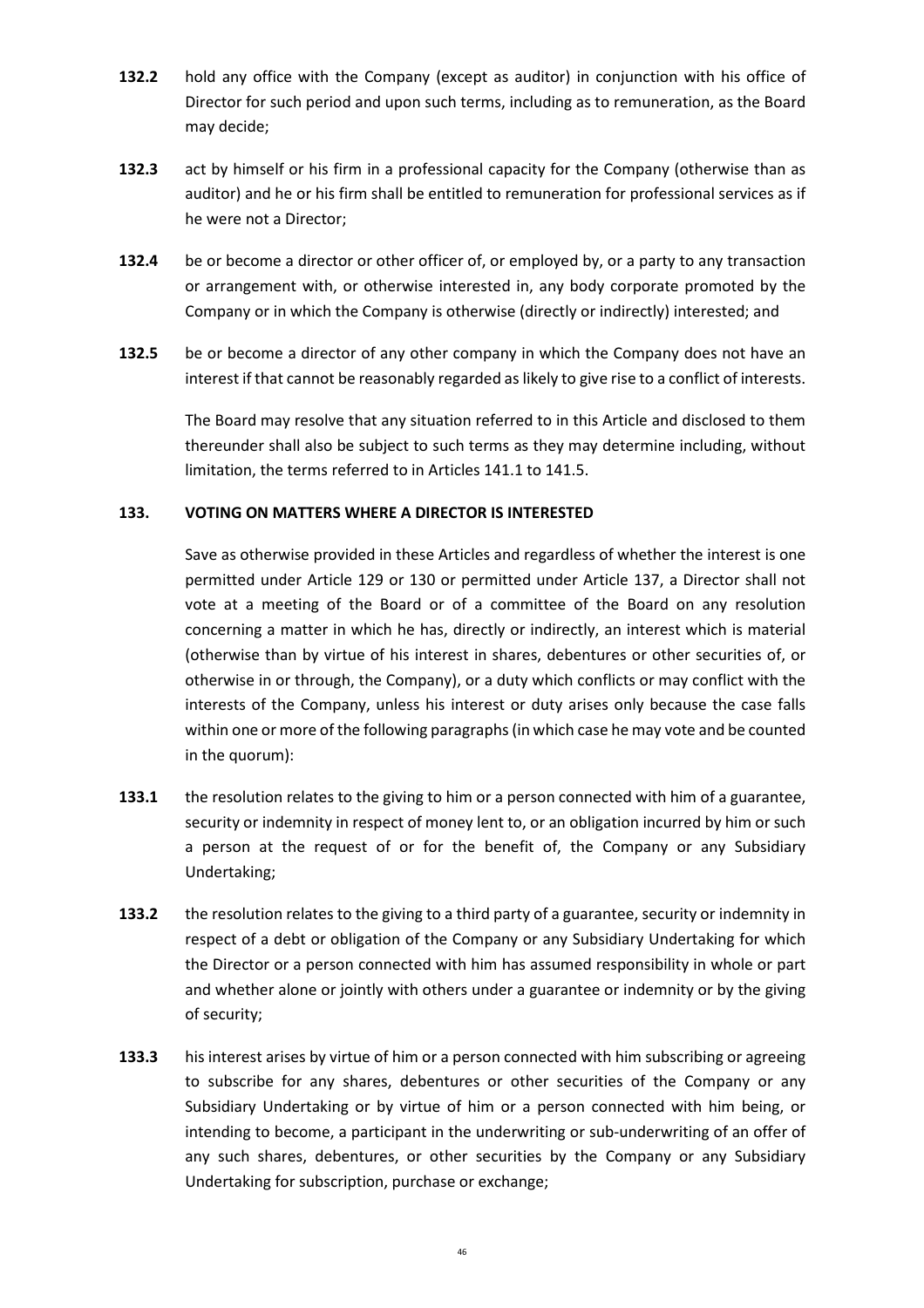- **133.4** the resolution relates to the giving to him of any other indemnity where all other Directors are also being offered indemnities on substantially the same terms;
- **133.5** the resolution relates to the funding by the Company of his expenditure on defending proceedings or the doing by the Company of anything to enable him to avoid incurring such expenditure where all other Directors are being offered substantially the same arrangements;
- **133.6** the resolution relates in any way to any other company in which he is interested, directly or indirectly and whether as an officer or shareholder or otherwise howsoever, provided that he and any persons connected with him do not to his knowledge hold an interest in shares (as that term is used in Part 22 of the Act) representing one per cent or more of any class of the equity share capital of such company or of the voting rights available to members of such company (excluding any shares in the company held as treasury shares and any voting rights attached thereto) (any such interest being deemed for the purpose of this Article to be a material interest in all circumstances);
- **133.7** the resolution relates in any way to an arrangement in whole or in part for the benefit of the employees of the Company or any Subsidiary Undertakings which does not award him as such any privilege or advantage not generally awarded to the employees to whom such arrangement relates; or
- **133.8** the resolution relates to any proposal concerning any insurance which the Company is empowered to purchase and/or maintain for or for the benefit of any of the Directors or for persons who include Directors provided that, for the purposes of this Article, **"**insurance**"** means only insurance against liability incurred by a Director in respect of any act or omission by him as is referred to in Article 200 or any other insurance which the Company is empowered to purchase and/or maintain for or for the benefit of any groups of persons consisting of or including Directors.

### **134. QUORUM WHEN A DIRECTOR IS NOT ENTITLED TO VOTE**

A Director shall not be counted in the quorum present at a meeting in relation to a resolution on which he is not entitled to vote.

### **135. PROPOSALS MAY BE CONSIDERED SEPARATELY**

Where proposals are under consideration concerning the appointment (including fixing or varying the terms of appointment) of two or more Directors to offices or employments with the Company or a body corporate in which the Company is interested the proposals may be divided and considered in relation to each Director separately and (provided he is not for another reason precluded from voting) each of the Directors concerned shall be entitled to vote and be counted in the quorum in respect of each resolution except that concerning his own appointment.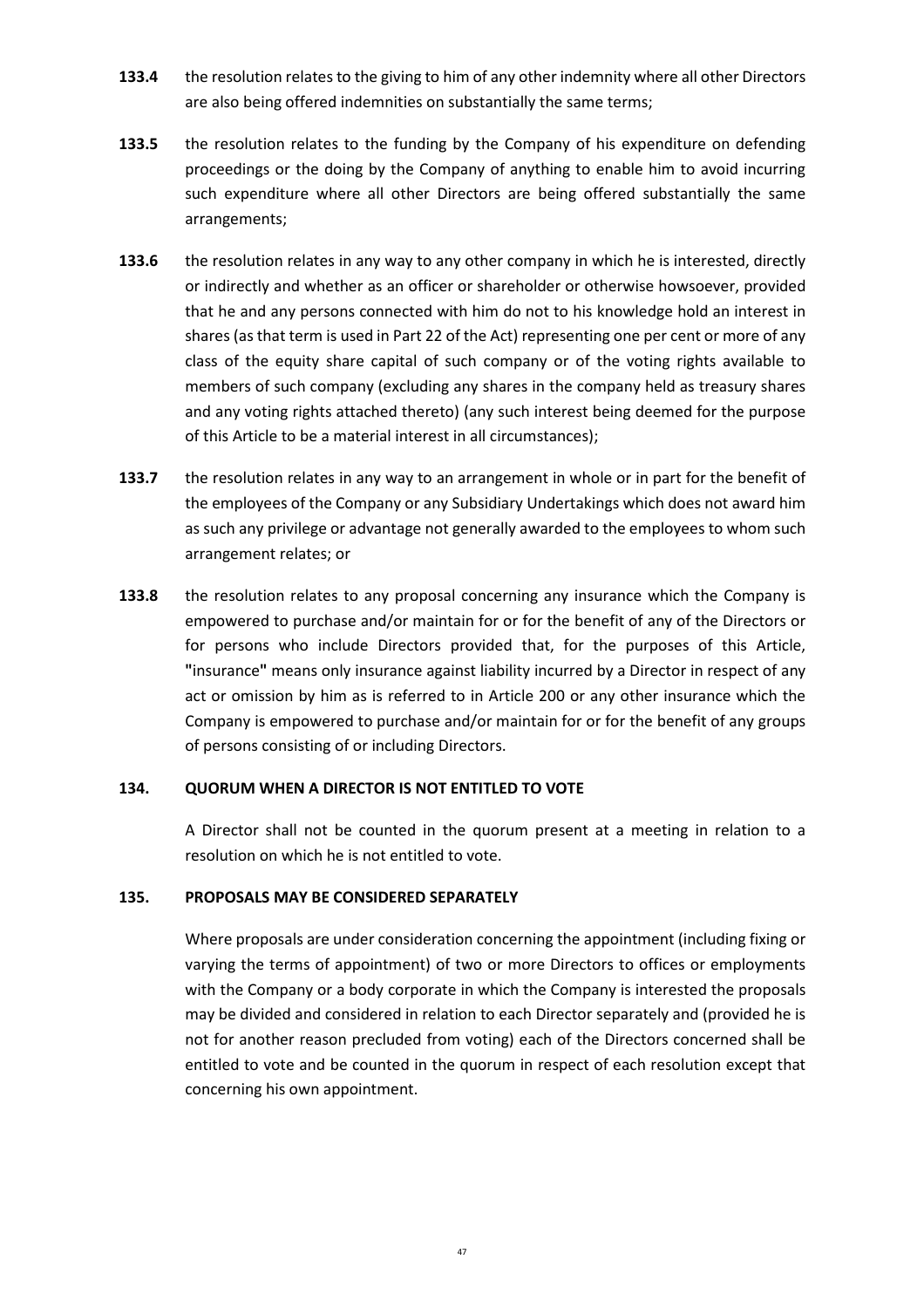### **136. CHAIRMAN TO DECIDE WHETHER A DIRECTOR MAY VOTE**

If a question arises at a meeting of the Board or of a committee of the Board as to the right of a Director to vote or be counted in the quorum and such question is not resolved by his voluntarily agreeing to abstain from voting or not to be counted in the quorum, the question may, before the conclusion of the meeting, be referred to the chairman of the meeting (unless the Director concerned is the chairman of the meeting in which case he shall withdraw from the meeting and the Board shall elect a vice chairman to consider the question in place of the chairman) and his ruling in relation to any Director shall be final and conclusive.

### **DIRECTORS' POWERS TO AUTHORISE CONFLICTS OF INTEREST**

### **137. AUTHORISATION OF INTERESTS**

- **137.1** The Directors may authorise, to the fullest extent permitted by law, any matter proposed to them which would or might otherwise result in or give rise to a Director infringing his duty under section 175 of the Act to avoid a situation in which he has, or can have, a direct or indirect interest that conflicts, or possibly may conflict, with the interests of the Company (a "Conflict"). This Article does not apply to conflicts arising in relation to transactions or arrangements with the Company which are governed by Articles 130, 131 and 132.
- **137.2** A Director seeking authorisation of a Conflict shall declare to the Board the nature and extent of his interest, and shall provide the Board with such details of the Conflict as are necessary for the Board to decide how to address the Conflict, together with such additional information as the Board may request. The relevant Director and any other Director with a similar interest may, if the other Directors so decide, be excluded from the Board meeting while the Conflict is under consideration.

#### **138. REQUIREMENT FOR AUTHORISATION TO BE EFFECTIVE**

Authorisation of a matter under Article 137 is effective only if:

- **138.1** any requirement as to quorum at the meeting of the Directors at which the matter is considered is met without counting the Director in question and any other interested Director; and
- **138.2** the matter has been agreed to without the Director in question and any other interested Director voting or would have been agreed to if their votes had not been counted.

#### **139. CONFLICTS ARISING OUT OF AUTHORISED MATTER**

Any authorisation of a matter under Article 137 shall extend to any actual or potential conflict of interest which may reasonably be expected to arise out of the matter so authorised.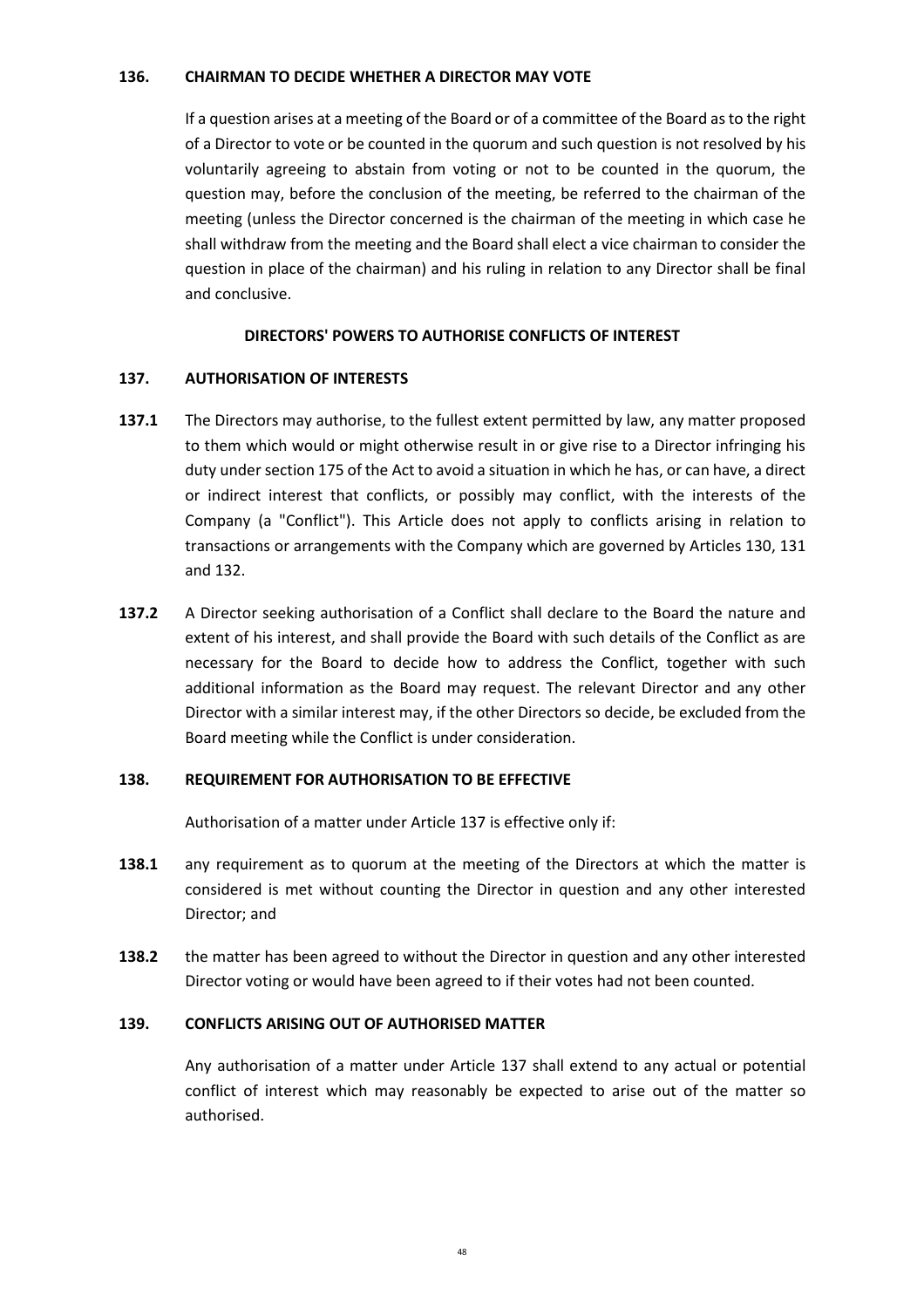### **140. DIRECTORS MAY IMPOSE TERMS ON AUTHORISATION**

The Board may authorise a matter pursuant to Article 137 on such terms and for such duration, or impose such limits or conditions on it, as it may decide and vary the terms or duration of such an authorisation (including any limits or conditions imposed on it) or revoke it. A Director shall comply with any obligations imposed on him by the Directors pursuant to any such authorisation.

### **141. EXAMPLES OF TERMS THAT MAY BE IMPOSED**

Any terms imposed by the Board under Article 140 may include (without limitation):

- **141.1** whether the Director will be required by the Company to maintain in the strictest confidence any confidential information relating to the Company which also relates to the situation as a result of which the Conflict arises (the "conflict situation");
- **141.2** whether the Director may vote (or be counted in the quorum) at a meeting of the Board or any committee or sub-committee of the Board in relation to any resolution relating to the relevant matter;
- **141.3** whether the Director will be required to conduct themselves in accordance with any terms imposed by the Board in relation to the Conflict;
- **141.4** whether the Director is to be given any documents or other information in relation to the relevant matter; and
- **141.5** whether the Director is to be excluded from any discussions in relation to the any matter which may be relevant to the conflict situation at a meeting of the Board or any committee or sub-committee of the Board or otherwise, and not to receive any information relating to such matters.

### **142. CONFIDENTIAL INFORMATION**

The Director shall not be required to disclose any confidential information obtained in relation to the relevant matter (other than through his position as a Director of the Company) to the Company or to use or apply it in performing his duties as a Director if to do so would result in a breach of a duty or obligation of confidence owed by him in relation to or in connection with that matter.

### **143. ACCOUNTABILITY FOR BENEFITS**

A Director shall not, save as otherwise agreed by him, be accountable to the Company for any benefit which he (or a person connected with him) derives from any matter permitted under Articles 130 and 131 or authorised by the Directors under Article 137 and no contract, transaction or arrangement relating thereto shall be liable to be avoided on the grounds of any such benefit.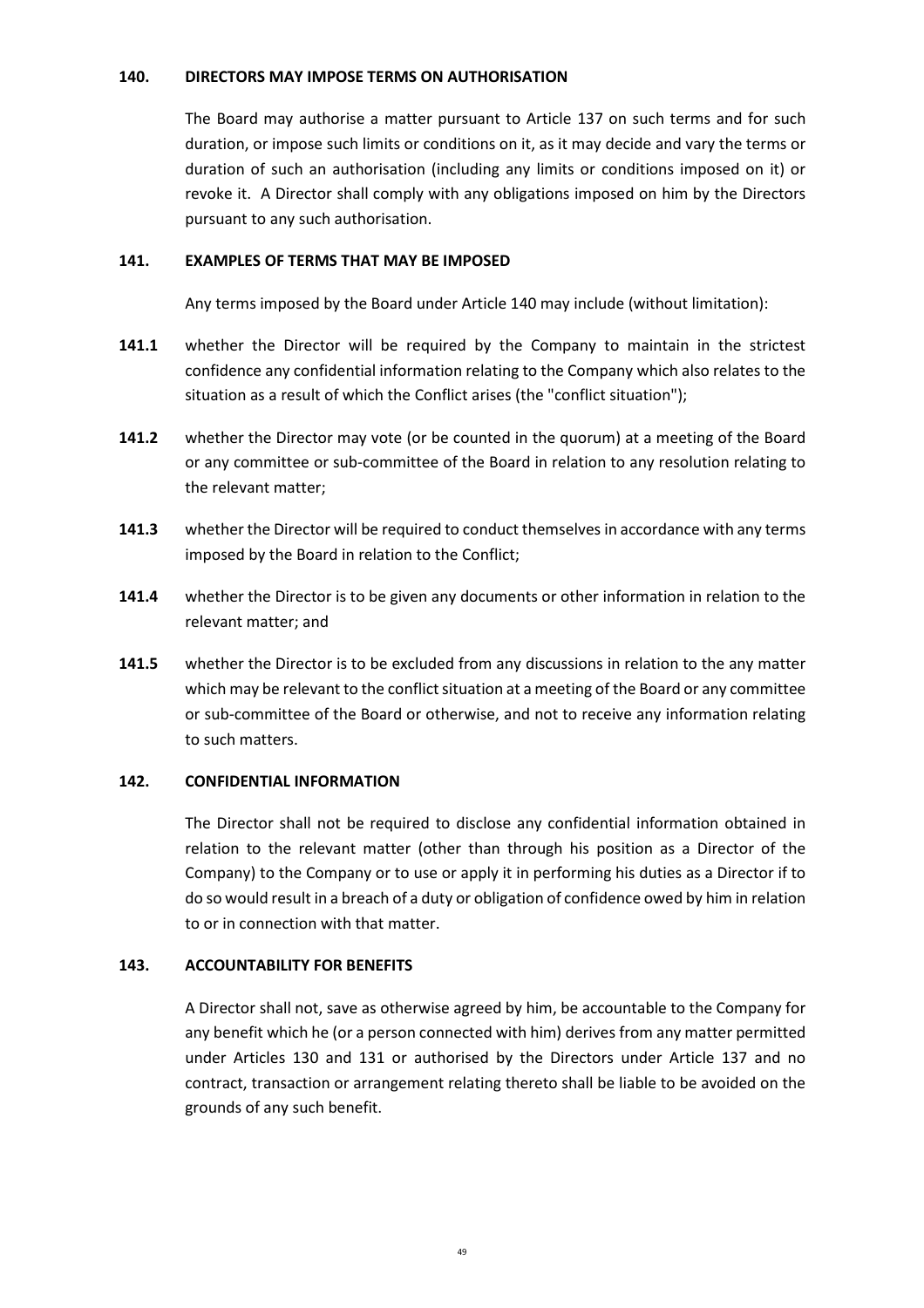### **144. CONFLICT OF DUTIES**

A reference in these Articles to a conflict of interest includes a conflict of interest and duty and a conflict of duties.

# **DIRECTORS' INTERESTS - GENERAL**

# **145. CONNECTED PERSONS**

For the purposes of Articles 130 to 144 inclusive:

- **145.1** an interest of a person who is, for any purpose of the Act (excluding any such modification thereof not in force when these Articles become binding on the Company), connected with a Director shall be treated as an interest of the Director and, in relation to an Alternate Director, an interest of his appointor shall be treated as an interest of the Alternate Director without prejudice to any interest which the Alternate Director otherwise has;
- **145.2** section 252 of the Act shall determine whether a person is connected with a Director; and
- **145.3** an interest of which a Director has no knowledge and of which it is unreasonable to expect him to have knowledge shall not be treated as an interest of his.

# **146. SHARES OWNED BY THE COMPANY**

The Board may exercise the voting power conferred by the shares in any company held or owned by the Company in such manner and in all respects as it thinks fit (including the exercise thereof in favour of any resolution appointing the Directors or any of them directors of such company, or voting or providing for the payment of remuneration to the directors of such company).

# **147. SUSPENSION OR RATIFICATION BY ORDINARY RESOLUTION**

The Company may by ordinary resolution suspend or relax to any extent, either generally or in respect of any particular matter, any provision of these Articles prohibiting a Director from voting at a meeting of the Board or of a committee of the Board or ratify any contract, transaction or arrangement, or other proposal, not duly authorised by reason of a contravention of any provisions of these Articles.

### **PROCEEDINGS OF THE BOARD**

# **148. NOTICE OF BOARD MEETINGS**

Subject to the provisions of these Articles, the Board may regulate its proceedings as it thinks fit. A Director may, and the Secretary at the request of a Director shall, call a meeting of the Board. Notice of a board meeting may be given to a Director by hand or by word of mouth or sent by instrument to him at such address as he may from time to time specify for this purpose (or if he does not specify an address, at his last known address) or sent in electronic form to such address (if any) as may for the time being be notified by him or on his behalf to the Company for that purpose. A Director absent or intending to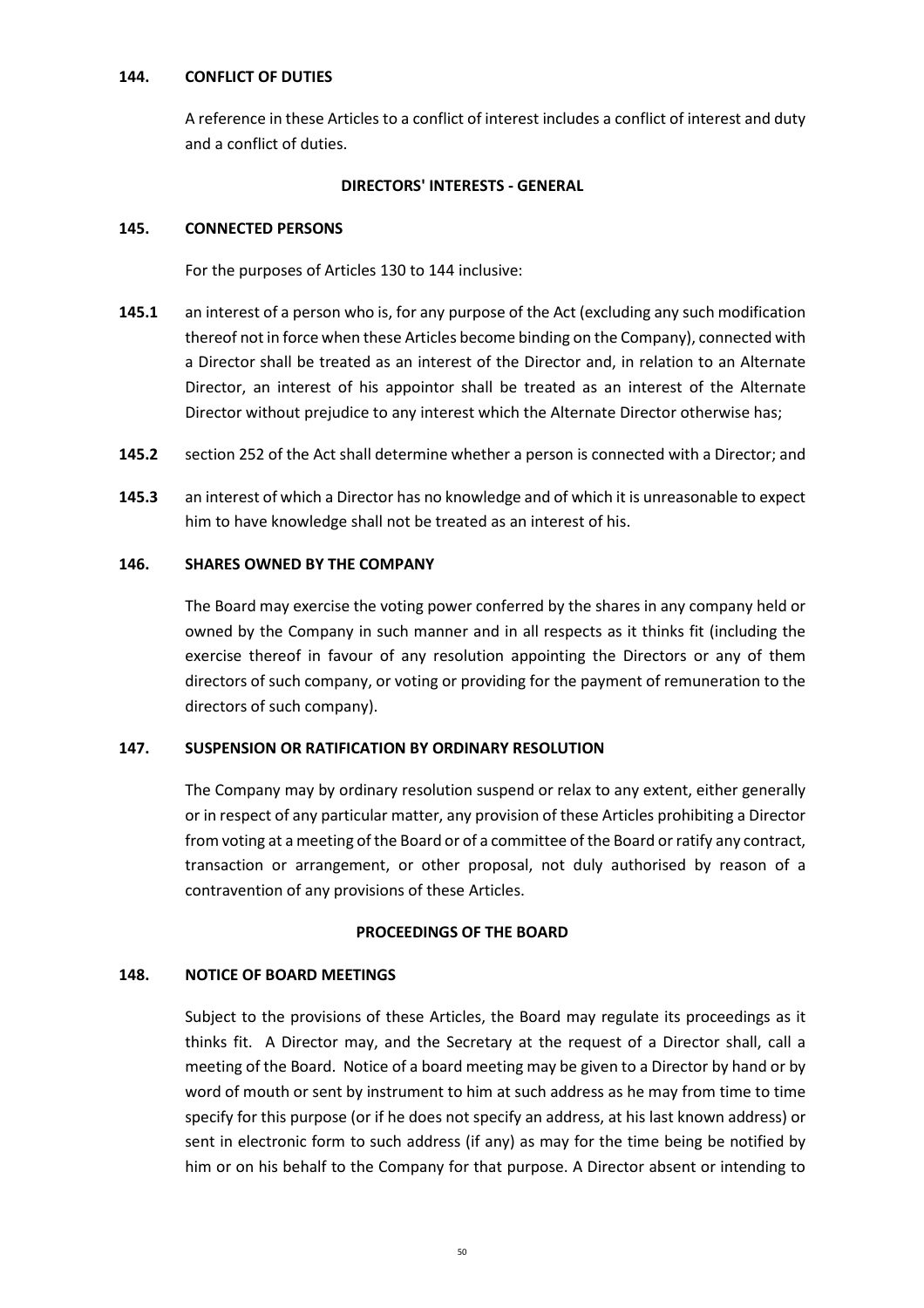be absent from the United Kingdom may request the Board that notices of board meetings shall during his absence be given by instrument or in electronic form to him (or to his alternate) at an address given by him to the Company for this purpose, but if no such request is made it shall not be necessary to give notice of a board meeting to any Director who is for the time being absent from the United Kingdom. A Director may waive notice of any meeting either prospectively or retrospectively and any retrospective waiver shall not affect the validity of the meeting or any business conducted at it.

#### **149. VOTING AT BOARD MEETINGS**

Questions arising at a meeting shall be decided by a majority of votes. In the case of an equality of votes, the chairman of the meeting shall have a second or casting vote.

### **150. QUORUM AT BOARD MEETINGS**

The quorum for the transaction of the business of the Board may be fixed by the Board and unless so fixed at any other number shall be two. A person who holds office as an Alternate Director shall, if his appointor is not present, be counted in the quorum provided that a Director or Alternate Director who attends a meeting of the Board shall for the purposes of a quorum be counted as one person notwithstanding that he also attends such meeting as an Alternate Director or that he attends as an Alternate Director appointed by more than one Director.

### **151. PARTICIPATION IN MEETINGS BY TELEPHONE**

Any Director or other person may participate in a meeting of the Board or a committee of the Board by means of conference telephone or similar communications equipment whereby all persons participating in the meeting can hear each other and any person participating in the meeting in this manner shall be deemed to be present in person at that meeting. Such a meeting shall be deemed to take place where the largest group of those participating is assembled, or, if there is no such group, at the place where the chairman of the meeting is at the time the meeting is held.

#### **152. NUMBER OF DIRECTORS BELOW QUORUM**

The continuing Directors or a sole continuing Director may act notwithstanding any vacancies in the Board but, if the number of Directors is less than the number fixed as the quorum, the continuing Directors or Director may act only for the purpose of filling vacancies in the Board or of calling a general meeting.

#### **153. CHAIRMAN**

The Board may appoint one of its number to be the chairman of the Board and one or more deputy chairmen and may at any time remove them from office. Unless he is unwilling to do so, the chairman of the Board shall preside at every meeting of the Board at which he is present. But if there is no chairman of the Board or deputy chairman holding office, or if at any meeting neither the chairman of the Board nor a deputy chairman is present and willing to preside within five minutes after the time appointed for the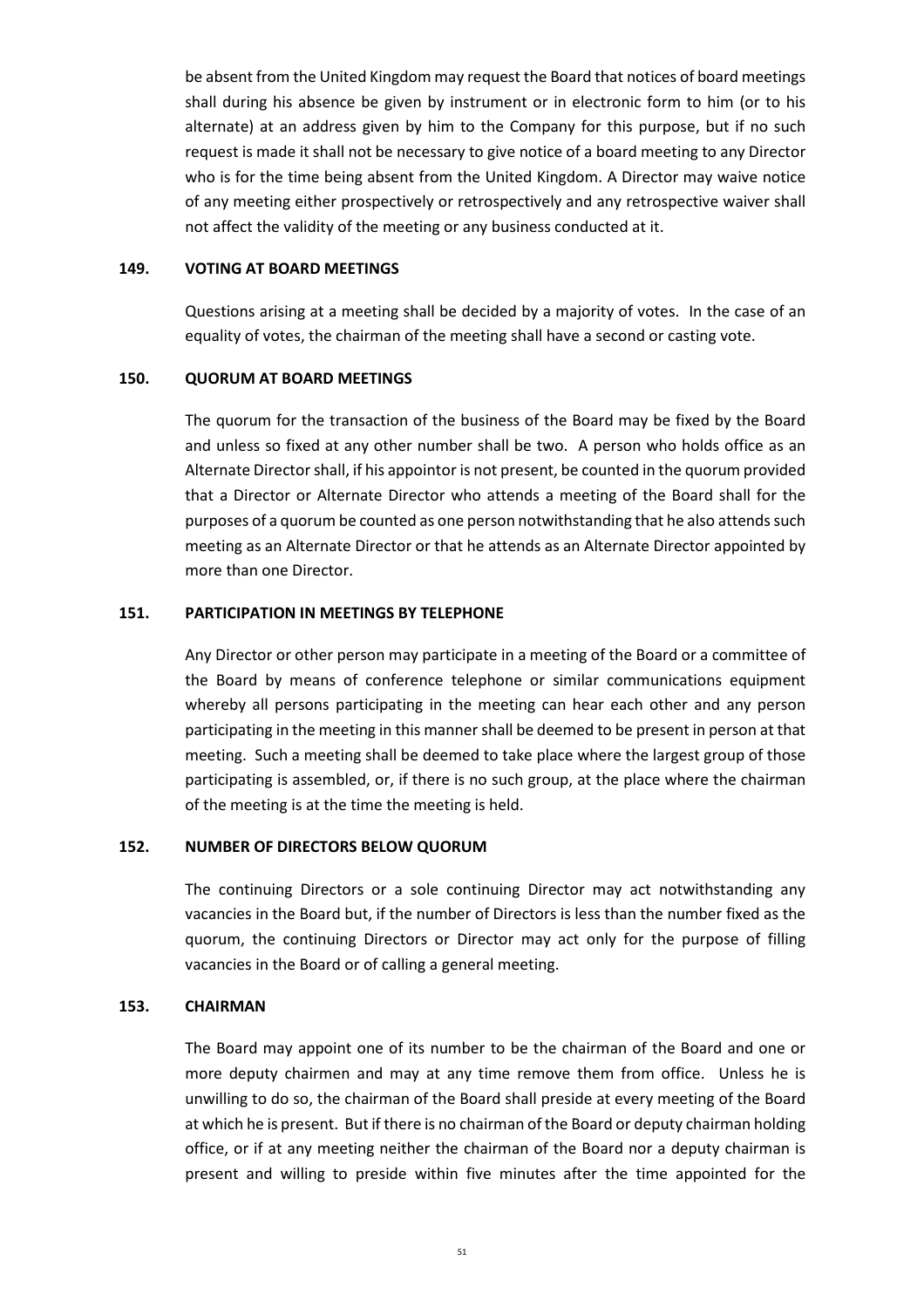meeting, the Directors present may appoint one of their number to be chairman of the meeting.

### **154. RESOLUTION IN WRITING**

A resolution in writing signed by all the Directors entitled to vote on the resolution at a meeting of the Board (not being less than the number required to form a quorum of the Board) or all members of a committee of the Board shall be as valid and effectual as if it had been passed at a meeting of the Board or (as the case may be) a committee of the Board duly convened and held and may consist of several documents in hard copy form and/or sent by electronic means in the like form each signed by one or more Directors or Alternate Directors. A resolution signed by an Alternate Director need not also be signed by his appointor and, if it is signed by a Director who has appointed an Alternate Director, it need not be signed by the Alternate Director in that capacity.

### **155. VALIDITY OF ACTS**

All acts done by a meeting of the Board, or of a committee of the Board, or by a person acting as a Director, Alternate Director or member of a committee other than acts done without the consent of the holder of the B Share which required his consent shall, notwithstanding that it be afterwards discovered that there was a defect in the appointment or continuance in office of any Director, Alternate Director or person acting as aforesaid, or that any of them were disqualified from holding office, or had vacated office, or were not entitled to vote, be as valid as if every such person had been duly appointed and was qualified and had continued to be a Director, Alternate Director or member of a committee and had been entitled to vote.

### **156. ACTS DONE WITHOUT THE CONSENT OF THE HOLDER OF THE B SHARE**

Any acts done by a meeting of the Board, or of a committee of the Board, or by a person acting as a Director, Alternate Director or member of a committee which required the consent of the holder of the B Share but without his consent shall be void ab initio and ultra vires.

#### **SECRETARY**

#### **157. SECRETARY**

Subject to the provisions of the Acts, the Secretary shall be appointed by the Board for such term, at such remuneration and upon such conditions as it may think fit and any Secretary so appointed may be removed by the Board, but without prejudice to any claim for damages for breach of any contract of service between him and the Company. Two or more persons may be appointed as joint secretaries and the Board may also appoint from time to time on such terms as it may think fit one or more temporary or assistant or deputy secretaries.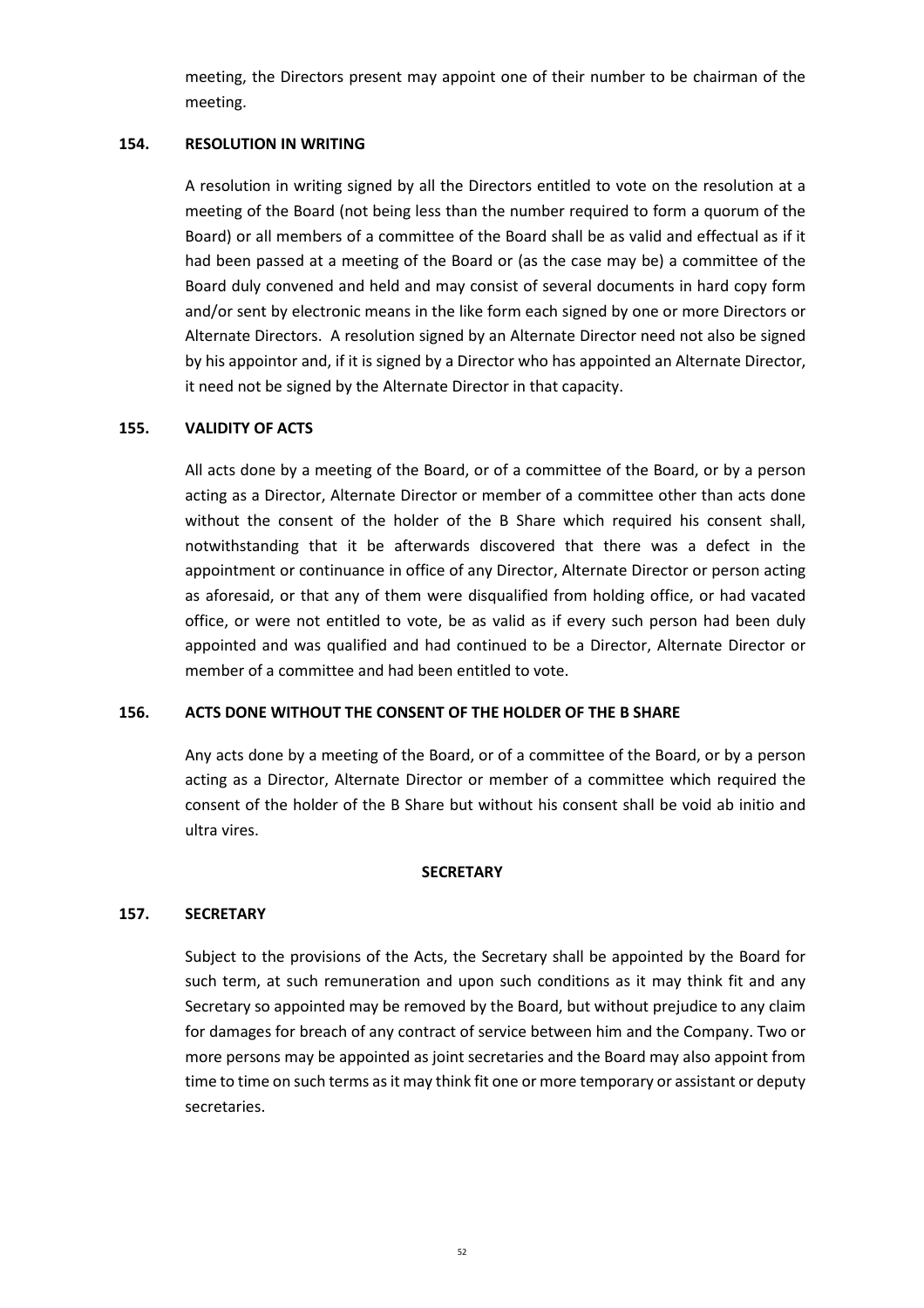### **158. MINUTES**

The Board shall cause minutes to be kept:

- **158.1** of all appointments of officers made by the Board; and
- **158.2** of all proceedings at meetings of the Company, of the holders of any class of shares in the Company, and of the Board, and of committees of the Board, including the names of the Directors present at each such meeting.

Any such minutes, if purporting to be signed by the chairman of the meeting to which they relate or of the meeting at which they are approved, shall be sufficient evidence without any further proof of the facts stated in them.

### **THE SEAL**

### **159. USE OF SEAL**

If the Company has a Seal it shall only be used by the authority of the Board or of a committee of the Board authorised by the Board in that behalf. The Board may determine who shall sign any instrument to which the Seal is affixed and unless otherwise so determined it shall be signed by a Director and by the Secretary or by a second Director or by such other persons as the Board may approve.

### **160. OFFICIAL SEAL**

If the Company has an official seal for use abroad, it may only be affixed to a document if its use on that document, or documents of a class to which it belongs, has been authorised by a decision of the Board, or of a committee of the Board authorised by the Board in that behalf.

### **161. SECURITIES SEAL**

If the Company has a securities seal, it may only be affixed to securities by the Secretary or a person authorised to apply it to securities by the Secretary.

### **162. AFFIXING OF SECURITIES SEAL**

For the purposes of the Articles, references to the securities seal being affixed to any document include the reproduction of the image of that seal on or in a document by any mechanical or electronic means which has been approved by the Directors in relation to that document or documents of a class to which it belongs.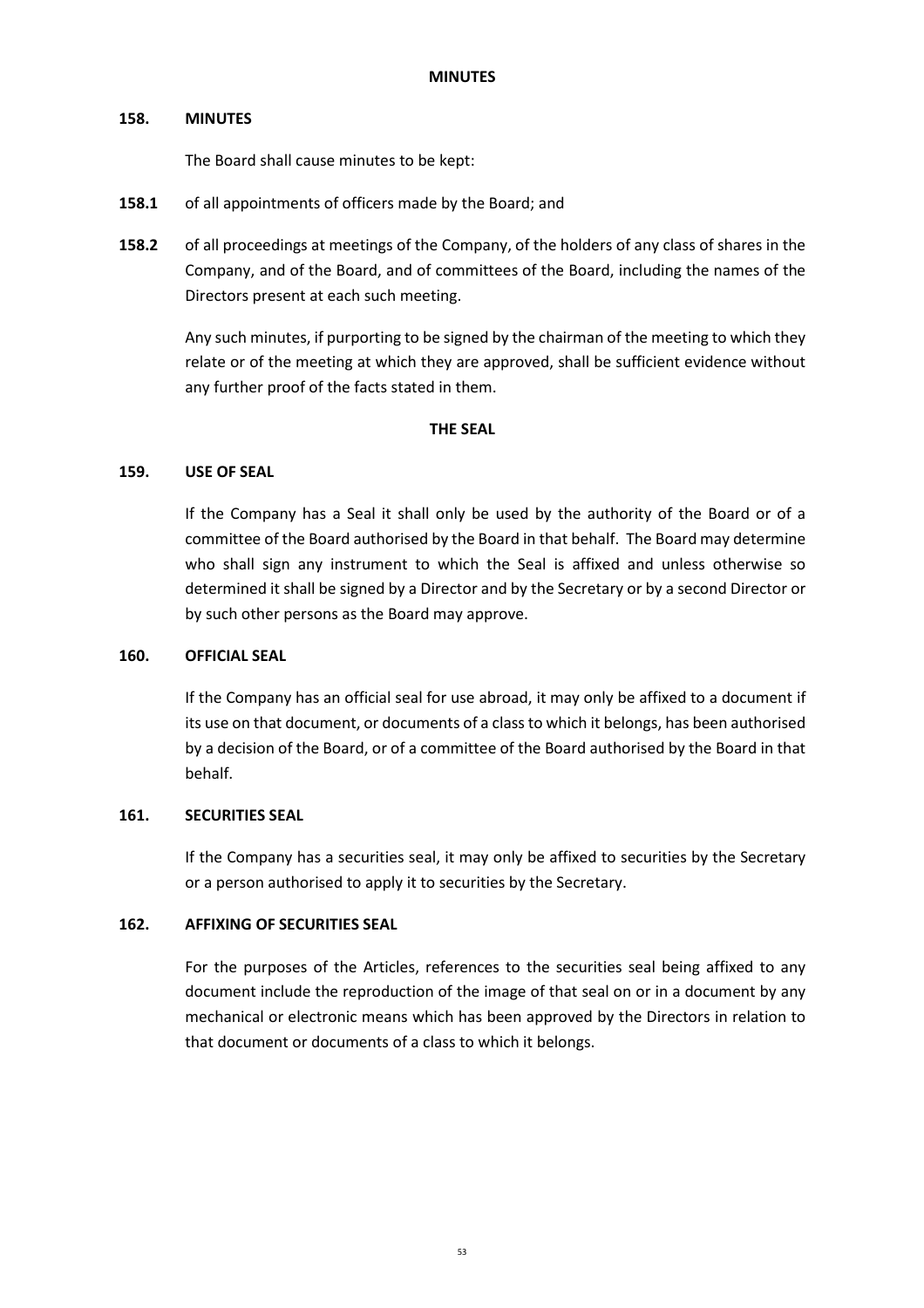#### **RESERVE**

#### **163. ESTABLISHMENT OF RESERVE**

The Directors may from time to time set aside out of the profits of the Company such sums as they think proper as a reserve or reserves which shall, at the discretion of the Directors, be applicable for any purpose to which the profits of the Company may be properly applied, and pending such application may, at the like discretion, either be employed in the business of the Company or be invested in such investments as the Directors think fit and so that it shall not be necessary to keep any investments constituting the reserve or reserves separate or distinct from any other investments of the Company, however the Directors may divide the reserve into such special funds as they think fit, and may consolidate into one fund any special funds or any parts of any special funds into which the reserve may have been divided as they think fit. The Directors may also without placing the same to reserve carry forward any profits which they may think prudent not to divide.

### **DIVIDENDS**

### **164. DECLARATION OF DIVIDENDS BY THE COMPANY**

Subject to the provisions of the Acts and the common law and these Articles, the Company may by ordinary resolution declare dividends in accordance with the respective rights of the members, but no dividend shall exceed the amount recommended by the Board.

### **165. CALCULATION OF DIVIDENDS**

Except as otherwise provided by the rights attached to the shares, all dividends shall be declared and paid according to the amounts paid up on the shares on which the dividend is paid but (for the purposes of this Article only) no amount paid on a share in advance of calls shall be treated as paid on the share. All dividends shall be apportioned and paid proportionately to the amounts paid up on the shares during any portion or portions of the period in respect of which the dividend is paid, but, if any share is issued on terms providing that it shall rank for dividend as from a particular date or be entitled to dividends declared after a particular date, that share shall rank for dividend accordingly.

#### **166. RESTRICTIONS ON DIVIDENDS**

No dividend or interim dividend shall be paid otherwise than in accordance with the provisions of the law.

### **167. BOARD MAY PAY INTERIM AND FIXED DIVIDENDS**

Subject to the provisions of the law, the Board may pay interim dividends if it appears to the Board that they are justified by the profits of the Company available for distribution. If the share capital is divided into different classes of shares, the Board may pay interim dividends on shares which confer deferred or non-preferred rights with regard to dividend as well as on shares which confer preferential rights with regard to dividend, but no interim dividend shall be paid on shares carrying deferred or non-preferred rights if, at the time of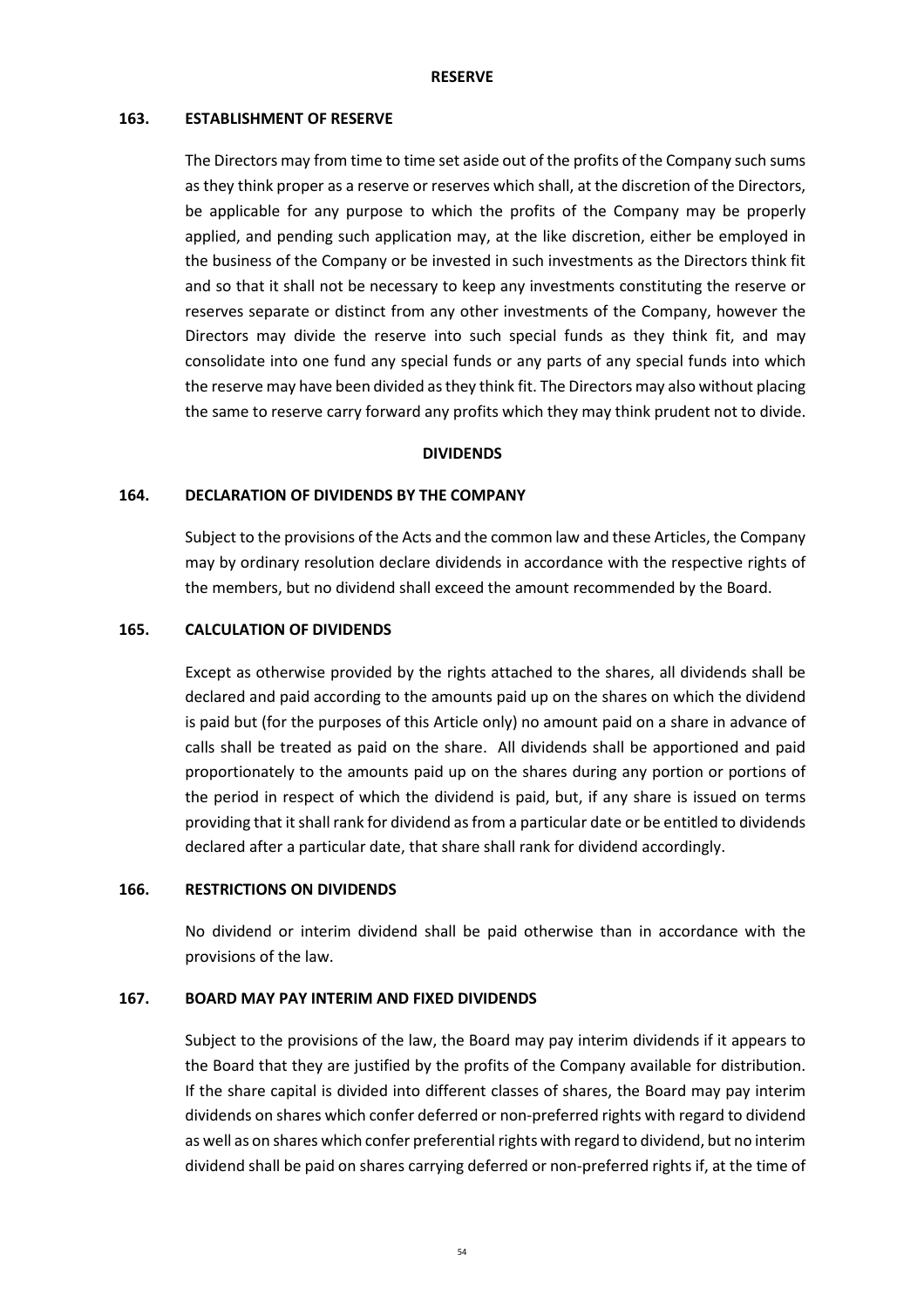payment, any preferential dividend is in arrears. The Board may also pay at intervals settled by it any dividend payable at a fixed rate if it appears to it that the profits available for distribution justify the payment. Provided the Board acts in good faith the Directors shall not incur any liability to the holders of shares conferring preferred rights for any loss that they may suffer by the lawful payment of an interim dividend on any shares having deferred or non-preferred rights.

### **168. CURRENCY OF DIVIDENDS**

Dividends may be declared or paid in any currency that the Board may determine. The Board may also determine the exchange rate and the relevant date for determining the value of the dividend in any currency.

### **169. AMOUNTS DUE ON SHARES MAY BE DEDUCTED**

The Board may deduct from any dividend or other moneys payable on or in respect of a share to any member all sums of money (if any) presently payable by him to the Company on account of calls or otherwise in relation to shares of the Company. Such sums may be applied by the Company in paying the amounts owing in respect of the relevant shares.

### **170. NO INTEREST ON DIVIDENDS**

No dividend or other moneys payable in respect of a share shall bear interest as against the Company unless otherwise provided by the rights attached to the share. All unclaimed dividends may be retained by the Company or invested or made use of by the Company as the Board may think fit until they are claimed and so that the Company shall not be obliged to account for any interest or other income derived from them nor shall it be constituted a trustee in respect of them or be responsible for any loss thereby arising. Any interest or profits earned on unclaimed dividends invested or otherwise made use of shall belong to the Company. Any dividend which has remained unclaimed for twelve years from the date when it became due for payment shall be forfeited and cease to remain owing by the Company.

### **171. WAIVER OF DIVIDENDS**

A member may waive its right to a dividend or other distribution payable in respect of a share by giving the Company notice in writing to that effect, but if:

- **171.1** the share has more than one holder; or
- **171.2** more than one person is entitled to the share, whether by reason of the death or bankruptcy of one or more joint holders, or otherwise,

then the notice is not effective unless it is expressed to be given, and signed, by all the holders or persons otherwise entitled to the share.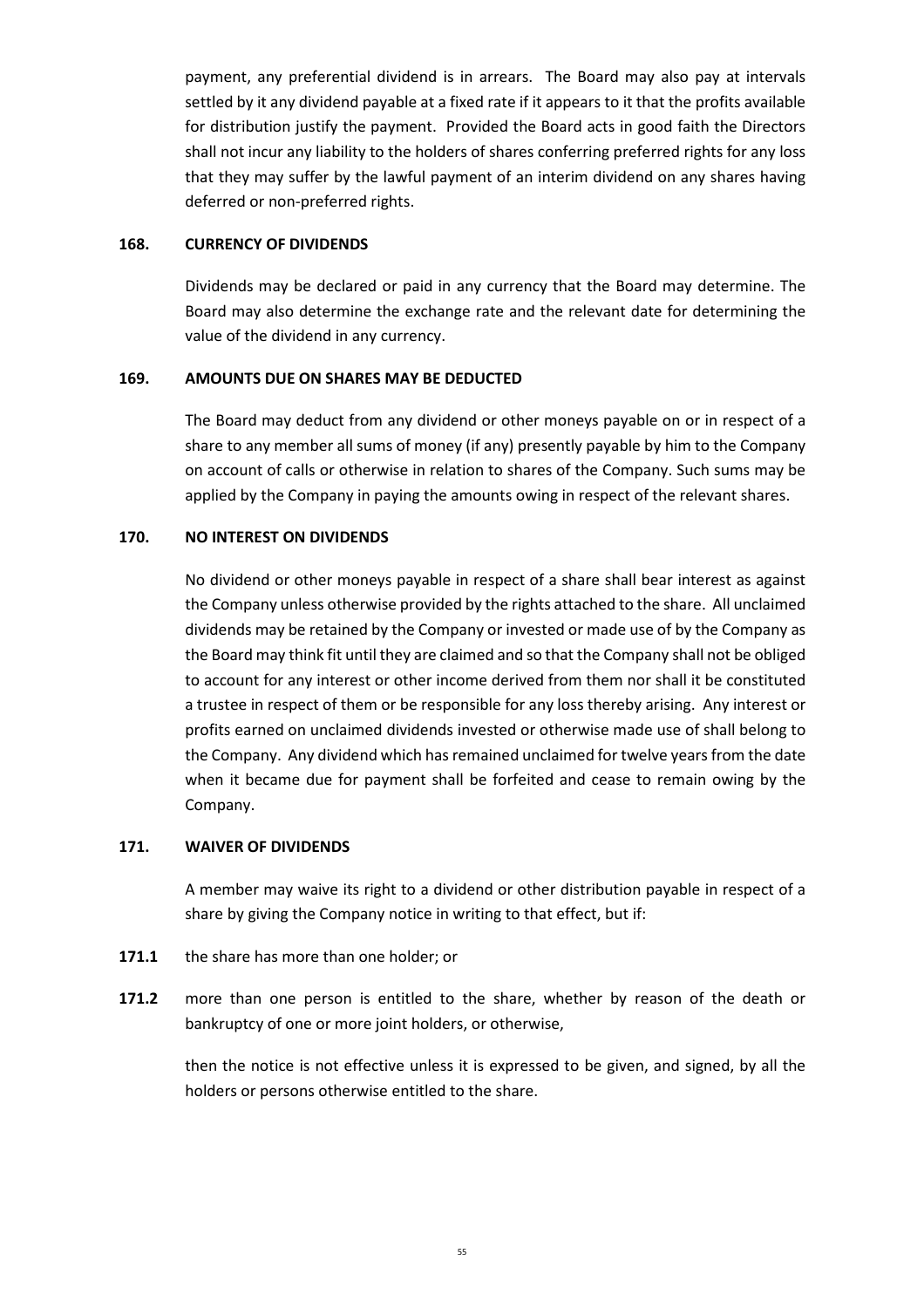### **172. RECORD DATES**

Without prejudice to any rights attached to any shares, the Company or the Board may fix a date, or a particular time on a date, as the record date by reference to which a dividend will be declared or paid or a distribution, allotment or issue made, and that date may be before, on or after the date on which the dividend, distribution, allotment or issue is declared, paid or made. In the absence of a record date being fixed, entitlement to any dividend, distribution, allotment or issue shall be determined by reference to the date on which the dividend is declared or the distribution, allotment or issue is made.

### **173. PAYMENT TO PERSONS ENTITLED BY TRANSMISSION**

The Board may pay the dividends or other moneys payable on shares in respect of which any person is entitled to be registered as holder by transmission to such person upon production of such evidence as would be required if such person desired to be registered as a member in respect of such shares.

### **174. PAYMENT PROCEDURE**

- **174.1** Any dividend or other moneys payable in respect of a share may be paid:
	- **174.1.1** in cash;
	- **174.1.2** by cheque or warrant sent by post to the address in the Register of the person entitled to the moneys or, if two or more persons are the holders of the share or are jointly entitled to it by reason of the death or bankruptcy of the holder or otherwise by operation of law, to the address in the Register of the person who is first named in the Register in respect of the joint holding or to such person and to such address as the person or persons entitled to the moneys may in writing direct. Every such cheque or warrant shall be made payable to the person or persons entitled to the moneys or to such other person as the person or persons so entitled may in writing direct (or as the Board may otherwise decide). Any such cheque or warrant may be crossed "account payee" although the Company shall not be obliged to do so;
	- **174.1.3** by bank transfer to such account (of a type approved by the Board) of the person entitled to the moneys or, if two or more persons are holders of the share or are jointly entitled to it, of the person who is first named in the Register in respect of the joint holding or of such person as the person or persons entitled to the moneys may in writing direct (or as the Board may otherwise decide); or
	- **174.1.4** by electronic or such other method of payment approved by the Board to such account (of a type approved by the Board) in accordance with the details, as the person or persons entitled to the moneys may in writing direct (or as the Board may otherwise decide).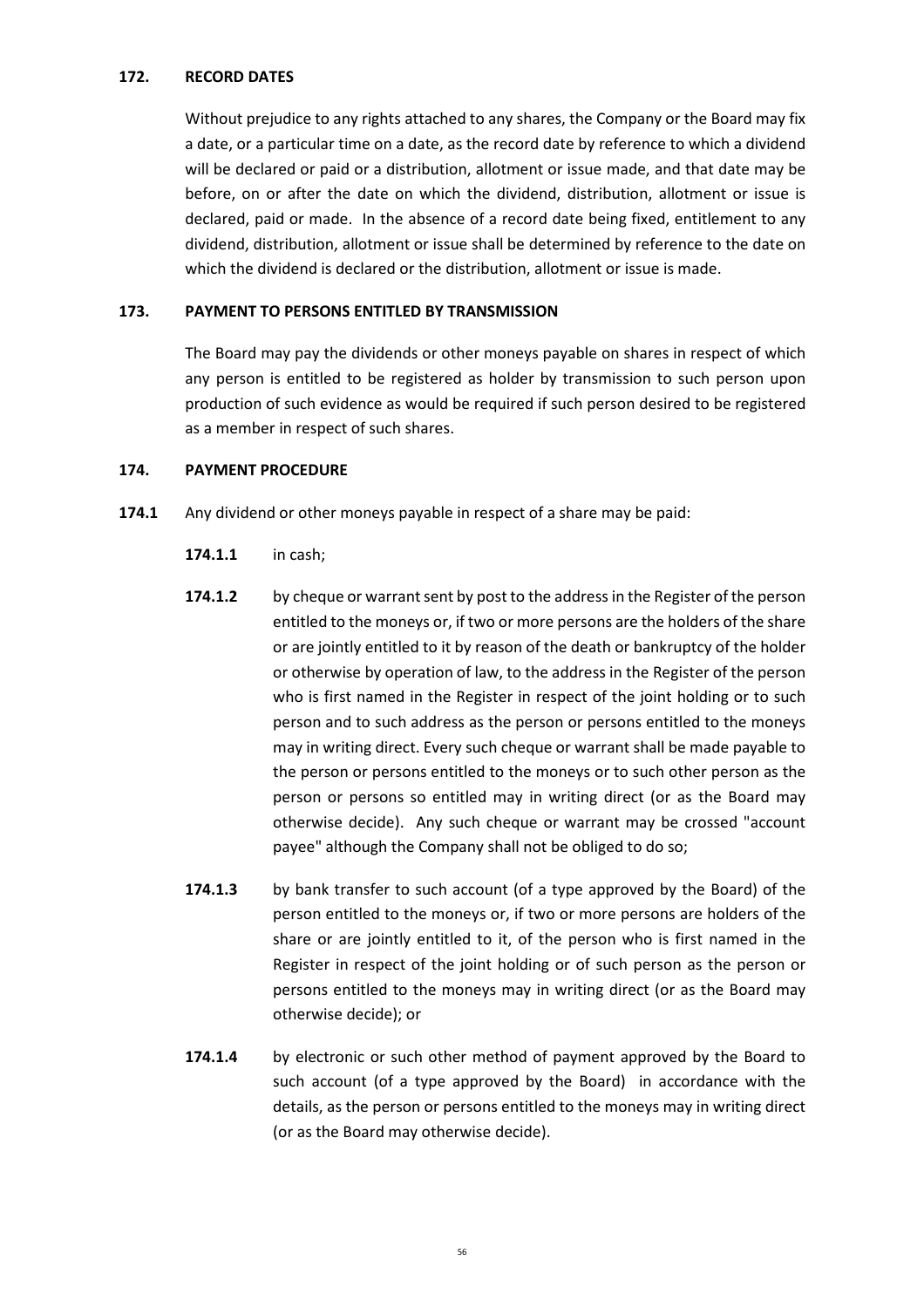- **174.2** In respect of shares in uncertificated form, where the Company is authorised to do so by or on behalf of the holder or joint holders in such manner as the Company shall from time to time consider sufficient, the Company may also pay any such dividend, interest or other monies by means of the relevant system concerned (subject always to the facilities and requirements of that relevant system). Without prejudice to the generality of the foregoing, in respect of shares in uncertificated form, such payment may include the sending by the Company or by any person on its behalf of an instruction to the Operator of the relevant system to credit the cash memorandum account of the holder or joint holders or, if permitted by the Company, of such person as the holder or joint holders may in writing direct.
- **174.3** The Company shall not be responsible for any loss of any such cheque or warrant and any payment made by bank transfer, by means of a relevant system or such other method shall be at the sole risk of the holder or joint holders. Without prejudice to the generality of the foregoing, if any such cheque or warrant has or shall be alleged to have been lost, stolen or destroyed, the Board may, on request of the person entitled thereto, issue a replacement cheque or warrant subject to compliance with such conditions as to evidence and indemnity and the payment of out-of-pocket expenses of the Company in connection with the request as the Board may think fit.
- **174.4** Payment of a cheque or warrant by the bank on which it was drawn, the transfer of funds by the bank instructed to make the transfer or, in respect of shares in uncertificated form, the making of payment in accordance with such direct debit or bank transfer or, in respect of shares in uncertificated form, the making of payment in accordance with the facilities and requirements of the relevant system concerned shall in each case be a good discharge to the Company.

### **175. UNCASHED DIVIDENDS**

If in respect of dividends or other moneys payable in respect of any shares, cheques or warrants have been sent through the post in accordance with the provisions of the preceding article but have been returned undelivered or left uncashed during the periods for which they are valid or bank transfers or other methods of payment have failed either:

#### **175.1** on two consecutive occasions; or

**175.2** on any one occasion and reasonable enquiries have failed to establish another address or account of the person entitled to the moneys,

the Company need not thereafter despatch further cheques or warrants or give instructions for bank transfers or other methods of payment in payment of dividends or other moneys payable on or in respect of the shares in question until the member or other person entitled thereto shall have communicated with the Company and supplied in writing to the Office a new address or account to be used for the purpose.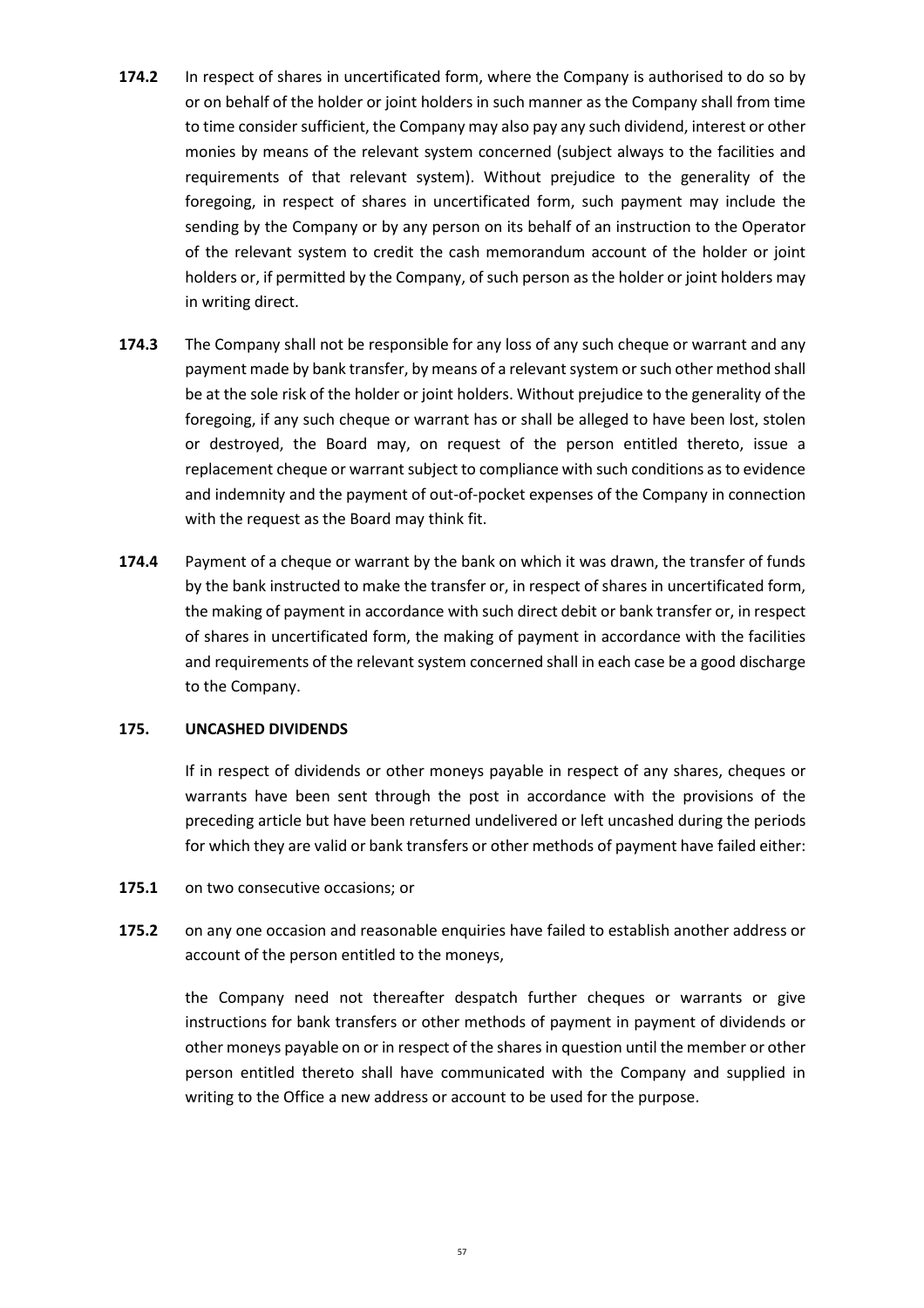### **176. DIVIDENDS OTHER THAN IN CASH**

Any general meeting declaring a dividend may, upon the recommendation of the Board, by ordinary resolution, or the Board declaring an interim dividend without the authority of an ordinary resolution may, direct payment or satisfaction of such dividend wholly or in part by the distribution of specific assets and in particular of fully paid shares or debentures of any other company, and the Board shall give effect to such directions. If the shares in respect of which such a non-cash distribution is paid are uncertificated, any shares in the Company which are issued as a non-cash distribution in respect of them must be uncertificated. Where any difficulty arises in regard to the distribution, the Board may settle the same as it thinks expedient, and in particular may fix the value for distribution of such specific assets or any part thereof and may determine that cash payment shall be made to any members upon the footing of the value so fixed in order to adjust the rights of those entitled to participate in the dividend, and may vest any such specific assets in trustees, upon trust for the members entitled to the dividend, as may seem expedient to the Board.

### **177. SCRIP DIVIDENDS**

The Board may, with the sanction of an ordinary resolution of the Company, offer the holders of shares the right to elect to receive shares, credited as fully paid, instead of cash in respect of the whole (or some part, to be determined by the Board) of such dividend or dividends as are specified by such resolution. The following provisions shall apply:

- **177.1** the resolution may specify a particular dividend, or may specify all or any dividends declared or paid within a specified period, but such period shall end not later than the beginning of the annual general meeting in the fifth year following that in which such resolution is passed;
- **177.2** the entitlement of each holder of shares to new shares shall be such that the value of such new shares shall be as nearly as possible equal to (but not in excess of) the cash amount (disregarding any tax credit) that such holder would otherwise have received by way of dividend. For this purpose the value of a share shall be the average of the middle market quotations for such a share as derived from the London Stock Exchange Daily Official List on such five consecutive dealing days as the Directors shall determine provided that the first of such dealing days shall be on or after the day when the shares are first quoted "ex" the relevant dividend, or in such other manner as may be determined by or in accordance with the ordinary resolution, but shall never be less than the par value of the new shares. A certificate or report by the auditors as to the amount of the relevant value in respect of any dividend shall be conclusive evidence of that amount;
- **177.3** no fraction of a share may be allotted and the Board may make such provision as it thinks fit for any fractional entitlements including provision:
	- **177.3.1** for the whole or part of the benefit of fractional entitlements to be disregarded or to accrue to the Company; or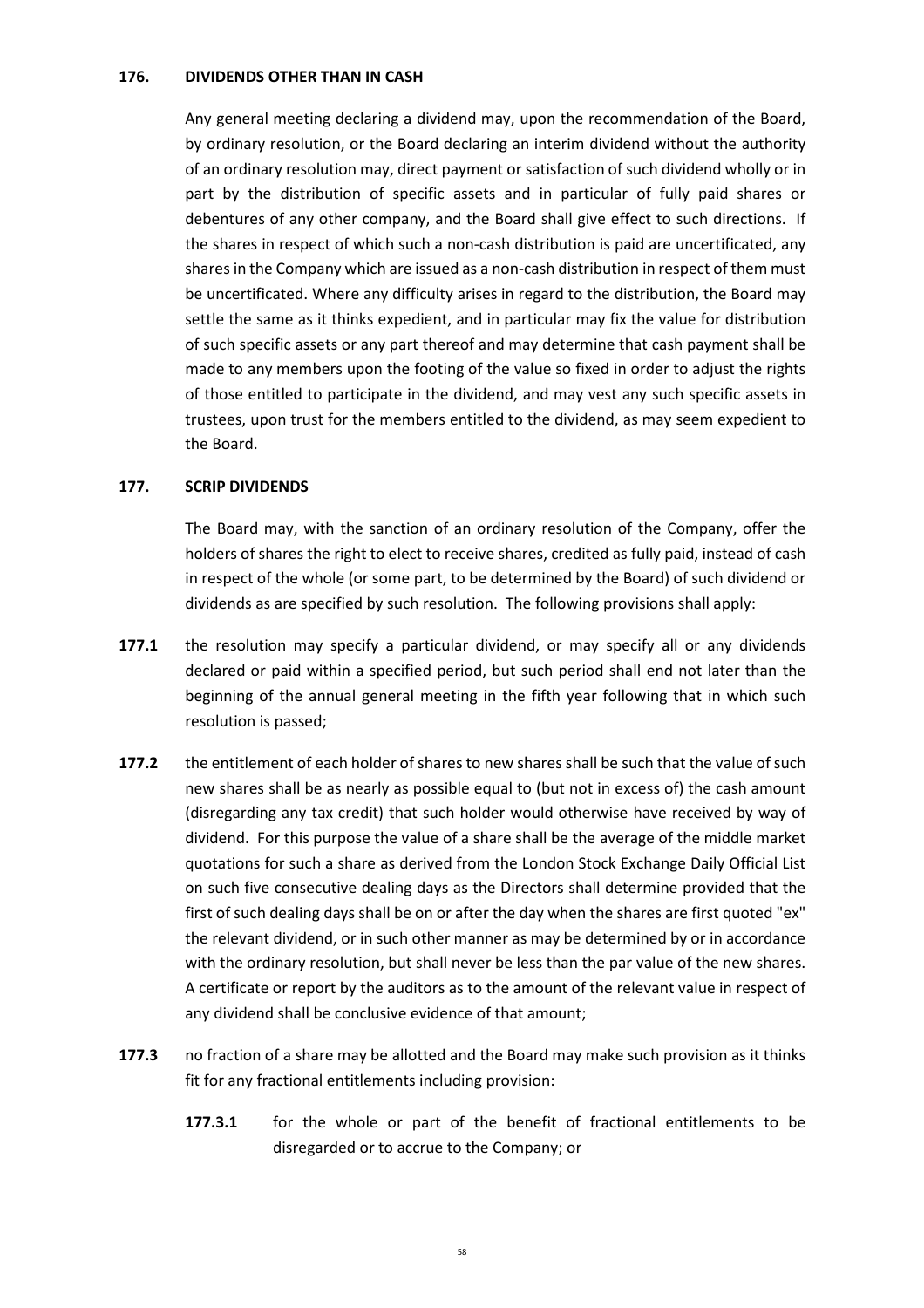- **177.3.2** for the value of fractional entitlements to be accumulated on behalf of a member (without entitlement to interest) and applied in paying up new shares in connection with a subsequent offer by the Company of the right to receive shares instead of cash in respect of a future dividend;
- **177.4** the Board, after determining the basis of allotment, shall notify the holders of shares in writing of the right of election offered to them and (except in the case of any holder from whom the Company has received written notice in such form as the Board may require which is effective for the purposes of the relevant dividend that such holder wishes to receive shares instead of cash in respect of all future dividends in respect of which the Board offers the holders of shares the right to elect to receive shares as aforesaid) shall send with, or following, such notification, forms of election and specify the procedure to be followed and the place or address at which, and the latest date and time by which, duly completed forms of election must be received in order to be effective;
- **177.5** the dividend (or that part of the dividend in respect of which a right of election has been offered) shall not be payable on shares in respect of which such election has been duly made (the "elected shares") and instead additional shares shall be allotted to the holders of the elected shares on the basis of allotment determined as provided above. For such purpose the Board shall capitalise out of such of the sums standing to the credit of reserves (including any share premium account, capital redemption reserve or the profit and loss account) or any of the profits which could otherwise have been applied in paying dividends in cash as the Board may determine a sum equal to the aggregate nominal amount of the additional shares to be allotted on such basis and shall apply the same in paying up in full the appropriate number of unissued shares for allotment and distribution to and amongst the holders of the elected shares on such basis;
- **177.6** the additional shares so allotted shall rank pari passu in all respects with the fully-paid shares of that class then in issue save only as regards participation in the relevant dividend (including the share election in lieu of such dividend);
- **177.7** the Board may do such acts and things which it considers necessary or expedient to give effect to any such capitalisation and may authorise any person to enter on behalf of all the members interested into an agreement with the Company providing for such capitalisation, and any incidental matters and any agreement so made shall be binding on all concerned;
- **177.8** the Board may, at any time before shares are allotted instead of cash in respect of all or part of any dividend, determine that shares will not be allotted. Such determination may be made before or after any election has been made by any holders in respect of the relevant dividend; and
- **177.9** the Board may on any occasion determine that rights of election shall only be made available subject to such exclusions, restrictions or other arrangements as it may in its absolute discretion deem necessary or desirable in order to comply with legal or practical problems under the laws of, or the requirements of any recognised regulatory body or any stock exchange in, any territory.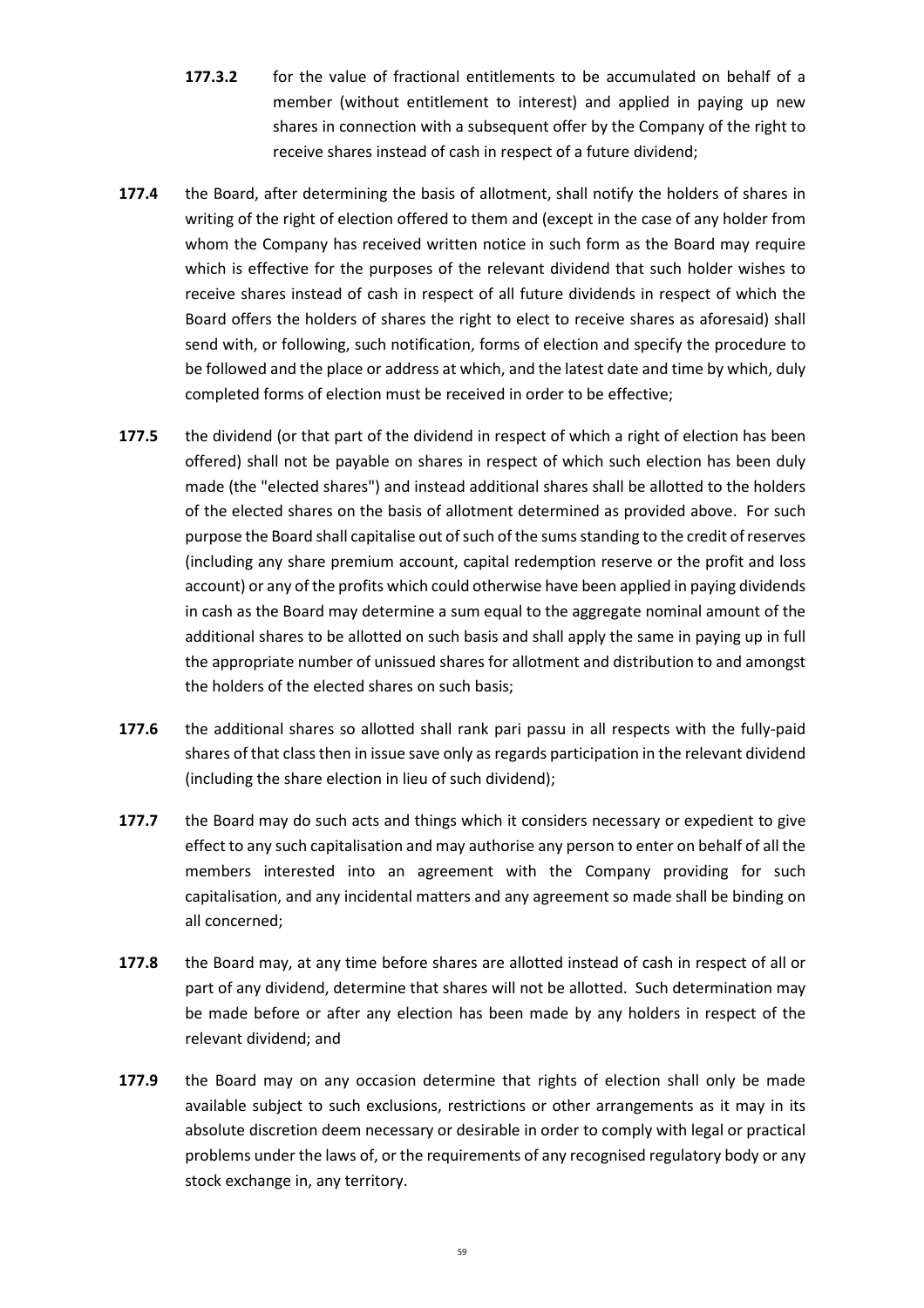### **178. JOINT HOLDERS**

If several persons are entered in the Register as joint holders of any share or are jointly entitled to a share, any one of them may give receipts for any dividend or other moneys payable in respect of the share and the Board may deduct from the dividends or other moneys payable in respect of any share held jointly by several persons all sums of money (if any) presently payable to the Company from any one or more of the registered holders on account of calls or otherwise in relation to shares in the Company held in the joint names of all (but not some only) of such registered holders.

### **ACCOUNTS**

# **179. MEMBERS HAVE NO RIGHTS TO INSPECT RECORDS**

No member shall (in his capacity as such) have any right of inspecting any accounting records or other book or document of the Company except as conferred by the Acts or authorised by the Board or by ordinary resolution of the Company.

### **180. DELIVERY OF ACCOUNTS**

- **180.1** Save as provided in this Article, a copy of the annual accounts of the Company together with a copy of the strategic report, the Directors' remuneration report, the Auditors' report and the Directors' report and any other documents required to accompany or to be annexed to them shall, not less than 21 days before the date of the general meeting at which copies of those documents are to be laid, be sent to every member and to every debenture holder of the Company and to every other person who is entitled to receive notices from the Company of general meetings.
- **180.2** Copies of the documents referred to in Article 180.1 need not be sent:
	- **180.2.1** to a person of whose address the Company is unaware; or
	- **180.2.2** to more than one of the joint holders of shares or debentures in respect of those shares or debentures,

provided that any member or debenture holder to whom a copy of such documents has not been sent shall be entitled to receive a copy free of charge on application at the Office.

**180.3** The Company may, in accordance with sections 426 and 426A of the Act and any regulations made under it, send a strategic report with supplementary information to any of the persons otherwise entitled to be sent copies of the documents referred to in Article 180.1 instead of those documents and, where it does so, the statement shall be delivered or sent to such person not less than 21 days before the general meeting at which copies of those documents are to be laid.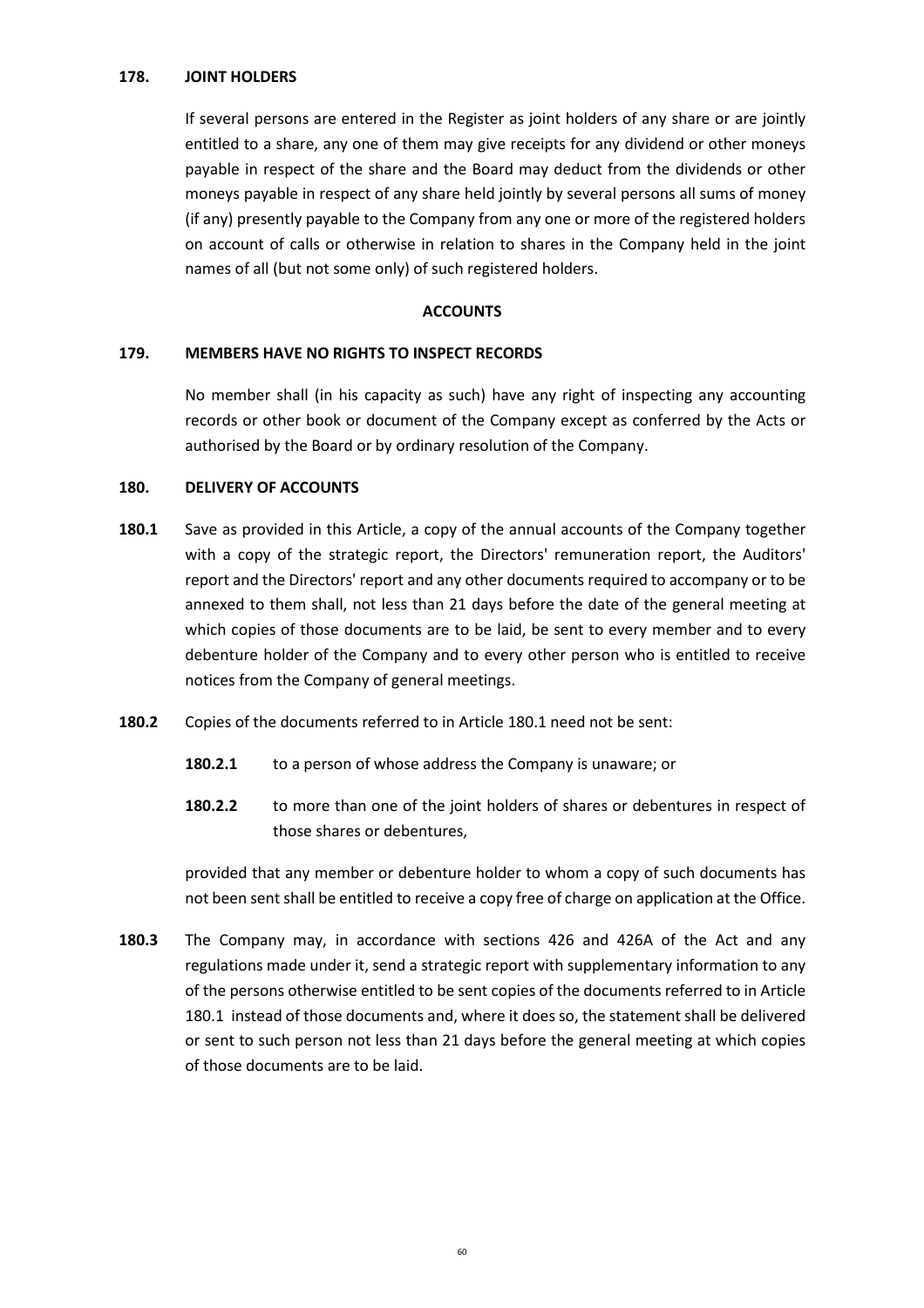# **181. PROCEDURE**

Subject to Article 19, the Board may with the authority of an ordinary resolution of the Company:

- **181.1** subject as subsequently provided in these Articles, resolve to capitalise all or any part of the profits of the Company to which this Article applies;
- **181.2** appropriate the sum resolved to be capitalised to the members as at the date specified in the relevant resolution, or determined as therein provided, who would have been entitled to it if it were distributed by way of dividend and in the same proportions and apply such sum on their behalf either:
	- 181.2.1 in or towards paying up the amounts, if any, for the time being unpaid on any shares held by them respectively; or
	- **181.2.2** in paying up in full unissued shares or debentures of the Company of a nominal amount equal to that sum, and allot the shares or debentures credited as fully paid to those members, or as they may direct, in those proportions;

or partly in one way and partly in the other;

- **181.3** where the amount to be capitalised is applied in paying up in full unissued shares, in respect of any shares held as treasury shares, include, to the extent permitted by the Act, the Company among the members entitled to the sum resolved to be capitalised notwithstanding that it is not entitled to any dividend in respect of such shares;
- **181.4** make such provision by the issue of fractional securities or by payment in cash or otherwise as it determines in the case of shares or debentures otherwise becoming distributable under this Article in fractions; and
- **181.5** authorise any person to enter on behalf of all the members concerned into an agreement with the Company providing for the allotment to them respectively, credited as fully paid, of any shares or debentures to which they are entitled upon such capitalisation, any agreement made under such authority being binding on all such members.

The Company in general meeting may resolve that any shares allotted pursuant to this Article to holders of any partly paid shares shall, so long as such shares remain partly paid, rank for dividends only to the extent that such partly paid shares rank for dividends.

# **182. PROFITS WHICH MAY BE CAPITALISED**

The profits of the Company to which the preceding Article applies shall be any undivided profits of the Company not required for paying fixed dividends on any preference shares or other shares issued on special conditions and shall be deemed to include: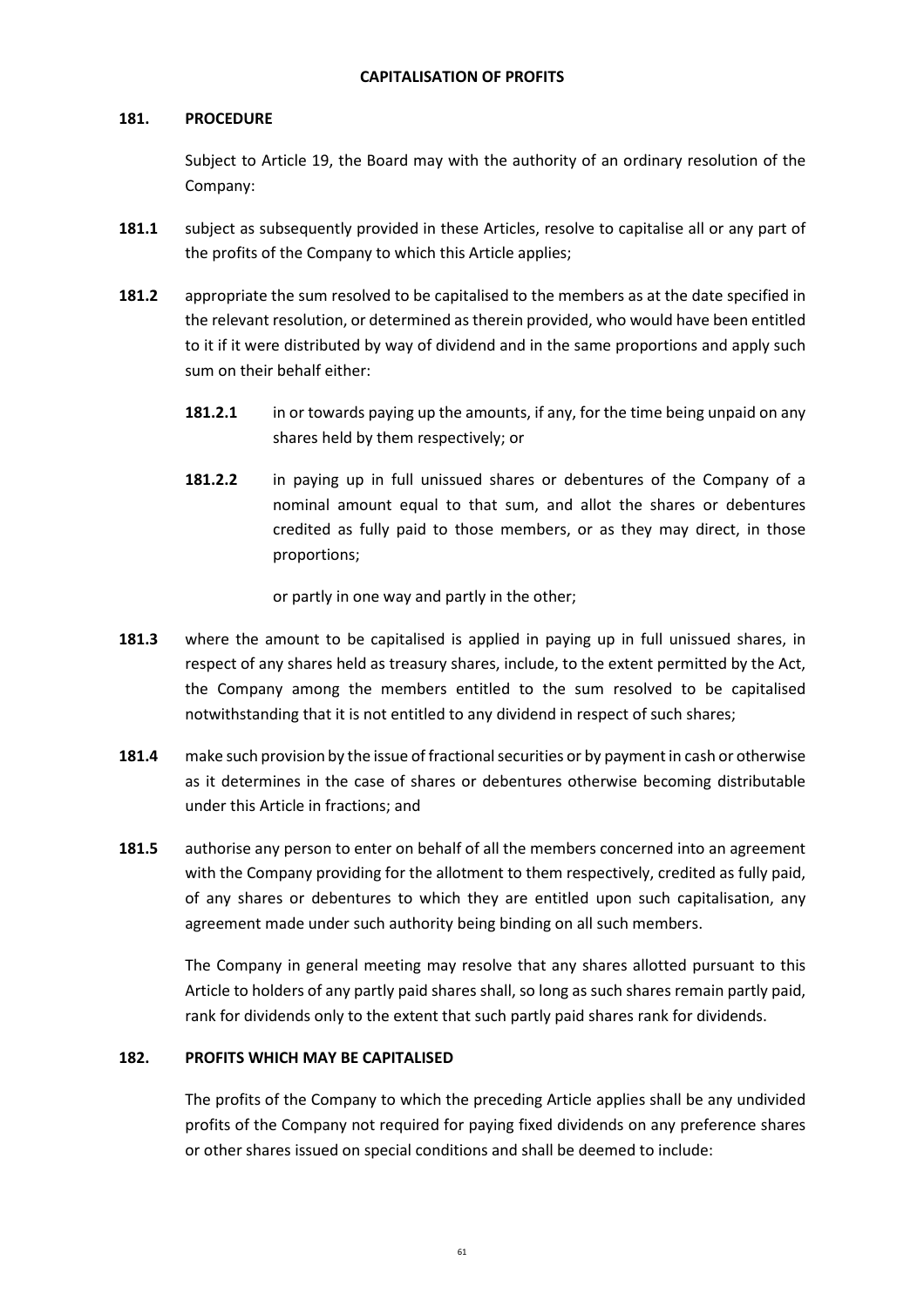- **182.1** any reserves arising from appreciation in capital assets or ascertained by valuation; and
- 182.2 any other amounts for the time being standing to any reserve or reserves including capital redemption reserve and share premium account,

provided that to the extent required by the Acts the Company shall not apply an unrealised profit in paying up debentures or any amounts unpaid on any of its issued shares and the only purpose to which sums standing to share premium account or capital redemption reserve shall be applied pursuant to the preceding Article shall be the payment up in full of unissued shares to be allotted and distributed as aforesaid.

### **AUDIT**

### **183. APPOINTMENT OF AUDITORS**

The auditors shall be appointed, and their duties regulated in accordance with the provisions of the Acts.

### **NOTICES**

### **184. FORM OF NOTICE**

Any notice or other document to be sent or given pursuant to these Articles shall be in writing (other than a notice calling a meeting of the Board or of a committee of the Board).

### **185. METHOD OF SERVICE**

The Company may give any notice in writing or other Shareholder Information to any person:

- **185.1** by hand;
- **185.2** by sending it by post in a prepaid envelope addressed to the member at his address in the Register;
- **185.3** subject to the provisions of the law, by sending it in electronic form:
	- **185.3.1** using electronic means to such address (if any) as may for the time being be notified to the Company by or on behalf of the member (generally or specifically) for that purpose or, if the intended recipient is a company, to such address as may be deemed by law to have been so specified; or
	- **185.3.2** by hand, handed to the recipient or sent or supplied to an address to which it could be validly sent if it were in hard copy form;

provided in each case that such person has agreed (generally or specifically) (or, if the member is a company and it is deemed by law to have agreed) that the communication may be sent or supplied in that form and that person has not revoked their agreement; or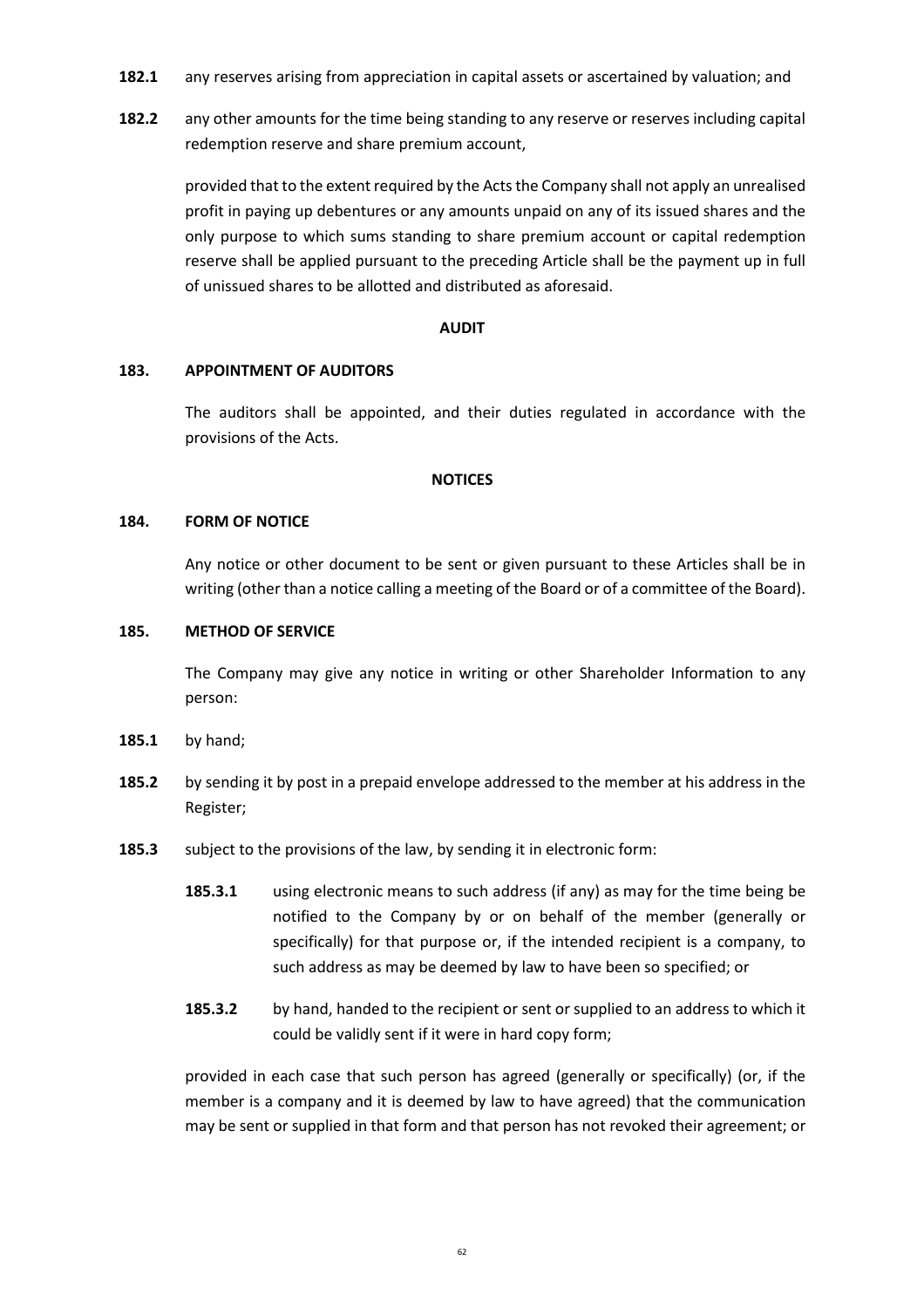- **185.4** by making it available by means of a website communication and notifying the member of its availability in accordance with the Act, provided that:
	- **185.4.1** such person has agreed or is deemed by law to have agreed (generally or specifically) that the Company may send or supply a document or information by means of a website communication and that person has not revoked their agreement;
	- **185.4.2** such person is notified in the manner for the time being agreed for the purpose between that person and the Company of (a) the publication of the notice or other Shareholder Information on that website; (b) the address of that website; and (c) the place on that website where the notice or other Shareholder Information may be accessed and how it may be accessed;
	- **185.4.3** the notice or other Shareholder Information continues to be published on the website throughout the period specified in the Act; and
	- **185.4.4** the notice or other Shareholder Information is published on the website throughout the period referred to in Article 185.4.3 provided that if the notice or other Shareholder Information is published on that website for a part but not all of such period, the notice or other Shareholder Information will be treated as published throughout that period if the failure to publish the notice or other Shareholder Information throughout that period is wholly attributable to circumstances which it would not be reasonable to have expected the Company to prevent or avoid.

In the case of joint holders of a share, all notices and other Shareholder Information shall be given to the joint holder whose name stands first in the Register in respect of the joint holding and notice so given shall be sufficient notice to all the joint holders. Anything to be agreed or specified in relation to a notice or other Shareholder Information may be agreed or specified by the joint holder who is named first in the Register.

### **186. RECORD DATE FOR SERVICE**

Any notice to be given to a person may be given by reference to the Register as it stands at any time within the period of 15 days before the notice is given and no change in the Register after that time shall invalidate the giving of the notice.

### **187. MEMBERS WITH OVERSEAS ADDRESSES**

Any member or person nominated to receive Shareholder Information whose postal address in the Register is not within the United Kingdom or an EU Member State and who gives to the Company a postal address within the United Kingdom or an EU Member State at which notices may be given to him shall be entitled to have notices given to him at that postal address, but otherwise no such member shall be entitled to receive any notice from the Company through the postal system. Any member or person nominated by a member to receive Shareholder Information whose address in the Register is not within the United Kingdom or an EU Member State and who gives to the Company an address for the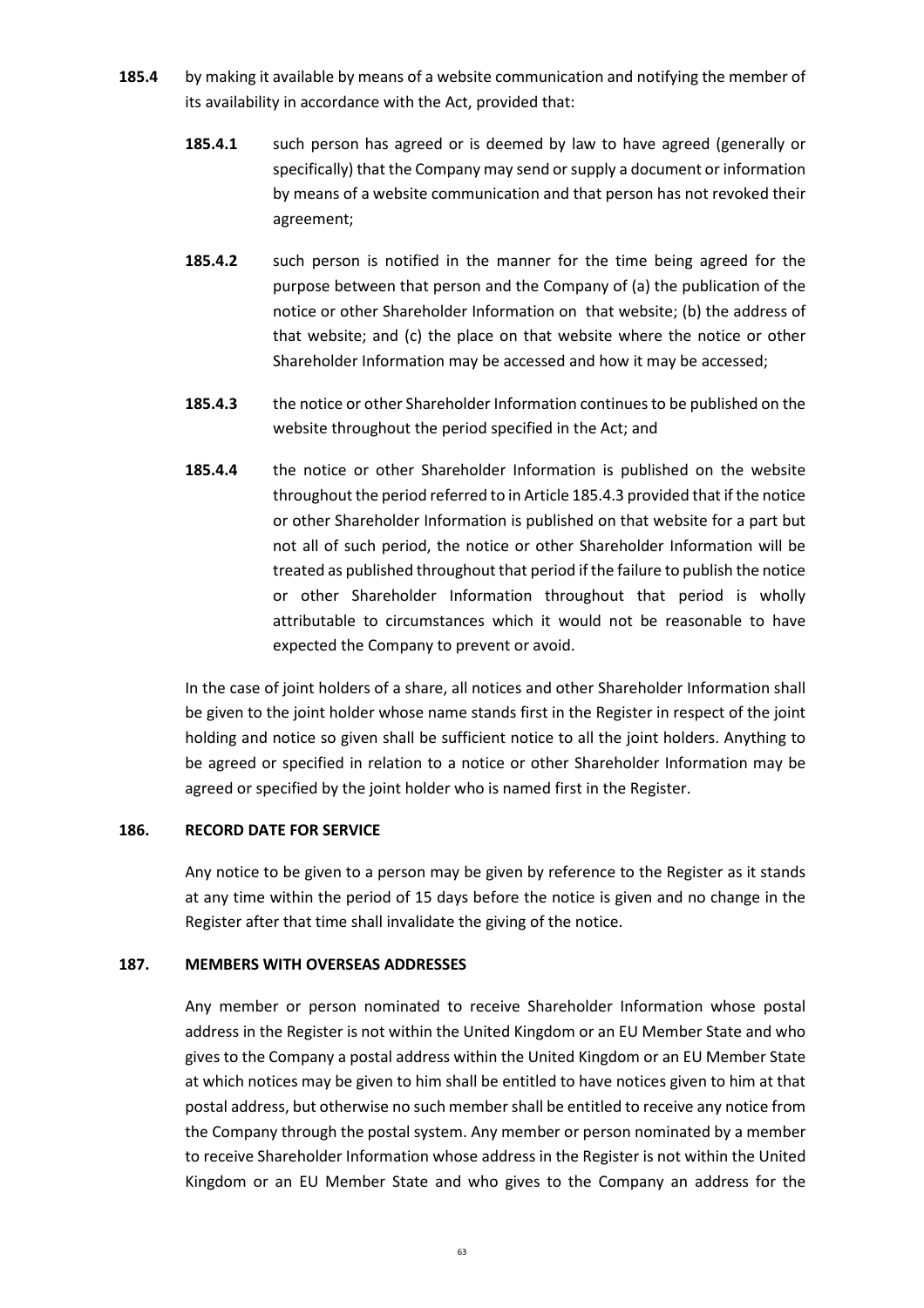purposes of receipt of communications in electronic form may, at the absolute discretion of the Board, have notices served upon him at such address.

#### **188. MEMBER PRESENT DEEMED TO HAVE NOTICE**

A member present, either in person or by proxy or (in the case of a corporate member) by representative, at any meeting of the Company or of the holders of any class of shares in the Company (and, where such person is one of the joint holders of a share, all the joint holders) shall be deemed to have received notice of the meeting and, where requisite, of the purposes for which it was called.

#### **189. SERVICE OF NOTICE ON PERSON ENTITLED BY TRANSMISSION**

A notice or other Shareholder Information to which a member would have been entitled may (subject to these Articles and on supply to the Company of such evidence as the Board may reasonably require to show title to the share) be given by the Company to the persons entitled to a share in consequence of the death or bankruptcy of such member or otherwise by operation of law by sending or delivering it, in any manner authorised by these Articles for the giving of notice to a member, addressed to them by name, or by the title of representatives of the deceased, or trustee of the bankrupt or by any like description at the address, if any, within the United Kingdom and, if he wishes, an address for the service and delivery of electronic communications each supplied for that purpose by the persons claiming to be so entitled. Such service or delivery shall for all purposes be deemed a sufficient service or delivery of such notice or other Shareholder Information to all persons interested (whether jointly with or as claiming through or under him) in the share. Until such an address has been supplied, a notice or other Shareholder Information may be given in any manner in which it might have been given if the death or bankruptcy or other event giving rise to the transmission of the share by operation of law had not occurred and if so sent or supplied shall be deemed to have been duly sent or supplied in respect of any share registered in the name of such member as sole or first-named joint holder. Every person who becomes entitled to a share shall be bound by any notice in respect of that share which, before his name is entered in the Register, has been duly given to a person from whom he derives his title provided that such person shall not be bound by any such notice given by the Company under section 793 of the Act or under Article 60.

### **190. UNTRACED MEMBER NOT ENTITLED TO NOTICES**

If the Company has suspended the despatch of cheques or warrants to any member or other person entitled thereto in accordance with the provisions of these Articles or, if on two consecutive occasions notices have been returned undelivered or the Company receives notice that it is undelivered, such member or other person entitled thereto shall not thereafter be entitled to receive notices from the Company until he shall have communicated with the Company and supplied in writing to the Office a new postal address within the United Kingdom or an EU Member State for the service of notices or shall have informed the Company, in such manner as may be specified by the Company, of an address for the service of notices in electronic form, subject always to the terms of Article 185.3. For these purposes, a notice sent by post shall be treated as returned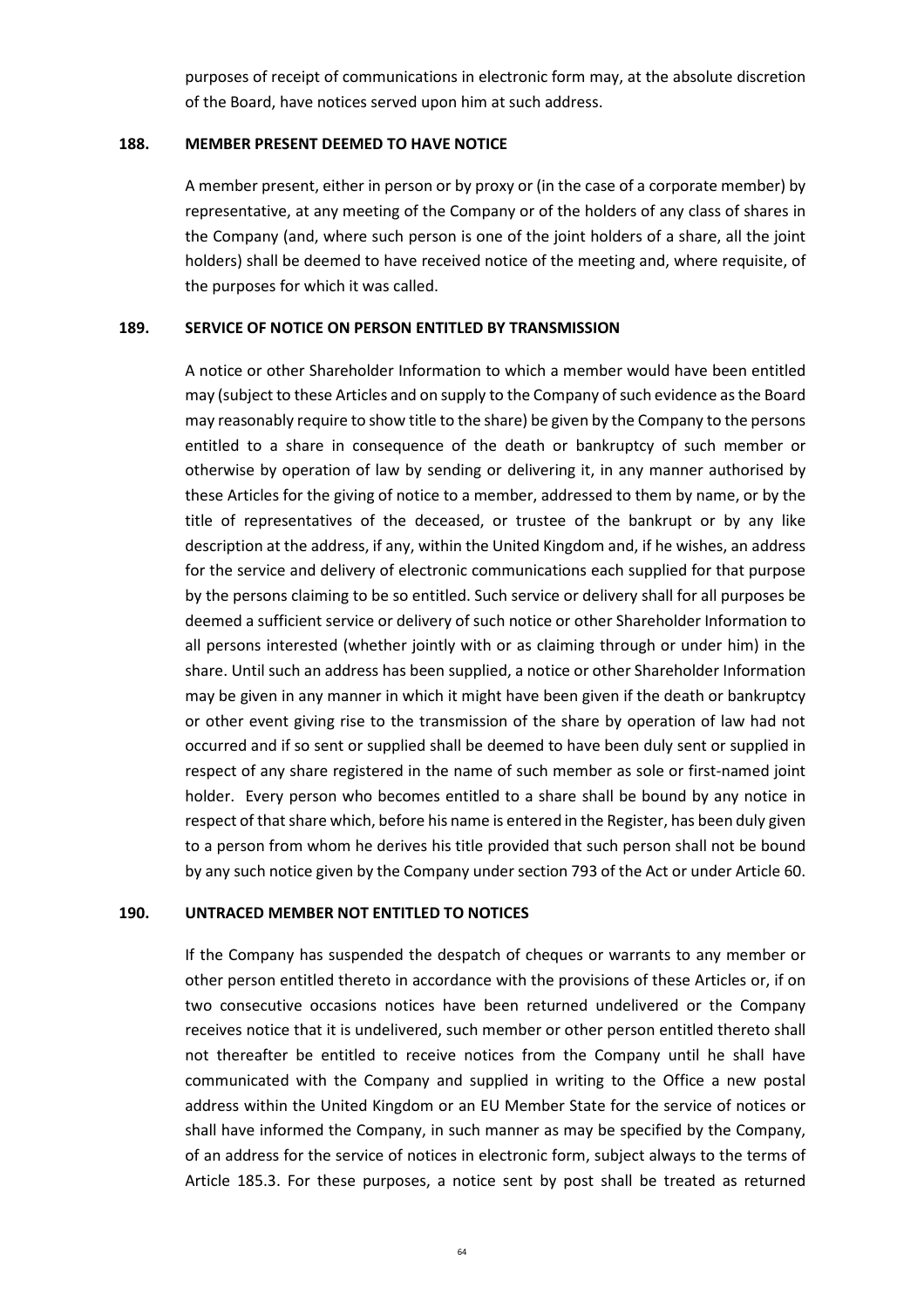undelivered if the notice is sent back to the Company (or its agents) and a notice sent by electronic communication shall be treated as returned undelivered if the Company (or its agents) receive(s) notification that the notice was not delivered to the address to which it was sent.

# **191. WHEN NOTICE DEEMED SERVED**

Proof that an envelope containing a notice in writing, document or other communication was properly addressed, prepaid and put into the post shall be conclusive evidence that the notice, document or communication was sent. Proof (in accordance with the formal recommendations of best practice contained in the guidance issued by the Institute of Chartered Secretaries and Administrators) that a communication in electronic form was sent by the Company shall be conclusive evidence that the communication was sent. If the Company receives a delivery failure notification following a communication by electronic means the Company shall send or supply the document or notice in hard copy form or electronic form (but not by electronic means) to the member either personally or by sending it by post in accordance with Article 185. A notice in writing or other Shareholder Information shall be deemed to have been given:

- **191.1** if handed to the person or left at the person's registered address or address at which a notice in writing or other Shareholder Information may be given, on the day on which it was so handed or left;
- **191.2** if sent by first class post, on the day following that on which the envelope containing it was put into the post;
- **191.3** if sent by second class post, if there is only one class of post or if sent by air mail to an address outside the United Kingdom, on the second day following that on which the envelope containing it was put into the post;
- **191.4** if sent by electronic means on the day on which the communication was sent to an address supplied by the member or person nominated to receive Shareholder Information notwithstanding that the Company subsequently sends a hard copy of such notice, document or information by post; and
- **191.5** if made available by website communication, when the material was first made available on the website or, if later, when the recipient received (or was deemed to have received) notification of the fact that the material was available on the website, in accordance with this Article.

In calculating the time of deemed delivery for the purposes of this Article no account shall be taken of Sundays or bank holidays in England.

# **192. NOTICE WHEN POST NOT AVAILABLE**

Without prejudice to the Article governing the accidental omission to give notice and to the presumption of service by post and the presumed date of service by post in the last preceding Article, if at any time the postal services within all or any part of the United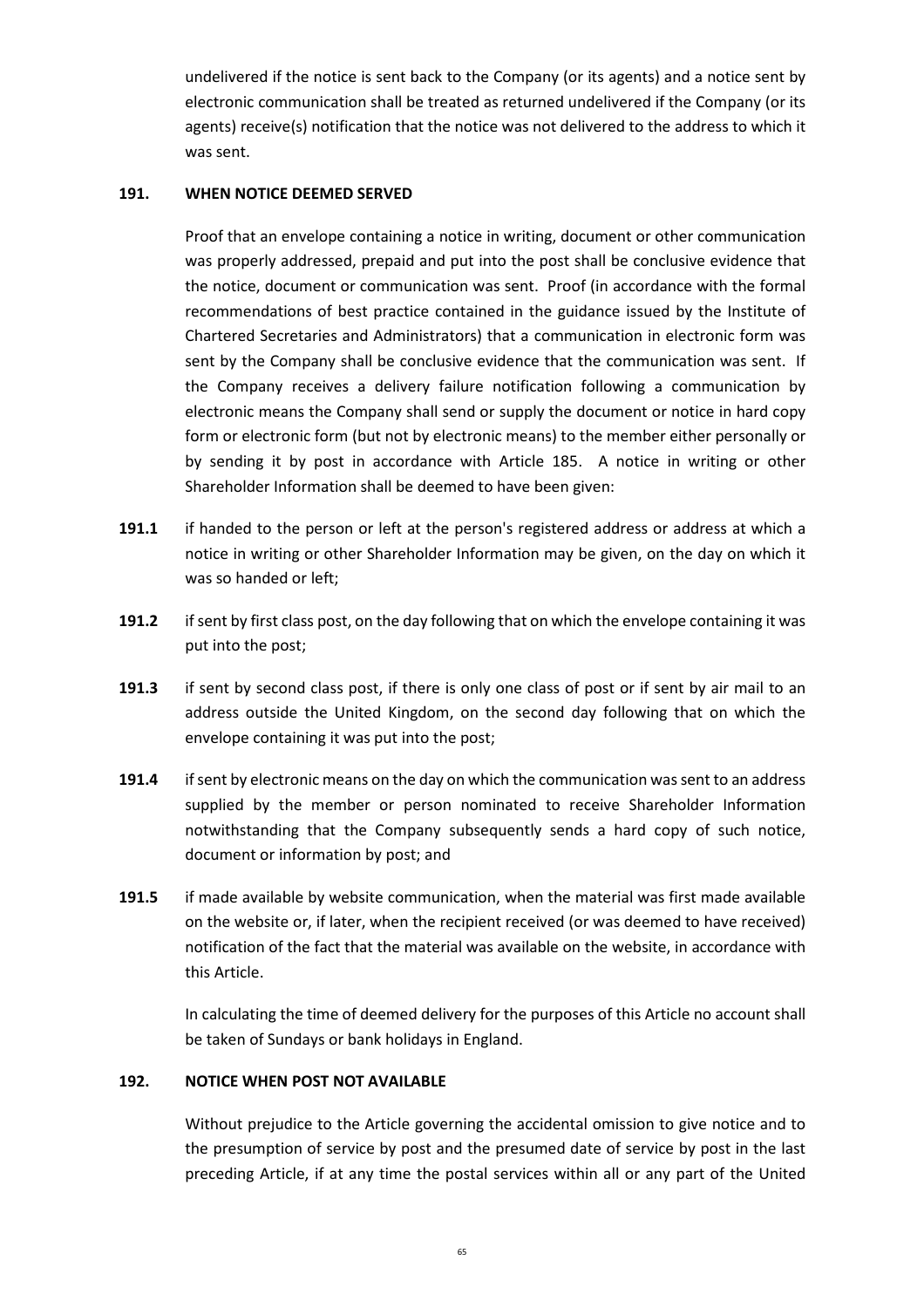Kingdom are suspended or curtailed, the Company must give notice of a general meeting only to holders with whom the Company can communicate by electronic means and who have provided the Company with an address for this purpose. The Company must also publish the notice through a Regulatory Information Service and in at least one United Kingdom national newspaper and make it available on its website from the date of such publication until the conclusion of the meeting or an adjournment of the meeting. If it becomes generally possible to send or supply notices by post in hard copy form at least six clear days before the meeting, the Company will send or supply a copy of the notice by post to those who would otherwise receive it in hard copy form by way of confirmation.

## **193. COMMUNICATION BY MEMBERS**

Where in accordance with these Articles a member is entitled or required to give or send to the Company a notice in writing, the Company may, if it in its absolute discretion so decides, (and shall, if it is required to do so or is deemed to have so agreed by any provision of the law) permit such notices (or specified classes thereof) to be sent to the Company by such means of electronic communication as may from time to time be specified (or be deemed by the law to be agreed) by the Company, so as to be received at such address as may for the time being be specified (or deemed by the law to be specified) by the Company (generally or specifically) for the purpose. Any means of so giving or sending such notices by electronic communication shall be subject to any terms, limitations, conditions or restrictions that the Board may from time to time prescribe.

## **AUTHENTICATION OF DOCUMENTS**

## **194. AUTHENTICATION OF DOCUMENTS**

Any Director or the Secretary or any person appointed by the Board for the purpose may authenticate any document affecting the constitution of the Company and any resolution passed by the Company or the Board or any committee of the Board, and any books, records, documents and accounts relating to the business of the Company and may certify copies thereof or extracts therefrom as true copies or extracts. Where these Articles require a notice or other document to be signed or authenticated by a member or other person then any notice or other document sent or supplied in electronic form is sufficiently authenticated in any manner authorised by the Act or in such other manner as may be approved by the Directors. The Directors may designate mechanisms for validating any such notice or other document and any such notice or other document not so validated by use of such mechanisms shall be deemed not to have been received by the Company. Except in the case of manifest error a document which is certified as aforesaid shall be conclusive evidence in favour of all persons dealing with the Company in good faith that the document is true and complete and in the case of a copy of a resolution or an extract from the minutes of the Board or any committee of the Board that such copy or extract is a true and accurate record of proceedings at a duly constituted meeting.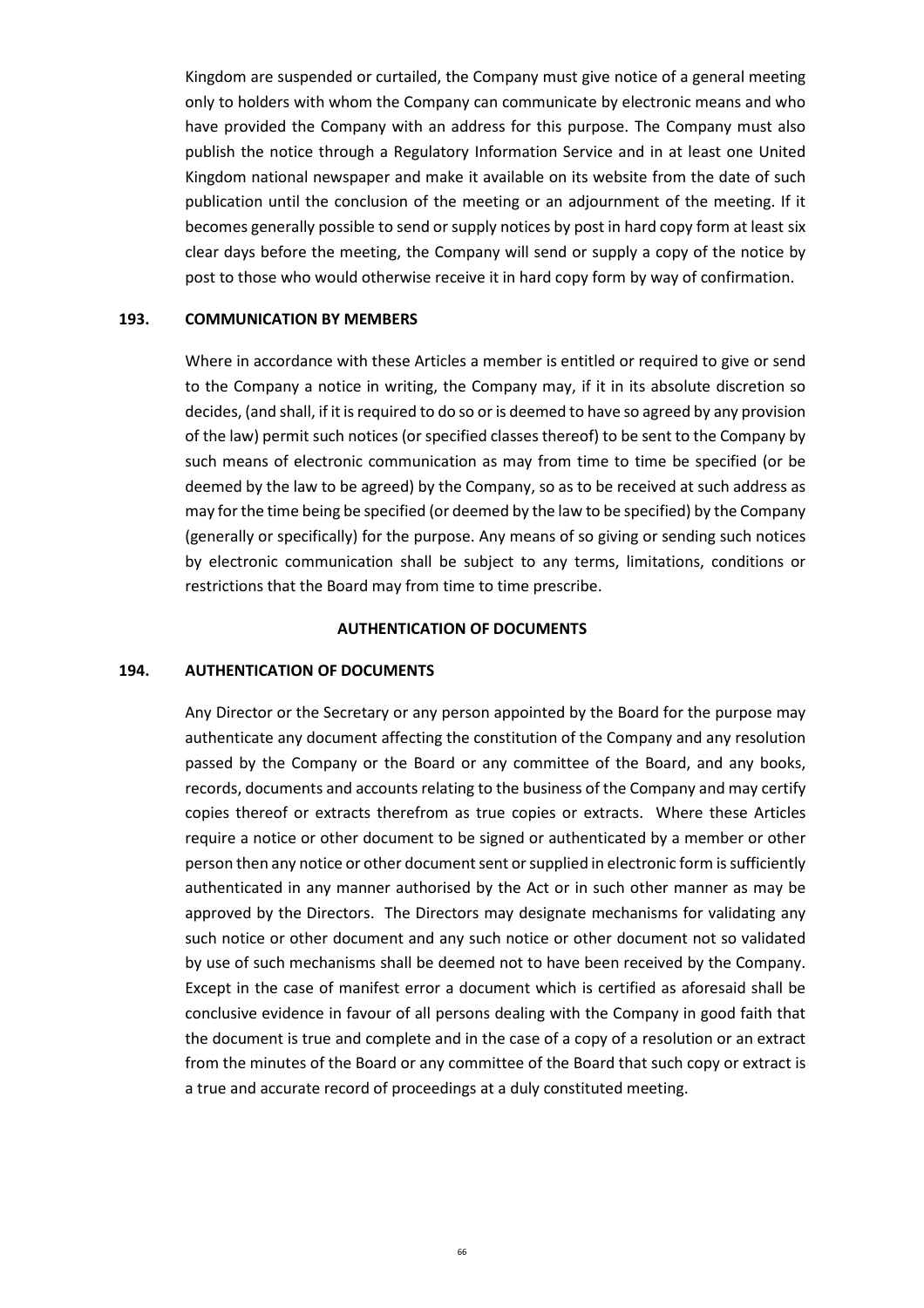# **DESTRUCTION OF DOCUMENTS**

## **195. DESTRUCTION OF DOCUMENTS**

- **195.1** It shall be presumed conclusively in favour of the Company that every entry on the Register purporting to have been made on the basis of an instrument of transfer or other document destroyed by the Company was duly and properly made and that every instrument of transfer so destroyed was a valid and effective instrument duly and properly registered, and that every share certificate so destroyed was a valid and effective certificate duly and properly cancelled and that every other document mentioned in Article 195.1.1 so destroyed was a valid and effective document in accordance with the recorded particulars of it in the books and records of the Company and that every paid dividend warrant and cheque so destroyed was duly paid, provided always that:
	- **195.1.1** six years shall have elapsed since the date of registration of the relevant instrument of transfer of shares and two years shall have elapsed since the date of recording of the relevant dividend mandate or notification of change of name or address and one year shall have elapsed since the recorded date of payment of the relevant dividend warrant or cheque or cancellation of the relevant cancelled share certificate; and
	- **195.1.2** the Company is not shown to have destroyed a document in bad faith or with actual notice of any claim (regardless of the parties) to which the document might be relevant.
- **195.2** The Company shall be entitled to destroy any such document after the relevant period referred to in Article 195.1.1 but nothing in these Articles shall be construed as imposing upon the Company any duty to retain any document for such period.
- **195.3** References in this Article to the destruction of any document include references to its disposal in any manner.
- **195.4** Any document referred to in this Article may be destroyed at a date earlier than that authorised by in this Article provided that a permanent copy of such document shall have been made which shall not be destroyed before the expiration of the period applicable to the destruction of the original of such document and in respect of which the Board shall take adequate precautions for guarding against falsification and shall provide adequate means for its reproduction.

## **PROVISION FOR EMPLOYEES ON CESSATION OF BUSINESS**

# **196. PROVISION FOR EMPLOYEES ON CESSATION OF BUSINESS**

The Board may decide to make provisions for the benefit of persons employed or formerly employed by the Company or any of its Subsidiaries Undertakings (other than a director or former director or shadow director) in connection with the cessation or transfer to any person of the whole or part of the undertaking of the Company or that Subsidiary Undertaking.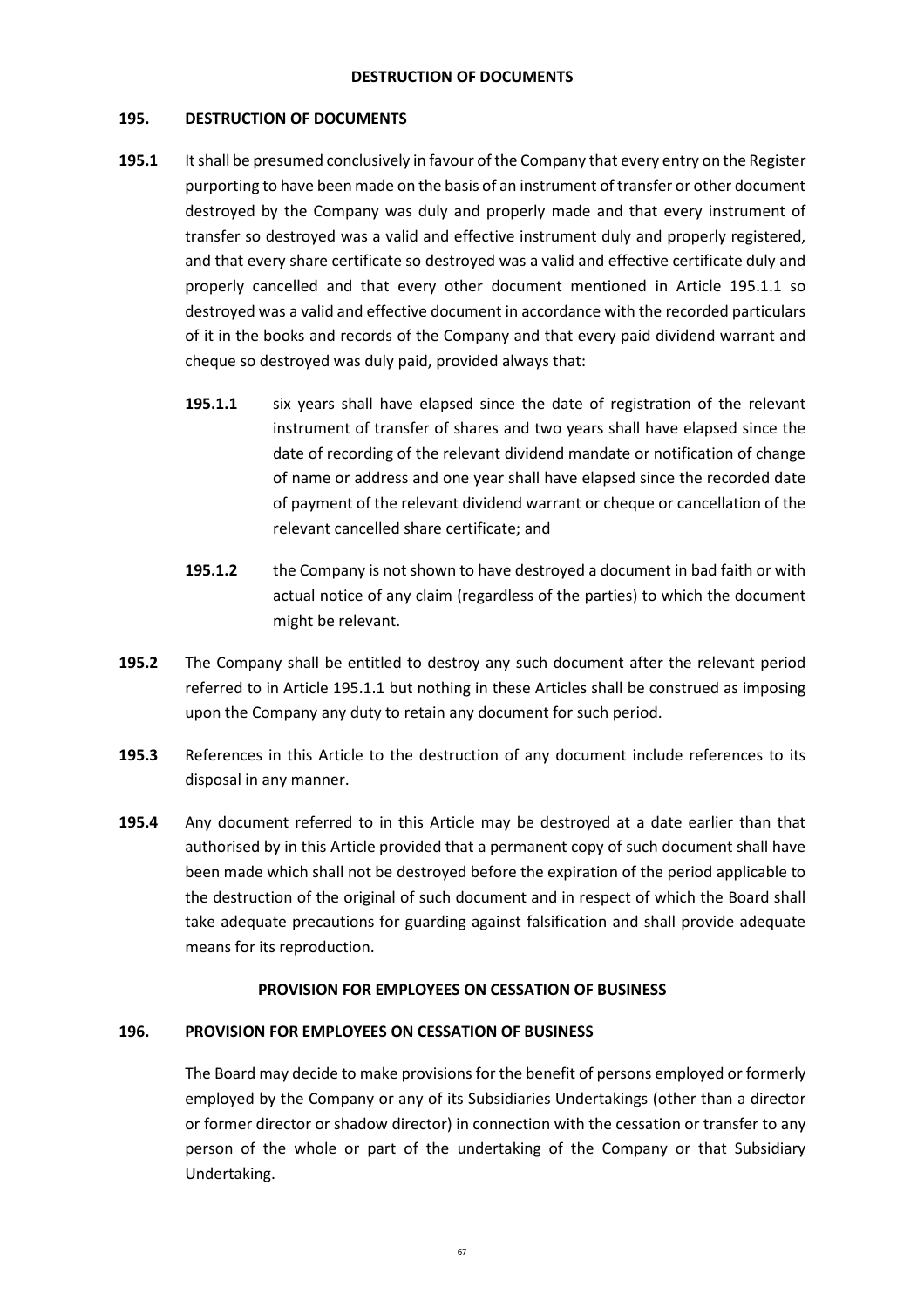## **197. WINDING UP**

- **197.1** The power of sale of a liquidator shall include a power to sell wholly or partially shares or debentures, or other obligations of another company, either then already constituted, or about to be constituted, for the purpose of carrying out the sale.
- **197.2** If the Company is wound up, the liquidator may, subject to Article 19 (but only in the event of a members' voluntary liquidation), with the sanction of a special resolution of the Company and any other sanction required by the Acts or the Insolvency Act 1986 (as amended) or the rights of any other class of shares, divide among the members in specie the whole or any part of the assets of the Company and may, for that purpose, value any assets and determine how the division shall be carried out as between the members or different classes of members. Any such division shall be in accordance with the existing rights of the members. The liquidator may, with the like sanction, vest the whole or any part of the assets in trustees upon such trusts for the benefit of the members as he with the like sanction determines, but no member shall be compelled to accept any assets upon which there is a liability.

## **INDEMNITY**

## **198. INDEMNITY**

Subject to the provisions of the Acts but without prejudice to any indemnity to which he may otherwise be entitled, every Director, Alternate Director, Secretary or other officer (other than the Auditors) of the Company or of any associated company may be indemnified out of the assets of the Company against all costs, charges, expenses, losses, damages and liabilities ("**Liabilities**") incurred by him in or about the execution of his duties or the exercise of his powers or otherwise in relation thereto and, where the Company or any associated company is a trustee of an occupational pension scheme, against all Liabilities incurred in connection with the Company's or such associated company's activities as a trustee of the pension scheme, including (without prejudice to the generality of the foregoing) any liability incurred by him in defending any proceedings, whether civil, criminal or regulatory which relate to anything done or omitted or alleged to have been done or omitted by him as an officer or employee of the Company or of any associated company in which judgment is given in his favour or in which he is acquitted, or which are otherwise disposed of without any finding or admission of material breach of duty on his part or in connection with any application in which relief is granted to him by the court from liability for negligence, default, breach of duty or breach of trust in relation to the affairs of the Company.

# **199. FUNDING OF CERTAIN EXPENDITURE**

**199.1** Subject to sections 205(2) to (4) of the Act, the Company may provide a Director with funds to meet expenditure incurred or to be incurred by him in defending (or seeking relief in respect of) any civil or criminal proceedings brought or threatened against him in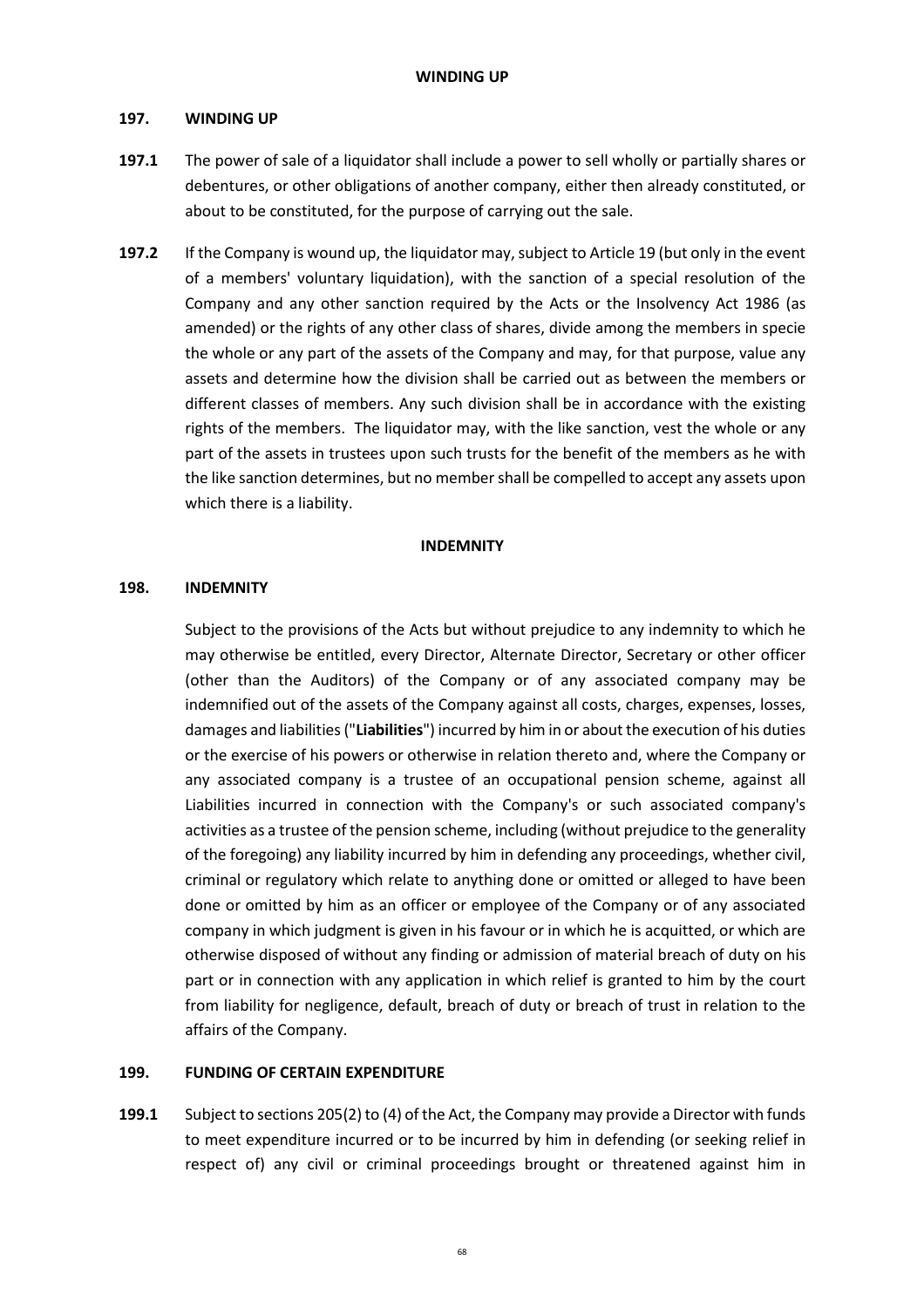connection with any alleged negligence, default, breach of duty or breach of trust by him in relation to the Company or an associated company, and the Company shall be permitted to take or omit to take any action or enter into any arrangement which would otherwise be prohibited under sections 197 to 203 of the Act to enable a director to avoid incurring such expenditure.

**199.2** Subject to section 206 of the Act, the Company may also provide a Director with funds to meet expenditure incurred or to be incurred by him in defending himself in an investigation by a regulatory authority or against action proposed to be taken by a regulatory authority in connection with any alleged negligence, default, breach of duty or breach of trust by him in relation to the Company or any associated company and the Company shall be permitted to take or omit to take any action or enter into any arrangement which would otherwise be prohibited under section 197 of the Act to enable a Director to avoid incurring such expenditure.

For the purpose of Articles 198 and 199 the expression "associated company" shall mean a company which is either a subsidiary or a holding company of the Company or a subsidiary of such holding company.

## **INSURANCE**

## **200. INSURANCE**

Subject to the provisions of the Act, the Board shall have the power to purchase and maintain insurance for or for the benefit of any persons who are or were at any time Directors, officers or employees of the Company, or of any company or body which is its holding company or in which the Company or such holding company has an interest whether direct or indirect or which is in any way allied to or associated with the Company or who were at any time trustees of any pension fund in which any employees of the Company or of any other such company or body are interested including (without prejudice to the generality of the foregoing) insurance against any liability incurred by such persons in respect of any act or omission in the actual or purported execution and/or discharge of their duties and/or in the exercise or purported exercise of their powers and/or otherwise in relation to their duties, powers or offices in relation to the Company and/or any such other company, body or pension fund.

## **OBJECTS AND STAKEHOLDER INTERESTS**

# **201. OBJECTS AND STAKEHOLDER INTERESTS**

- **201.1** The objects of the Company are to promote the success of the Company;
	- **201.1.1** for the benefit of its members as a whole; and
	- **201.1.2** through its business and operations, to have a material positive impact on (a) society and (b) the environment,

taken as a whole.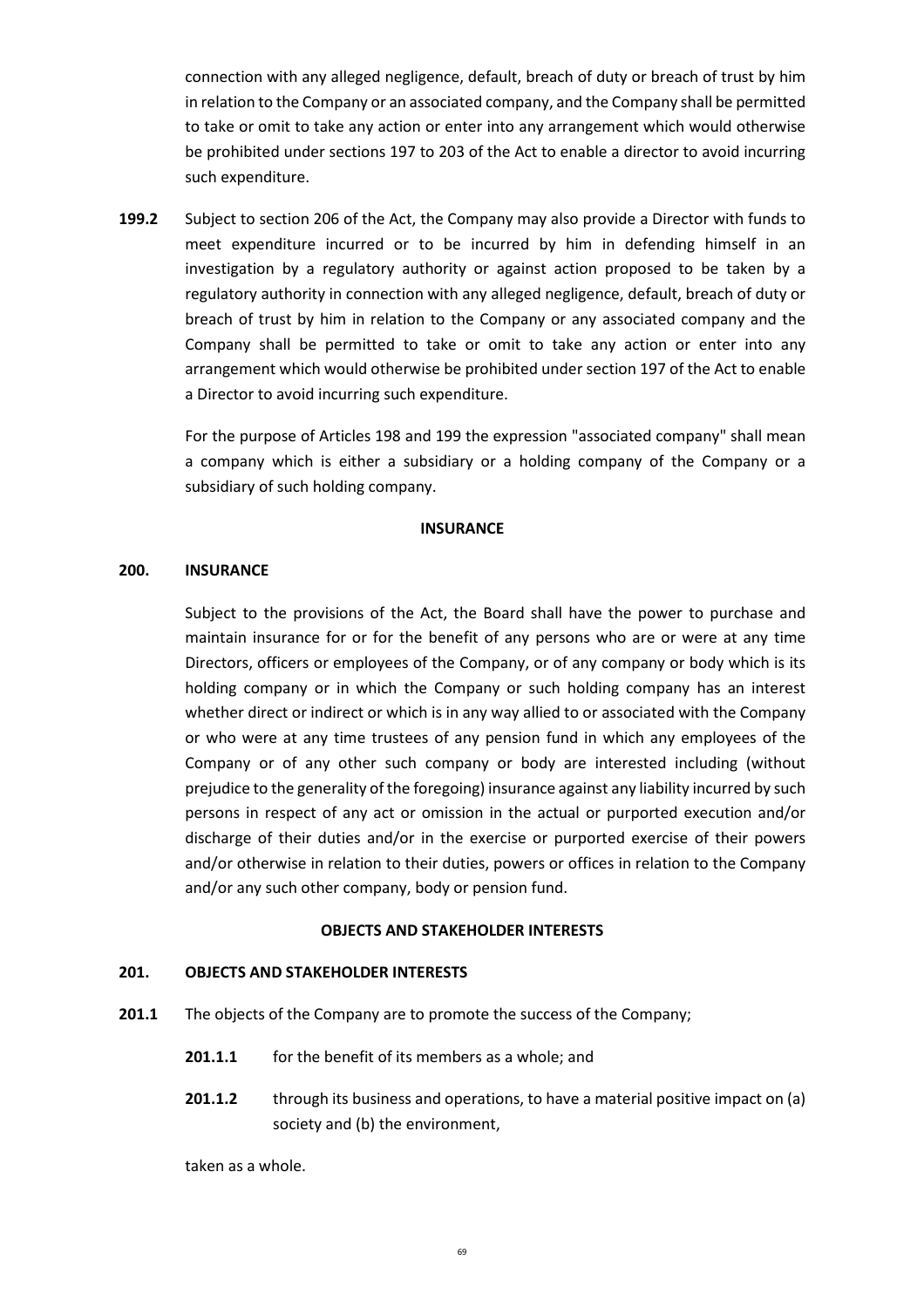- **201.2** A Director must act in the way he or she considers, in good faith, most likely to promote the success of the Company in achieving the objects set out in Article 201.1 above, and in doing so shall have regard (amongst other matters) to:
	- (a) the likely consequences of any decision of the Directors in the long term and the impact any such decision may have on any affected stakeholders;
	- (b) the interests of the Company's employees;
	- (c) the need to foster the Company's business relationships with suppliers, customers and others;
	- (d) the impact of the Company's operations on the community and the environment and on affected stakeholders;
	- (e) the desirability of the Company maintaining a reputation for high standards of business conduct and the impact this has on affected stakeholders; and
	- (f) the need to act fairly as between members of the Company,

(together, the matters referred to above shall be defined for the purposes of this Article as the "**Stakeholder Interests**" and each a "**Stakeholder Interest**").

- **201.3** For the purposes of a Director's duty to act in the way he or she considers, in good faith, most likely to promote the success of the Company, a Director shall not be required to regard the benefit of any particular Stakeholder Interest or group of Stakeholder Interests as more important than any other.
- **201.4** Nothing in this Article express or implied, is intended to or shall create or grant any right or any cause of action to, by or for any person (other than the Company).
- **201.5** The Directors of the Company shall, for each financial year of the Company, prepare and circulate to its members an impact report. The impact report shall contain a balanced and comprehensive analysis of the impact the Company's business has had, in a manner proportionate to the size and complexity of the business. The impact report shall contain such detail as is necessary to enable the members to have an understanding of the way in which the Company has promoted its success for the benefit of its members as a whole and, through its business and operations, sought to have a material positive impact on society and the environment, taken as a whole. If the Company is also required to prepare a strategic report under the Act, the Company may choose to publish the impact report as part of its strategic report and in accordance with the requirements applying to the strategic report.